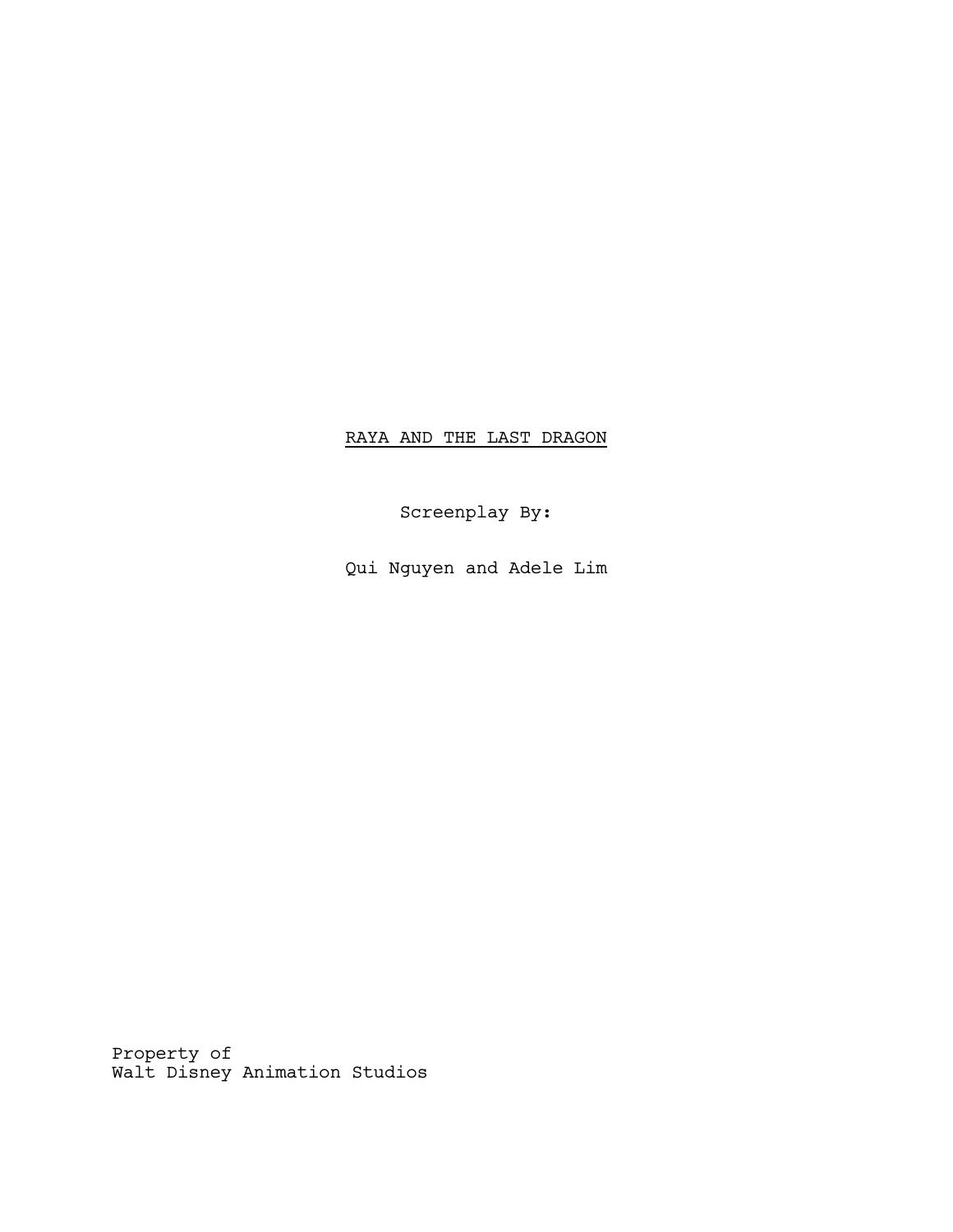# **ACT 1**

### **SEQ. 100 - PRELOGUE**

EXT. DYSTOPIC KUMANDRA - DAY

A LONE RIDER on a LARGE WHEEL tears through a harsh-looking landscape.

She passes by stone statues and ruins, overgrown with vines and plants.

Whatever this place is, it's not okay.

RAYA (V.O.) I know what you're thinking. A lone rider, a dystopian world, a land that's gone to waste - how did this world get so broken? Well, that all began 500 years ago.

The camera pulls high into the air, showing an aerial shot of Kumandra.

#### **SEQ. 110 - PROLOGUE**

MONTAGE.

Stylistically, the following sequence is performed using Southeast Asian-inspired puppetry.

It begins with shots of the land, its people, and the lush river that connects them all.

> RAYA (V.O.) Kumandra. This is what we used to be, when our land was whole and we lived harmoniously alongside dragons - magical creatures who brought us water and rain and peace.

DRAGONS leap out of the river like dolphins.

RAYA (V.O.) It was paradise.

A beautiful shot of Kumandran people and dragons living harmoniously.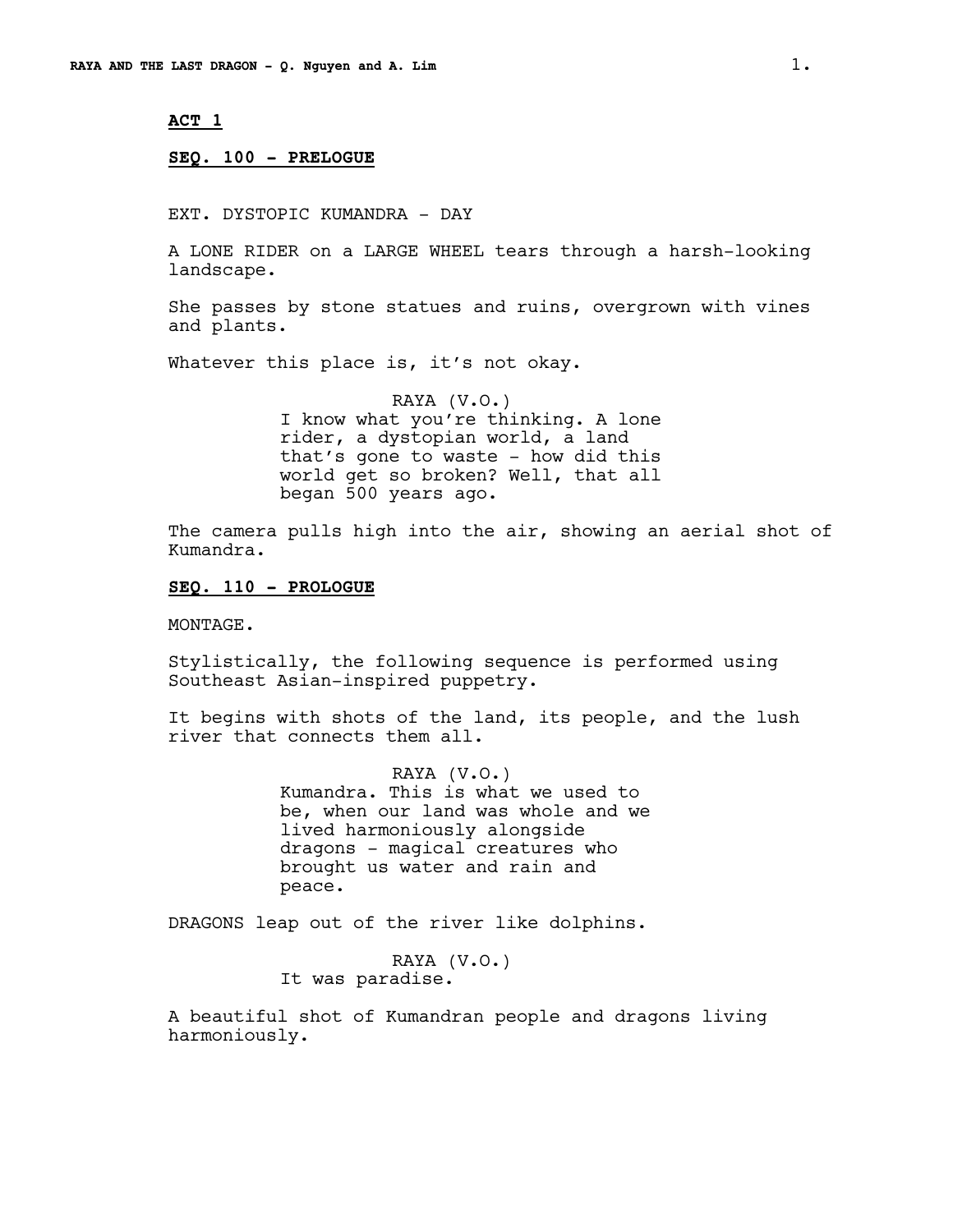RAYA (V.O.) But then, the druun came  $-$  a mindless plague that spread like wildfire - multiplying as they consumed life and turned everyone they touched into stone.

The smoke-like DRUUN turns someone into stone by floating over them. As it does, the Druun multiplies into two.

A war between the Druun and the Dragons ensue.

RAYA (V.O.) The dragons fought for us the best they could, but it wasn't enough.

Druun turn dragons and people into stone by the dozens.

Amid the chaos, we find SISU, a majestic blue Dragon who climbs to the highest point in Kumandra.

> RAYA (V.O.) That's when the mighty Sisudatu, the last dragon, concentrated all her magic into a gem and...

She centers all her magic and -

RAYA (V.O.) ... blasted the druun away.

A MAGICAL EXPLOSION WIPES AWAY THE DRUUN and returns everyone back to normal.

> RAYA (V.O.) Everyone that was turned to stone came back... except the dragons.

We see a stone dragon graveyard.

RAYA (V.O.) All that was left of Sisu was her gem.

Where Sisu stood, there's now a glowing Dragon Gem.

RAYA (V.O.) It should have been this big inspirational moment where humanity united over her sacrifice... but instead - people being people they all fought to possess the last remnant of dragon magic.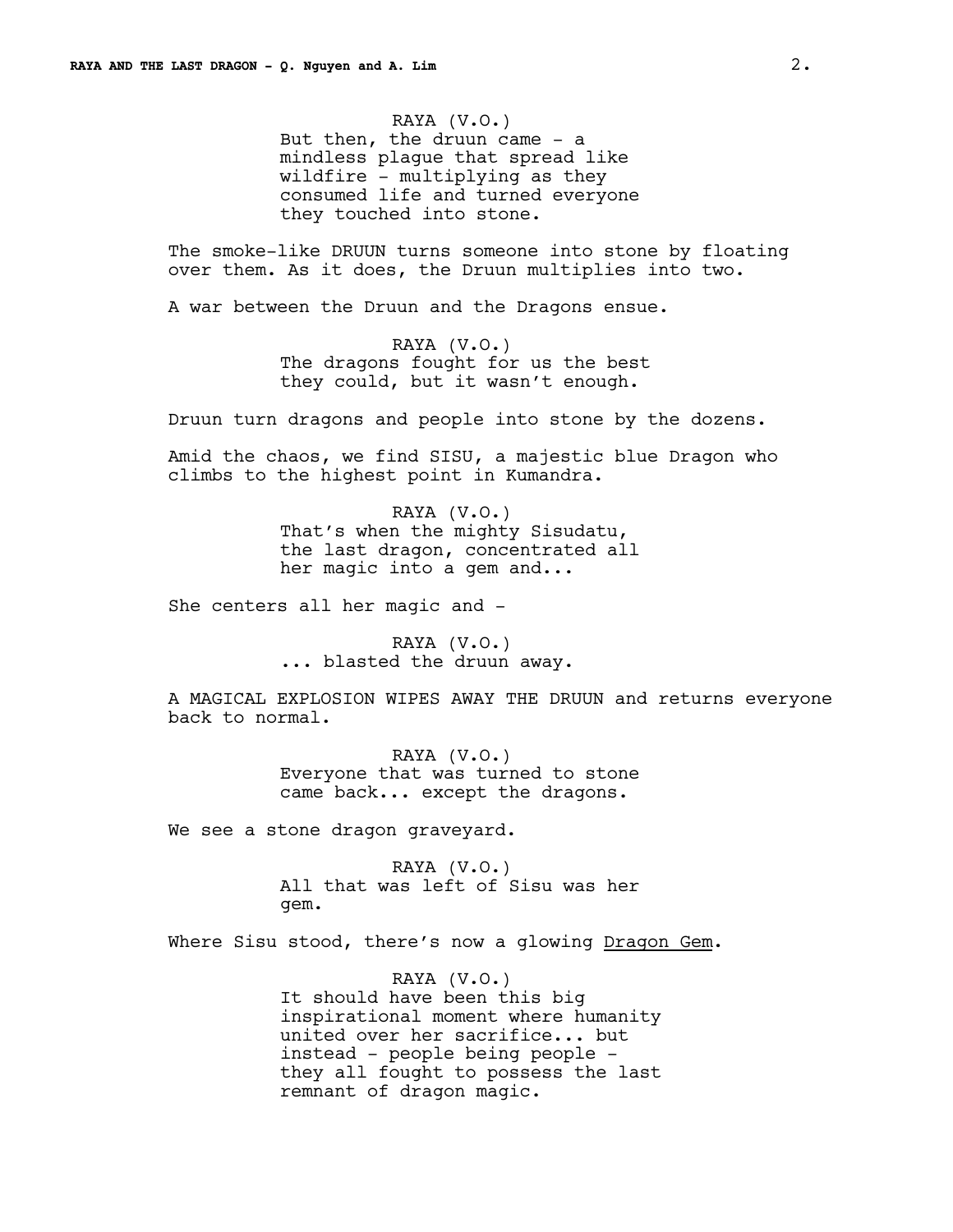We see the map of Kumandra split up.

RAYA (V.O.) Borders were drawn. Kumandra divided. We all became enemies. And the gem had to be hidden.

We see a palace erected around the gem.

RAYA (V.O.) But that's not how the world broke. That didn't truly happen until 500 years later when I came into the story...

# **SEQ. 120 - YOUNG RAYA**

INT. DARK ROOM - NIGHT

DRIVING DRUM MUSIC takes us through QUICK FLASHES of:

- a WEAPONS closet being opened.
- gloved hands reaching for fighting sticks.
- a mask being tied on.

REVEAL: A young warrior headed out into the night. But then is stopped when she passes a METAL CUFF. Is it a weapon? A piece of armor?

Nope, it's a cute HAIR TIE.

LIGHTNING FLASHES casting light on our warrior, revealing it's YOUNG RAYA.

### **TITLE CARD: RAYA AND THE LAST DRAGON**

EXT. HEART PALACE GROUNDS - CONTINUOUS

Raya runs over the rooftops, leaping from one building to the next. She does it with stealth, athleticism, and most importantly, STYLE...

INT. DRAGON TEMPLE - CONTINUOUS

She sneaks into the tunnel hallways of the ancient Dragon Temple. Her hands glide over ornate wall carvings of Dragons, then abruptly pauses. Something's not right. There's a strange GROOVE in it.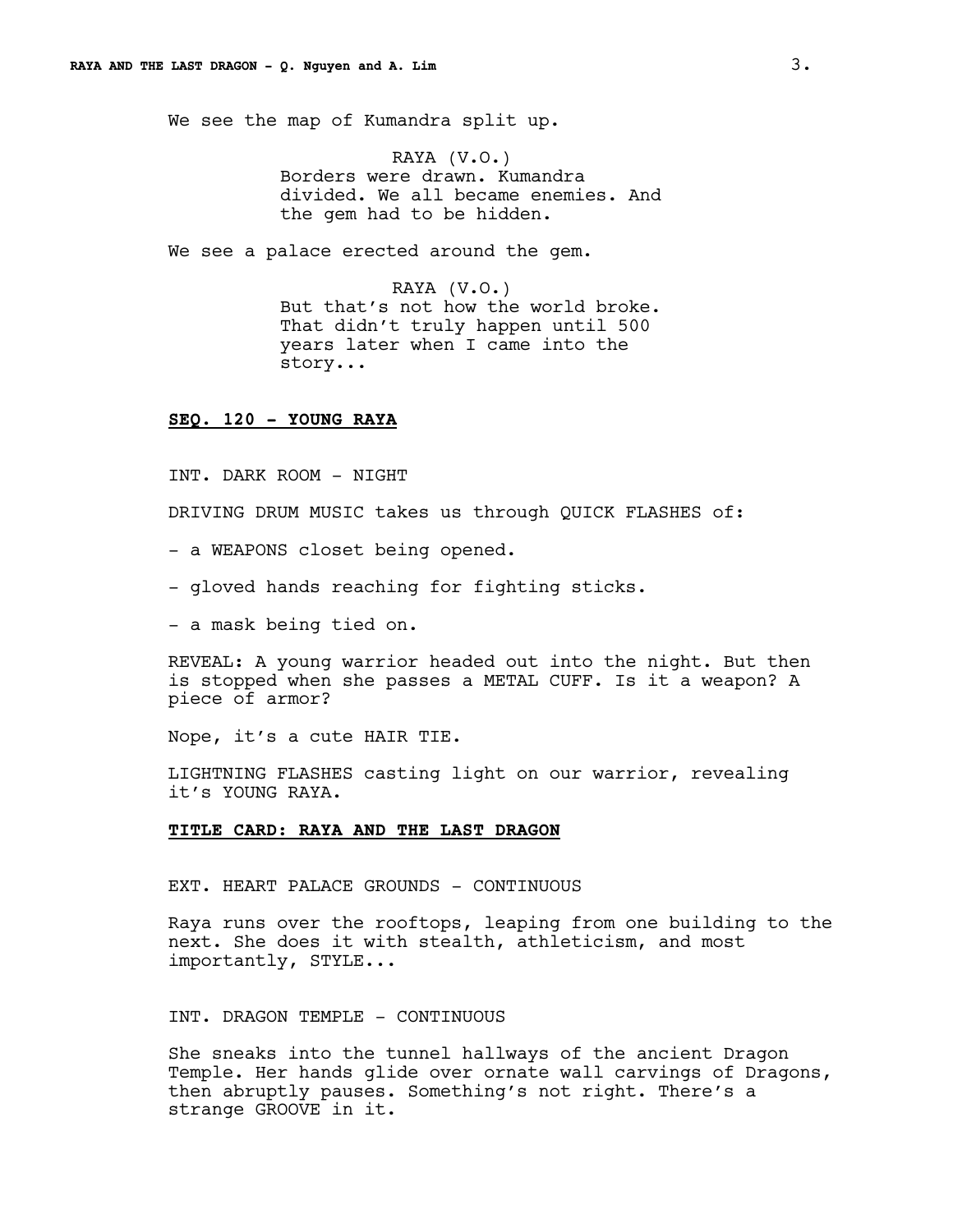Raya discovers a loose stone on the pathway, she compresses it - suddenly, a NET swoops down - but Raya avoids it with ease.

> YOUNG RAYA (humored) Looks like someone's trying to be clever.

She reaches into her satchel and pulls out what looks like a SMALL ARMORED BALL. She taps on it.

The ball opens, revealing THE CUTEST FURRY FACE YOU HAVE EVER SEEN. This is TUK-TUK, half pill-bug, half puppy.

> YOUNG RAYA (CONT'D) Alright, Tuk-Tuk, let's show 'em what clever *really* looks like.

TUK-TUK turns back into a ball and rolls down the chamber hallway, triggering BOOBY TRAPS: swinging nets spring up, designed to trap intruders. But Tuk-Tuk rolls under the nets unscathed.

Tuk-Tuk unfurls and walks down the hallway, but gets distracted by a passing BUG.

> YOUNG RAYA (CONT'D) Tuk-Tuk! Come on. Focus.

Tuk-Tuk obliges and stays on task.

YOUNG RAYA (CONT'D)

Thank you.

Raya crawls safely under the nets behind Tuk-Tuk.

YOUNG RAYA (CONT'D) Hey, bud. That was awesome. Gimme some shell.

Tuk-Tuk tries to high-five her, but ends up rolling over onto his back.

> YOUNG RAYA (CONT'D) (flips Tuk-Tuk back over) I gotcha.

Raya comes to a large circular door and unlocks it.

# **SEQ 123 - RITE OF PASSAGE**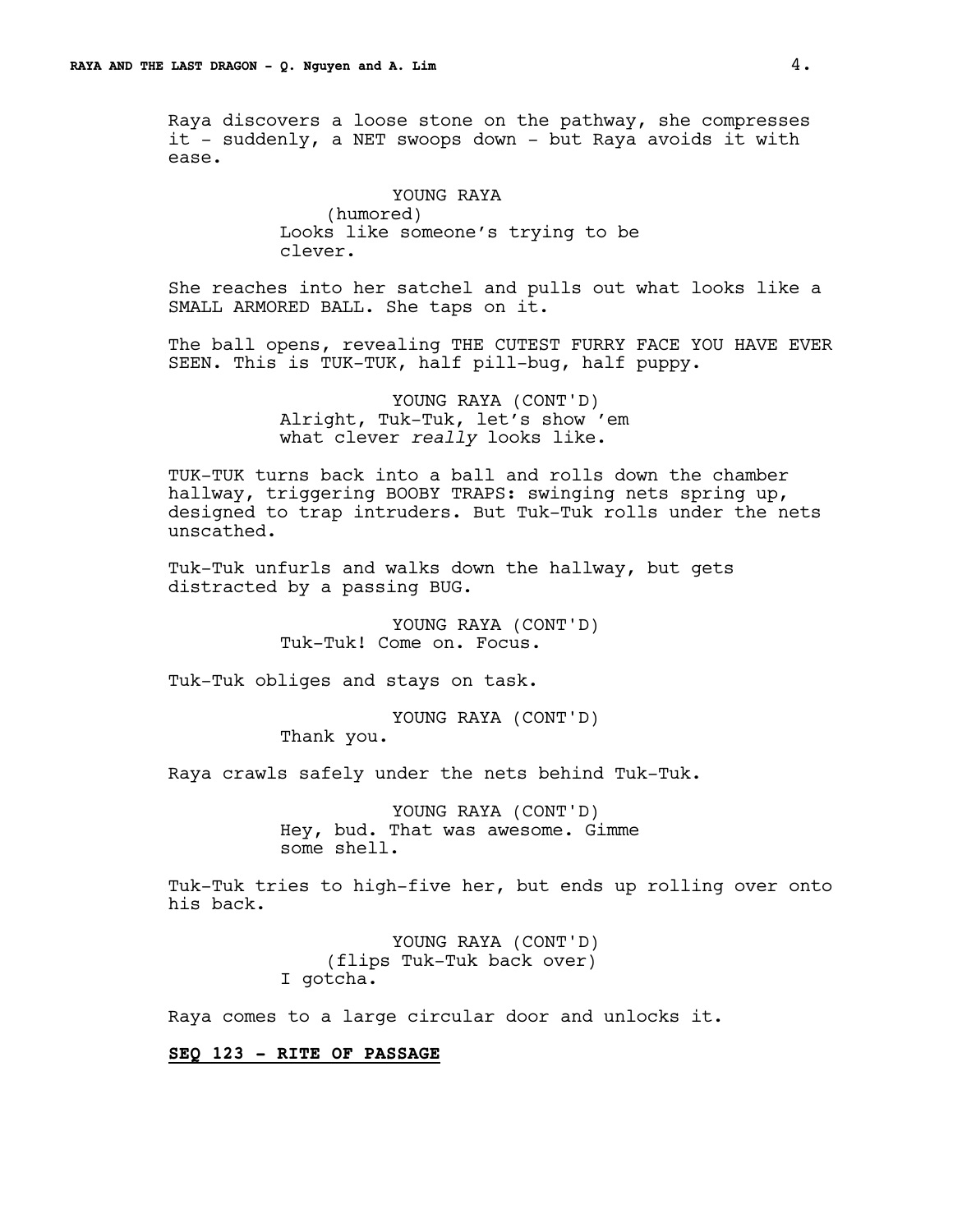INT. CHAMBER OF THE DRAGON GEM - CONTINUOUS

Raya takes off her shoes and leaves them at the doorway as she steps into the inner chamber of the temple.

GLOWING FLOWERS light the way as, underfoot, a stream of water flows AGAINST GRAVITY up some steps. Raya looks around, sensing the MAGIC of the place. She steps into the open room to see:

THE DRAGON GEM

It floats above a small pond in the middle of the room. It's a multi-faceted glowing orb, emanating a MAGIC ENERGY that's reflected in the glowing flowers and otherworldly light around it. Stepping stones lead across the pond towards the Gem.

Young Raya heads for the Gem, then pauses -

YOUNG RAYA

(realizes) Wait a second... this feels too easy...

She turns to see A GOLDEN MASKED WARRIOR standing between her and the Gem.

> YOUNG RAYA (CONT'D) (humored) Chief Benja. Look, I know it's your job to try and stop me, but you won't.

BENJA Don't mistake spirit for skill, young one. I promise you will not set foot on the Dragon Gem's inner circle. Not even a toe.

YOUNG RAYA You might want to take out that blade. You're gonna need it.

BENJA

Not today.

The Masked Warrior detaches his sword from his belt, but doesn't remove it from its sheathe.

Raya attacks. THEY FIGHT - it's fun, athletic.

They're both highly skilled, but Benja is clearly the superior fighter. He disarms her Raya and puts her on point.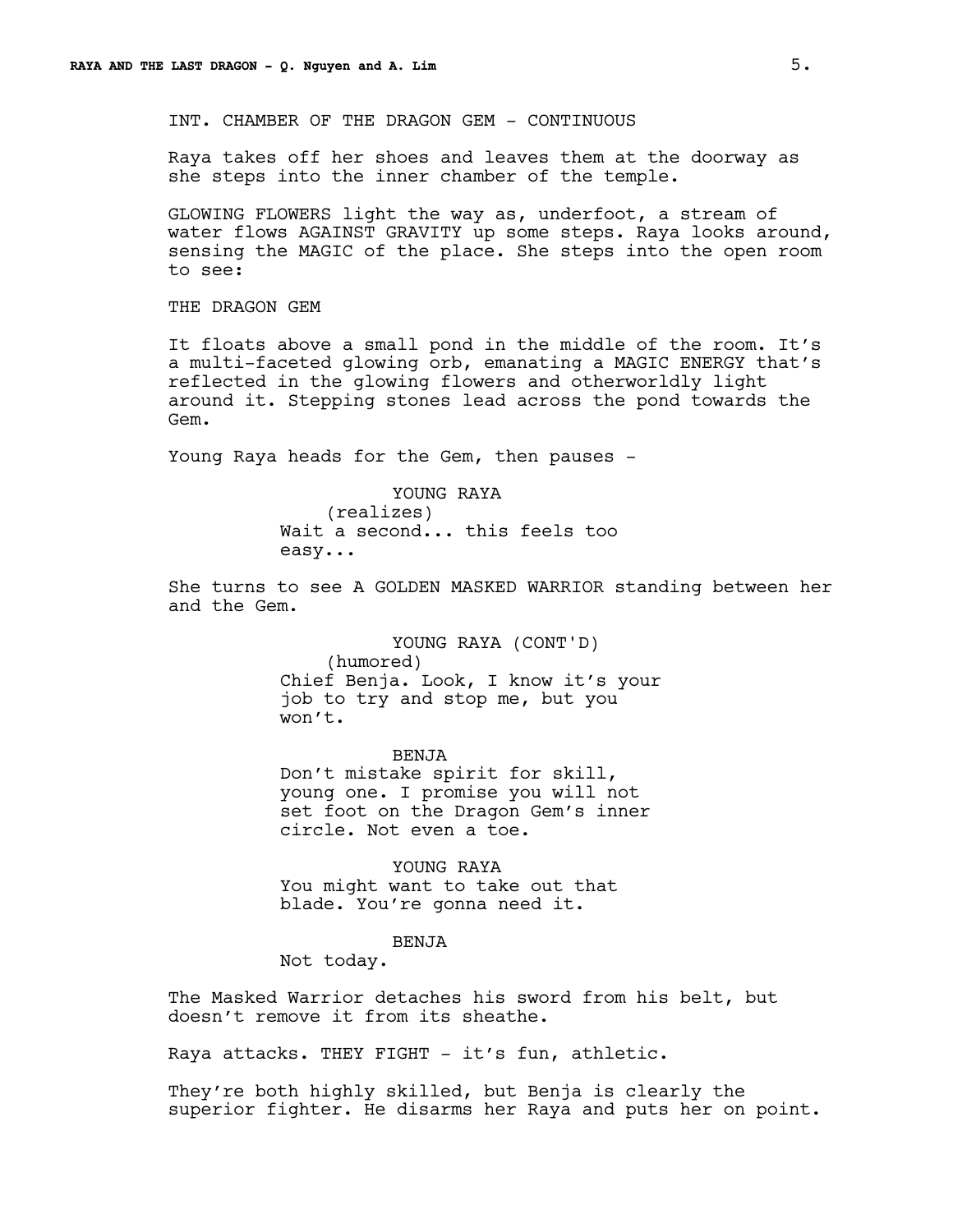With the tip of his sheathed sword inches away from her face, he then...

BENJA (CONT'D)

BOOP.

... "boops" her on the nose with it.

He removes his mask, revealing BENJA, Raya's father.

BENJA (CONT'D) Like I said, not one foot on the inner circle. You lost, Raya.

> YOUNG RAYA (smug)

Did I?

The Masked Warrior looks down to see that Raya has her toe touching the Gem's inner circle platform.

> BENJA (with seeming pride) Raya... (but in reality) ... I probably should have said two feet.

> YOUNG RAYA Hey. Don't beat yourself up too much, Chief Benja. You gave it your best.

BENJA I won't. And it's either father or *ba* to you. (smiles) You did good, *dewdrop*. (with great affection) You passed the test.

He gestures for her to step onto the Gem's circle. Raya takes a breath and does - it's a moment she's been working towards her whole life.

Raya is transfixed by the Gem's brilliance. Her cockiness falls away as she's caught up in its magic.

> YOUNG RAYA Wow. The spirit of Sisu.

Benja smiles - he's been waiting for this moment his whole life too.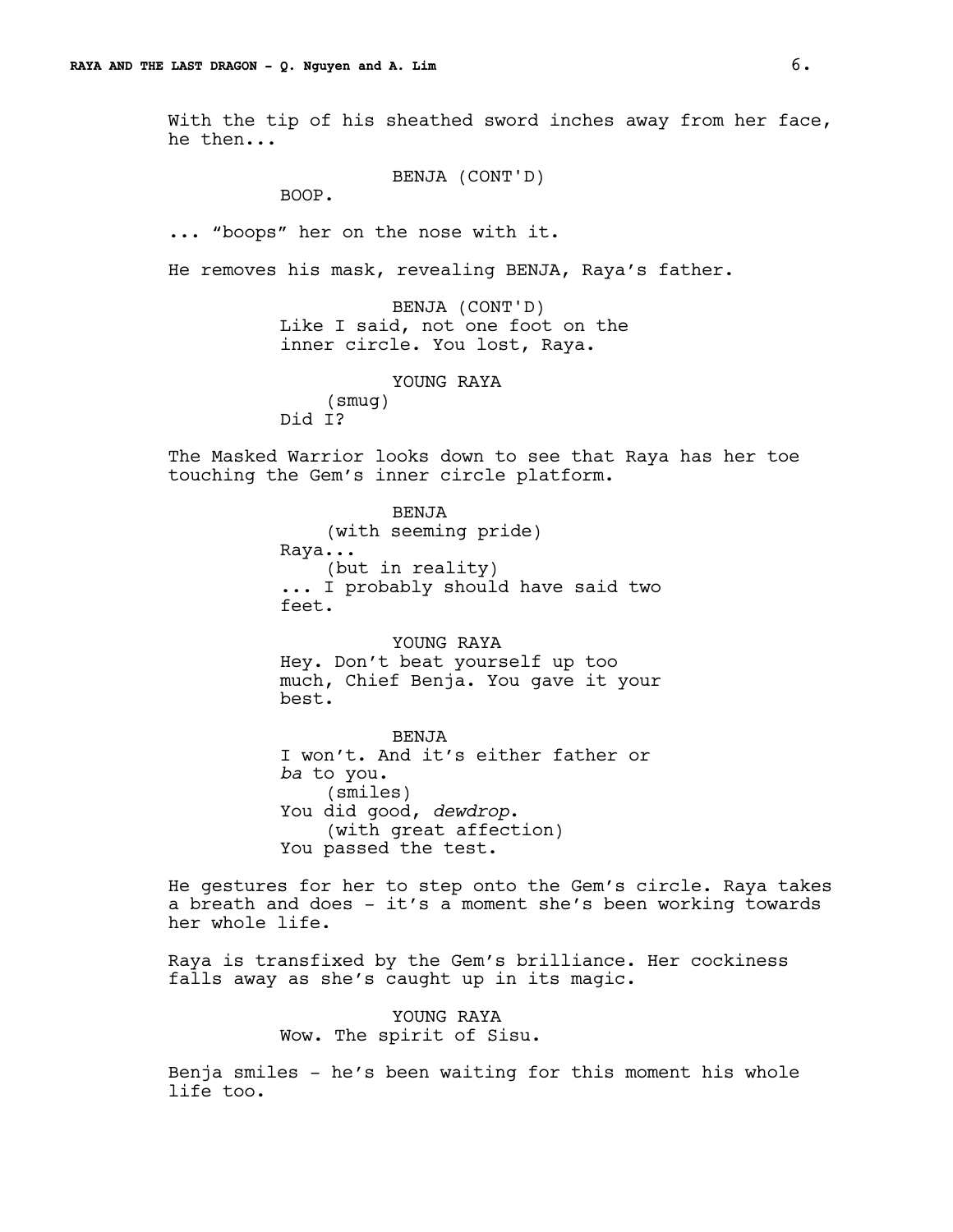He approaches the Gem and kneels, Raya follows suit. She looks, entranced, at the GLOWING WATER DROPLETS spiraling around and above the Gem.

> BENJA For generations, our family has sworn to protect the gem. Today, you will join that legacy.

Raya's bows as Benja scoops up water with his hands and pours it on her. It's a sacred, intimate ceremony.

As the water trickles down her face, to Raya's amazement the droplets start to GLOW and float all around her, joining the droplets encircling the Gem.

> BENJA (CONT'D) Raya, Princess of Heart, my daughter. You are now a Guardian of the Dragon Gem.

Benja looks at his daughter with pride, as Raya accepts this new responsibility. He puts an arm around her as she leans her head on his shoulder. This is everything she's ever wanted.

### **SEQ 126 - DAD'S WISDOM**

EXT. HEART PALACE - DAY

A MONTAGE of life in Heart.

Cranes elegantly glide above Heart's temple. Small fantastical critters scurry across branches. A hand delicately places flowers into a spirit house.

Life here is peaceful and good.

INT. PALACE HALLWAY - DAY

Benja and Raya walk down the palace hallways. Raya walks a few steps ahead of him, throwing strikes and kicks, swept up in an imaginary fight.

> BENJA Well, someone's excited.

YOUNG RAYA Anyone hoping to steal the dragon gem now has to face the fury of the TWO baddest blades in all the lands.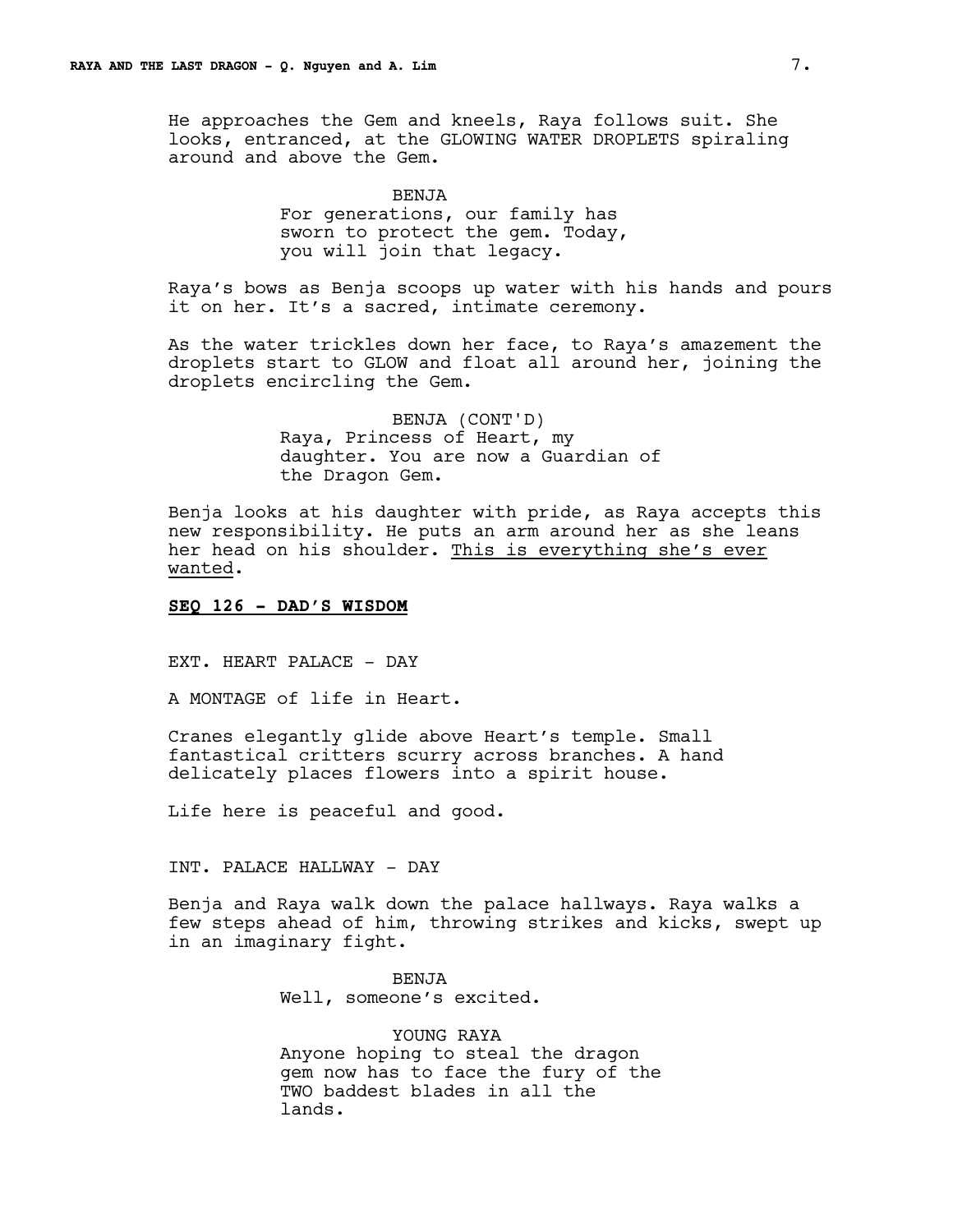BENJA (confidentially) I'm glad you feel prepared, *dewdrop*, because I have something important to tell you - the other lands... they're on their way here as we speak.

YOUNG RAYA

They are?

Benja nods.

YOUNG RAYA (CONT'D) Okay, OKAY, we can do this. I'm ready. I know exactly how we'll stop them.

BENJA (unconvinced) Really? Tell me what you know about the other lands.

IMAGES SLAM ONTO SCREEN.

Zoom into the desert region of Kumandra and a TAIL MERCENARY sharpening a sharp blade...

> YOUNG RAYA (V.O.) First: Tail. A sweltering desert with sneaky mercenaries who fight dirty.

The Tail Mercenary slashes at camera.

Zoom into the port-city of Kumandra and a Talon Merchant juggling fruit.

> YOUNG RAYA (V.O.) Second: Talon. A floating market famous for fast deals and fighters with even faster hands.

A TALON MERCHANT tosses the fruit and slices them in the air with a pair of knives.

On the snow-covered mountains of Spine, we see an army of LARGE BARBARIANS.

> YOUNG RAYA (V.O.) Third: Spine. A frigid, bamboo forest guarded by exceptionally large warriors and their giant axes.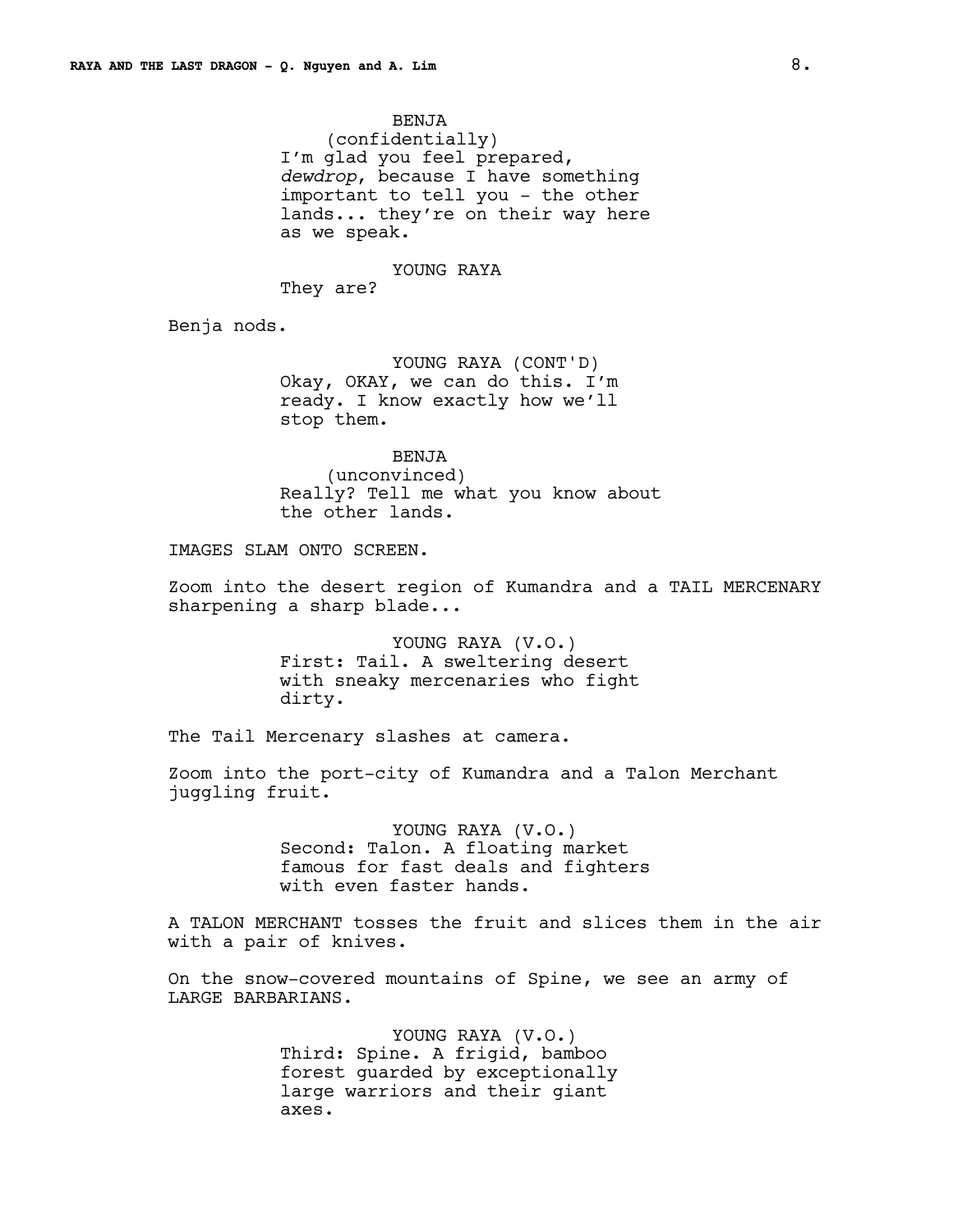A shot of the WARRIORS OF FANG.

YOUNG RAYA (V.O.) Fourth: Fang, our fiercest enemy. A nation protected by angry assassins... and their even angrier cats.

Reveal the angry cat in one of their arms.

CATS (VOICED BY RAYA)

Hisss!

The cat swipes at camera as...

INT. KITCHEN - DAY.

Back to reality, Tuk-Tuk hisses like the cat to compliment Raya's story as...

Raya and Benja enter the kitchen.

YOUNG RAYA Okay, so we're gonna need crossbows. And catapults. Ooo, what about flaming catapults?

Benja walks over to a soup pot...

BENJA (adds ingredients) Or... how about - Shrimp paste from Tail, lemongrass from Talon, Bamboo shoots from Spine, chilis from Fang, and palm sugar from Heart.

YOUNG RAYA (confused) We'll poison them?

BENJA No, we're not going poison them and we're not going to fight them. We're going to share a meal with them.

YOUNG RAYA Wait, what?

BENJA I invited them.

Benja hands her a bowl of soup.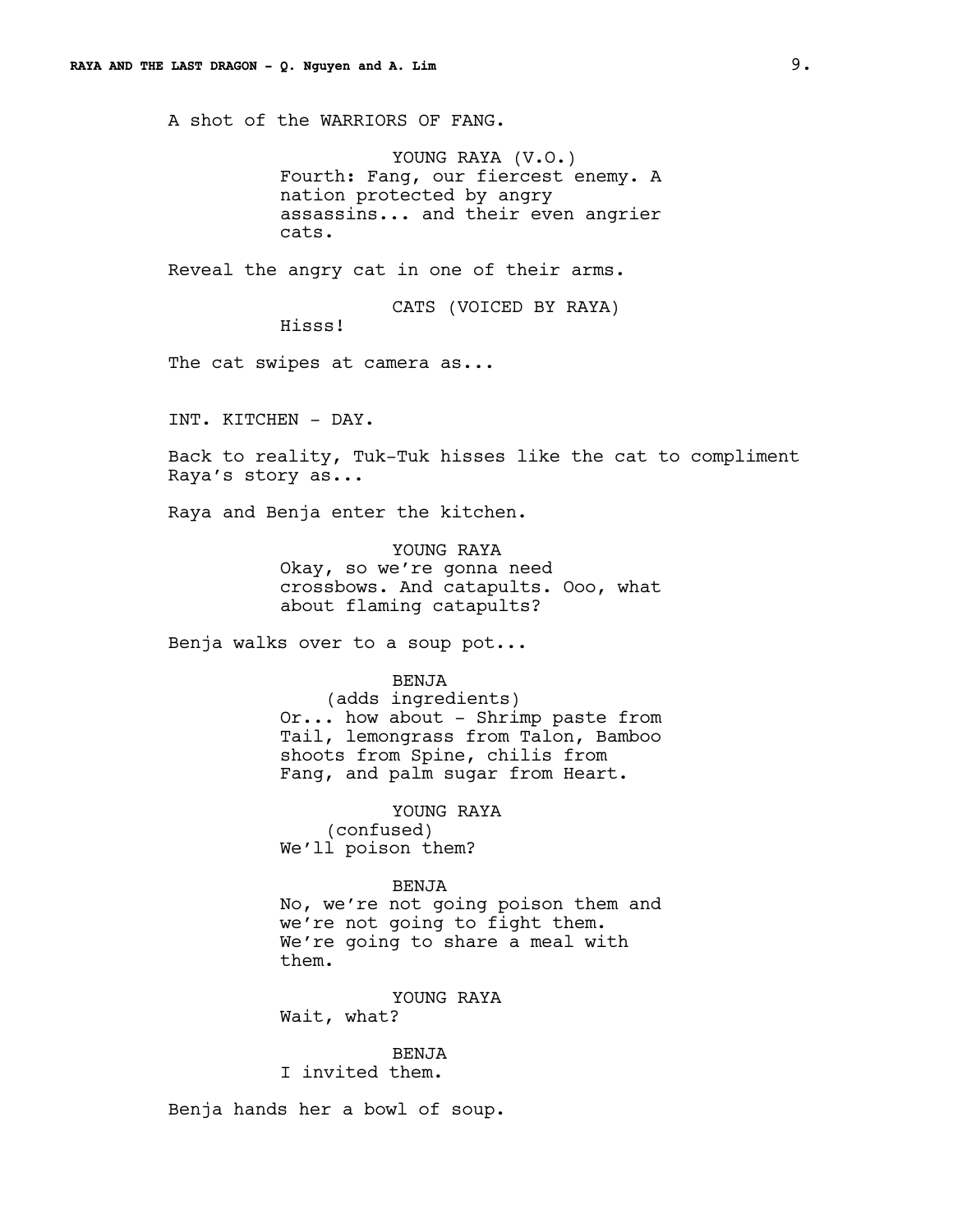YOUNG RAYA But they're our enemies.

#### BENJA

They're only our enemies because they think the dragon gem magically brings us prosperity.

## YOUNG RAYA

That's ridiculous. It doesn't do that.

### BENJA

They assume it does just like we assume things about them. (offers a bowl of soup)

Raya, there's a reason why each land is named after a part of the dragon. We were once unified harmoniously as one. Kumandra.

# YOUNG RAYA That's ancient history, *ba*.

#### BENJA

But it doesn't have to be. Listen, if we don't stop and learn to trust one another again, it's only a matter of time before we tear each other apart. This isn't the world I want you to live in.

Raya nods.

BENJA (CONT'D) I believe that we can be Kumandra again. But someone has to take the first step. Trust me.

# **SEQ. 130 - BUILDING BRIDGES**

EXT. BRIDGE - NEW DAY

Raya and Benja stare at an armada of different clans. We see the flags and unamused faces of the five different nations.

> YOUNG RAYA (whispers) Thing's look a little tense, *ba*.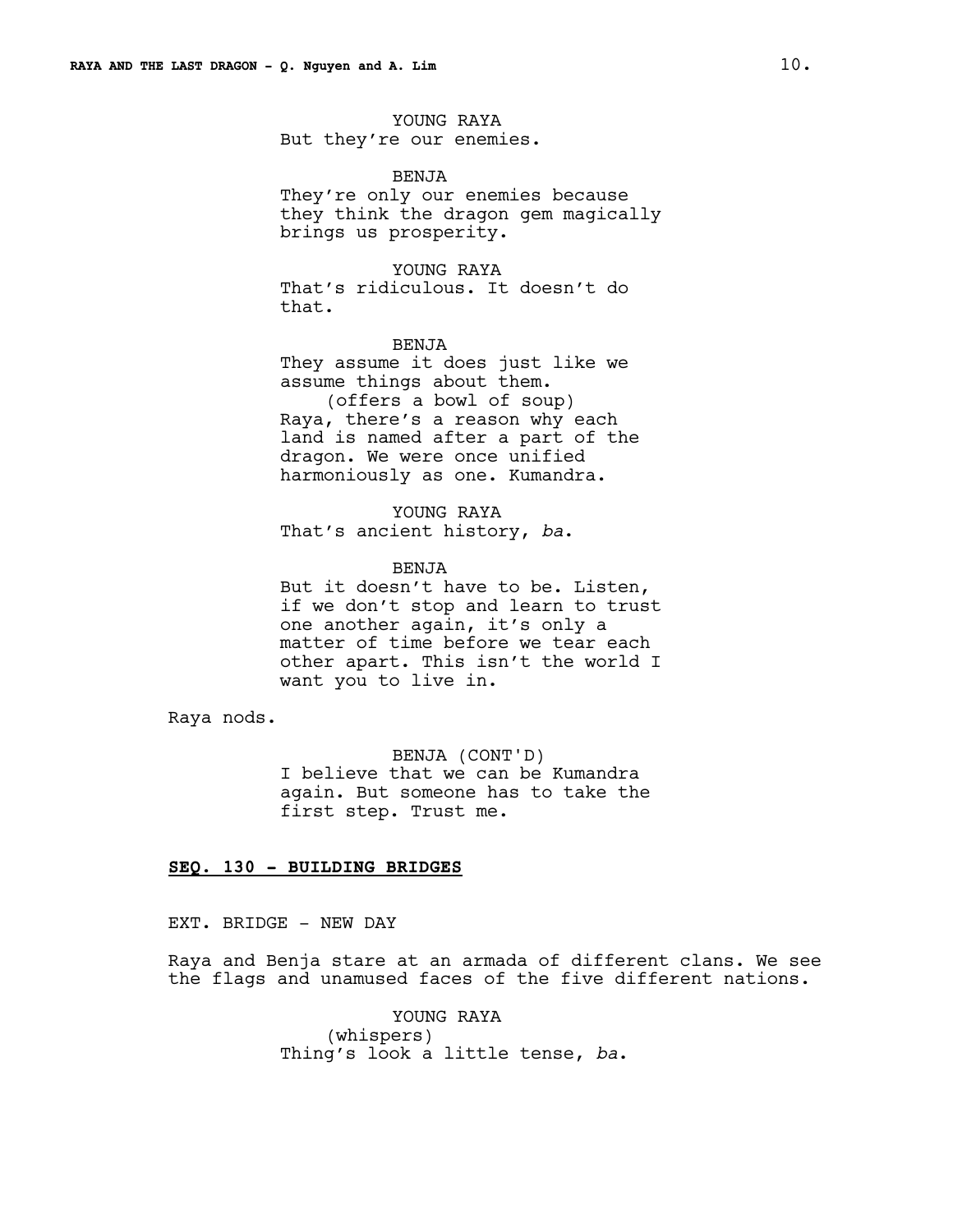BENJA Don't worry. I'm gonna open with a joke.

YOUNG RAYA Please, don't.

BENJA I'm kidding, I'm kidding.

Benja steps forward.

BENJA (CONT'D) People of Tail, Talon, Spine, and Fang, welcome to Heart. For far too long we have been enemies. But today is a new day. Today, we can be Kumandra once more.

Benja gestures, inviting them to cross the bridge, but no one moves.

> TAIL CHIEF (extra-paranoid) Nice speech, Chief Benja, but why'd you really bring us here? Are you gonna rob us?

> DANG HAI (CHIEF OF TALON) (slightly drunk) Why would he need to rob us? The land of Heart already has everything.

SPINE CHIEF It's easy to pontificate on Kumandra when you hold the mightiest weapon in all the lands.

BENJA The gem's not a weapon, it's a sacred relic.

Raya looks around and sees all the angry voices shouting from the crowds.

Her eyes catch NAMAARI's (also 12, the only other kid in this army of angry adults).

They share a smile as all the adults argue away.

Raya makes a decision and steps forward, gives a respectful bow before speaking.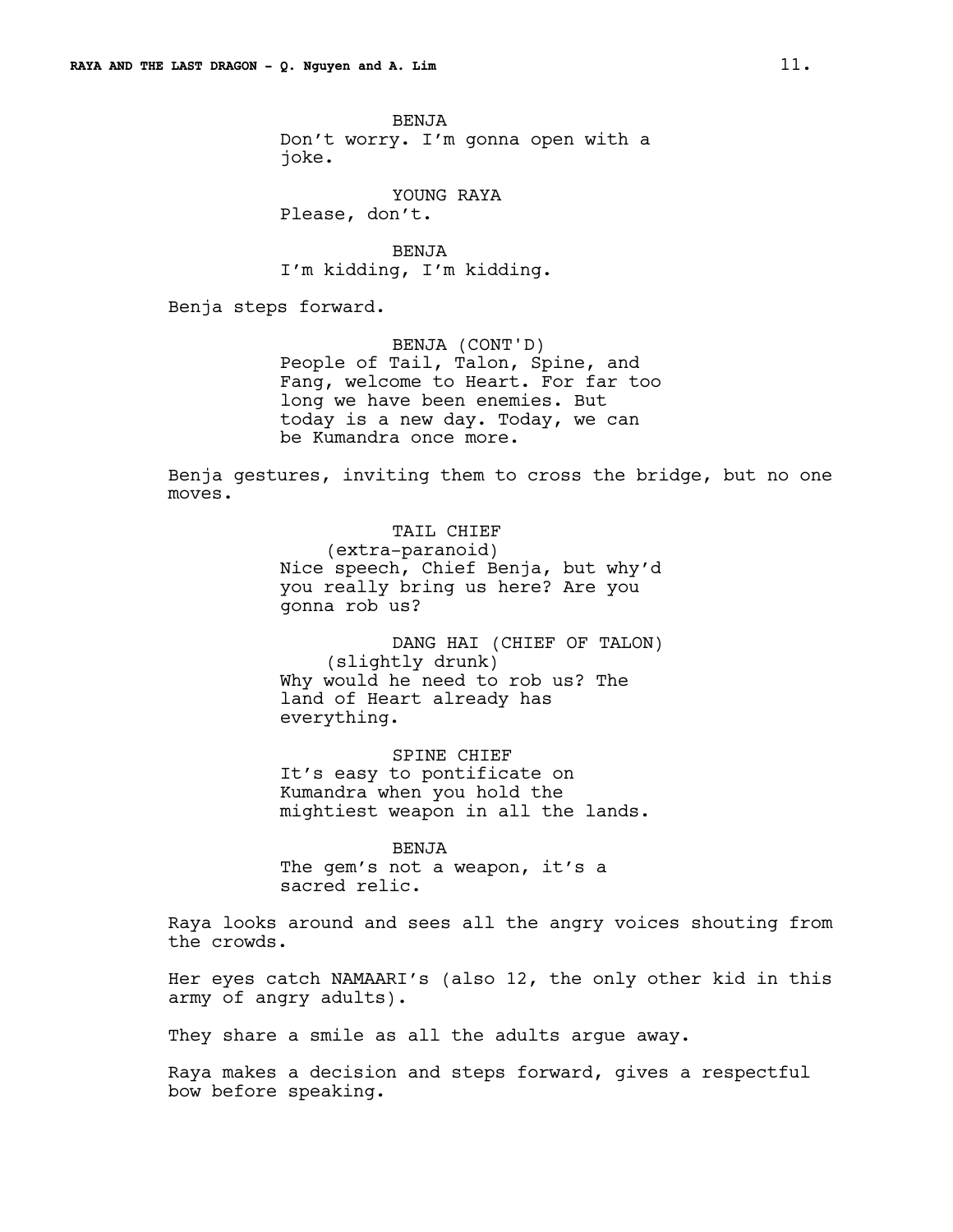YOUNG RAYA I have something to say...

The crowds hushes...

YOUNG RAYA (CONT'D) Who's hungry?

No one in the crowd responds... except for one hand raises, a LANKY SPINE WARRIOR from the congregation of Spine. His fellow warriors eye-shame him into lowering it.

Namaari giggles at him. She looks up at her mother, VIRANA (Queen of Fang), asking for permission to approach.

> VIRANA (whispers) Go ahead. It's alright.

Namaari walks to Raya.

YOUNG NAMAARI I'm Namaari. Of Fang.

YOUNG RAYA Hi Namaari, I'm Raya.

Raya notices Namaari's necklace.

YOUNG RAYA (CONT'D) Is that Sisu?! (embarrassed) Sorry. I might be a little bit of a dragon nerd.

YOUNG NAMAARI Hey. I'm the one wearing the Sisu fan-necklace.

The girls are clearly cut from the same cloth. Raya invites Namaari into the palace.

> YOUNG RAYA Come on. Have you eaten yet?

The two girls follow each other over the bridge into the palace as Benja smiles, proud of his daughter.

The sight of these two girls connecting lowers everyone's defenses, and the rest of the clans, too, cross the bridge.

**SEQ. 132 - DRAGON NERDS**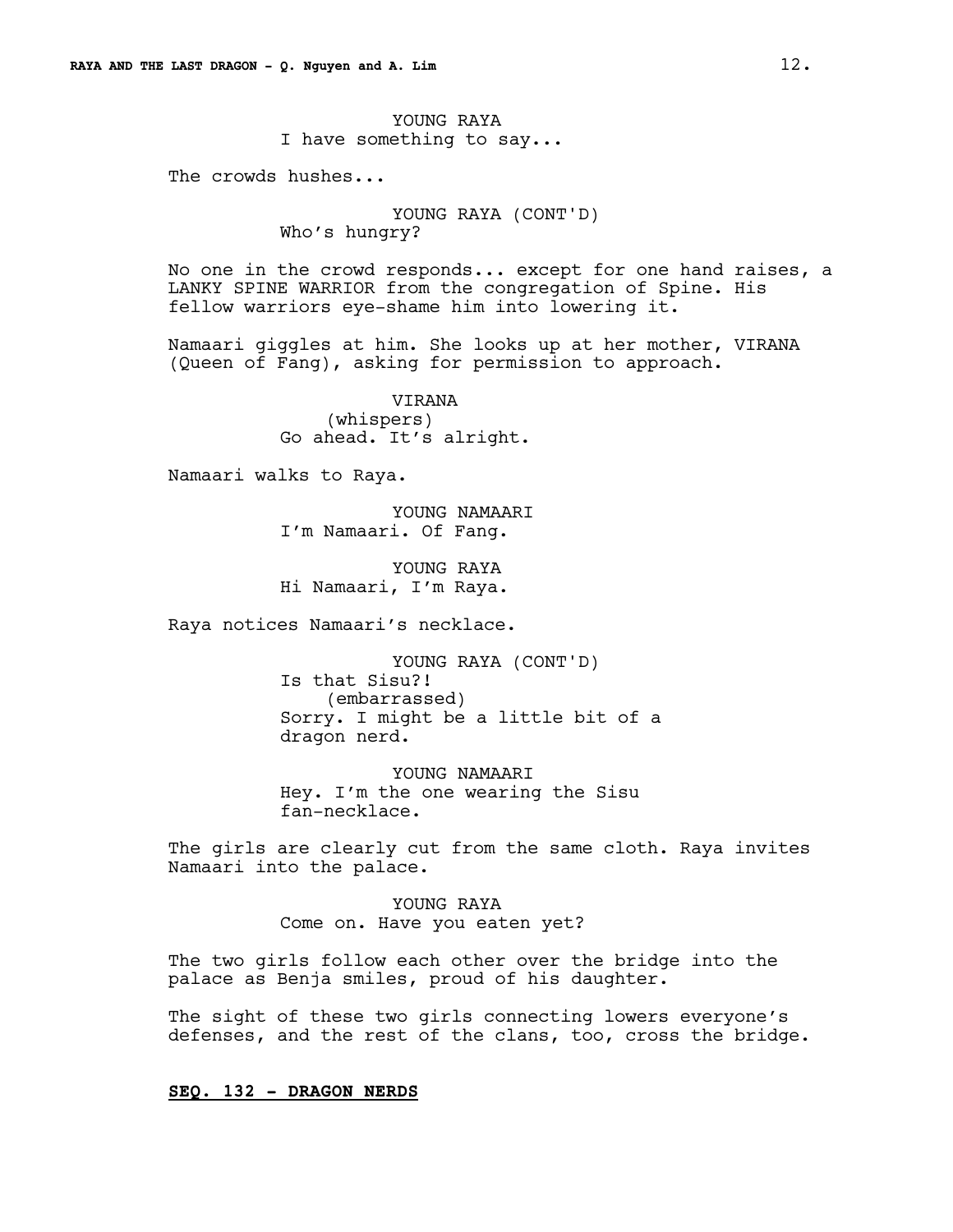INT. PALACE - NIGHT

The interior of the palace. It's crowded. No one's talking. Everyone's giving each other some major side-eye.

Focus shifts to Young Raya and Namaari who are hanging out at the edge of the room. Tuk Tuk reaches to nibble at a skewer of food just as Raya picks it up.

> YOUNG RAYA (mid-laugh) Seriously? Your mom actually said that? Awkward.

Namaari laughs in acknowledgment.

YOUNG RAYA (CONT'D) Okay, next question - hand-to-hand or swords?

YOUNG NAMAARI (duh) Blades all day.

# YOUNG RAYA

Right?

Kumandran fist-bump.

YOUNG NAMAARI Okay... dressy or casual?

YOUNG RAYA Only a monster would choose to wear this outfit on the regular.

Raya looks around for inspiration for her next question, she sees their food.

> YOUNG RAYA (CONT'D) Rice or stew?

Namaari however goes silent.

YOUNG RAYA (CONT'D) I didn't think that'd stump you.

YOUNG NAMAARI This is actually one of the first times I've had rice in a while.

YOUNG RAYA

Really?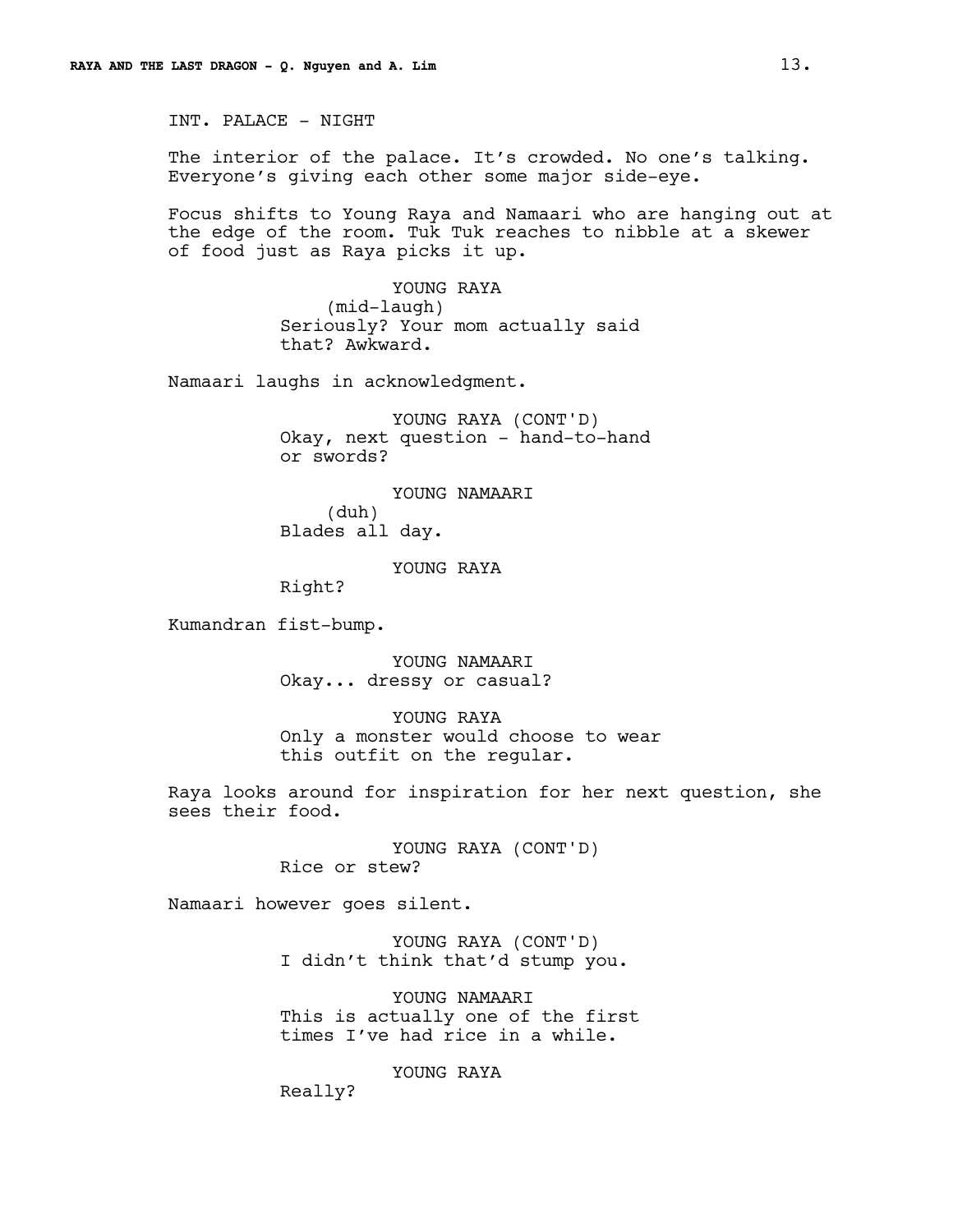YOUNG NAMAARI Fang may look nice on the outside, but we have some pretty big holes on the inside.

# YOUNG RAYA

Oh.

No.

YOUNG NAMAARI Sorry, didn't mean to bring it down. So where were we? We both have single parents who are terrible at telling jokes, we're both warrior-women who despise uncomfortable formal wear -

YOUNG RAYA - AND we're both Sisu super fans.

YOUNG NAMAARI (hushed) You know, Fang legend says she's still out there.

YOUNG RAYA Sisu? You're kidding, right?

YOUNG NAMAARI Wanna see something?

Young Namaari looks around. No one is paying attention to them. She pulls out a scroll. She handles it gently with reverence.

> YOUNG RAYA (in awe) Are you supposed to have that?

> > YOUNG NAMAARI (duh)

Namaari opens the scroll, revealing an intricate design of Sisu and the Druun.

> YOUNG NAMAARI (CONT'D) According to this, after the Mighty Sisu blasted away all the druun, she fell into the water and floated downstream. Legends say she's now sleeping at the river's end.

Tuk Tuk crawls onto the scroll and looks at the design with the girls.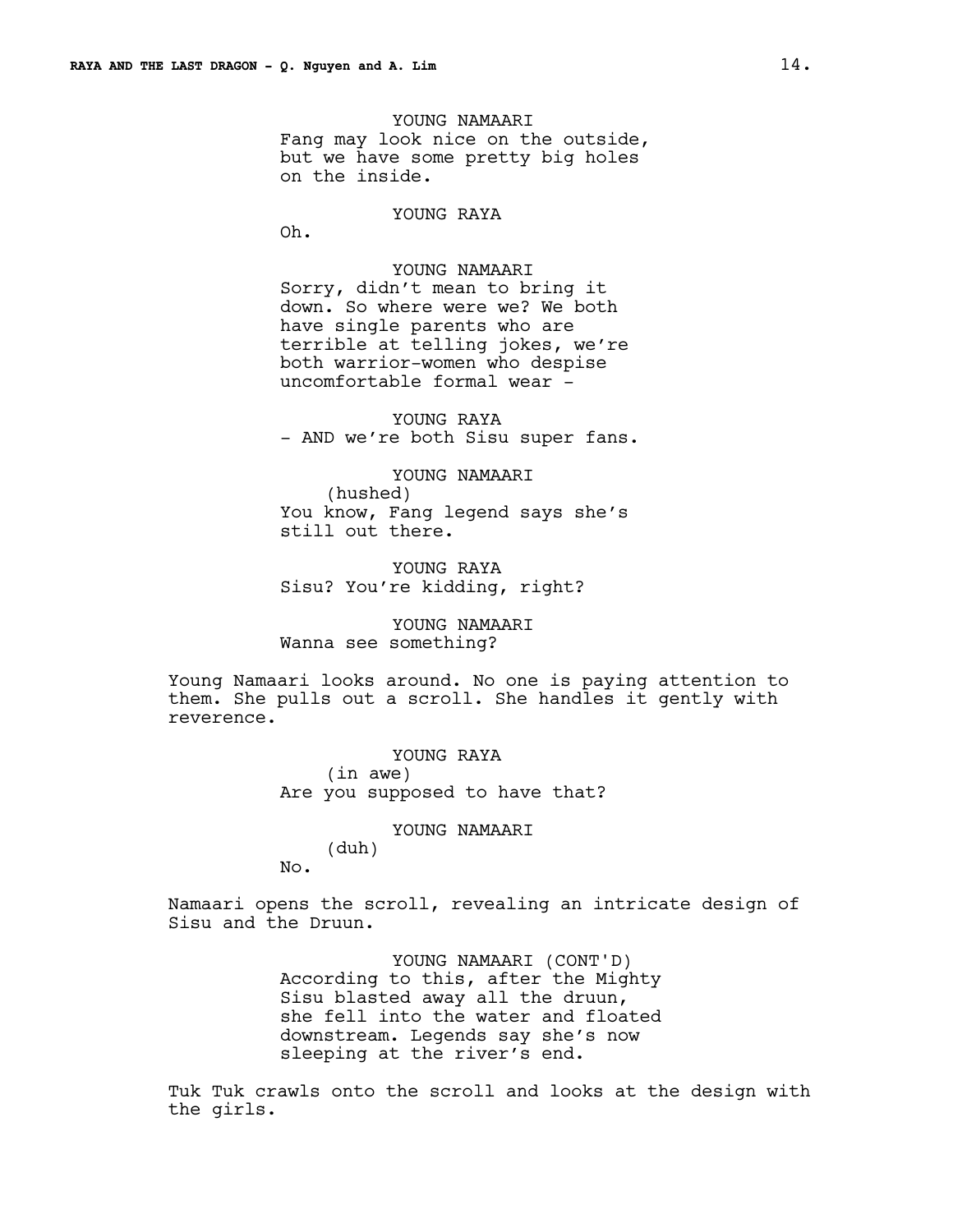YOUNG RAYA But which river? There's like hundreds.

YOUNG NAMAARI I don't know. But if we could find it, could you imagine? A dragon back in the world? Things could be so much better.

YOUNG RAYA (looks at her dad) Yeah, maybe we really could be Kumandra again.

Namaari makes a decision. She takes off her necklace and hands it to Raya.

YOUNG NAMAARI

Here.

YOUNG RAYA Whoa. Really?

YOUNG NAMAARI From one dragon nerd to another.

Raya looks at the pendant and back at Namaari, gets an idea.

YOUNG RAYA Hey. Come with me, *dep la*. I wanna show you something.

The girls stand to leave. Tuk-Tuk takes a bite of food, then follows Raya.

# **SEQ. 150 - BETRAYED**

INT. DRAGON TEMPLE - NIGHT

Young Raya and Namaari enter the inner chamber.

Tuk-Tuk waits by the entrance, watching them.

YOUNG NAMAARI (sees the gem, in awe) The spirit of Sisu. I can feel it.

Raya smiles, happy she has a pal to share this with.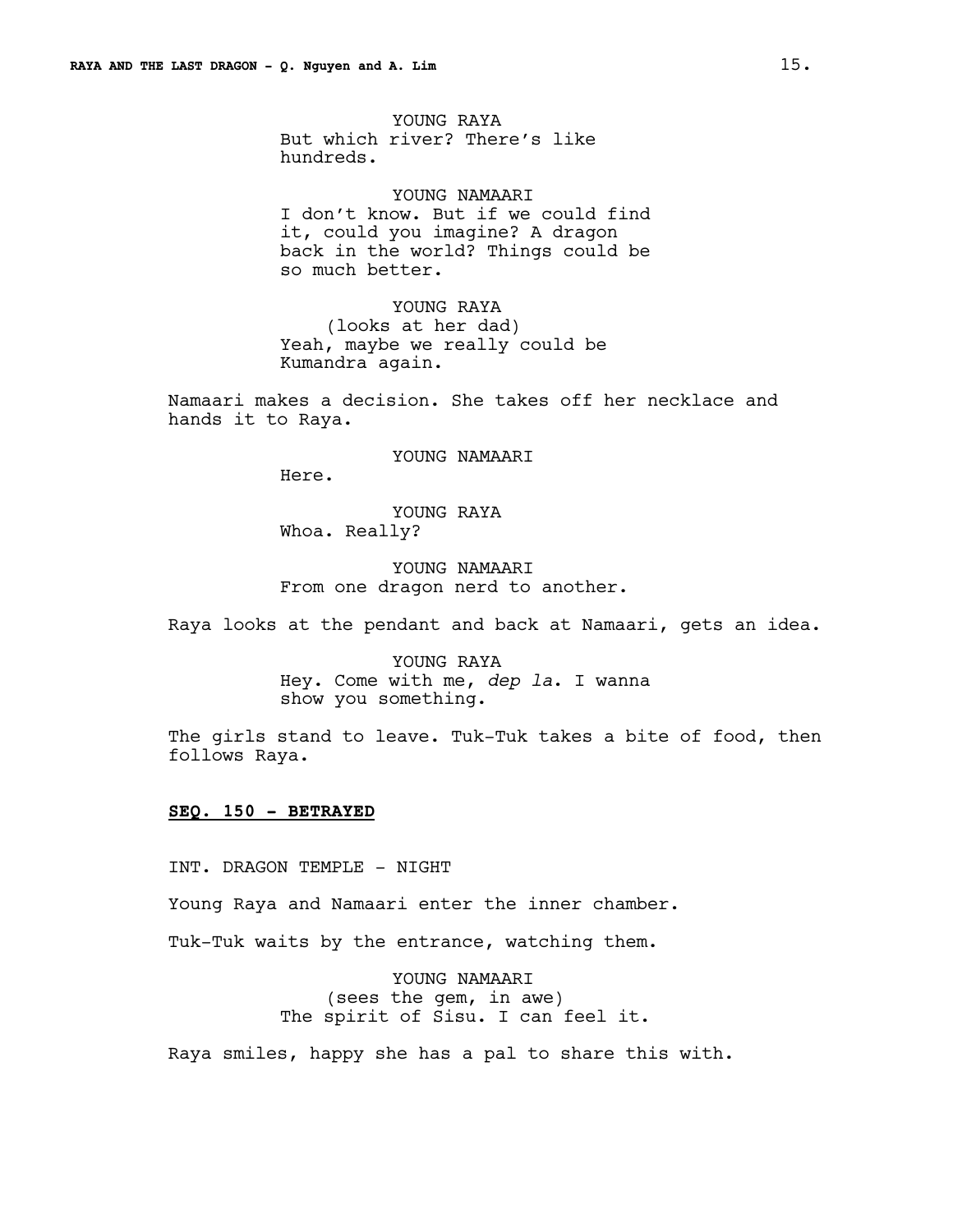YOUNG RAYA It's the last bit of dragon magic left in the whole world.

YOUNG NAMAARI I see why Heart guards it so closely. Thank you, *dep la*. You've been very helpful.

Namaari suddenly strikes Raya, sending her to the ground.

She looks on in shock at Namaari.

YOUNG NAMAARI (CONT'D) In a different world, maybe we coulda been friends. But I have to do what's right for Fang.

Namaari goes for the Gem, but Raya leaps in front of her. They start fighting.

Seeing that Raya's in trouble, Tuk-Tuk rolls in to help.

He bumps into Namaari's ankle, but she scoots him away. Tuk-Tuk shakes it off, angry.

This distracts Namaari just long enough for Raya to strike, knocking her to the ground.

However, Namaari isn't worried at all. Instead she smiles and shoots a firework up through the temple opening.

INT. PALACE - DAY

Benja is speaking to VIRANA, the Fang Queen.

BENJA Chief Virana, I'm so glad Fang accepted our invitation.

The firework explodes in the night sky. Everyone looks up.

The congregation of Fang immediately begins moving out towards the Gem temple.

Benja looks back to the Fang Queen to discover... she's gone.

INT. DRAGON TEMPLE - NIGHT

As Namaari and Raya continue to fight...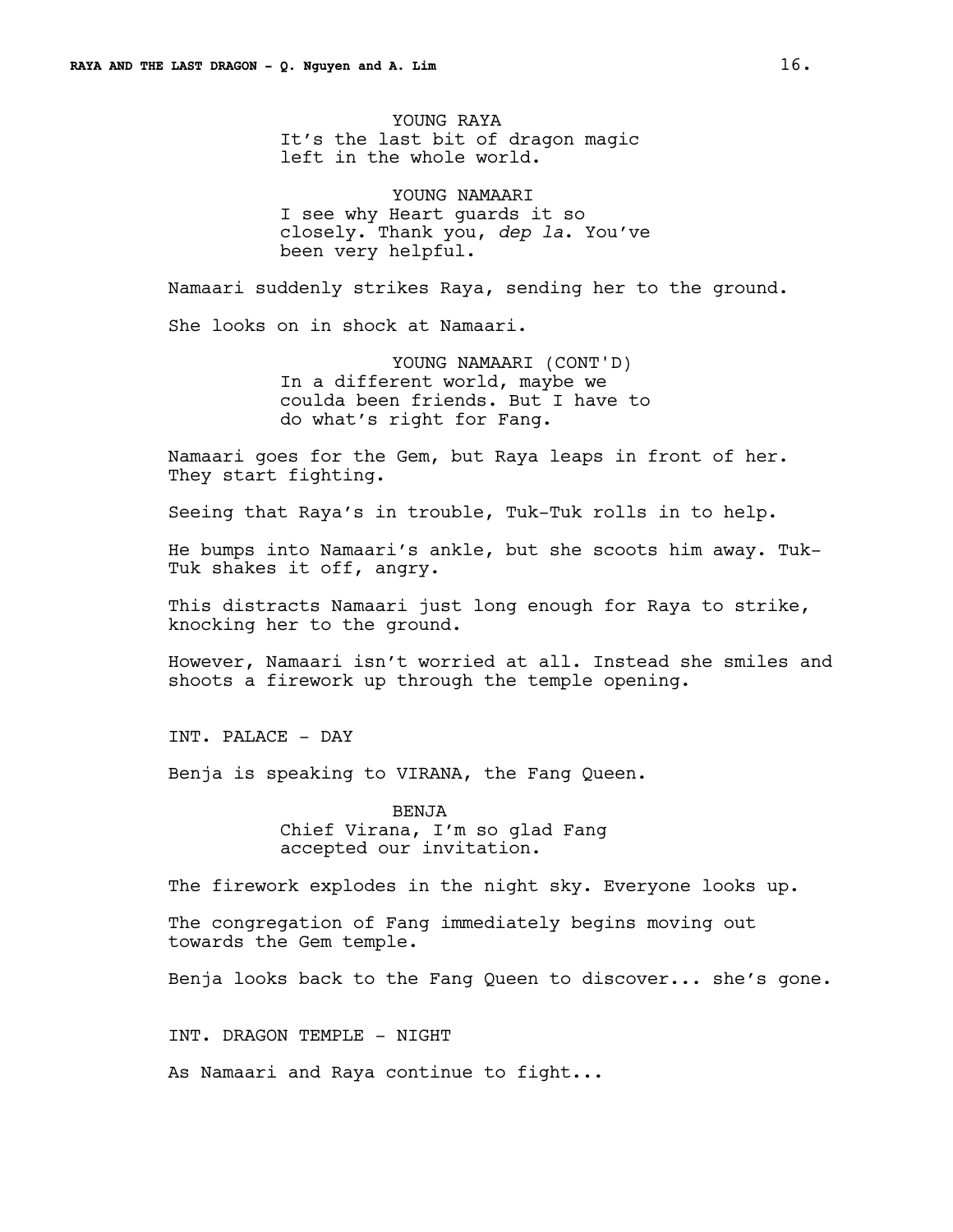YOUNG RAYA There is no way you're taking Sisu's Gem.

Namaari steps away from Raya towards the chamber doors.

YOUNG NAMAARI Sorry. It's Fang's now.

Suddenly, the room fills up with Fang soldiers.

Raya steps back, she's the only thing between Fang and the gem.

Tuk-Tuk climbs up on Raya's shoulder, frightened.

Raya bravely squares up against the Fang forces, until -

SWOOSH!!! Benja repels into the room from above and quickly dispatches a dozen different adversaries. His sword turns into a cool grappling whip which he uses to drive everyone back.

> BENJA You will not set foot on the Dragon Gem's inner circle.

A giant smile crosses Raya's face. Her dad is indeed the baddest blade in all of Kumandra.

But then...

FEMALE SPINE WARRIOR (O.S) What's going on?

SPINE CHIEF (O.S.) What is this?

The other armies from Tail, Talon, and Spine begin to shuffle into the room.

Suddenly they all stop and see the gem for the first time. They're in awe.

> FEMALE SPINE WARRIOR Fang's making a play for the Gem!

SPINE CHIEF No! Spine should have the gem!

TAIL CHIEF Not if we get to it first!

Everyone pulls out their weapons.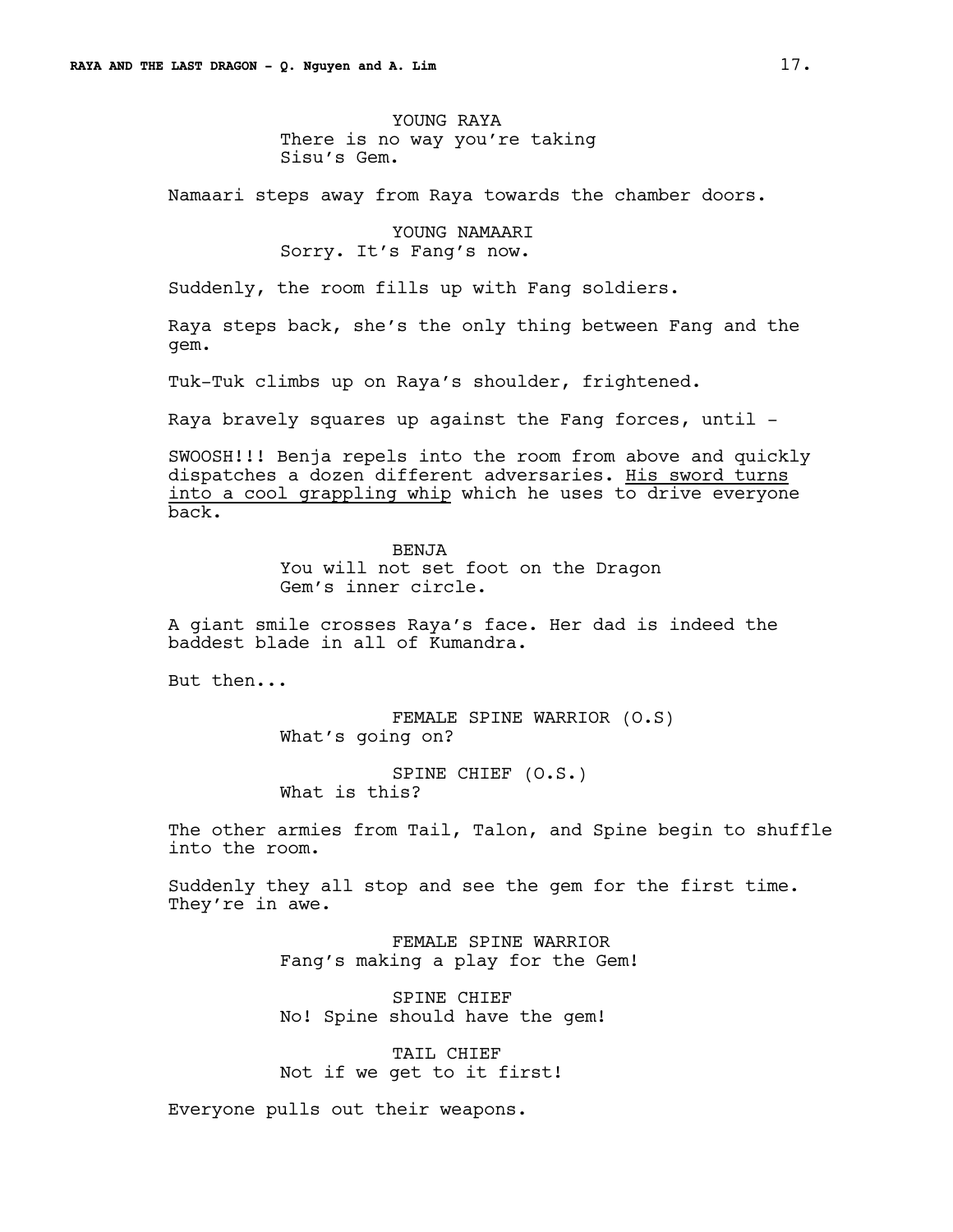This is going to be a blood bath.

Benja sees Raya in the reflection of his sword as she raises her fists to help defend the Gem. He makes a decision.

# BENJA

Listen to me!

Everyone has their weapons raised -

BENJA (CONT'D) We have a choice. We can tear each other apart, or we can come together and build a better world. It's not too late. I still believe we can be Kumandra again...

Benja sheathes his sword.

*Did it work?*

Suddenly, an arrow strikes Benja in the leg. As he sinks, everyone rushes in.

YOUNG RAYA

*Ba*!

Raya runs to Benja's side as...

Hands grabs onto the gem, it gets tossed around until  $-$ 

KRSHH! The Gem crashes to the ground, breaking into five pieces.

But before anyone can react - BOOM!

The ground shakes, the water in the chamber recedes, the floor opens up.

From the broken Earth, A DRUUN emerges.

# BENJA

Druun...

The ARCHER shoots an arrow at the creature, but it goes right through the Druun, leaving him unscathed. The Druun immediately turns the archer to stone, then duplicates.

The Druun turns toward Benja and Raya. Benja quickly rushes to grab one of the gem pieces and holds it up... repelling the Druun back momentarily.

There's a mad scramble as the other four gem pieces get snatched up.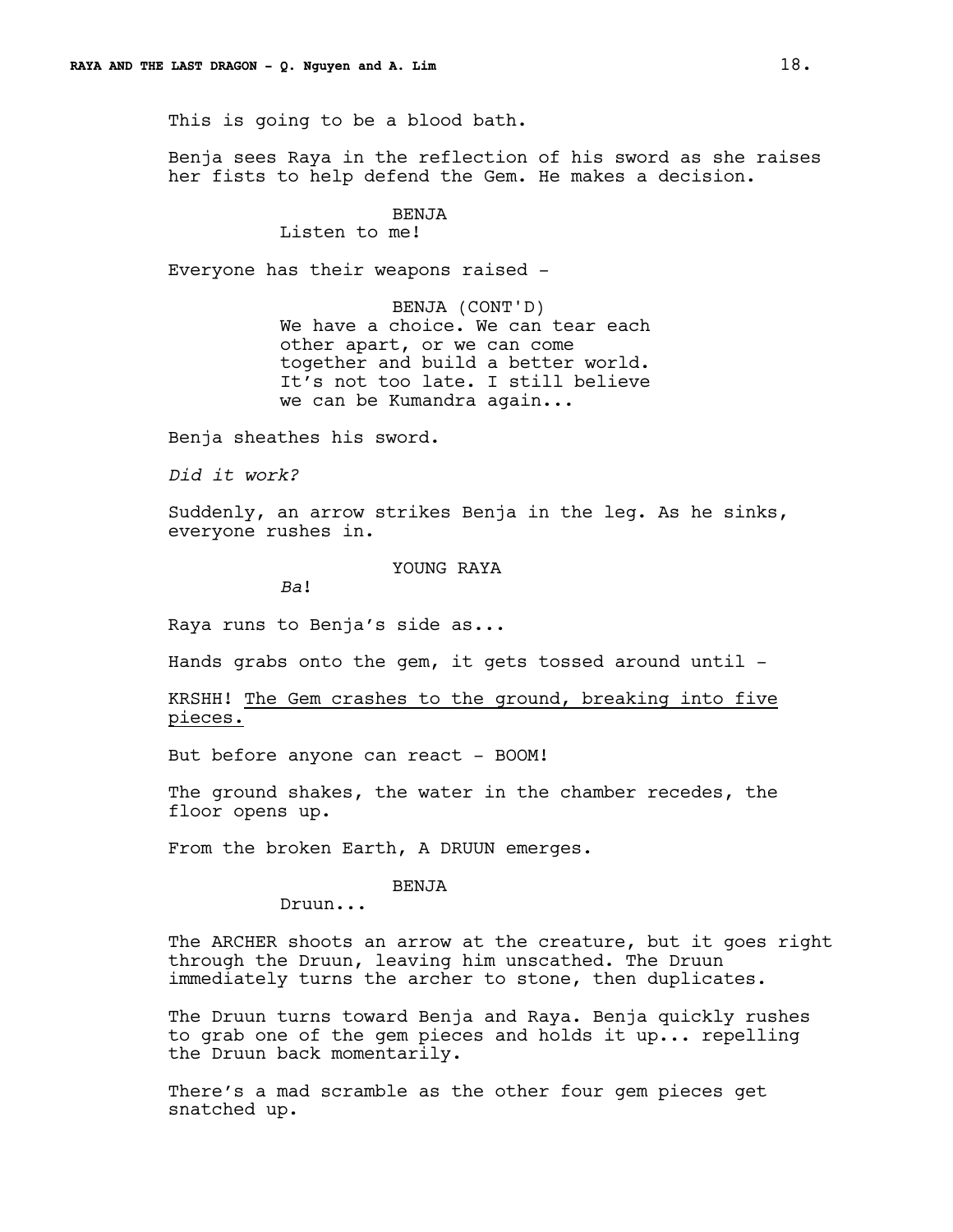YOUNG RAYA

No!

Raya grabs her father, pulling him out of the fray.

YOUNG RAYA (CONT'D) (runs up) *Ba*! Come on! We have to go!

A Druun pursues after them, but touches water and recoils!

BENJA (realizing) They're repelled by water. (to everyone) Hurry! Get to the river!

# **SEQ. 160 - BROKEN HEART**

EXT. HEART BRIDGE - DAY

Heart is plunged into chaos with people fleeing. Raya escapes with Benja and Tuk-Tuk over the bridge. But it's slow going -- Benja is badly hurt and they're constantly shoved aside by others trying to save themselves.

Benja's leg gives out from under him and he falls.

YOUNG RAYA *Ba*! Get up! Come on. Please, we have to keep moving. Get up.

He looks ahead, the distance is too far for him to go.

The bridge SHAKES again. Benja sees a Druun approaching.

YOUNG RAYA (CONT'D) Please, *ba*! We don't have time. Look. Stand up! I'll help you.

BENJA Raya, you have to listen. You are the Guardian of the Dragon Gem.

YOUNG RAYA *Ba*, why are you saying this?

Benja pulls out the broken gem shard.

BENJA There's still light in this. There's still hope.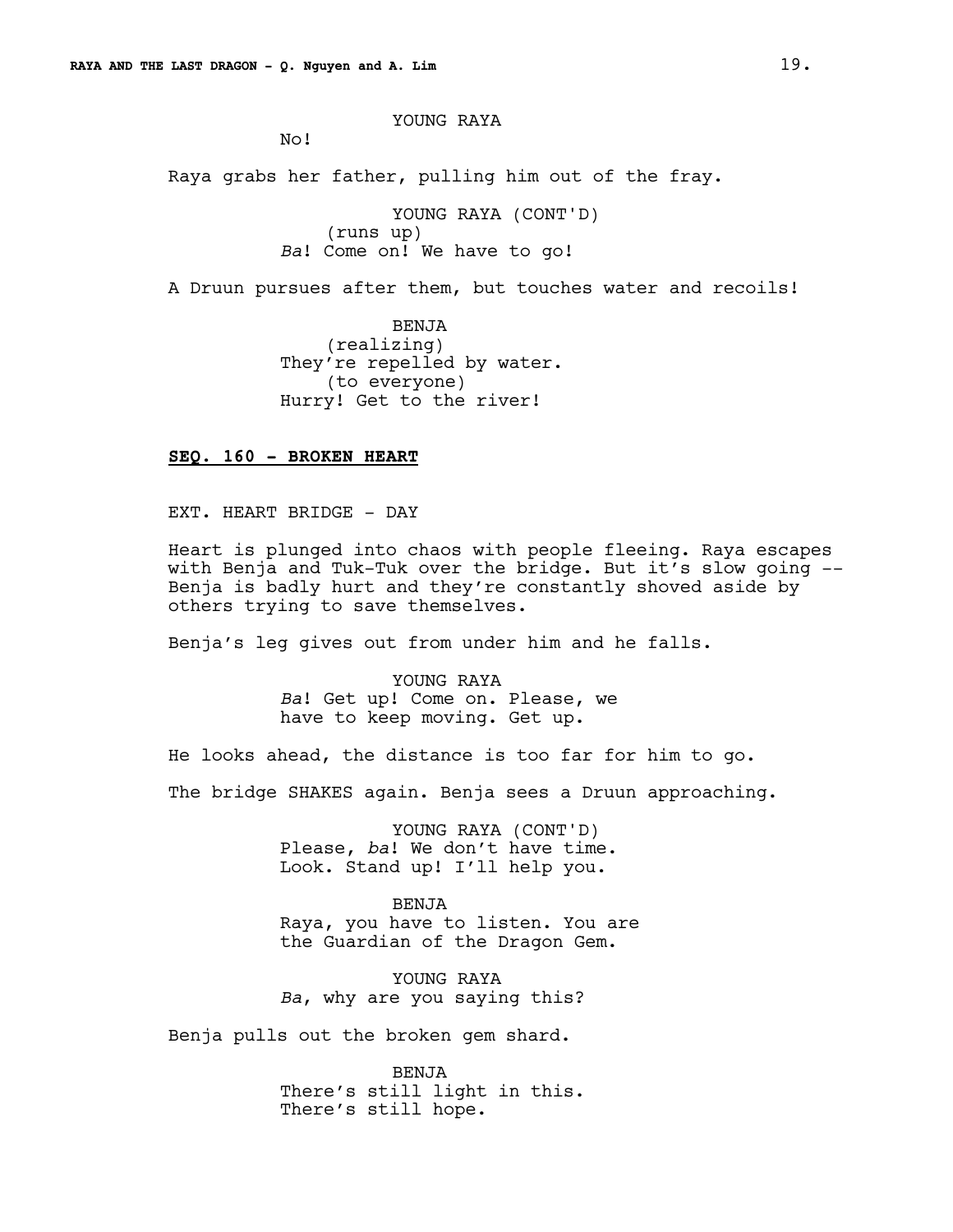YOUNG RAYA No, we can make it together. You're okay...

BENJA (hands her the gem) Raya, don't give up on them.

Benja hands Raya the gem. He pulls her in close, then kisses her on the forehead.

> BENJA (CONT'D) I love you, my *dewdrop*.

> > YOUNG RAYA

*Ba?*

Benja pushes Raya off the bridge into the water just as...

YOUNG RAYA (CONT'D)

NO!

... a druun passes through her father, turning him to stone..

As the current carries her away, Raya watches her father's unmoving silhouette on the bridge.

YOUNG RAYA (CONT'D)

...*Ba*!

# **ACT 2A**

### **SEQ. 180 - SEARCH FOR THE LAST DRAGON**

Chyron: TAIL - SIX YEARS LATER

EXT. TAIL DESERT - DAY

A LONE RIDER on a LARGE WHEEL tears across the desert. On her saddlebag is BENJA'S SWORD.

Suddenly she spots something on the smokey horizon, the silhouette of three different people.

She draws her sword. As they near, she discovers...

It's only a few people who've been turned to stone. She relaxes.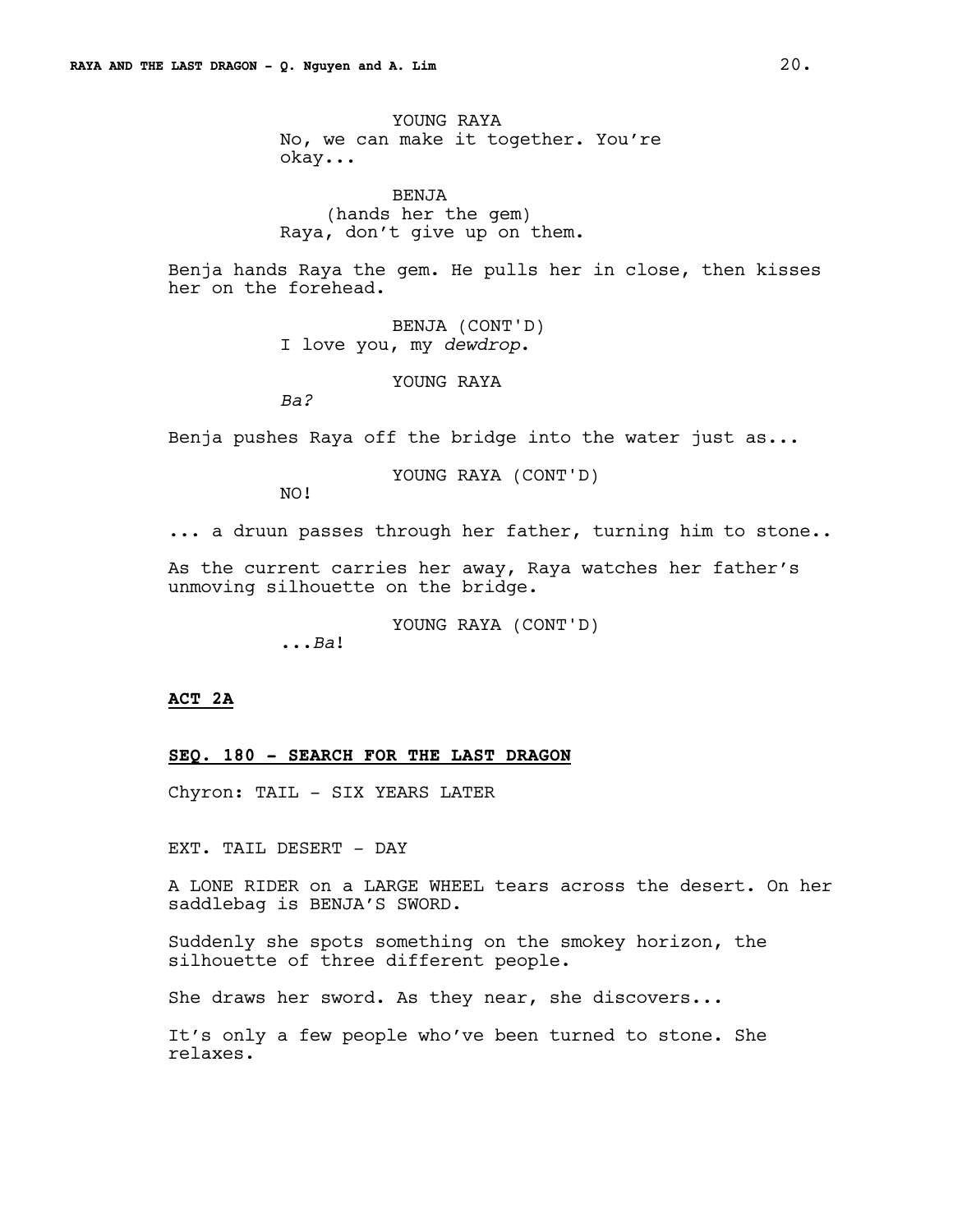EXT. TAIL OUTSKIRTS - DAY The lone rider comes to a stop. She pulls her mask down - it's Raya. She looks down, knocks on Tuk-Tuk's shell - He unfurls as... Raya takes out the ANCIENT SCROLL, comparing what she's sees to what's on it. Raya lowers the scroll, revealing the canyon below. The river she's been following is now a trickle leading into a shipwreck. RAYA (sigh) Please let this be it. She begins to drift out of frame. RAYA (CONT'D) (knocks on the ball) Whoa, what are you doing you big, fur bug? Hey buddy - focus. Eyes forward, Tuk-Tuk.

Tuk-Tuk turns back to the cliffside.

RAYA (CONT'D) Good boy! You're so easily distracted.

Just then, a DRUUN attacks!

Raya and Tuk-Tuk fall back. Raya scrambles for her satchel.

Just as the Druun closes in, Raya pulls out her gem shard and holds it up, scaring the Druun off.

She turns around to find Tuk-Tuk immobile on his back, looking at her helplessly.

> RAYA (CONT'D) (flipping him back over) You're getting a little too big for this, bud.

**SEQ. 215 - AROUND THE RIVERBEND**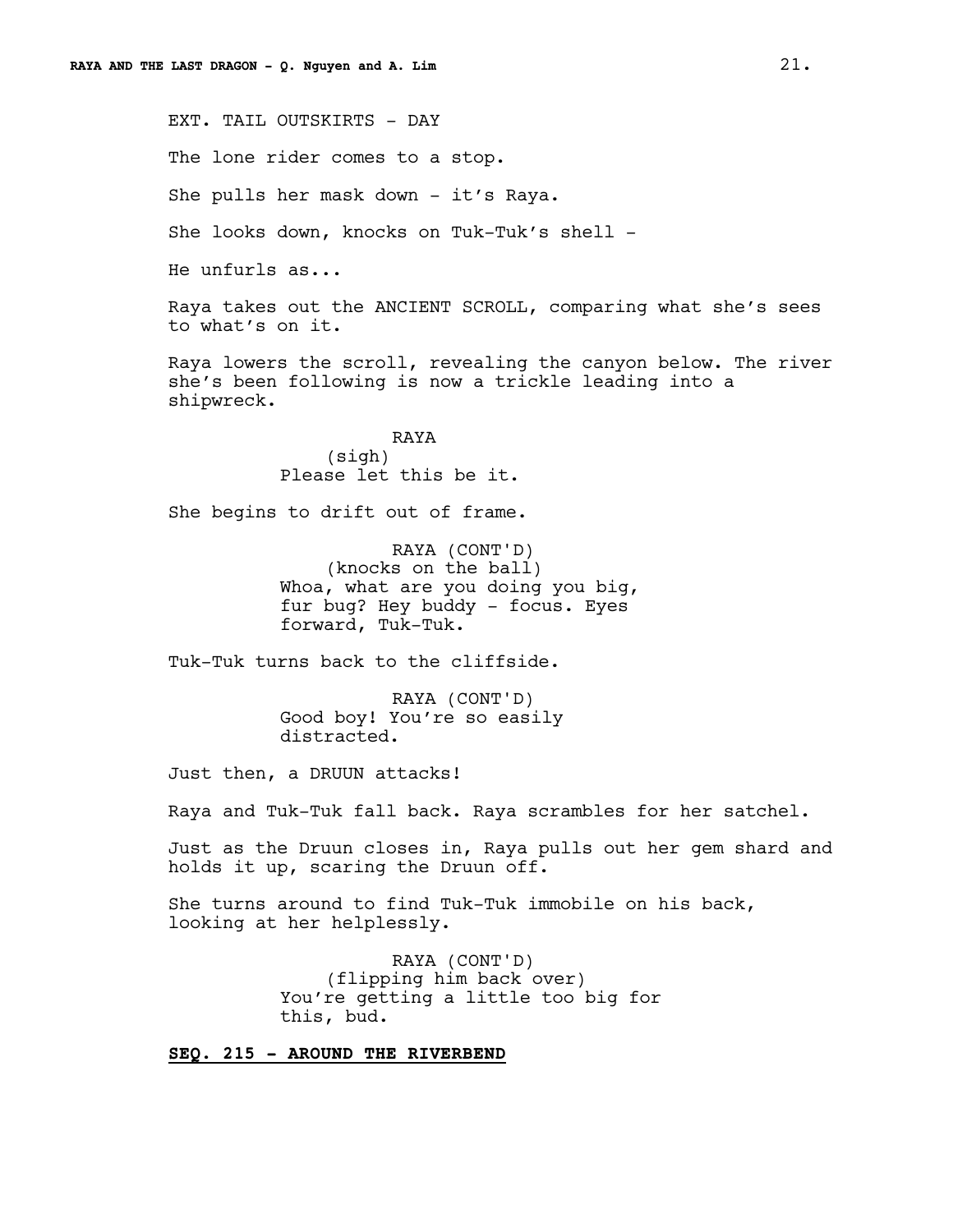EXT. DRIED UP OCEAN BASIN - DAY

Raya and Tuk-Tuk follow the river, which has now gone down to a small trickle. It flows into an old wrecked ship, surrounded by old whale bones, trash, etc.

> RAYA (to Tuk-Tuk) Six years of searching and we end up at a literal shipwreck. That's not a bad sign, is it?

Raya approaches the wreck and enters it. Tuk-Tuk tries to follow but can't fit into the opening.

TUK-TUK

Hrmph.

INT. SHIP WRECKAGE - DAY

Raya enters the derelict ship. She follows the tiny trickle on the ground.

The trickle leads her to a sheer wall of loose rock and debris where the water-stream disappears into a hole underneath it.

### **SEQ. 217 - ENTER THE DRAGON**

There's no way for Raya to get to the other side.

Raya rummages around her satchel, pulls out a bowl. She places it on the ground and fills it with rice.

She holds the dragon pendant in her hands.

RAYA

Sisudatu... I don't know if you're listening. I've searched every river to find you. And now I'm here at the very last one. Look, there's not a lot of us left and we really... we really need your help. If I can be honest, I really need your help. I made a mistake. I trusted someone I shouldn't have. And now the world's broken. (a beat) Sisudatu, I just really... really want my *ba* back. Please.

She takes a deep breath.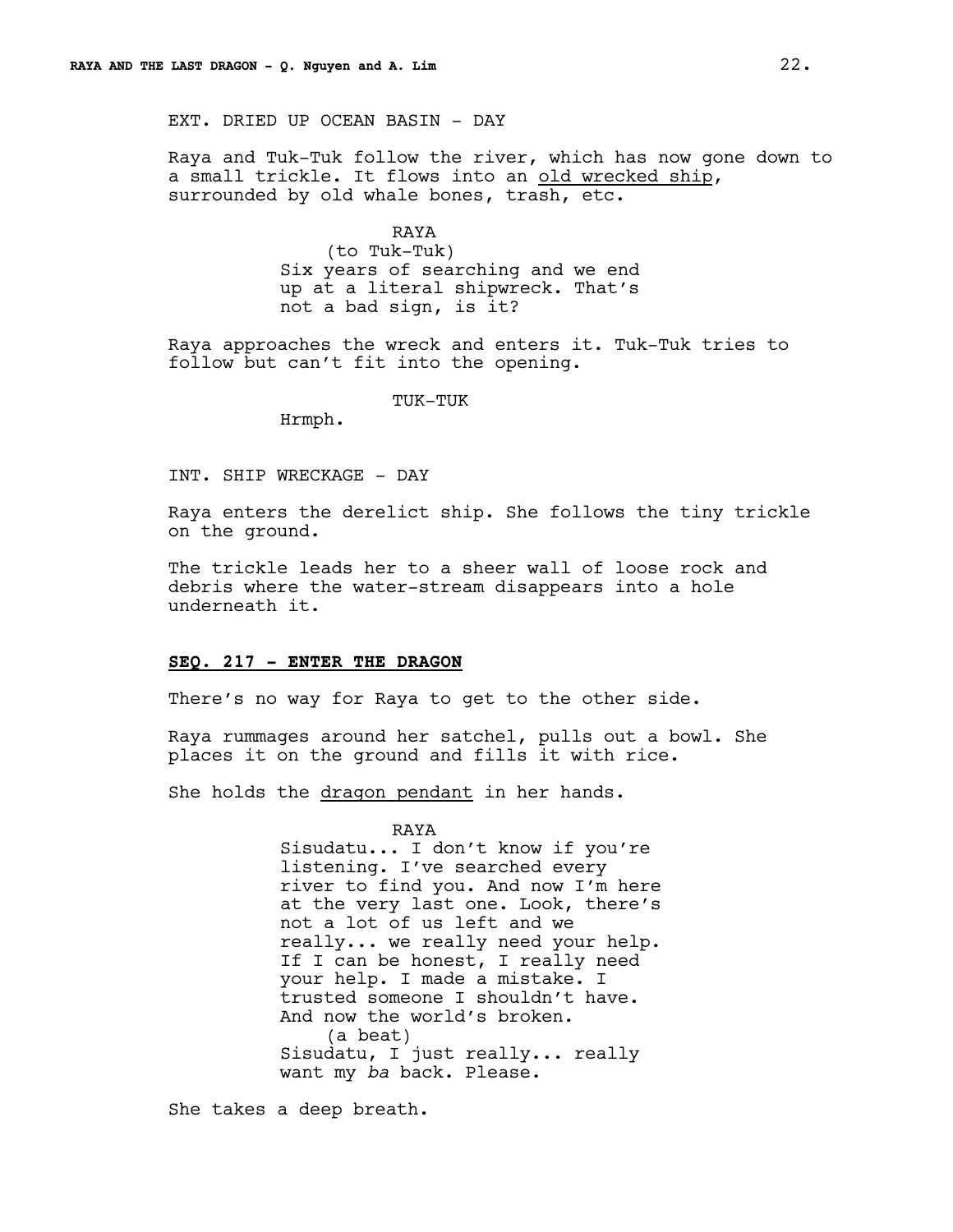RAYA (CONT'D) (deep breath) Okay. Here goes everything.

Raya raises a vial of water to her head and bows. She pours the water over the pendant in the bowl...

> RAYA (CONT'D) (chants with reverence) *Suva de dra sim Mandra de dra lim Bavaa de dra Tomben.*

She pours the last of the water from the bottle, and raises the bottle to her head again.

Raya sits in anticipated silence, but nothing seems to happen.

However, unbeknownst to her, the stream behind her begins to flow backwards. Water droplets rise out of the stream and swirl in the air.

Tuk-Tuk sees this from the outside entrance, as he drinks from a puddle. Tuk-Tuk starts "barking" to get Raya's attention.

> RAYA (CONT'D) (to Tuk Tuk) I know, buddy, I haven't forgot -

Raya now sees the floating water droplets which now are coming together to magically form... SISU!

> SISU (inside a dust cloud) Where am I? Pengu? Amba? Pranee? Are ya here?

Seeing Sisu's silhouette, Raya bows.

# RAYA (bowing) Oh Mighty Sisu -

SISU Who said that?

Sisu turns, her mighty tail swings out and clobbers the bowing Raya.

Sisu steps out of the dust-cloud. We finally see her in her mighty glory.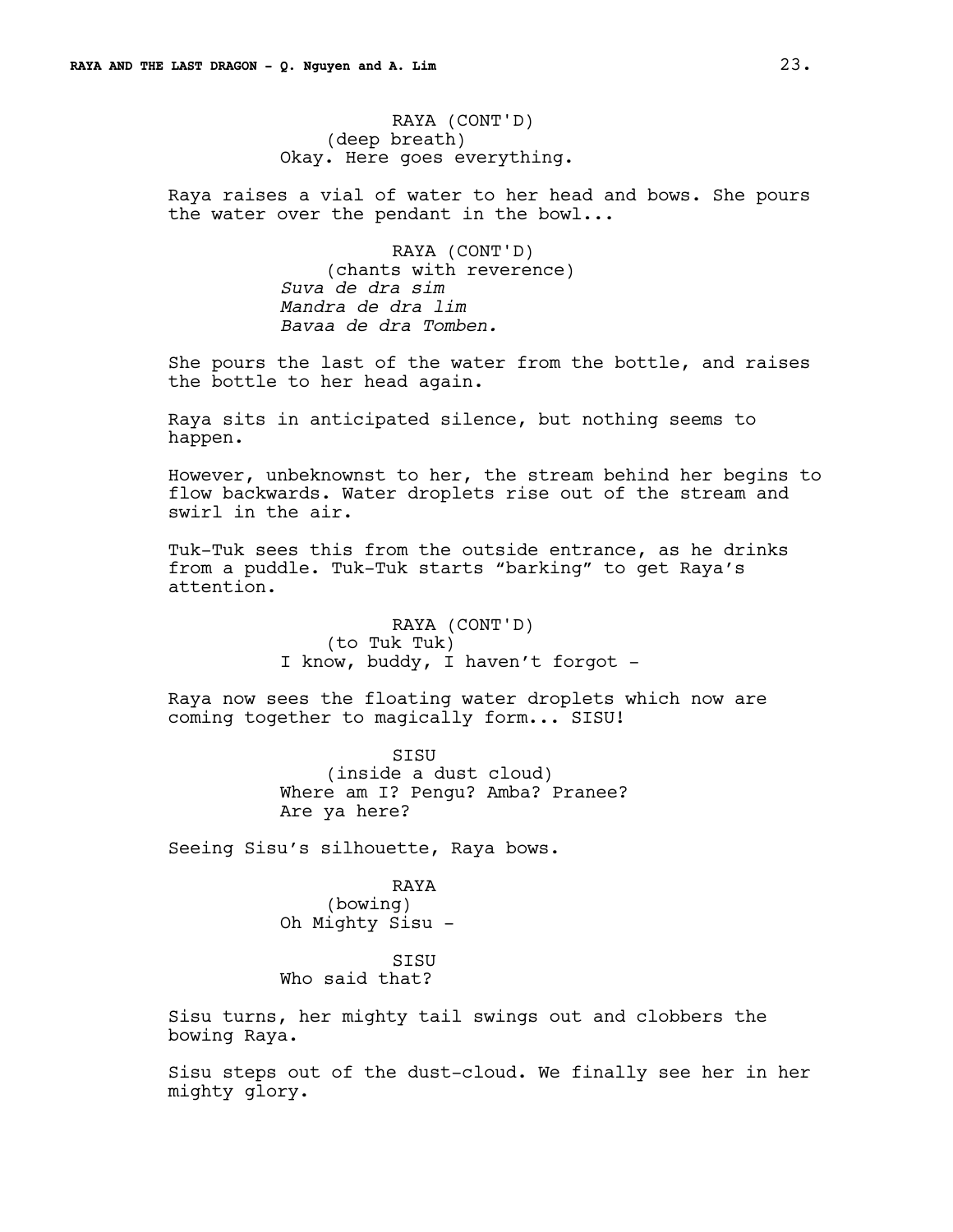SISU (CONT'D) Hello? Hello? RAYA (O.S.) (muffled) Mmf-mph!! Sisu looks down and finds Raya awkwardly collapsed in a heap under her, perhaps tangled up in her own cape. SISU Ooo, I'm sorry, I didn't see ya there. (picks Raya up) Not too bad. Just a little dusty. Let me get that for you. Raya and Sisu finally make eye-contact. RAYA (eyes widen) Sisu. You are... Sisu! SISU And you're... people. What's your name? RAYA Raya. I'm Raya. SISU And you're NOT made of stone, which means... Both women squeal in celebration! SISU (CONT'D) It worked! RAYA It worked! SISU (CONT'D) We did it! Ya hear that, Pengu? It worked! I didn't mess it up! (notices Raya's bag) Is that food? (drops Raya) I was so focused on saving the world, I forgot to have breakfast today. RAYA Today? When exactly do you think "today" is?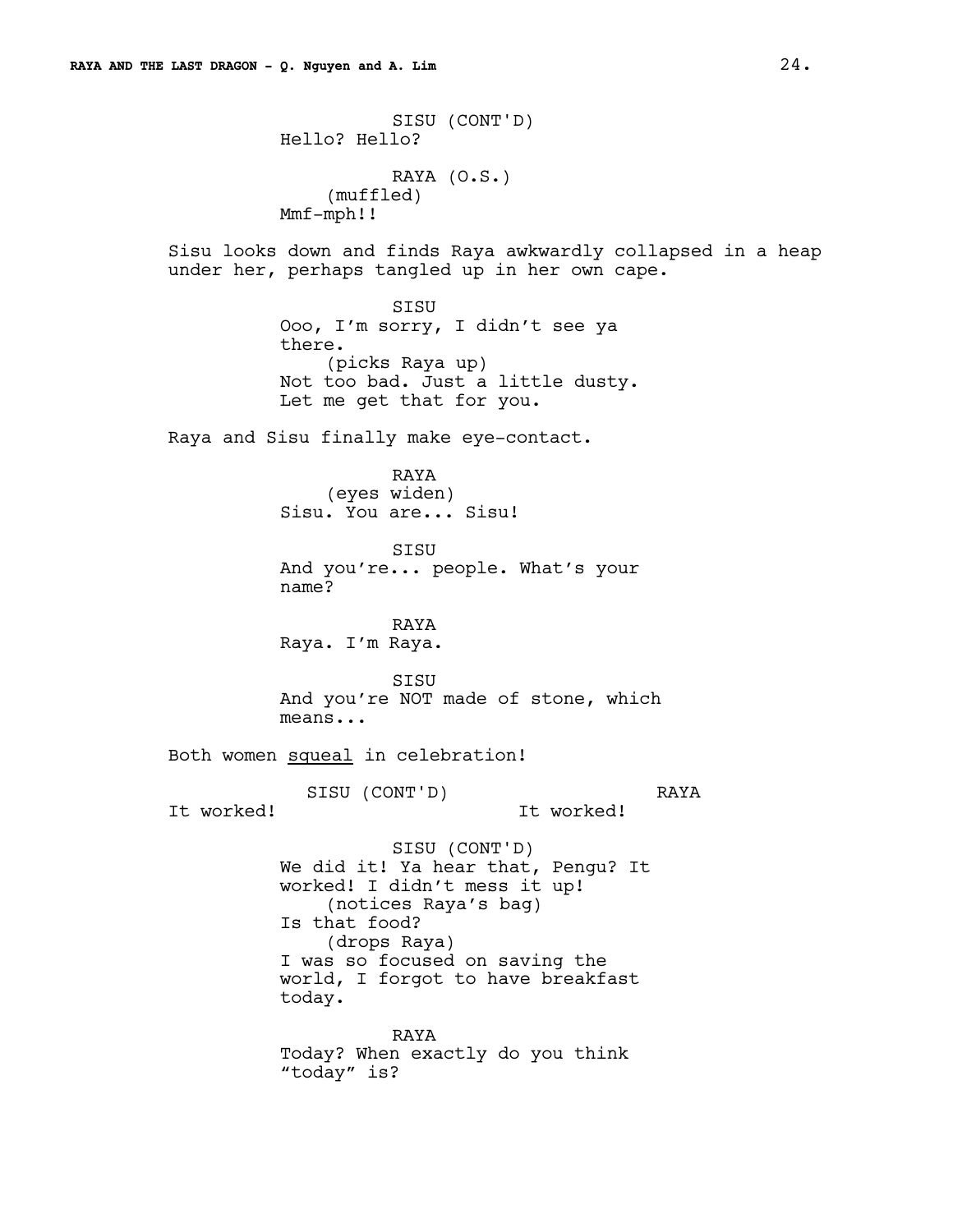SISU Tuesday. (takes bite of food) Ugh! I mean... Mmm. What is this delightful culinary treat?

RAYA It's jackfruit jerky. I dried it myself.

SISU Well, compliments to the chef. (offers jerky to Tuk-Tuk) Wanna finish this, skippy?

Sisu offers the jerky to Tuk-Tuk, but he refuses to eat it.

RAYA Uh, Sisu, there are a few things I need to catch you up on...

SISU

Oh yeah?

EXT. THE BOAT - CONTINUOUS

Sisu reaction.

SISU (O.S.) You broke it!?!

Birds fly.

INT. THE BOAT - CONTINUOUS

SISU Oh, oh, oh my. Oh, this is bad. This is bad. I've been asleep for 500 years, you brought back the druun, and none of my brothers and sisters came back? Why didn't they come back?

RAYA I... don't know.

SISU Also you broke the gem...

RAYA I still have a big chunk of it though.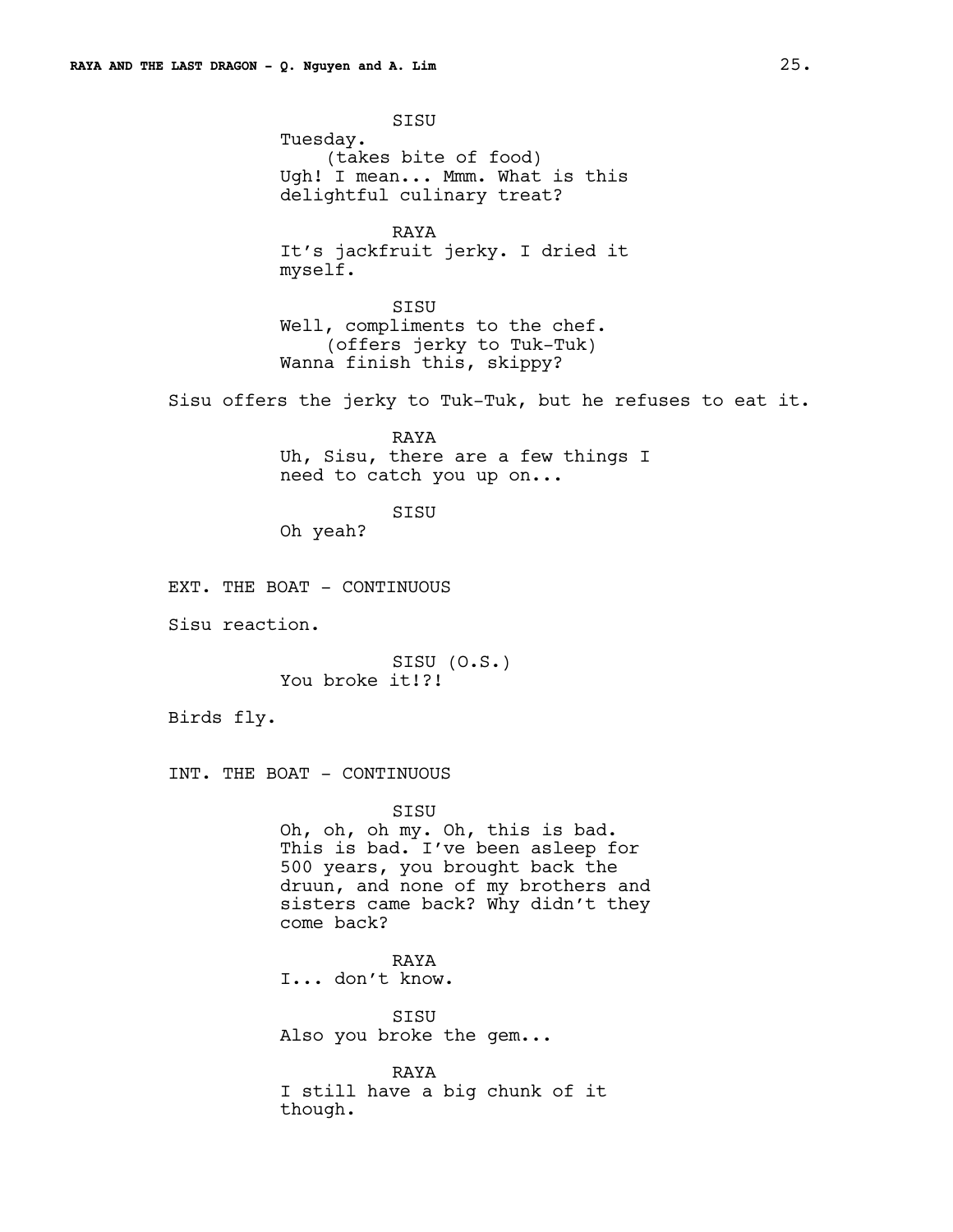SISU Is that supposed to make me feel better? If you lost a puppy and I said "Well we still have a big chunk of it," would that make you feel better?

RAYA Can't you just make another one?

SISU No, I can't just make another one.

RAYA But you're a dragon.

SISU I'm gonna be real with you, alright? I'm not like the best dragon. You know?

RAYA But you saved the world.

**STSU** 

I did do that. That's true. But... have you ever done like a group project, but there's like that one kid who didn't pitch in as much but still ended up with the same grade? Yeah... I wasn't the one who actually made the gem, I just... turned it in.

Sisu picks up the gem shard and immediately starts glowing.

RAYA Whoa, you're glowing.

SISU Oh, thank you, I use aloe and river slime to maintain my--

RAYA No, no-- look.

Sisu looks at herself.

SISU This was my little sister Amba's magic. I got the glow!

RAYA Your little sister's magic?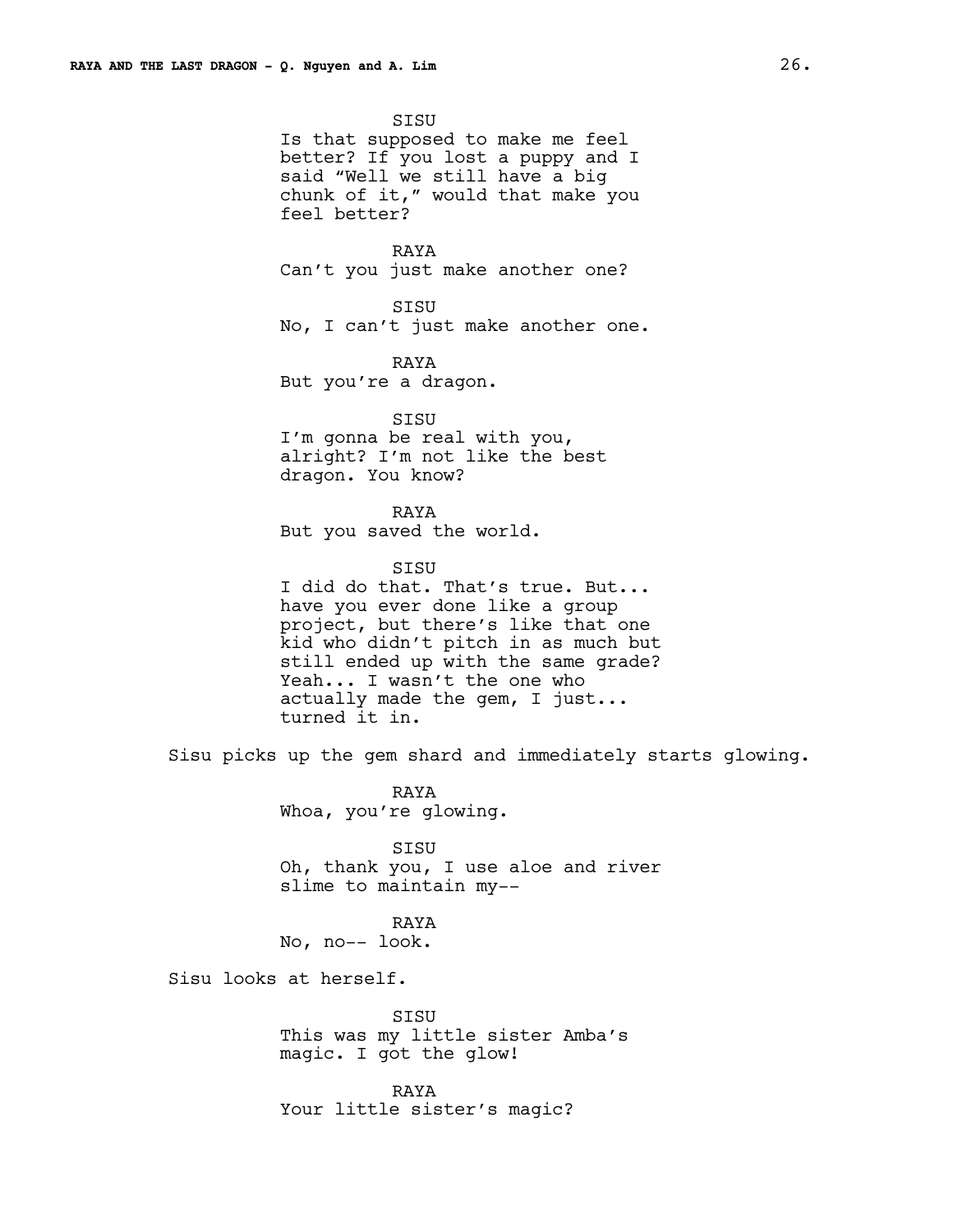**STSU** Yeah, every dragon has an unique magic. RAYA Okay, what's yours? SISU I'm a really strong swimmer! RAYA (processing) Wait wait, you touched this gem piece and it gave you powers. You know what this means, right? SISU I no longer need a nightlight? RAYA What? No, you're still connected to the gem's magic. And that means you can still use it to save the world. If we get all the other gem pieces, RAYA (CONT'D) You can reassemble it and - I can reassemble it and -**STSU** Sisu looks at the scroll, sees herself looking awesome. RAYA (CONT'D) (leading) Boom the druun away! SISU (CONT'D) (catches on) Boom the druun away! RAYA (CONT'D) And bring my *ba* back? SISU

And bring ALL of Kumandra back.

#### **SEQ. 219 - NAMAARI ON THE HUNT**

EXT. TAIL DESERT - DAY

An army of Serlots (oversized battle cats) charge through with soldiers from Fang riding them.

Once the dust settles, a single Serlot returns into frame. A hand reaches down to pick up a shiny object in the sand - Raya's hairpin.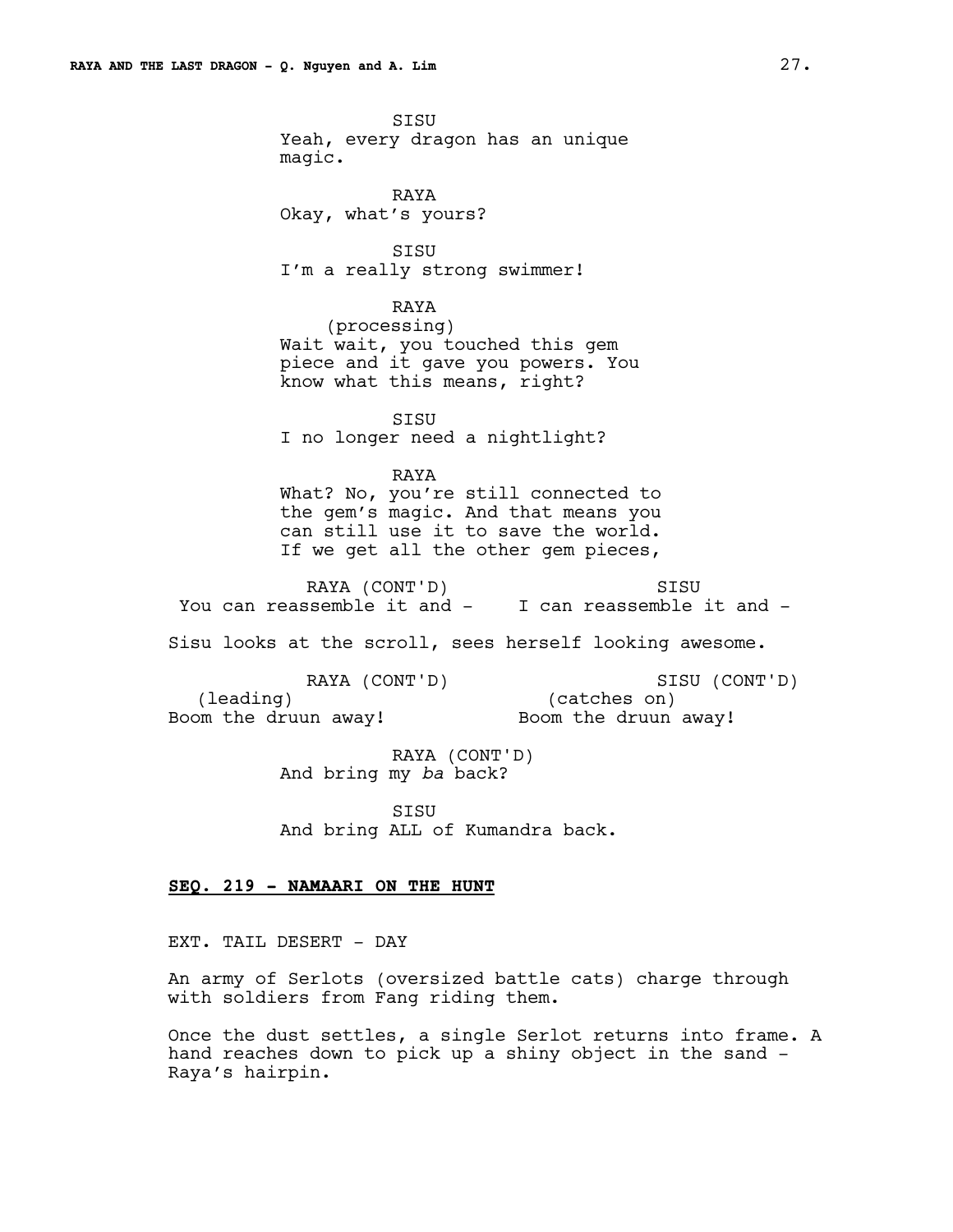REVEAL: Teenage NAMAARI (taller, stronger, angrier). She is with four other Fang Soldiers.

WAHN

Princess Namaari, the Tail-lands are infested with Druun. Benja's daughter is as good as stone out here. Retrieving some useless dragon scroll isn't worth the risk.

Namaari drops Wahn with a leg sweep.

NAMAARI Anyone else want to question why we're out here?

Assembled group is speechless.

The Serlot army charges forward, following Tuk-Tuk's tracks to the wrecked ship.

It looks like Raya is gonna get caught, however...

In the background, the silhouette of Raya and Sisu ride away on Tuk-Tuk in the distance.

# **SEQ. 222 - TAIL RUINS**

EXT. TAIL RUINS - DAY

RAYA Okay, so here's the sitch -

THE KUMANDRAN MAP SLAMS ONTO SCREEN.

RAYA (V.O.) After the gem broke, each piece was taken by one of the chiefs of the five lands. Fang -

A SPLITSCREEN SHOWING THE FANG CHIEF HOLDING A GEM SHARD (Namaari stands next to her) slams onto the far-left of the screen.

RAYA

Heart -

ANOTHER SPLITSCREEN SHOWING RAYA HOLDING A SHARD NEXT TO TUK TUK slams in next.

RAYA (CONT'D)

Spine -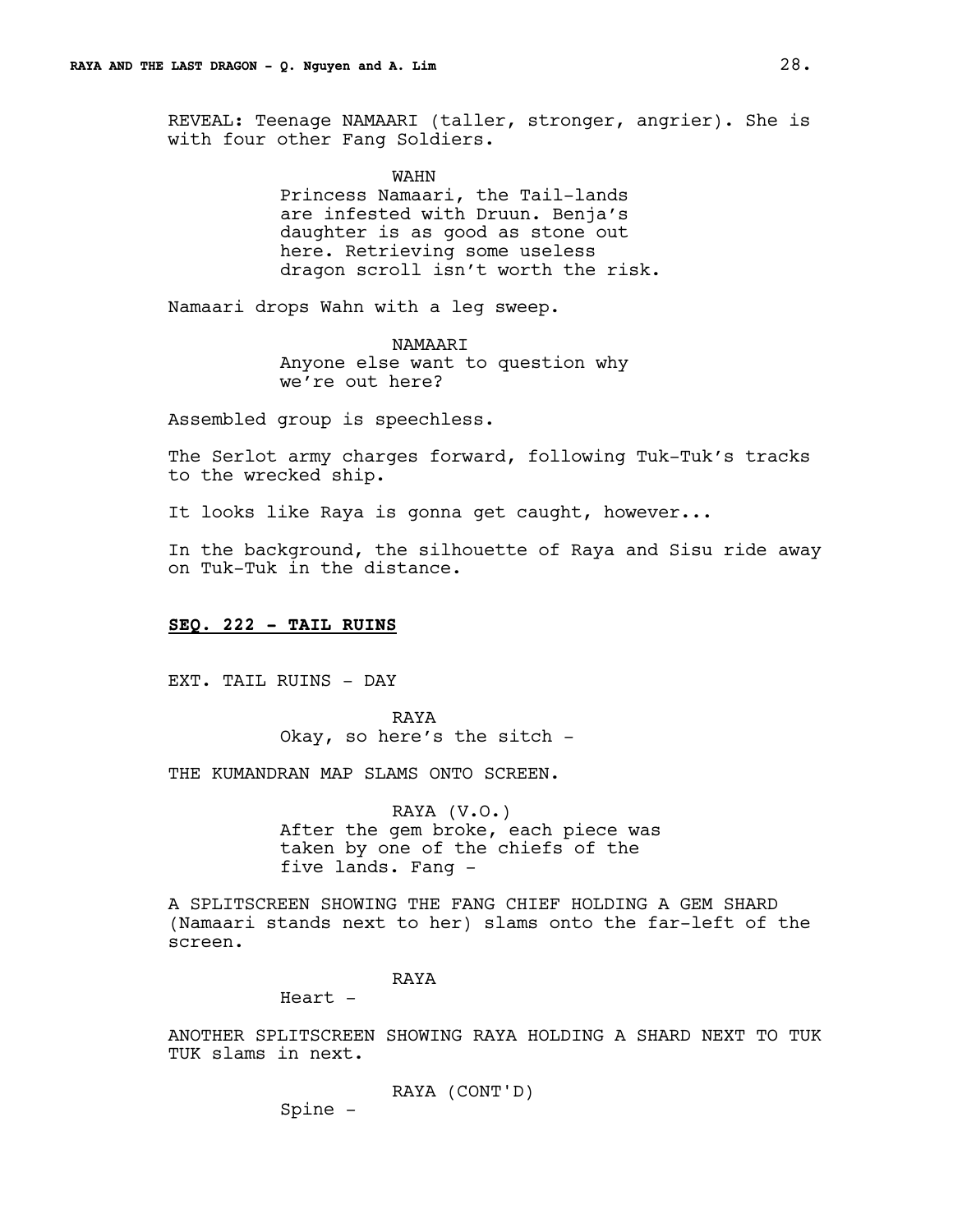ANOTHER SPLITSCREEN SHOWING TONG WITH A GEM PIECE

RAYA (CONT'D)

Talon -

A SPLITSCREEN SHOWING DANG HAI WITH A GEM SHARD

RAYA (CONT'D)

- and Tail...

A FINAL SPITSCREEN SHOWING THE TAIL CHIEF WITH A GEM SHARD

BACK TO REALITY.

RAYA (CONT'D) ... where we are now.

Raya's stands in front of an impressive structure that's now the Tail Chief's home.

CU on Sisu's face.

**STSU** Wow, so many questions. First one - Why am I wearing this?

Pull back to reveal Sisu dressed exactly like Raya.

RAYA Well, we don't want to attract attention.

Raya and Sisu look up at the old Tail Ruins.

SISU (looks at the hat) Oh, you definitely chose the right hat for that. (walks forward) So what makes you think the Tail Chief's here?

Sisu hits a trip wire, a spiky tree-trunk falls in her direction.

Raya dives, pushes Sisu out of the way as the tree trunk crashes down where she once stood.

> RAYA Because this place didn't just boobytrap itself.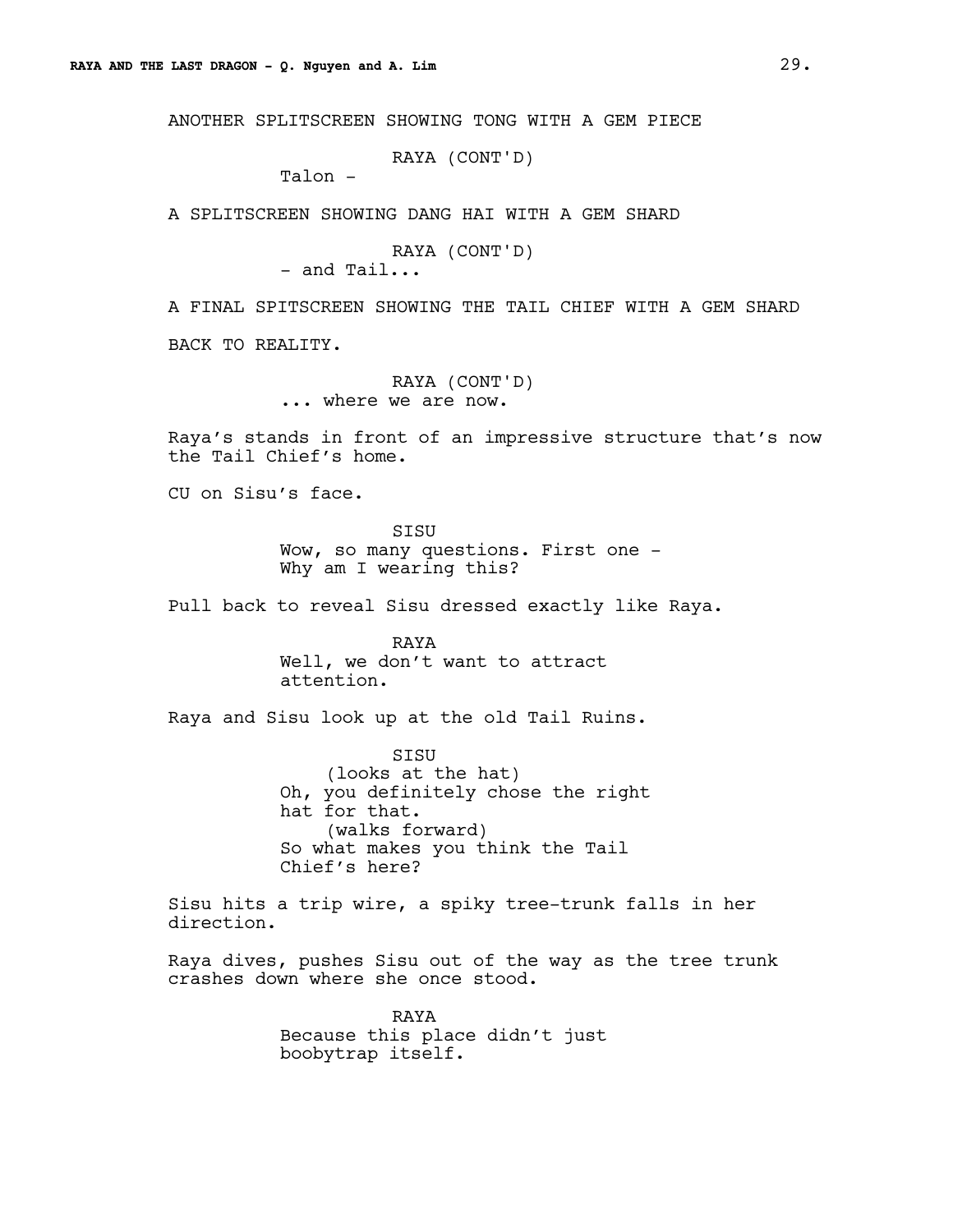INT. THE TAIL DRAGON TEMPLE - DAY

Raya and Sisu carefully work their way through the temple.

**STSU** This doesn't make sense. None of this would stop a druun.

RAYA It's not to stop druun. It's to stop people.

#### SISU

Hm...

They look down hallway and see an intricate array of triplines. Raya carefully works her way through it.

She looks back at Sisu who quickly and smoothly flies through the obstacle course without any problem. Sisu shoots Raya a smile.

Raya's blown away by what she's just seen.

SISU (CONT'D) What? Why are you looking at me like that?

RAYA Uh... nothing. Just not used to seeing dragons.

#### SISU

Impressed, huh? Wait till you see my backstroke. I'm wicked when I hit that liquid. I got water-skills that kill. I slaughter when I hit the water. I'm like... really good at swimming. Through rhyme. I was trying to make... that I was a really good swimmer... I'm a good swimmer... Is basically what I'm saying...

#### RAYA

Okay, we need to keep going.

Raya and Sisu round another dark corner.

SISU (loudly, scaring Raya) Oh no!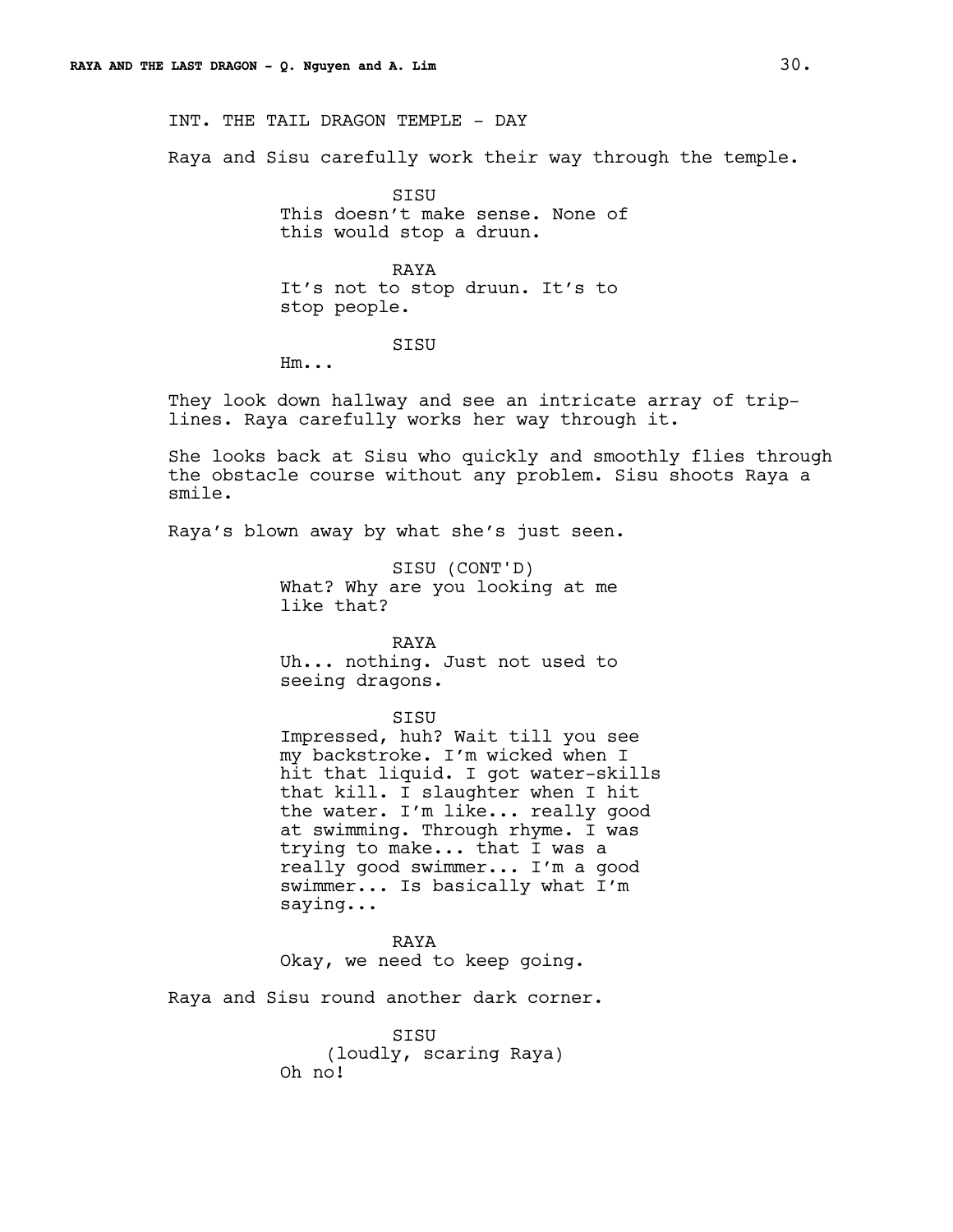RAYA (concerned) What? What is it? SISU We forgot to bring a gift for the Tail Chief. RAYA I'm sorry, a gift? SISU Yeah. A gift says "you can trust me, can I trust you?" A bug falls on Sisu's nose. SISU (CONT'D) Aw, hey there little fella! Oh, this beetle's got a booty! RAYA Careful! It's a Toot N Boom! **STSU** Why is it called a-- Bug farts... Raya tackles Sisu, as it explodes. SISU (CONT'D) Got it. Noted. Makes sense. Raya looks up and sees a hallway full of bugs. SISU (CONT'D) You have to admit though, these bug booties are kinda cute. They inch their way through.

INT. TAIL RUINS INMOST CHAMBER - MOMENTS LATER

Raya and Sisu enter a chamber. There, they find a floating platform with a hollowed out tree at the center. Inside it is a skeleton holding a gem shard.

> RAYA I'd say we found the Tail Chief.

SISU What happened to her?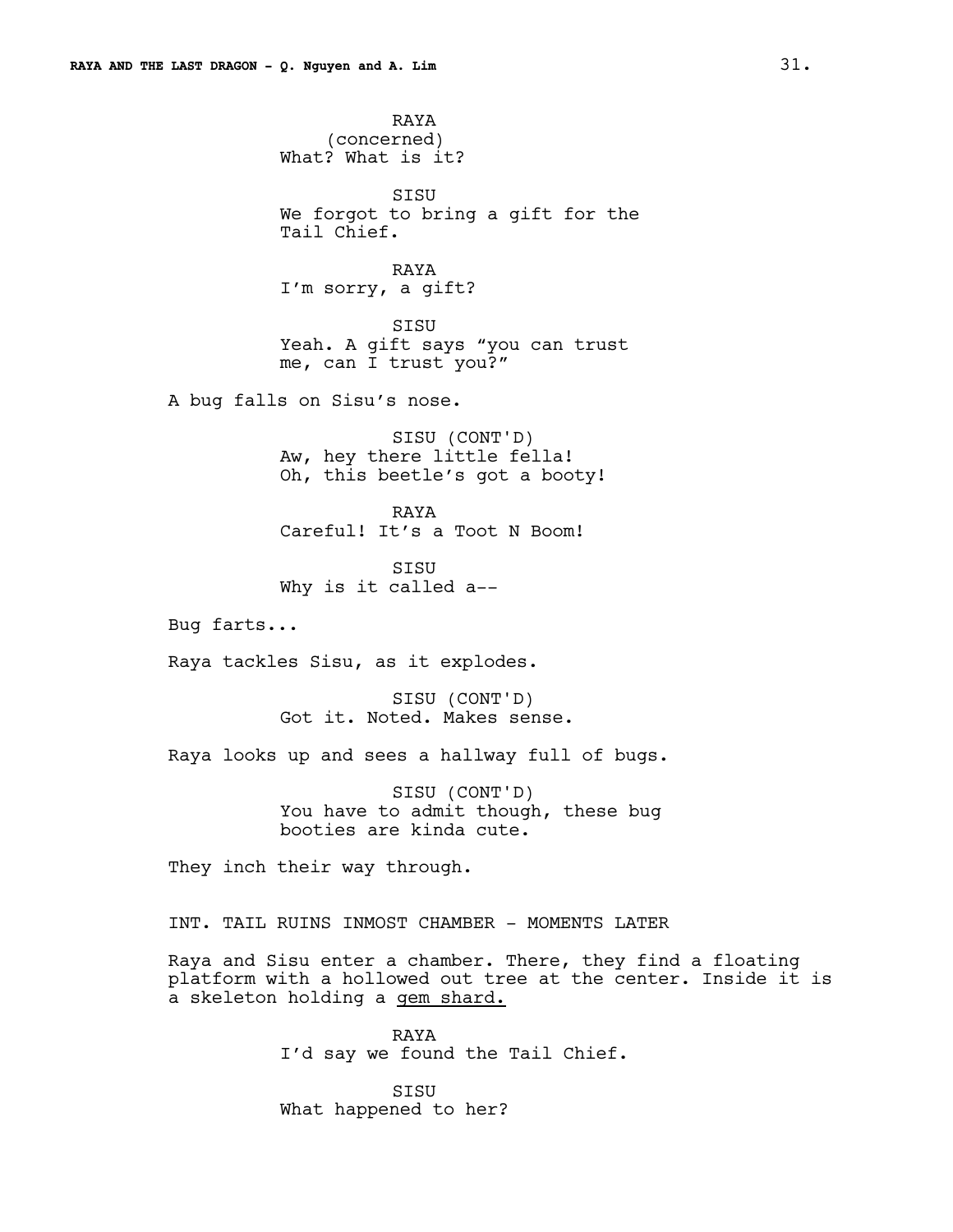RAYA From the looks of it, she was hoarding the gem and became a victim of her own traps.

SISU Well, you got to admire her commitment.

They look at the missing bridge.

RAYA

Okay, hold on.

Sisu grabs Raya's shoulders.

Raya uses her sword to swing them over to the other side, but suddenly they stop mid-swing. They both look back and they see that's Sisu's hind-legs haven't left the ledge.

> SISU Oh, we were doing a jumpy thing. So sorry. My bad. I get it now. I'm with it.

Sisu jumps and propels them to the other side.

They land on the other side.

Sisu reaches for the gem.

RAYA

Sisu? Don't.

Raya points out the trip wire that runs from the skeleton to several pit-doors on the ceiling.

Raya examines the booby-trap and does an "Indiana Jones" style switch off to get the gem without triggering the traps. It's tense.

> RAYA (CONT'D) Phew. (hands Sisu the gem) Two down, three to go.

The gem lands in Sisu's hand and suddenly - poof - she's a person.

> SISU-HUMAN I just shape-changed! Into people!

RAYA Dragons can do that?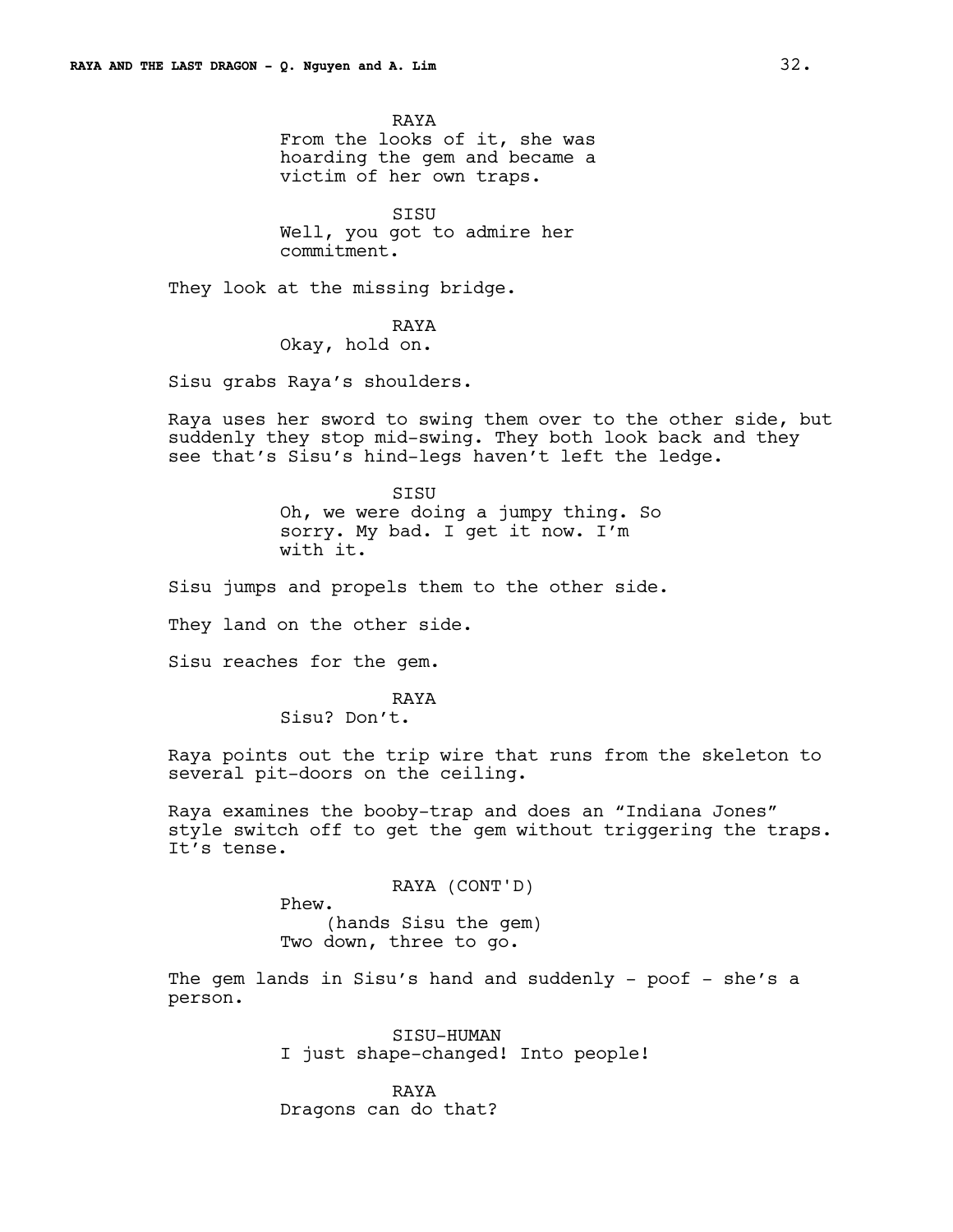SISU-HUMAN This was my sister Pranee's thing!

Sisu marches around weirdly.

SISU-HUMAN (CONT'D) (plays around) Look at my people arms and my people face! Look at how close my butt is to my head. Now that you don't have to hide me, getting the rest of the gems is gonna be a breeze!

RAYA Yeah well this one was easy, but

the rest of them are being held by a bunch of no-good *binturis*.

NAMAARI (O.S.) *Binturi*? That's not a very nice way to describe an old friend.

Raya looks over to the entrance way and finds Namaari and her soldiers standing there.

RAYA

Namaari.

#### NAMAARI

What's dripping, *dep la*? Oh, I see you finally made a new friend. And here I was worried you were gonna end up becoming a cat lady. Like me.

Namaari's Serlots (Felines of Unusual Size) stroll into the chamber.

> SISU-HUMAN Something tells me you're not besties?

NAMAARI Stealing dragon gem pieces, are we? Why?

RAYA What can I say? Bling is my thing.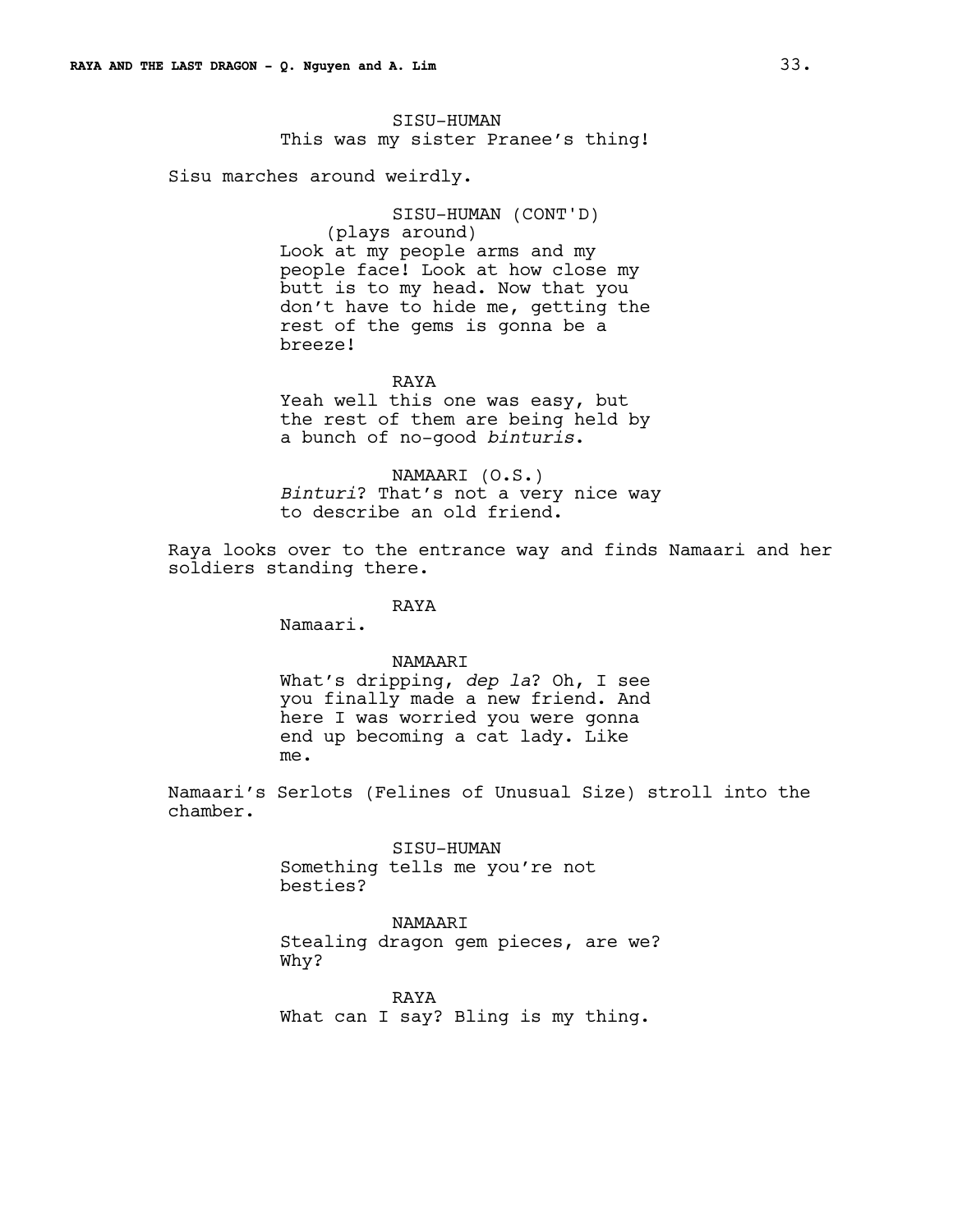NAMAARI I gotta admit, Raya - until a few months ago I thought you were stone, but then someone stole Fang's dragon scroll - RAYA Oh, is that why you're chasing me? And here I thought it was because you missed me. Raya throws back Namaari her dragon scroll. Namaari catches it, face still looks severe. NAMAARI (picks it up) Are you really looking for Sisu? What are you? Twelve? RAYA I actually was looking for Sisu. Ooh, and guess what? I found her. Sisu looks at Raya, *are you serious?*  Namaari can't hide the fact that she's moved. *Really?* RAYA (CONT'D) Say hi, Sisu! SISU-HUMAN HI! It's very nice to meet you. And I love your hair - and your cats'... hair. NAMAARI (unamused) Take them. Namaari's people raise their crossbows. Raya quickly reacts, kicks the trip wire. Traps go off. The room begins to fill with sand. A ton of it dumps directly on Namaari and her feline army. Raya scoops up Sisu and swings her over to the other side. RAYA

Run!

Sisu tries to run, but with four legs.

RAYA (CONT'D) Not like that. Two legs!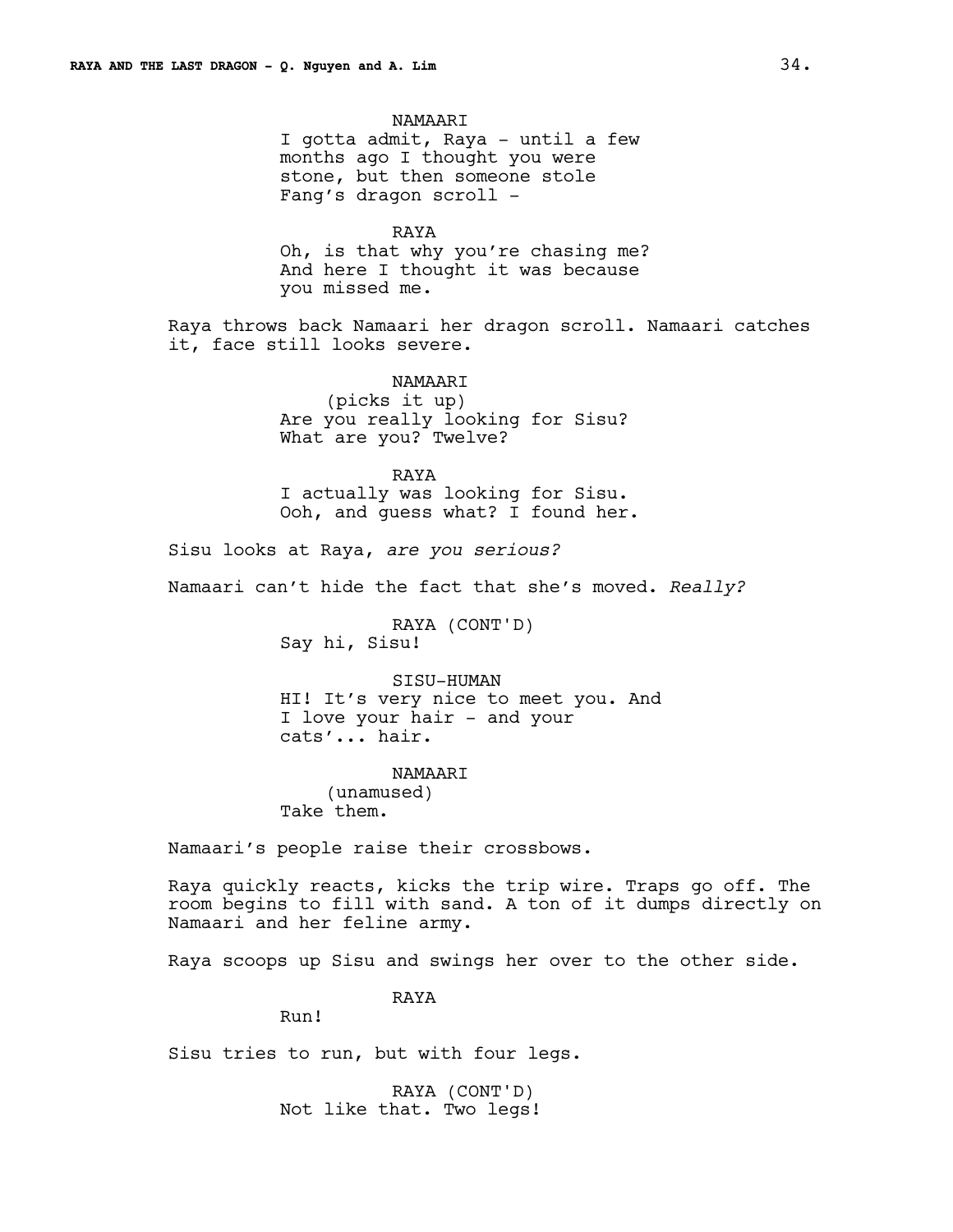## SISU-HUMAN

Right!

Raya and Sisu run past Namaari and her people.

Namaari and her people unbury themselves and start chasing them.

Raya looks forward, sees the Toot N Boom alley and begins agitating them to make them explode.

EXT. TAIL RUINS - CONTINUOUS

Raya and Sisu burst out of the ruins and leap onto Tuk-Tuk.

RAYA Tuk Tuk, roll!

#### **SEQ. 224 - ESCAPE ON TUK-TUK**

EXT. SLOT CANYONS - DAY

Raya and Sisu blaze outta there on Tuk-Tuk's back through the slot canyons towards town.

They quickly barrel toward a low hanging rock.

## RAYA

Jump!

They both jump off of Tuk Tuk, narrowly dodge the rock, and land back on Tuk Tuk.

> SISU-HUMAN Who was that girl?

RAYA That's Namaari. She's the backstabbing *binturi* that broke the world

Sisu looks back.

SISU-HUMAN Wow, those cats are really fast, huh?

Raya looks back and sees that Namaari and her soldiers are all now chasing them with their Serlots.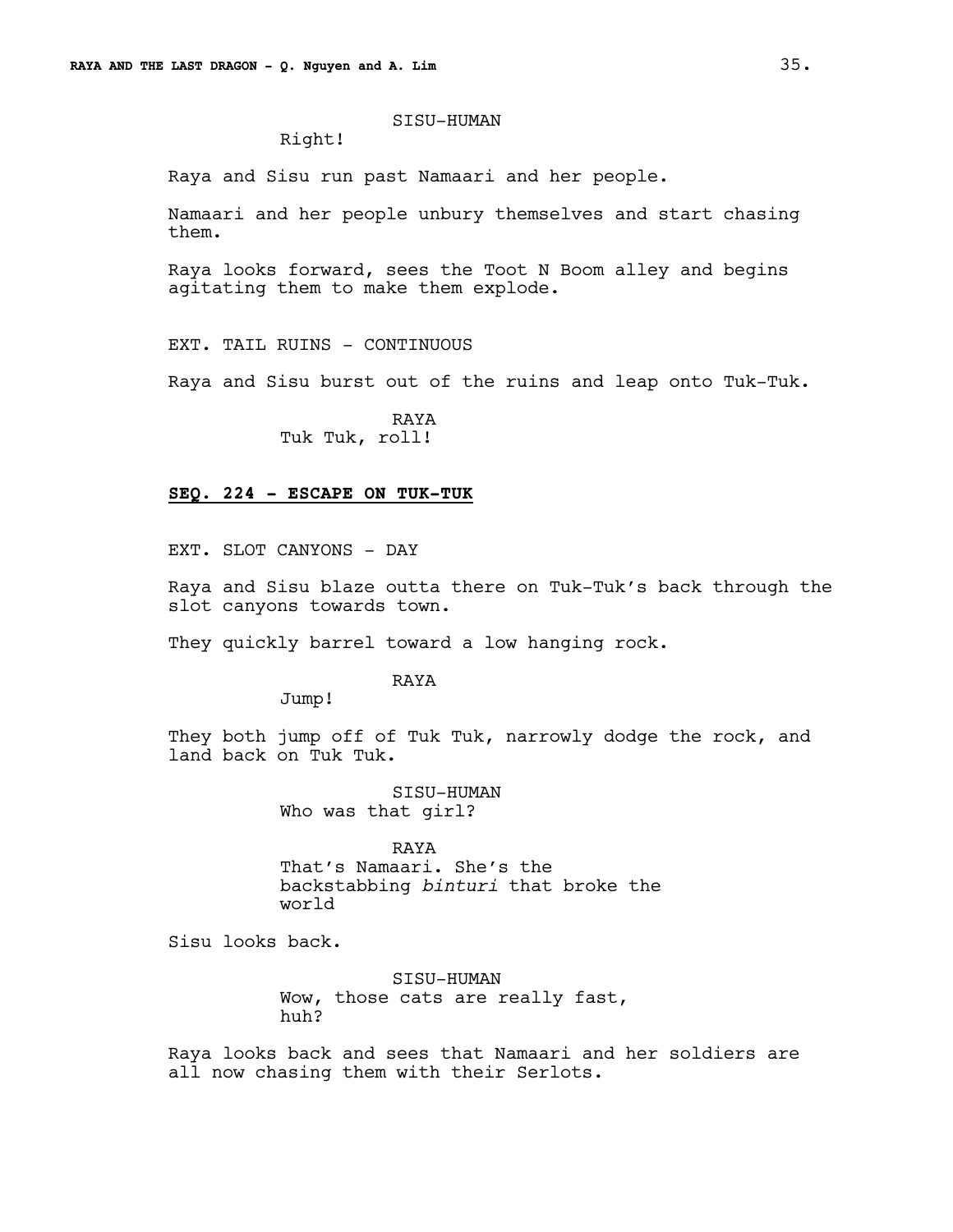Raya looks ahead and notices a boat docked in a port. An idea crosses her mind.

> RAYA What do cats and Druun have in common?

SISU-HUMAN (guessing) Um... they have no... souls!

RAYA (correction) AND they both hate water.

SISU-HUMAN

Oh...

RAYA

Hold on!

They leap into the water.

Frustrated at being outmaneuvered. Namaari reroutes her soldiers in pursuit.

# **SEQ. 225 - BOUN'S SHRIMP BOAT**

INT. SHRIMP BOAT - DAY

Raya, Tuk-Tuk, and Sisu leap onto the shrimp ship.

RAYA Hello?! Is anybody here?

BOUN (10) suddenly pops up behind Raya and Sisu, shoves chairs under them, throws a pop-up table in front of them, and slides up with a napkin over his fore-arm.

> BOUN Welcome to the world famous Shrimporium. My name is Boun, I'll be your server today. Would you like to hear our daily specials?

> > SISU-HUMAN

Yes please!

BOUN We got shrimp. We got congee. We got a shrimp congee that won't quit.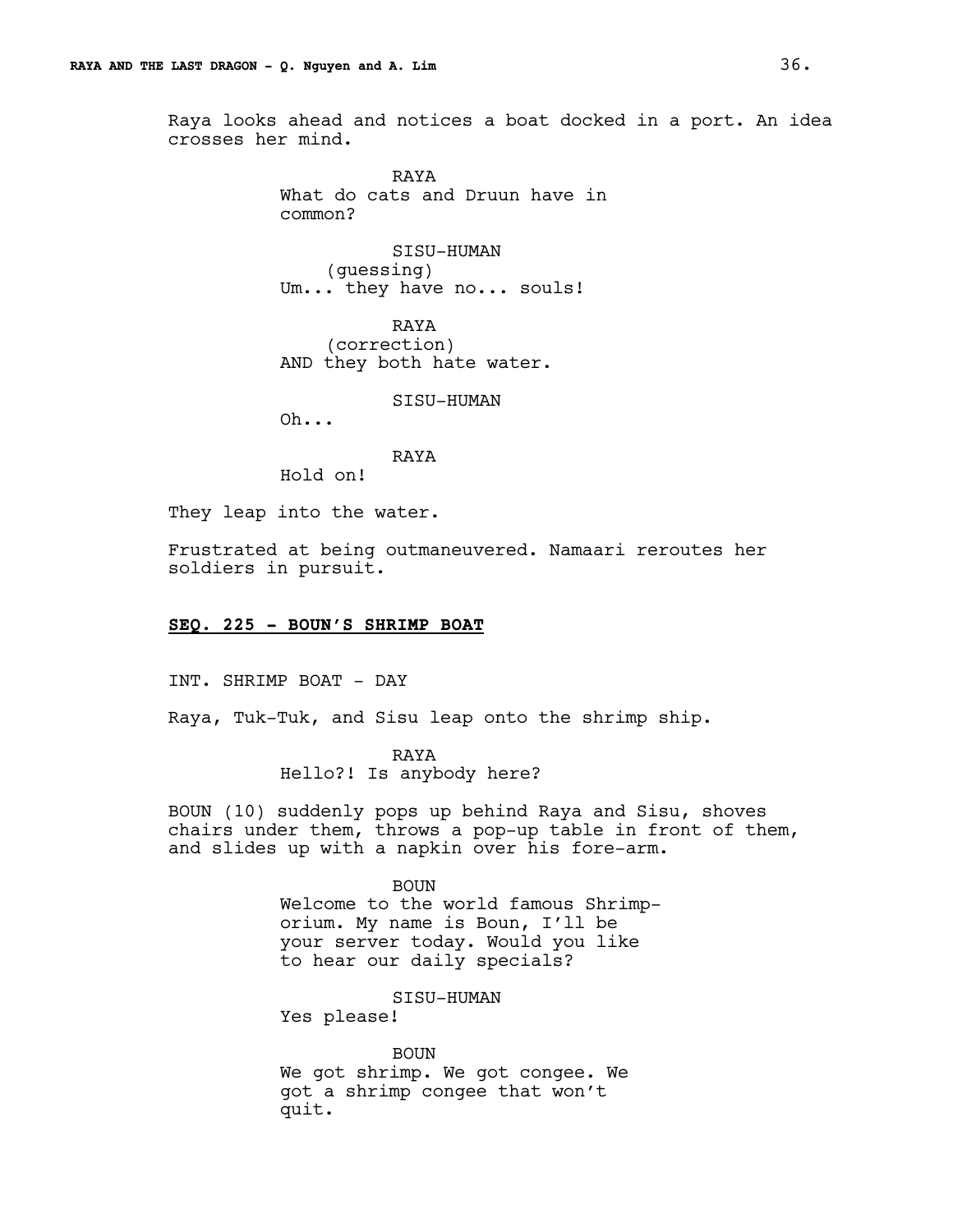RAYA The captain! Where is the captain? BOUN Lemme go get him! (he walks to the other side of the table) What's up, my new customers, I'm Captain Boun, the owner, chef, and Chief Financial Officer of the Shrimp-orium. How can I help you? Boun starts dancing. SISU-HUMAN Well, I'm Sisu and -Raya looks over the side of the ship, sees Serlots nearing. RAYA And we need to get to Talon. NOW. BOUN I'm sorry, the Shrimp-orium is not a water-taxi. Raya holds out blocks of jade in front of Boun, who nods. BOUN (CONT'D) *Toi!* That's alotta jade! Raya pushes half of it his way. RAYA Half now, half when we arrive in Talon. Deal? He grabs the jade. BOUN Clasp onto your congee, today's special is-- (smug) To-go. Tuk-Tuk is about to take a bite when his food is yanked away. With a great flourish, Boun pushes the boat away with a long pole. But it floats at a snail's pace.

Raya sees Namaari and her Serlots in the distance, approaching fast.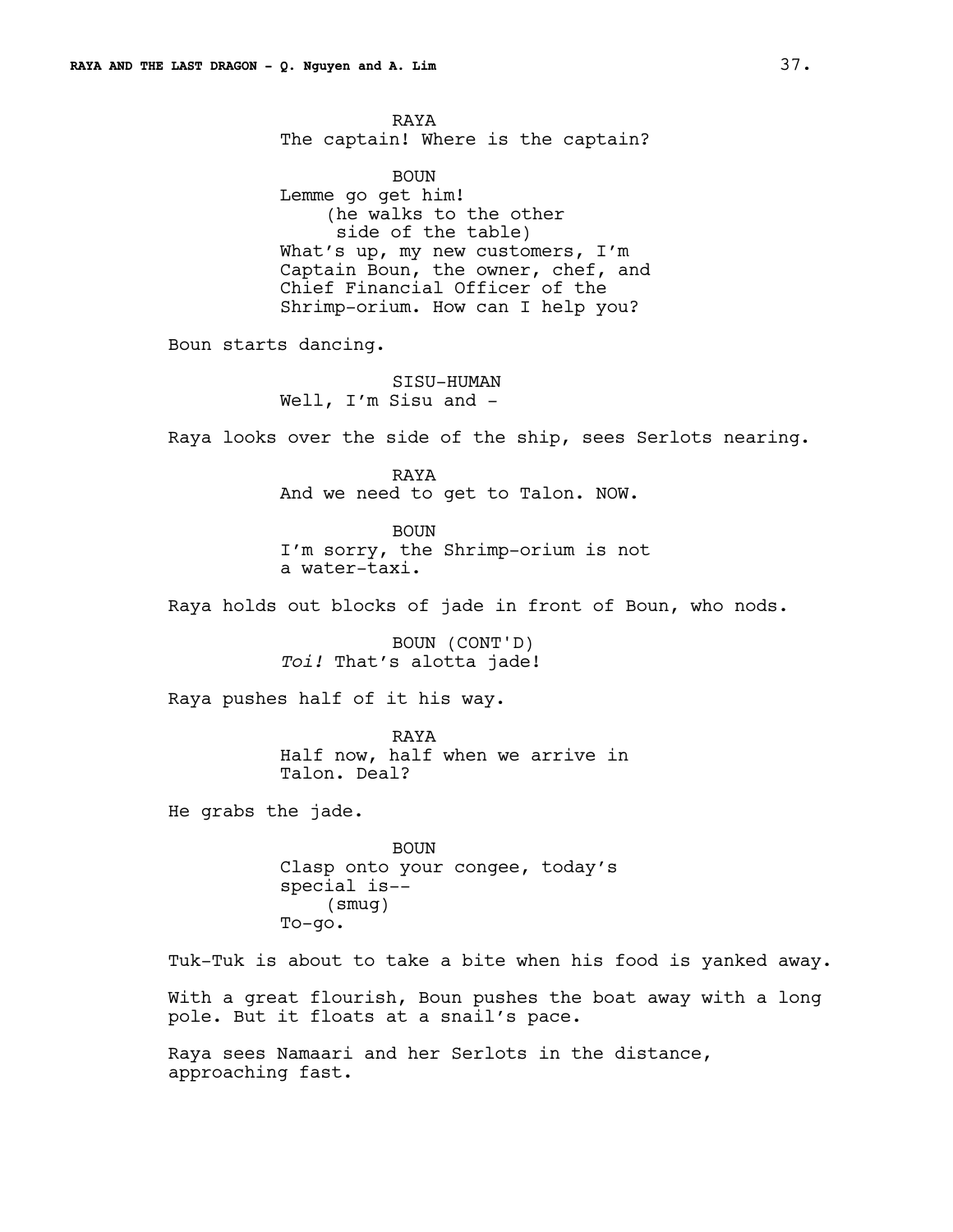RAYA Uh... Captain Boun? Does this thing go any faster?

BOUN Whoa, you didn't tell me Fang was after you! This is gonna cost you extra!

SISU-HUMAN Don't worry, I got it!

Sisu leaps into the water, and transforms back into a dragon.

BOUN What is she doing?

SISU grabs the bottom of the boat and starts kicking her legs. As she does, the shrimp-ship starts moving down the river at a steady speed.

> BOUN (CONT'D) What is happening?

RAYA My friend's a really strong swimmer?

Namaari and her Serlots reach the riverbank. They watch as the boat motors away.

> RAYA (CONT'D) (mockingly) Bye bye, *binturi*!

Namaari seethes.

FANG OFFICER Princess Namaari. If they're after gem pieces, their next stop would be Talon.

NAMAARI We're not following them to Talon. We're going back to Fang. I need to speak with Chief Virana.

**SEQ. 227 - GETTING TO KNOW YOU**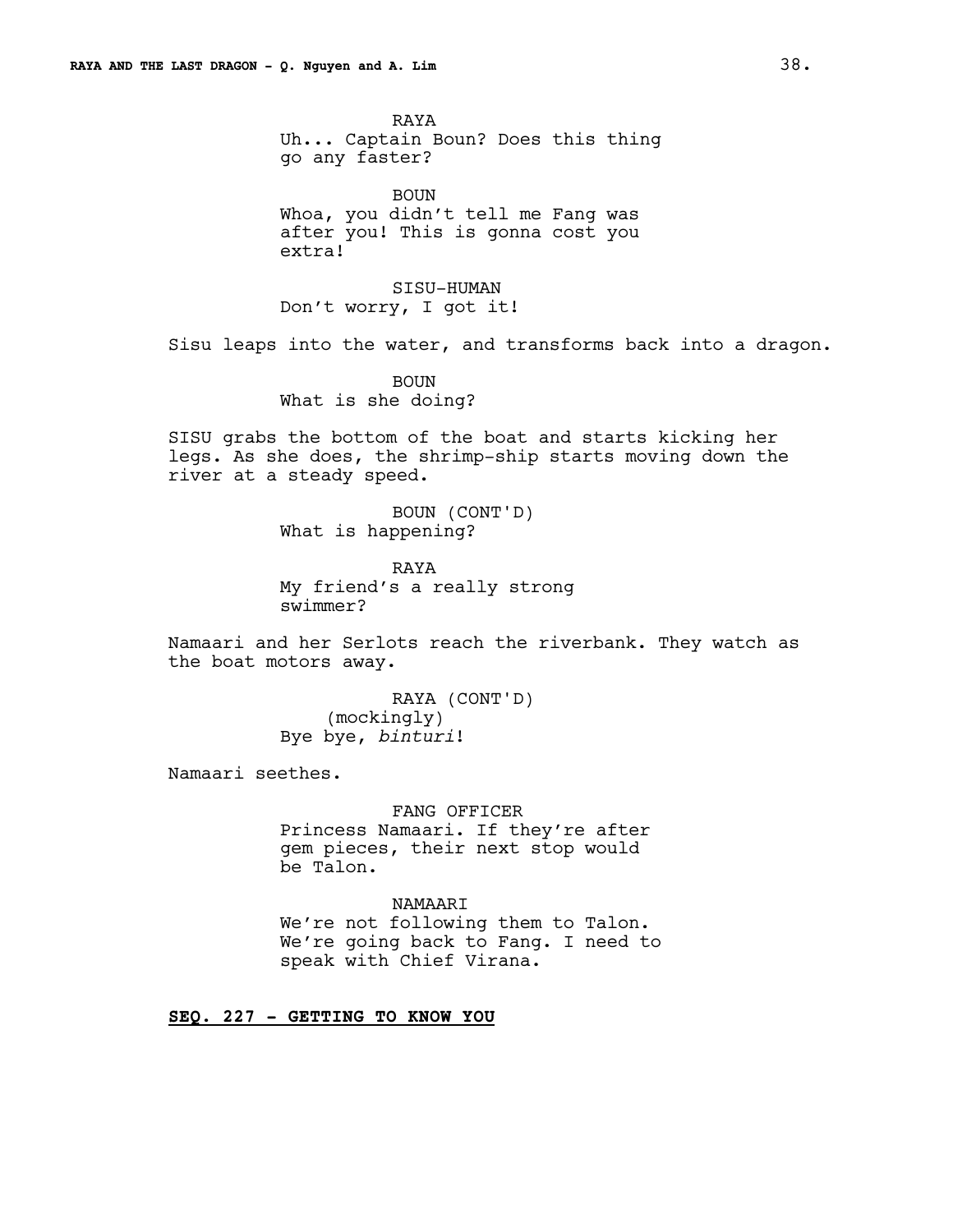EXT. KUMANDRAN RIVER - ESTABLISHING - DAY

The shrimp boat steadily floats down the murky waters of the Kumandran river.

Sisu meanwhile enjoys swimming alongside the ship. She dives deep into the water and effortlessly glides through the fish and vegetation in the riverbed, taking in what she's missed out on for the past few centuries.

EXT. BOUN'S SHRIMP BOAT - DAY

Raya leans over the side of the boat, panicking that Sisu has disappeared below the water's surface.

> RAYA Sisu? Sisu??

Sisu resurfaces.

SISU

Ah...

RAYA Please! Get out of there!

SISU

(continues to swim) I'm a water dragon. This is water. It's sorta my thing. You wanna come in?

RAYA

(whispers) Someone could see you.

SISU Oh. Do you mean "Captain Pop and Lock" over there? What, are you scared he's gonna challenge me to a dance battle?

Boun bangs on the pots and pans to make a beat.

Raya awkwardly dances to cover her talking to Sisu off the side of the ship.

> (MORE) RAYA Sisu, I saw people lose their minds over a dragon gem. Can you imagine what they'd do over an actual dragon? Look, we need you to make this all work.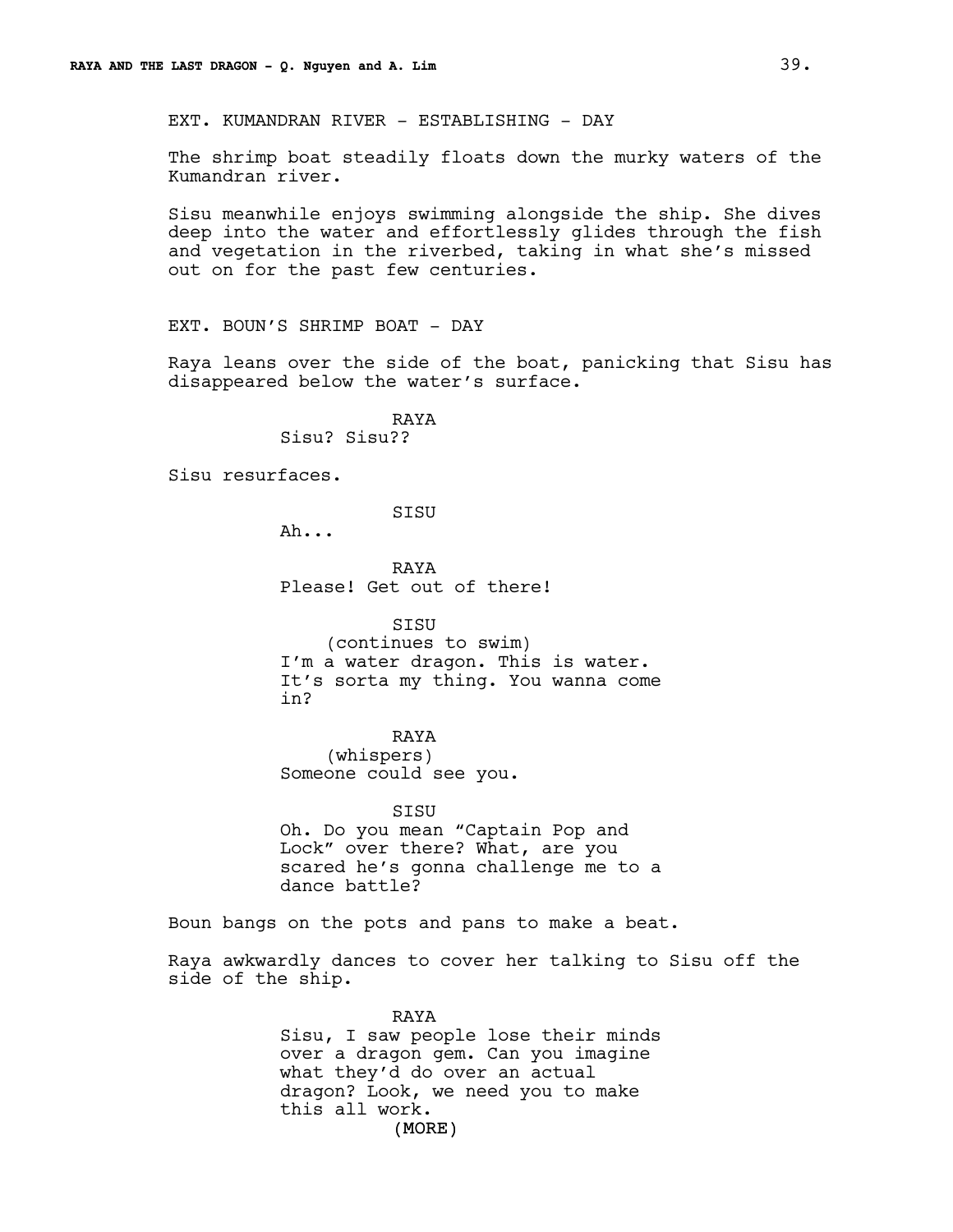RAYA (CONT'D) Until we have all the gems, you have to stay human. Please.

SISU Wow. You've really got some trust issues.

RAYA (sidebar response) Look, my father blindly trusted people and now he's stone.

Sisu jumps onto the boat as a human.

SISU-HUMAN Hey. We'll get your *ba* back. I got you, girl. Come on. Who's your dragon? I mean human. Because I'm gonna be human until - yeah, you get it.

Bowls suddenly fall onto a table.

BOUN Okay, who's hungry?

SISU-HUMAN

Ooo, I am!

Boun ladles congee into each bowl.

BOUN Two house specials! (spins a bottle of hot sauce in his hand) How spicy would you like it? Hot, hotter, or Boun-goes-the-dynamite?

SISU-HUMAN Bring on the heat!

RAYA Yeah, no, no... I don't think so.

SISU-HUMAN What are you doing?

RAYA (whispers) We don't know him. It could be poisoned.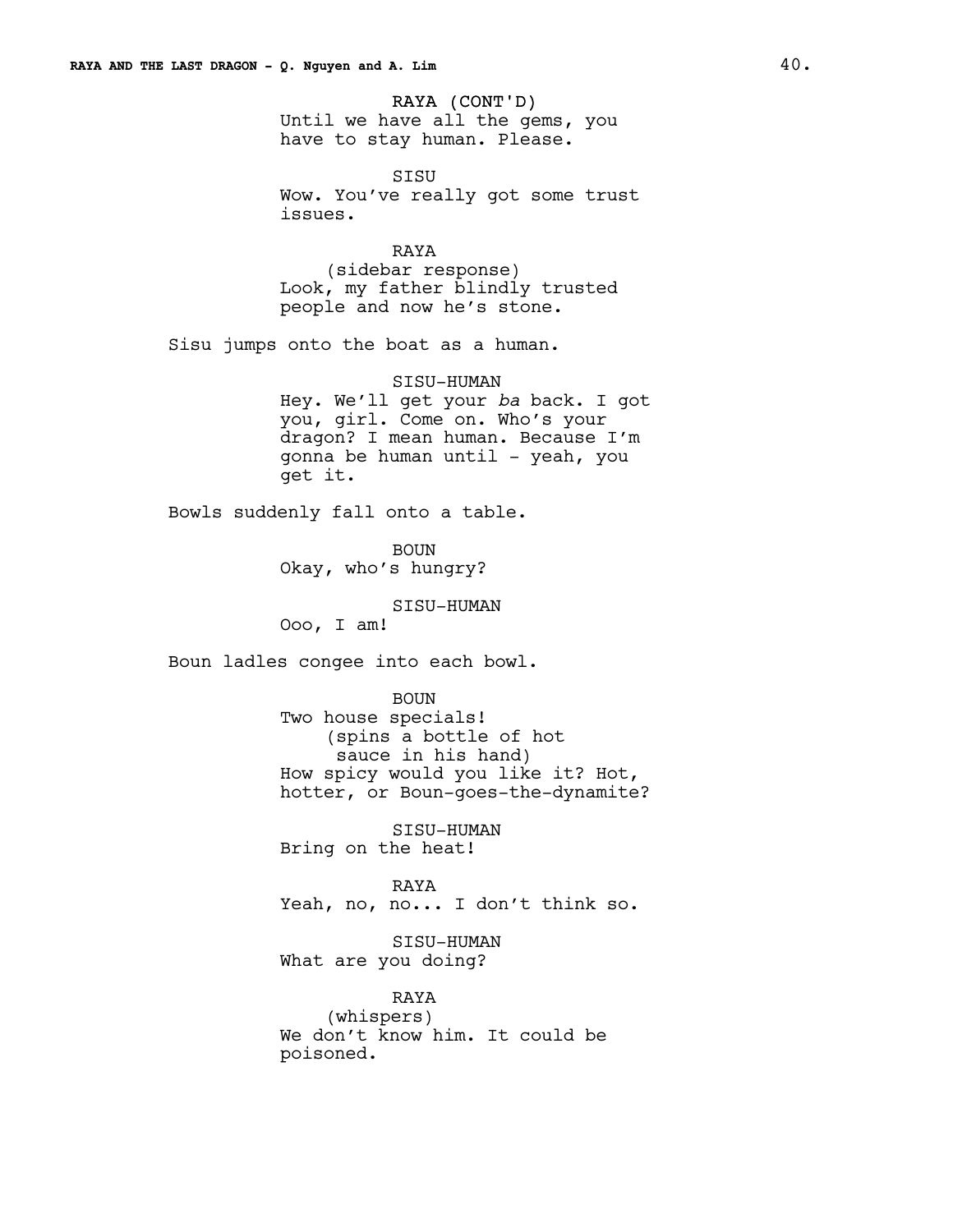SISU-HUMAN (loudly) Why would he poison us?

BOUN (offended) Yeah, why would I poison you??

RAYA First, to get my jade purse. Second, to steal my sword. And third - I don't know - to kidnap my Tuk-Tuk.

BOUN All good points, but if this is poison... (slurps congee) You're gonna die happy.

RAYA Yeah, thanks but, we've got our own eats.

Raya takes out her own jackfruit jerky and rips a piece off with her teeth. It's hard, leathery, not very good. Raya hands some to Sisu but finds her gulping down the congee.

> SISU-HUMAN This is delicious! (points at the food) By the way. Not. Poison. (heat hits her) But... It's hot - IT'S REALLY HOT! Water! Boun? Captain Boun? We need water on deck!

## **SEQ. 229 - NAMAARI IN DRAGON GRAVEYARD**

## EXT. DRAGON GRAVEYARD - DAY

Namaari and her soldiers ride through a field full of stone dragon.

We clock Namaari's face. This moment has more meaning to her than the rest.

Namaari stops and bows.

## **SEQ. 229.5 - WHAT ARE DRUUN?**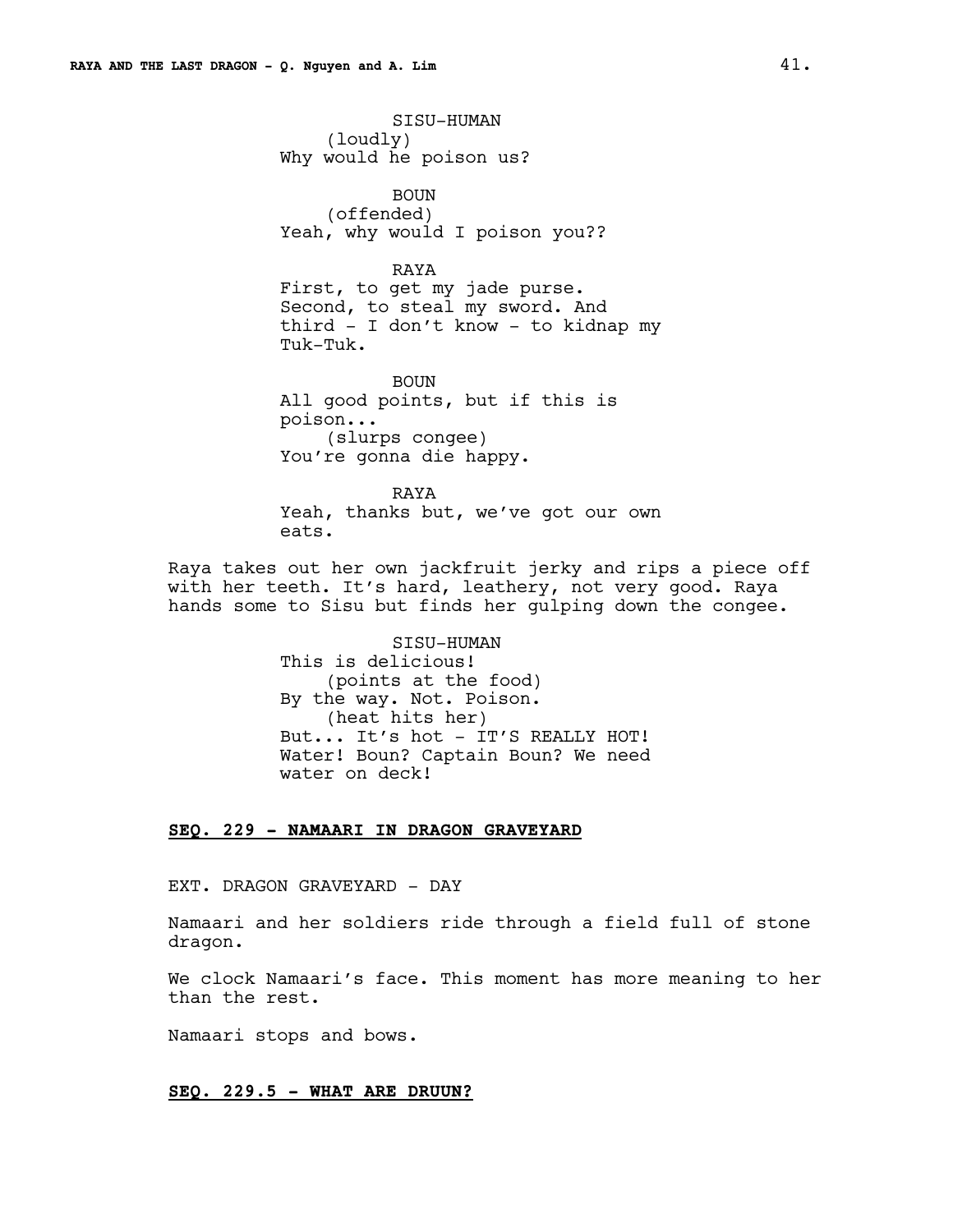EXT. THE RIVER - EARLY EVENING

CU on Raya as she stares at the purple glow and movement of druun ominously sweep through the trees on the shoreline.

Tuk-Tuk's visibly shaking from seeing them, Raya pets his head to calm him down.

> RAYA I know buddy.

BOUN You know, during the day, you can almost forget they're here, but at night... (clearly unnerved) This is why I never leave the boat.

Raya clocks Boun's words. He might be verbose, but he's just a kid.

> RAYA You're a smart kid.

BOUN What are druun anyways?

#### SISU-HUMAN

A plague born from human discord, they've always been here - waiting for a moment of weakness to attack. They're like the opposite of dragons, instead of bringing water and life to the world, they're like a relentless fire that consumes everything in its wake until there's nothing left except ash and stone.

BOUN They took my family.

Sisu takes flowers, walks to the edge of the boat, and drops petals into the river.

> SISU-HUMAN They took mine too.

Boun joins Sisu, takes some flowers and does the same.

Raya clocks Boun's sadness. She walks over, joins and casts one single flower into the river for her dad.

It's a solemn yet unifying moment.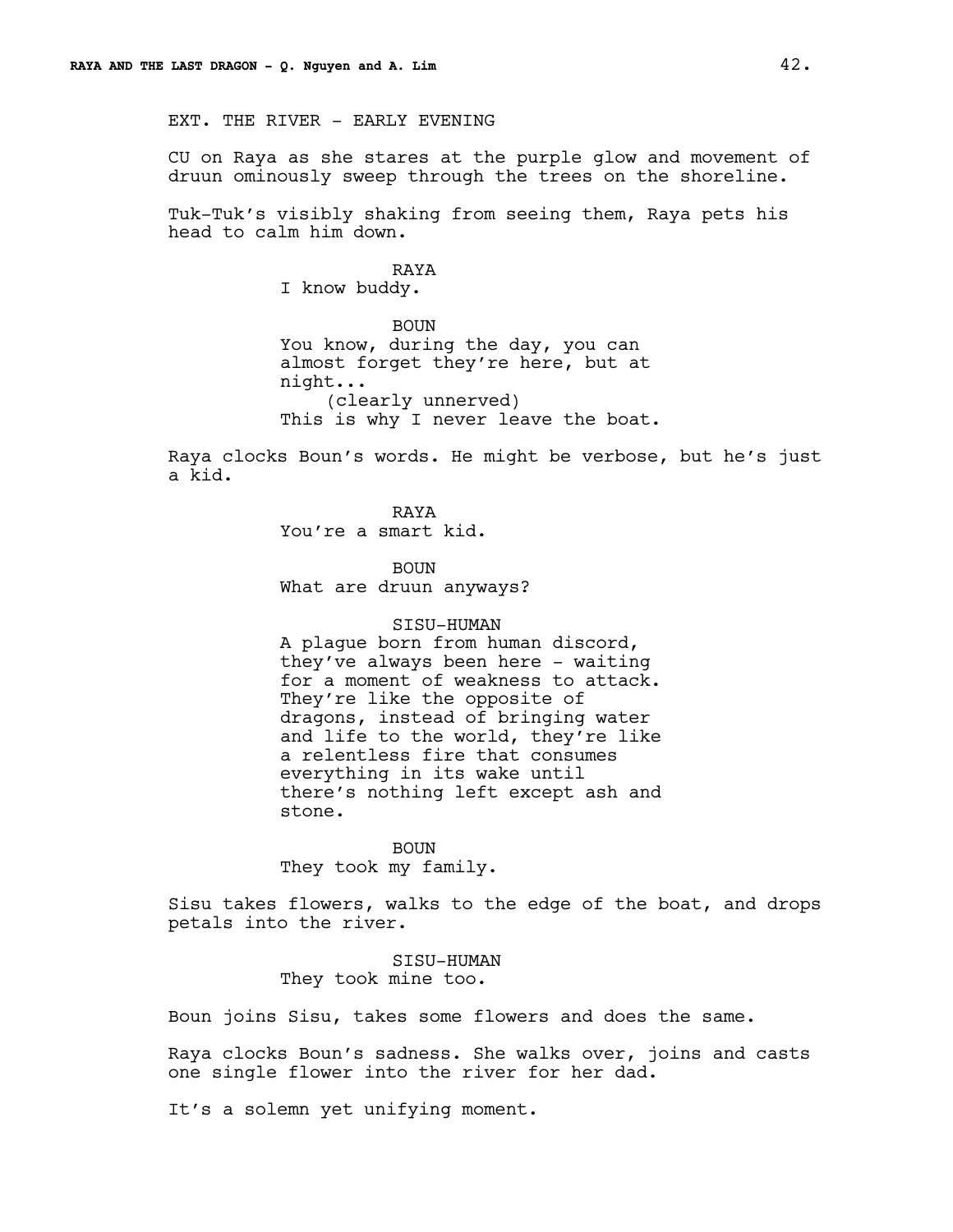The lights from Talon catches Boun's attention.

BOUN Looks like we're here! So where are you guys headed after Talon? I might be headed there too.

## **SEQ. 230 - TALON PORT**

EXT. CITY OF TALON - ESTABLISHING - NIGHT

Chyron: TALON

BOUN (CONT'D) I mean, for a fee, of course.

RAYA (O.S.)

Of course.

Talon, a bustling port city built almost entirely on the water.

Protected from Druun by a WALL on one end, and water on the other - Talon is one of the very few towns left in the land. It has the looks of a Southeast Asian Night Market and the energy of New York's night life... if Manhattan existed on sampan boats, that is.

EXT. SHRIMP BOAT - NIGHT

Sisu admires the bright lights.

SISU-HUMAN Wow. What a smart way to druunproof your house - build right on the water. People of Talon are geniuses.

RAYA Yeah, Talon may look nice... but it's a hotspot for pickpockets and con-artists.

SISU-HUMAN Lucky for me, empty pockets!

RAYA Okay, so here's the good news. I know where the gem piece is. The bad news...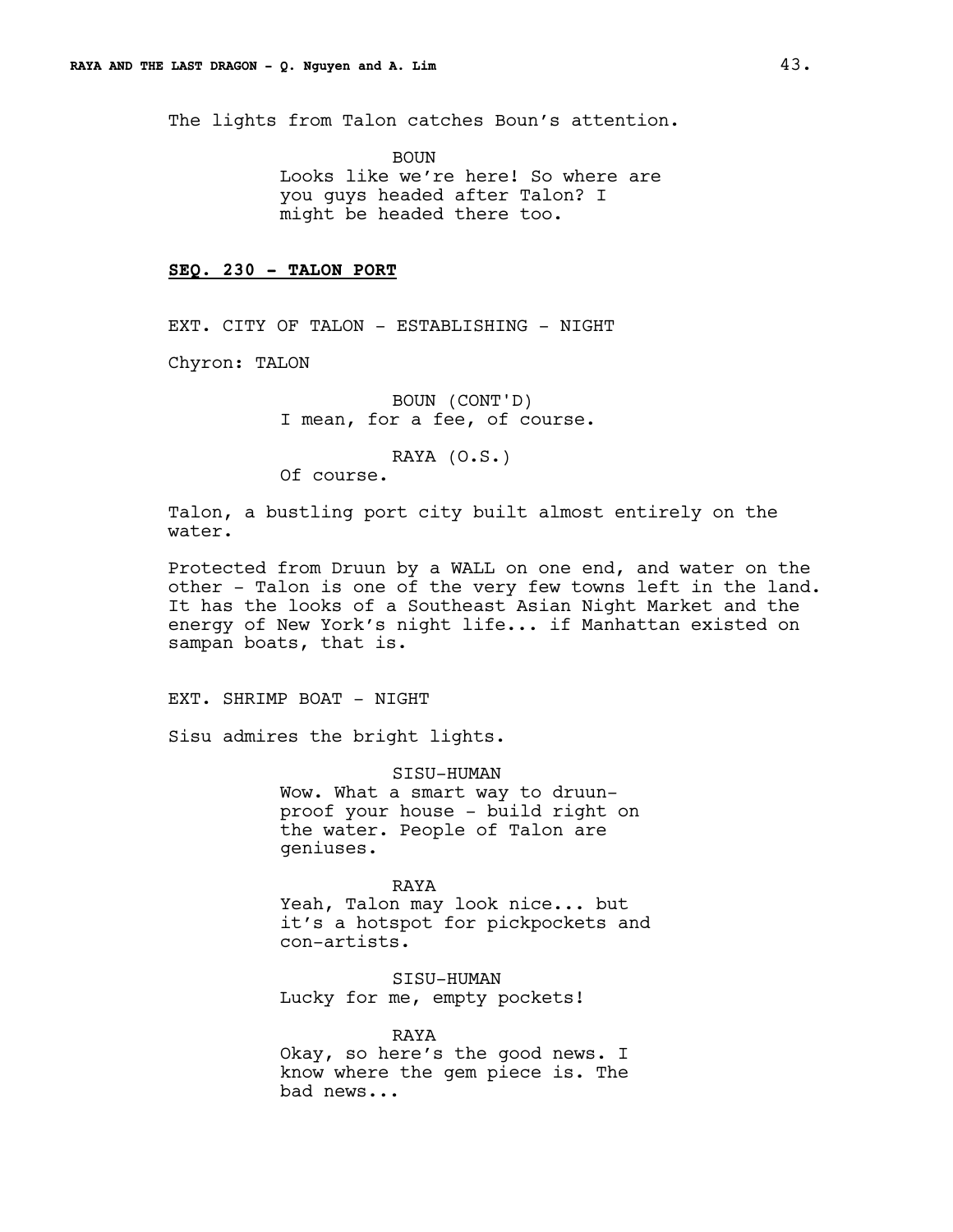INT. GANGSTER'S LAIR - FANTASY

The camera zooms through Talon to the largest and most imposing building in the city. It zips by different groups of shady characters and up to a balcony.

> RAYA (V.O.) - it's being held by the notorious Chief of Talon, Dang Hai.

The camera lands on DANG HAI, an extra-large kingpin with a Cthulu-shaped beard.

> RAYA (V.O.) What Dang Hai lacks in style, he makes up in mean.

BACK TO REALITY.

SISU-HUMAN Gotcha. Now we're just gonna have to turn up the charm. Let's go get him a gift!

RAYA Sisu, I think maybe it's safer for you to stay here on the boat.

SISU-HUMAN

What?

RAYA Without you we can't put the gem back together.

SISU-HUMAN But I want to help.

RAYA I know, and you will. By staying safe.

Sisu reacts.

RAYA (CONT'D) I'll be back before you know it.

Raya leaves. Off Sisu, frustrated.

EXT. TALON DOCK - CONTINUOUS

Boun ties off the boat. Raya and Tuk-Tuk on the dock.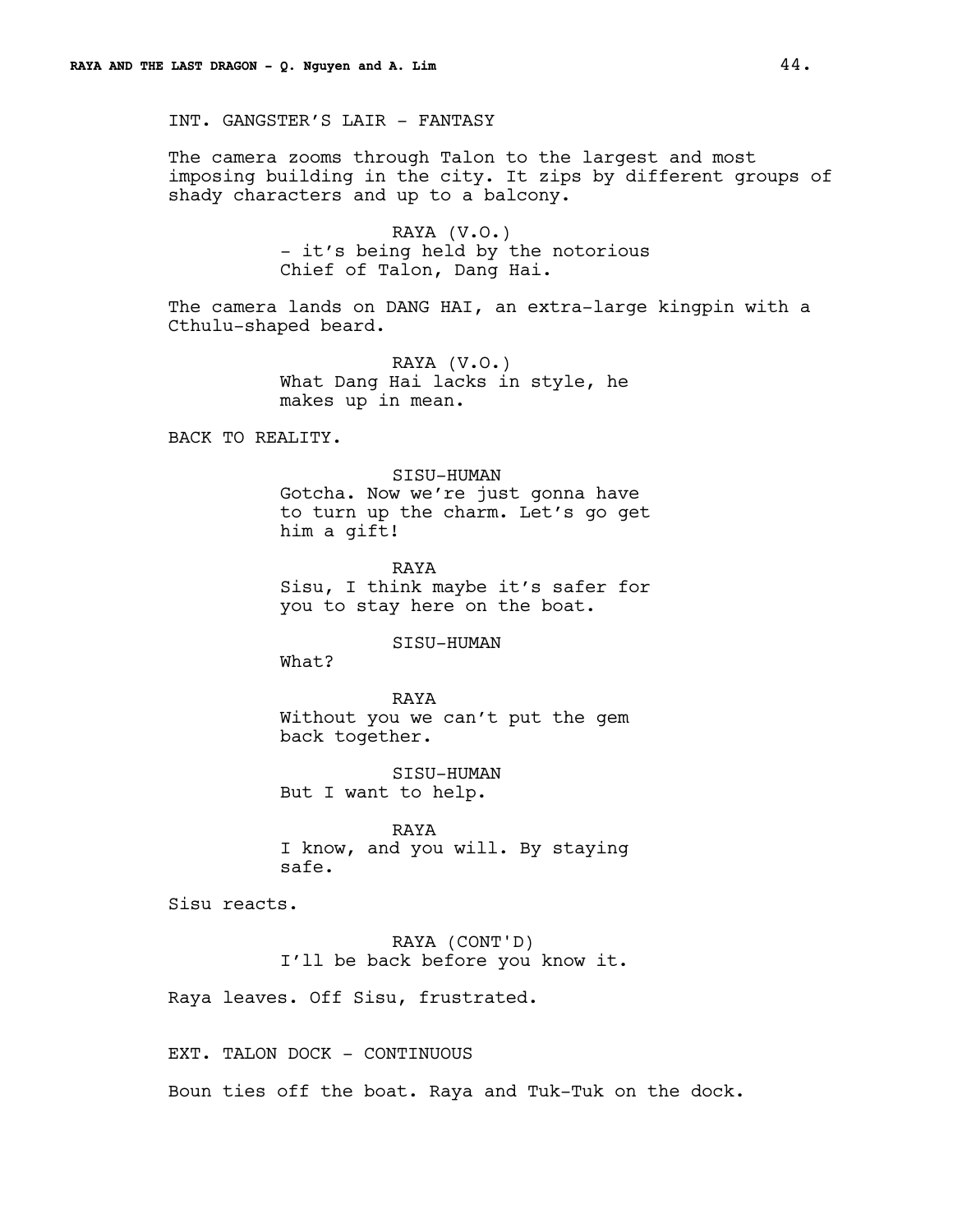BOUN If you see any hungry faces, send 'em my way.

RAYA You got it, Captain.

Raya peers towards the city.

## **SEQ. 240 - CON-ARTISTS**

EXT. TALON STREET - NIGHT

Various shots of the lively night market: Endless varieties of delicious food being cooked, money exchanging hands, bright signs advertising wares, and lanterns being strung up across the market.

Three ONGIS pop up from behind a merchant stand and watch Raya and Tuk-Tuk pass by. They deviously smile at one another - *out of towners...*

> RAYA Alright, there's Dang Hai's house. No detours until we score that dragon gem.

Raya's eyes are focused on the top of the Talon Chief's home. Her ears however hear a BABY CRY.

Raya turns and finds...

RAYA (CONT'D) Whoa. What in the -

... a lone baby sobbing in the middle of an alleyway.

Raya looks up at the temple, she's tempted to keep going, but her human decency gets the best of her. She approaches the toddler.

> RAYA (CONT'D) (struggles with decision) Uh...okay...

Raya picks up the crying baby.

RAYA (CONT'D) Hey... baby, toddler, thing, whatever you're called. It's really late, what are you doing out here? Where are your parents?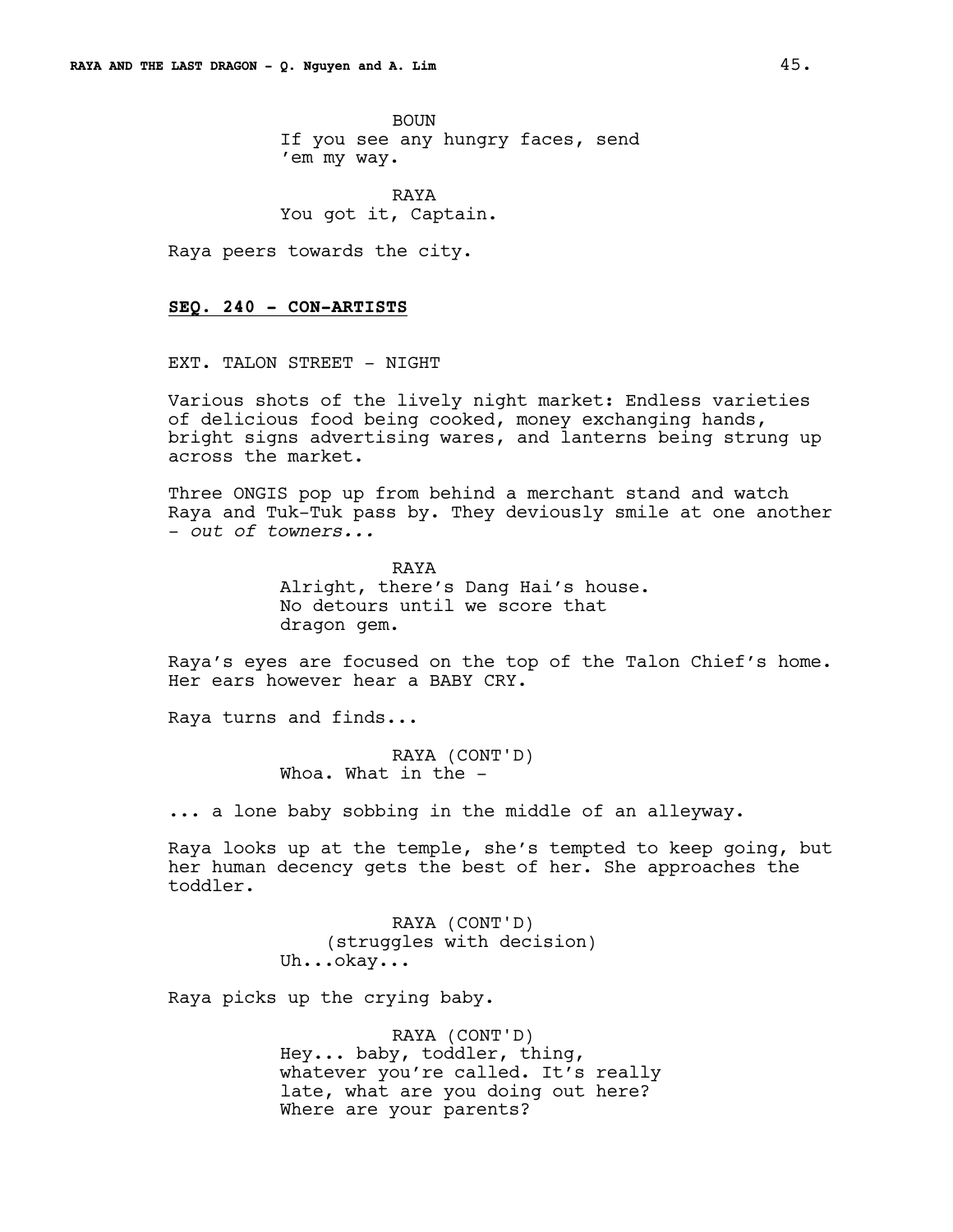As Raya tries to console the baby, she turns to find...

```
RAYA (CONT'D)
    (calls out)
Hey. Whose baby -
```
... the Ongis on top of Tuk-Tuk, pick-pocketing the gems. They have the gem shards in their hands.

> RAYA (CONT'D) What? Ongis! Drop em!

Caught, the baby HISSES, attacks Raya, and runs off with the Ongis.

> RAYA (CONT'D) Really? A con-baby!

EXT. SHRIMP BOAT - CONTINUOUS

Sisu is still perched on the side of Boun's boat, thinking.

SISU-HUMAN (shakes head) This is giving me bad feels. Chief Dang Hai does not sound like someone you can smooth talk. Raya didn't even bring a gift. (makes a decision) That's it. I'm going shopping!

Sisu starts marching off, then stops.

SISU-HUMAN (CONT'D) Oh wait... I don't have any money.

BOUN You're an adult. You could just put it on credit.

SISU-HUMAN Ooo, what's credit?

BOUN It's kinda like a promise. You take what you want now and you promise you'll pay it back later.

SISU-HUMAN Pay it back later... What an amazing concept! Thanks, Captain Boun!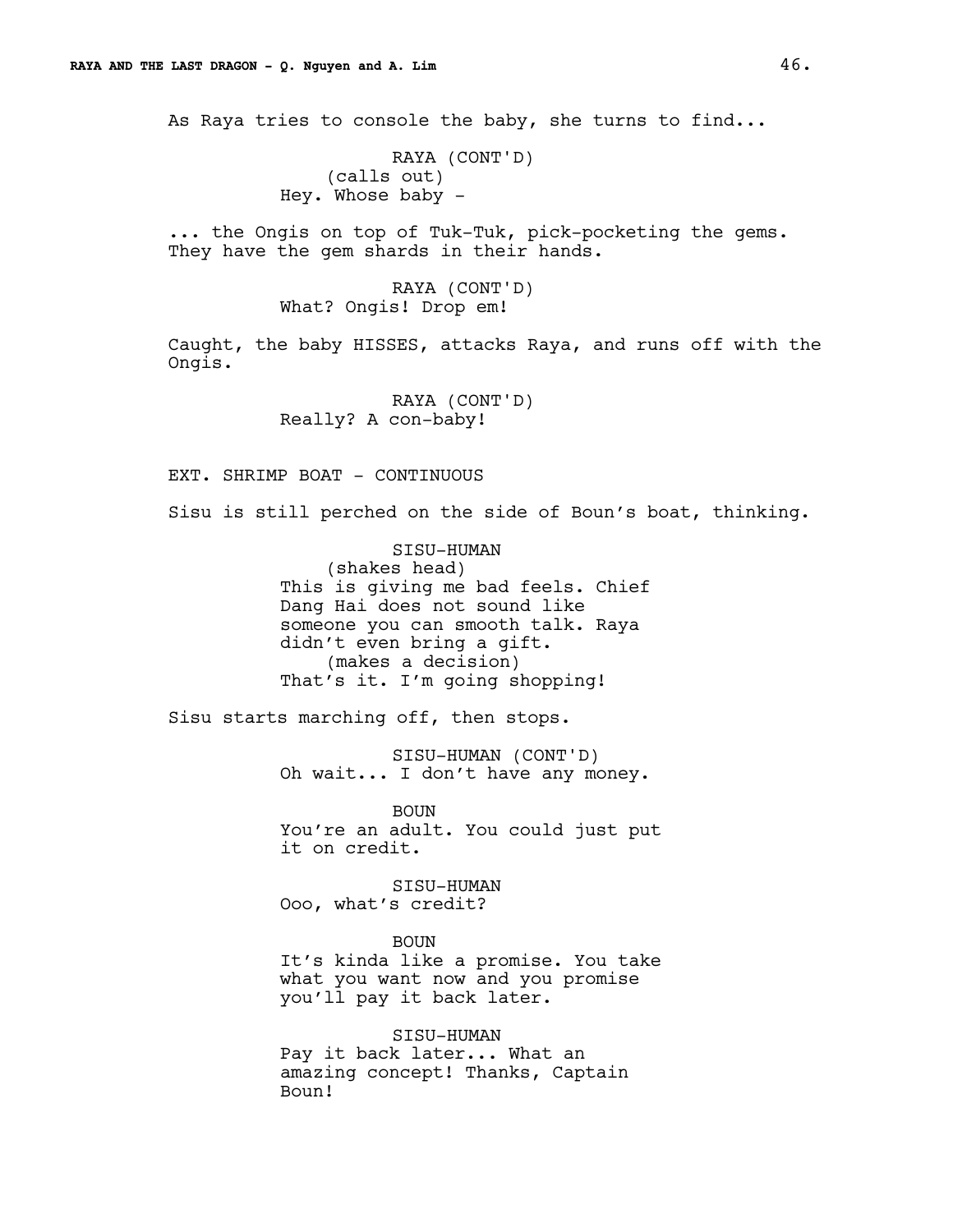A MUSICAL BEAT drops as...

# **SEQ. 250 - CHASE THROUGH TALON**

EXT. TALON MARKET - NIGHT

MONTAGE.

To some fun "Saturday Night Fever'esque" beat, Sisu skips through town, sees all the shops.

Sisu OOHs and AHHs as she helps herself to food and clothes...

> SISU-HUMAN I'll be buying this with credit. Ooo, Dang Hai's gonna love this. Credit, please. Oh, I like that. Uh, yeah. I'll be using credit. Yes. I love credit!

Sisu's having a great time until -

MALE MERCHANT 1 (points at her) HEY! YOU!

MALE MERCHANT 2 Are you going to pay for any of that?

SISU-HUMAN Oh right, right. No, this is on credit. Yeah, I'm gonna pay you back later.

MALE MERCHANT 2 Pay us back later? We don't know you!

FEMALE MERCHANT You have no credit here! Pay us right now!

The different Vendors circle around her.

SISU-HUMAN Now? I don't have anything, but... if I could find my girl Raya, she has a sword. Dried eats. Two Dragon Gem pieces. (realizes) No we don't. Whaaat? Who said that?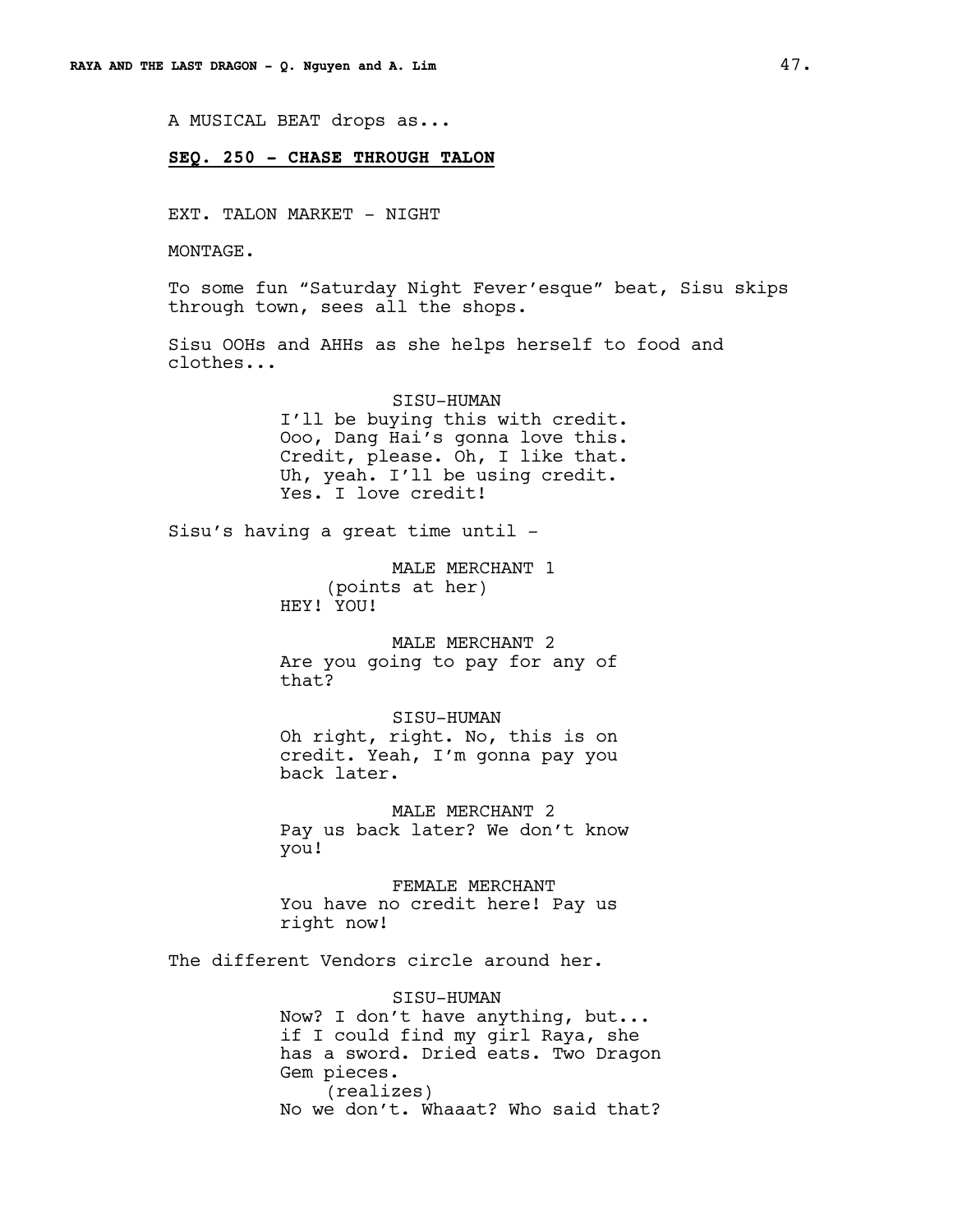MALE MERCHANT 2 You better pay up, *binturi*!

FEMALE MERCHANT This isn't a charity!

MALE MERCHANT 2 Who do you think you're stealing from?

As the angry vendors close in on a beleaguered Sisu, a SWEET OLD WOMAN notices and comes to Sisu's rescue.

> DANG HU (slapping the Vendors' hands away) *Nee, nee!* Get away from her! Can't you see she's new in town?

The merchants back off, seemingly chastised. Sisu looks at the Old Lady, grateful. This is DANG HU.

> DANG HU (CONT'D) (to Sisu) Come, dear. Don't be afraid. It's okay.

As Sisu walks off with Dang Hu.

EXT. TALON STREET - NIGHT

Raya continues her chase through the streets of Talon...

Tuk-Tuk tries to keep up, but stops at a narrow bridge that he's too big to cross. He changes direction.

Raya chases after the Ongis and Noi, leaping over a man asleep in a boat.

Noi throws her diaper at Raya.

RAYA (dodges) Ah! Diaper!

... and finally Tuk Tuk corners the Ongis and the Con-Baby.

Having no escape, the little "Con-Baby" snaps her fingers and the Ongis hand Raya back her gem.

> (MORE) RAYA (CONT'D) (to Baby) Thanks.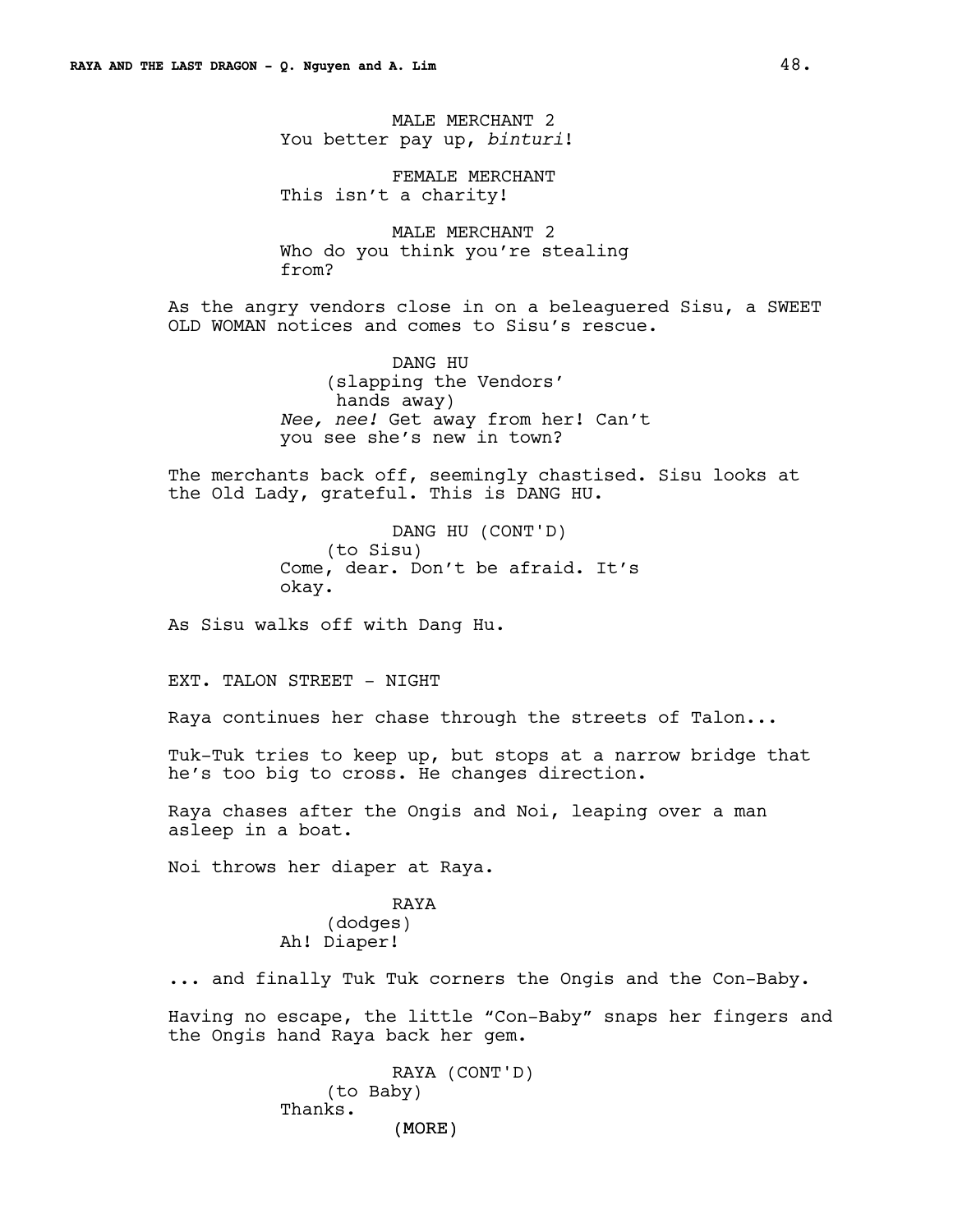RAYA (CONT'D) So, it's none of my business, but using your baby charm to rip people off is super sketchy. (beat) Alright, where's your family?

Noi scoffs at Raya and walks away with the two largest Ongis.

The LITTLEST ONGI however hangs back and "poses as a stone statue" to tell Raya what's happened to Noi's parents.

```
RAYA (CONT'D)
    (realizes)
Oh. Right.
```
Raya looks over at Noi and the Ongis as they split a piece of food. She looks up at Dang Hai's house and gets an idea.

> RAYA (CONT'D) Hey. How would you like to earn some honest loot?

## **SEQ. 260 - THE HEIST**

EXT. TALON CHIEF HOME - NIGHT

Noi and the Ongis nod to Raya, hiding nearby - *it's showtime*.

Several scary BODYGUARDS stand at the ready in front of the Talon Chief's fancy home.

Noi cutely waddles in front of them and falls down. She stands and coos, being adorable. The Ongis join in.

All eyes go to Noi and the Ongis as...

Raya sneaks into Dang Hai's palace.

She sneaks up the steps to a BIG GUY on the balcony.

Raya immediately points her sword at his back.

RAYA (cool and threatening) Alright, Dang Hai, I'll take that dragon gem piece.

He turns to reveal -

CHAI THE FLOWER GUY Whoa! I'm not Dang Hai! I'm Chai, the flower guy.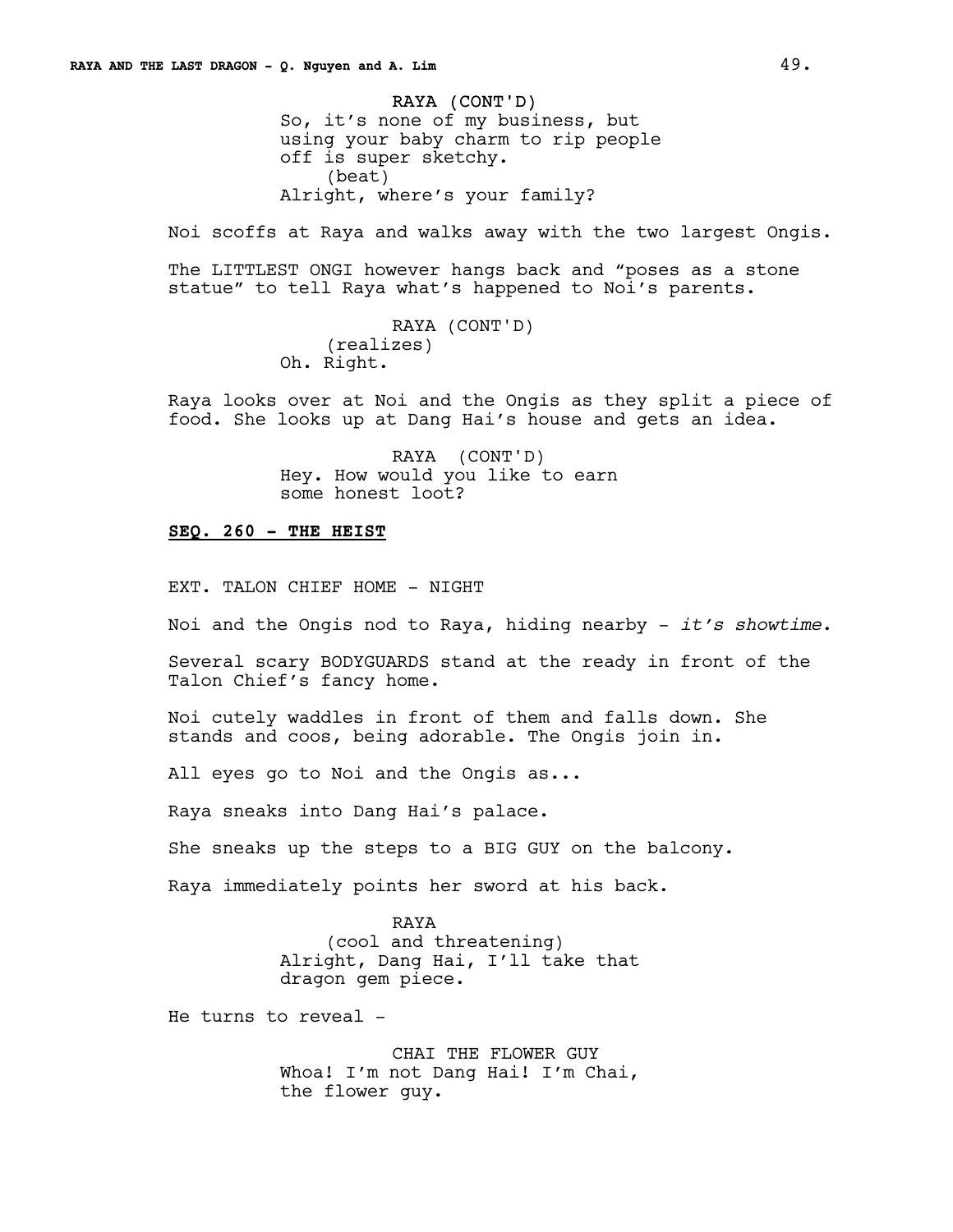RAYA Where is Dang Hai?

CHAI THE FLOWER GUY He's right over there.

The Big Bodyguard points to a decorated statue... it's a stoned Dang Hai.

> RAYA What? Who has his gem piece?

CHAI THE FLOWER GUY The most vicious Chief Talon has ever seen.

CUT TO:

# **SEQ. 270 - MOB BOSS**

EXT. TALON GATES - NIGHT

Dang-Hu walks with Sisu through the market towards the city's edge.

> SISU-HUMAN Those folks were like crazy mad. I just wanted to bring some gifts to the Talon Chief, Dang Hai.

DANG HU Is that who you're looking for dear? I know exactly where he is.

SISU-HUMAN

You do?

DANG HU Mm-hmm. I'll take you there.

SISU-HUMAN

SEE! That's what I've been trying to tell my girl Raya. But she's all like - "You can't trust people. Don't talk to anyone. I only eat terrible foods I dried myself."

Two large HENCHMEN join Sisu and Dang-Hu as they walk. She gives them big smiles, but they don't react to her at all.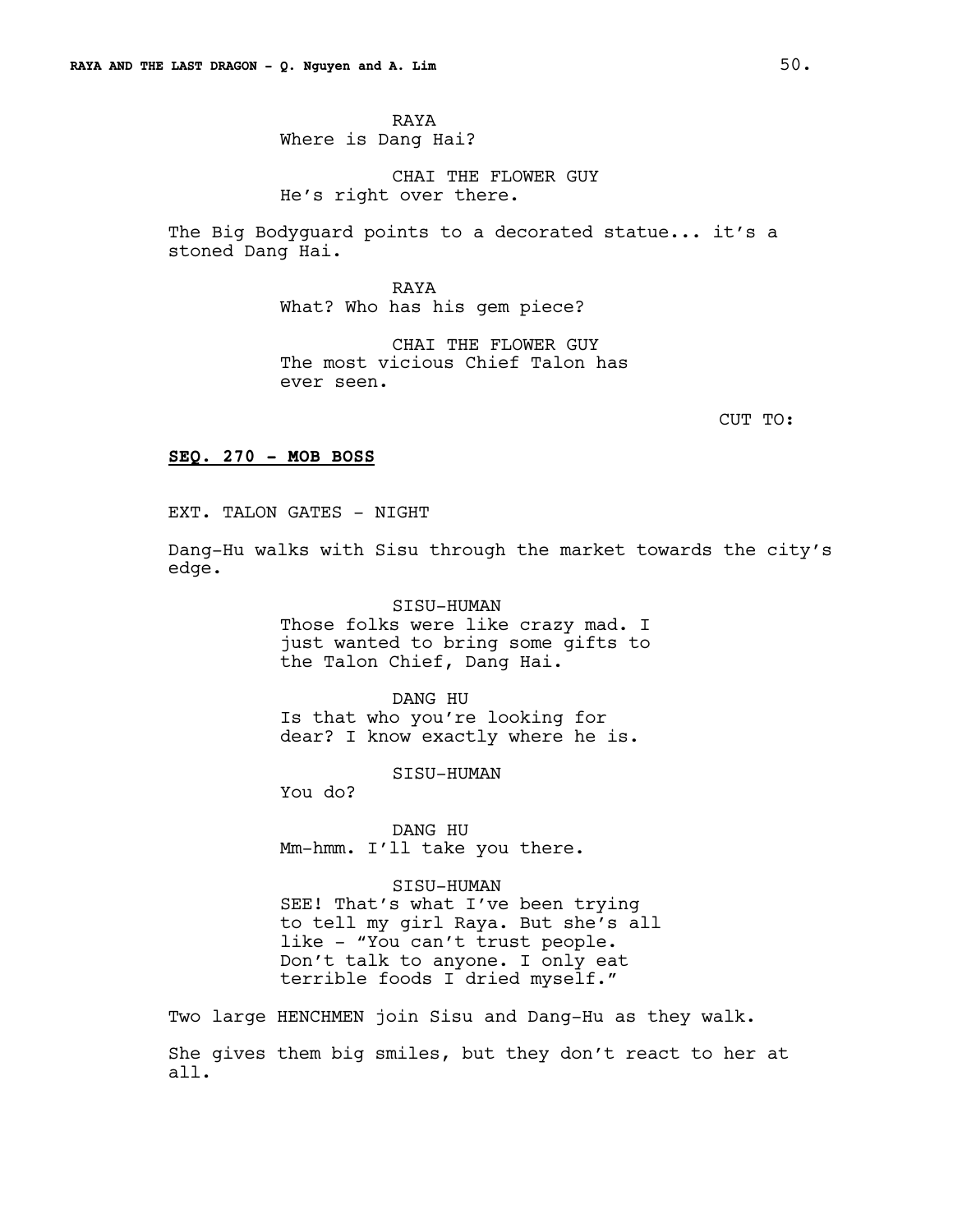From the looks exchanged between Dang Hu and her "sons" we sense that she's more Mob Boss than Sweet Old Mother.

The Henchmen nod and lower a draw-bridge for Sisu and Dang Hu to cross.

They cross the bridge and...

DANG HU Come, dear. Chief Dang Hai is just outside the city, beyond the gates.

... they continue on through some gates.

SISU-HUMAN Away from the water, huh? Wow. He really likes living on the edge.

EXT. TALON JUNGLE - NIGHT

Dang Hu leads Sisu out of the gates into the jungle. It's creepy, quiet.

Sisu is relieved to see someone else out there -

SISU-HUMAN Hi there, Dang Hai. I'm Sisu and I've come here to offer you some -

- but is shocked to see it's a Stone Person.

The rattle of druun....

Sisu looks and finds a Druun emerge from the woods, it approaches Sisu - but a "glow" pushes it away.

Dang Hu stands by the doors with her two large bodyguards...

DANG HU Now, you're going to tell me where I can find those other dragon gem pieces. Or...

Dang Hu reveals she's hold a dragon gem piece of her own.

DANG HU (CONT'D) I'll have to leave you outside with that... thing. Take your pick.

The Druun paces back and forth, looking for a way past Dang Hu.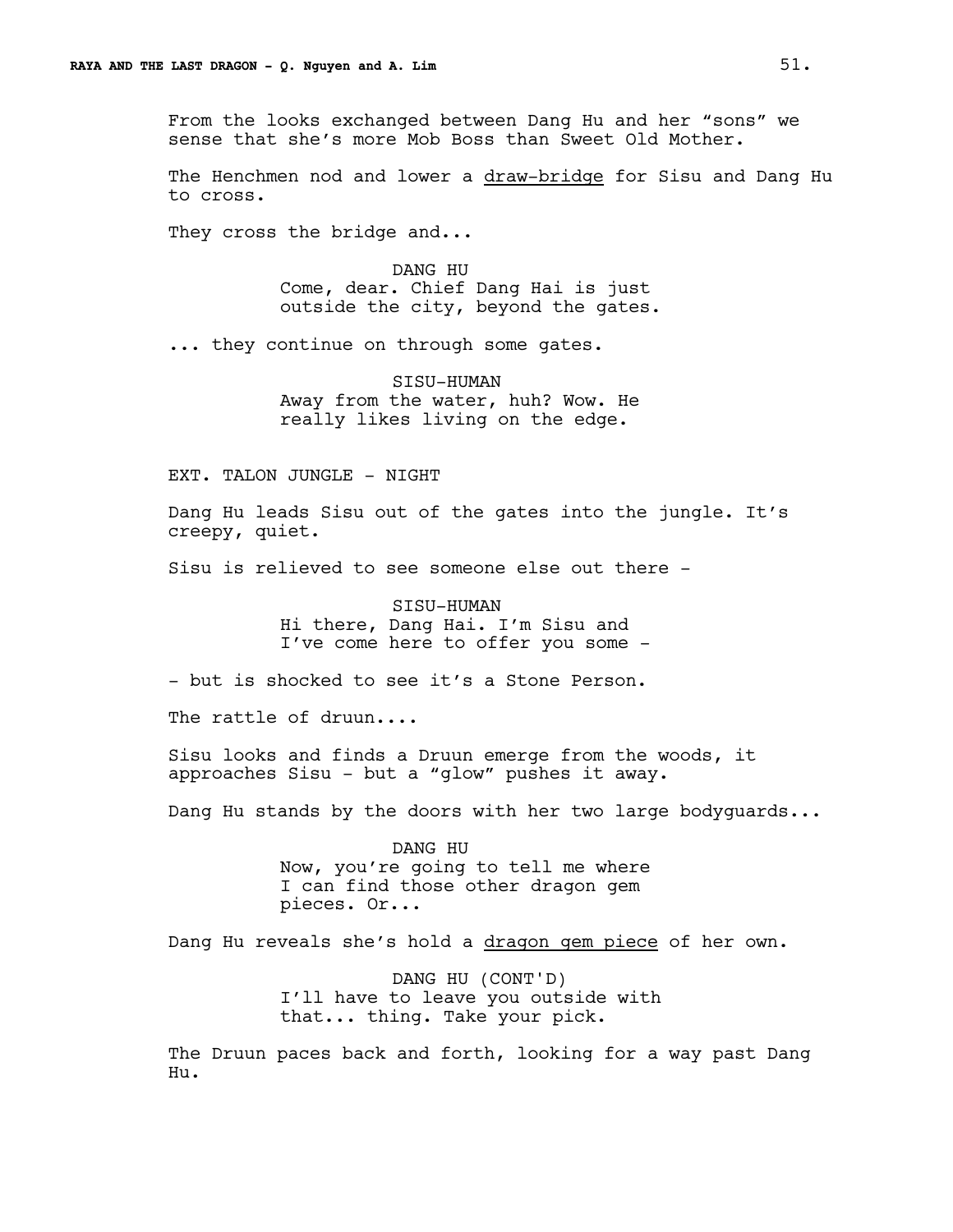Dang Hu steps backward into the city walls, not giving Sisu a moment to react.

> SISU-HUMAN But I trusted you.

# DANG HU

Big mistake.

Dang Hu steps behind the gates.

DANG HU (CONT'D) You better talk fast. It looks hungry.

More druun begin to emerge from the woods.

SISU-HUMAN

No, no, no.

Mob Boss lowers the gem and the Druun rushes towards Sisu as -

Raya and Tuk-Tuk blast through the city gates and grab-up Sisu -

SISU-HUMAN (CONT'D)

RAYA!

DANG HU

Stop her!

RAYA Sisu, I told you to stay on the boat!

SISU-HUMAN

Sorry!

As they sweep past Dang Hu, Raya swipes the gem from Dang Hu hands and gives it to Sisu.

> RAYA Hold onto this for me, will ya?

Raya barrels towards them. A giant blast of FOG covers the area, scaring away the druun.

Raya clears out. Door closes.

EXT. DOCKYARDS - NIGHT

Raya and Sisu ride on Tuk-Tuk, away from the Talon gates.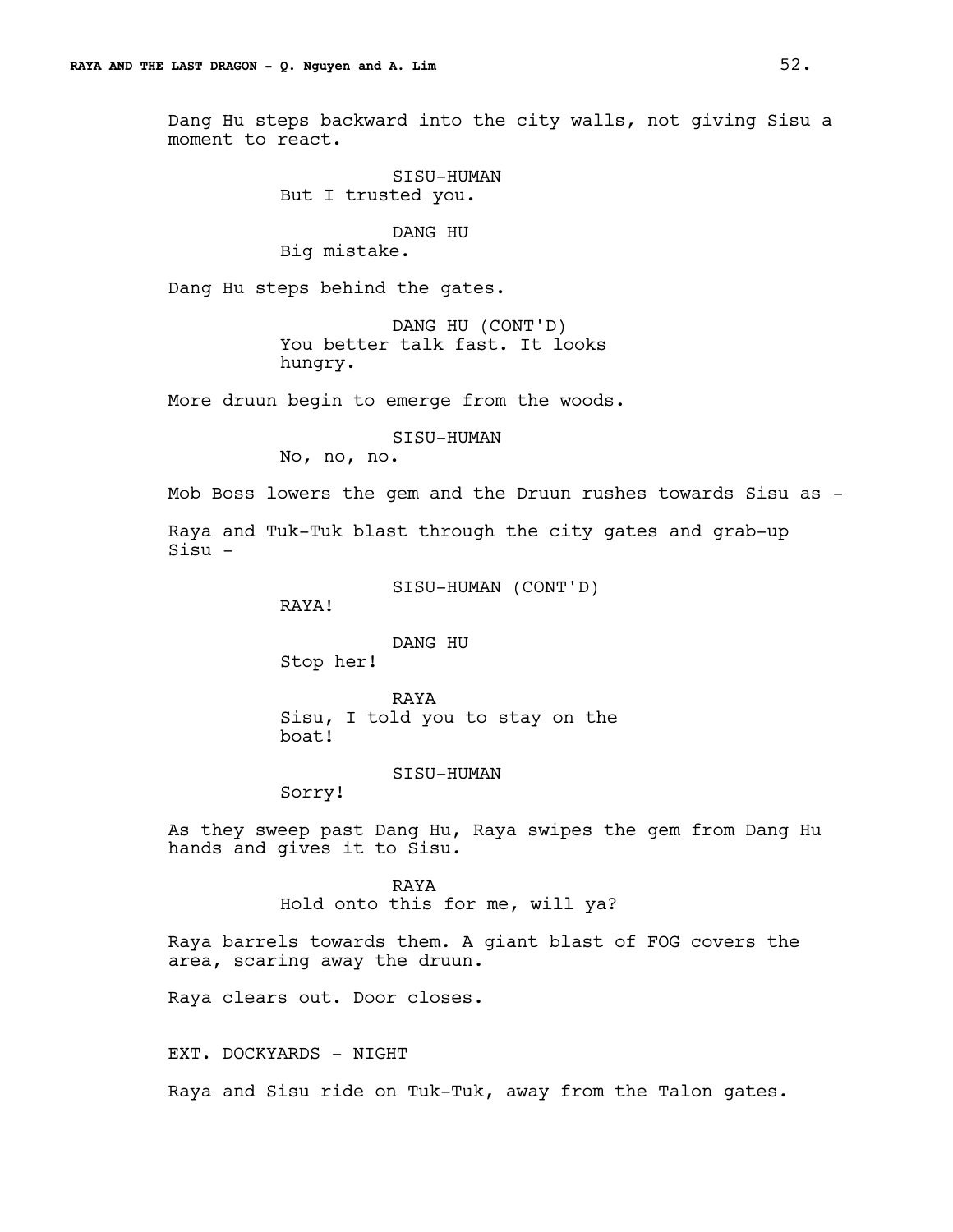RAYA (celebrating) Fog?!

SISU-HUMAN Yeah, that was my brother Jagan's magic.

# **SEQ. 280 - WHERE'S THE BOAT?**

RAYA Okay, three down, two to go!

They hop on board.

RAYA (CONT'D) (yells out) Alright, Captain Boun. Next stop - (ducks a bowl thrown at her) Spine!

Reveal: Boun standing there with Noi and the Ongis chugging down congee like frat boys at a keg party.

> BOUN Thanks for the new customers!

RAYA Yeah, I sorta promised to buy them all the congee they could eat.

BOUN

Well, we're stuck with them for awhile. Cause Ongis have nine stomachs.

RAYA

Oh, *toi*.

Raya and Sisu walk over to the table.

SISU-HUMAN I can't believe it. That old lady was really going to hurt me.

RAYA Well, I'm sorry, Sisu, that's what the world is now. You can't trust anyone.

As Sisu sits, Noi approaches her. She super adorable.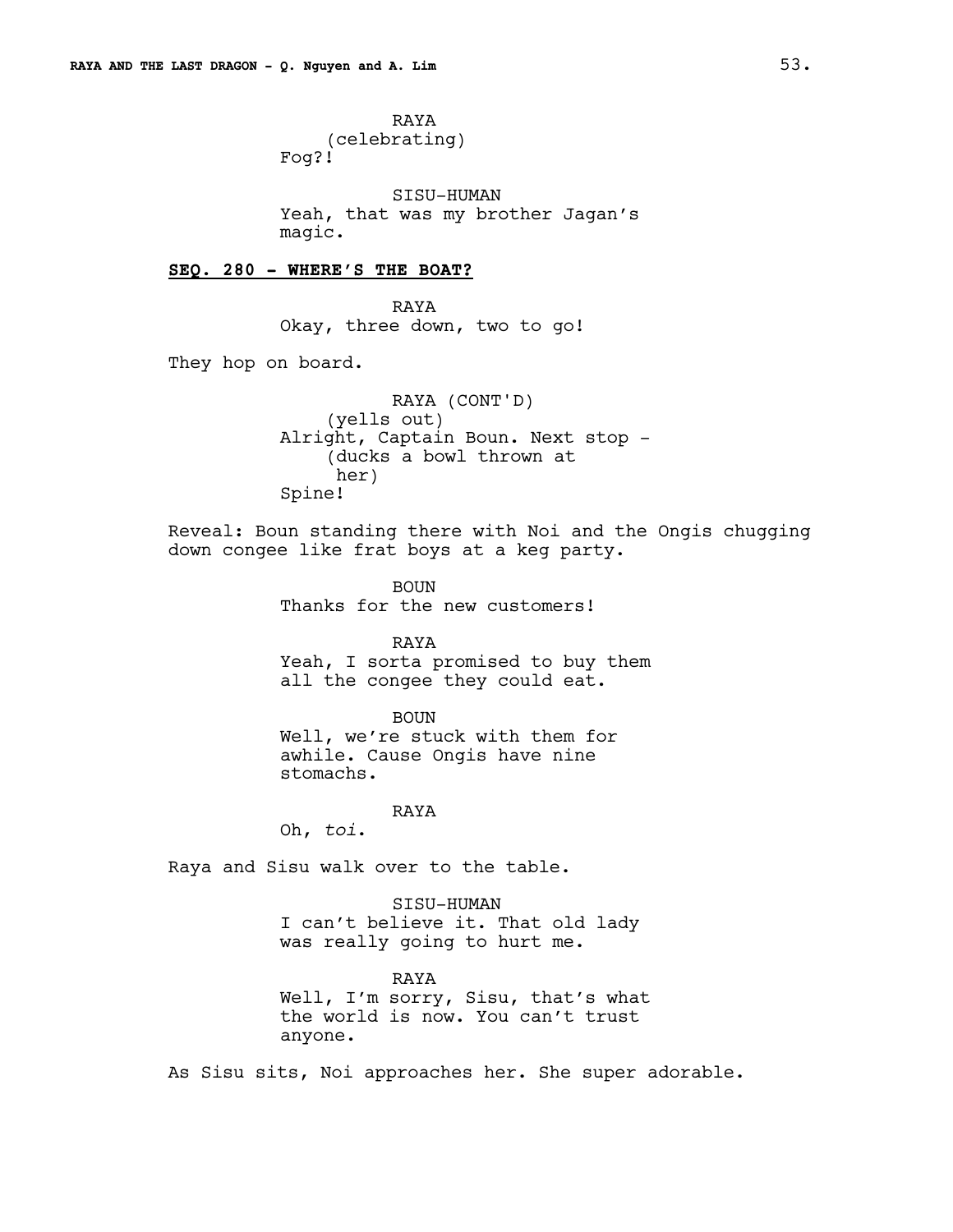SISU-HUMAN Does that include babies? RAYA Uh, well... SISU-HUMAN She's so cute. I mean looks at those cheeks! Noi grabs Sisu by the cheeks. SISU-HUMAN (CONT'D) (muffled) Hi, I'm Sisu. NOI Soo-soo. Noi leaps on her face. SISU-HUMAN Aw, she loves my face. RAYA (bemused) Watch out she doesn't steal your

teeth. Here, lemme help you. SISU-HUMAN

Oh, that's so sweet... okay, too much sweetness, too much sweetness! It's too much!

# **SEQ. 290 - ISLAND OF FANG**

INT. FANG THRONE ROOM - DAY

Virana speaks to FANG OFFICERS, over a map of Kumandra.

GENERAL ATITĀYA Chief Virana, we're running out of room. We need to expand to the mainland.

VIRANA And how do you propose we handle the druun, General Atitāya? Without proper protection, it would be a death sentence for our people.

Namaari enters the palace.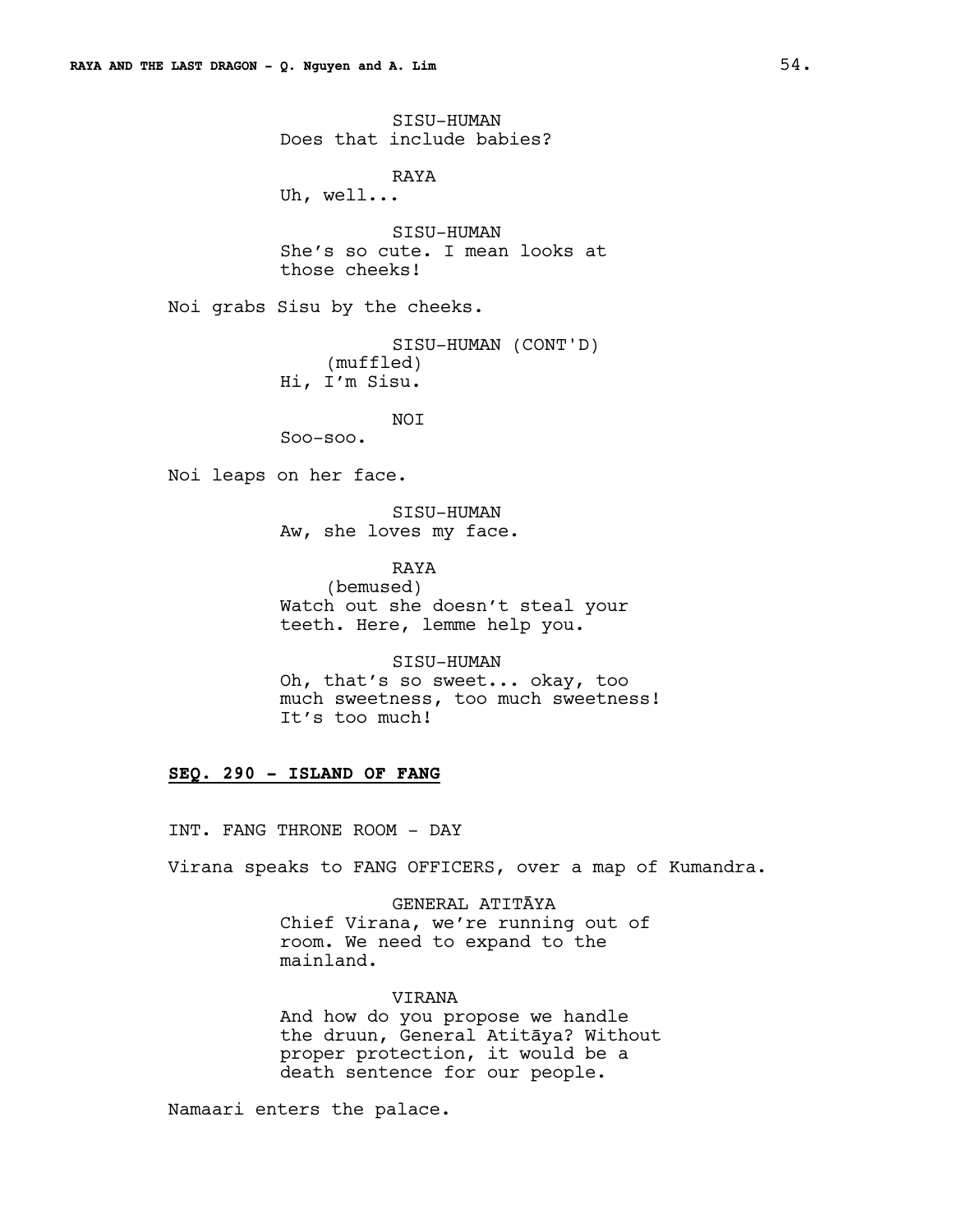NAMAARI I might have a solution for that, mother.

VIRANA (genuinely happy) My little morning mist, it's good to see you home.

NAMAARI I located Raya. She's out stealing gem pieces.

# VIRANA

What?

Virana reacts, looks at her gem on a staff.

#### NAMAARI

I'd like to take the royal army and intercept her in Spine.

VIRANA

Well, if she's going into Spine, I doubt there will be much left of her to intercept.

NAMAARI She's more capable than you realize. We have to stop her.

Virana hears the anger in her daughter.

VIRANA

Walk with me.

Virana leads Namaari to the balcony.

VIRANA (CONT'D) Look around. (points to Fang) We made all this by making smart decisions, not emotional ones. We are safe. Our canal protects us from those monsters. I don't think it's wise to risk yourself when you don't have to.

## NAMAARI

(MORE) But you heard the General - we're running out of space, we need to expand. If we had all the gem pieces, we could do that safely. You're right.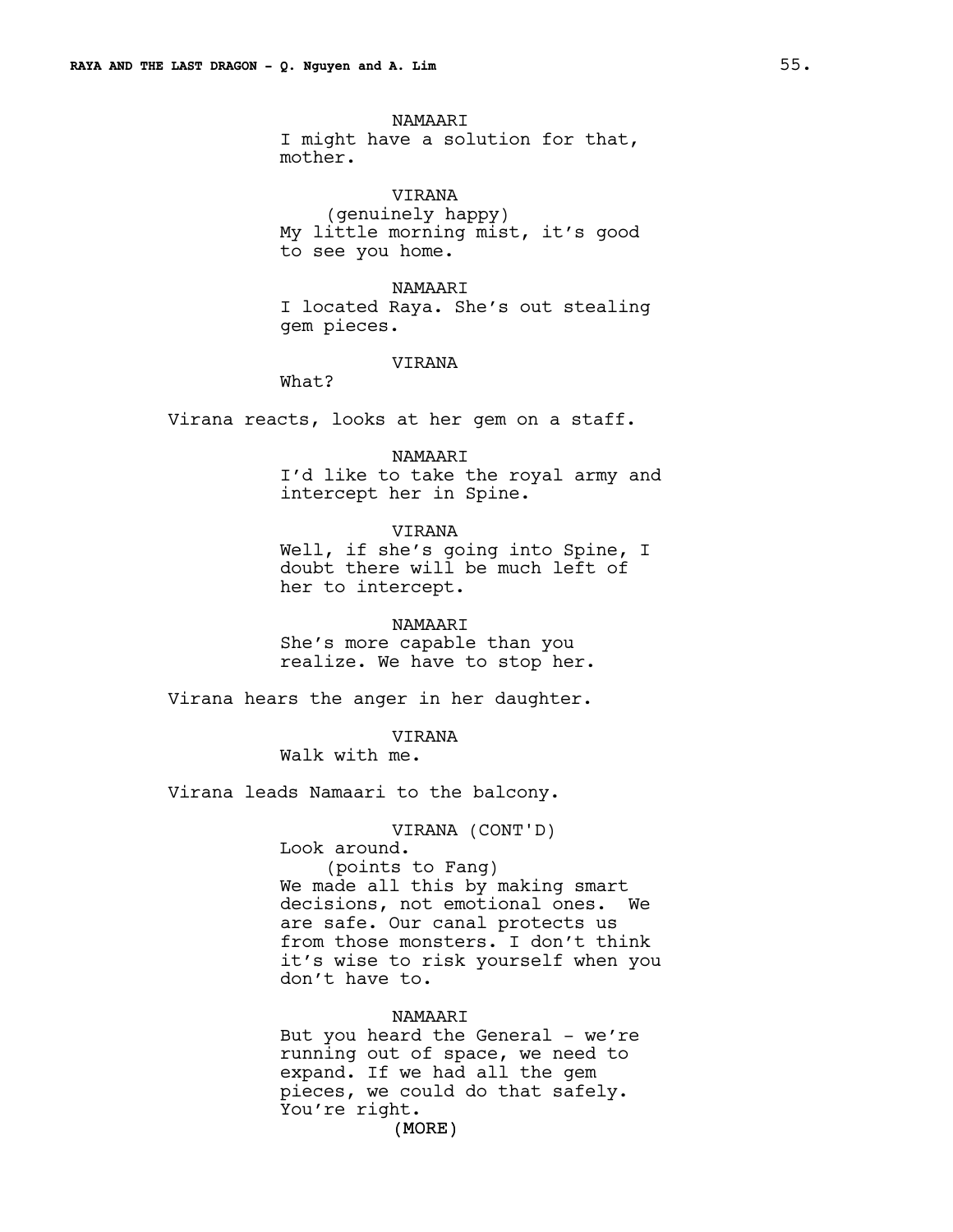# NAMAARI (CONT'D)

This isn't an emotional decision, it's the only decision we can make to secure Fang's future.

Virana thinks it over.

VIRANA Namaari, you're truly growing into the leader I raised you to be. (to the General) General Atitāya, ready the royal army for my daughter's command.

NAMAARI Thank you, Mother. I won't let you down.

# **SEQ. 295 - BRAT PACK**

EXT. KUMANDRAN RIVER - ESTABLISHING - DAY

Boun's shrimp boat floats towards snow covered hills.

EXT. SHRIMP BOAT - DAY

Noi and the Ongis shove as much congee and condiments into their mouths as they can. Boun chases them off!

> BOUN (to Ongis) Hey! Stop eating!

The Ongis knock hot sauce into Tuk-Tuk's plate. He eats and immediately knocks Raya over to get to the side of the ship.

> RAYA Sorry, Buddy. I got this.

Raya walks over to Boun, Noi, and the Ongis fighting with each other.

> BOUN Did you just throw a shrimp at me? That's not even edible! Don't look at me like that, you fuzzy garbage can.

RAYA (big smile) Hey, guys. Do you want to play hide and seek?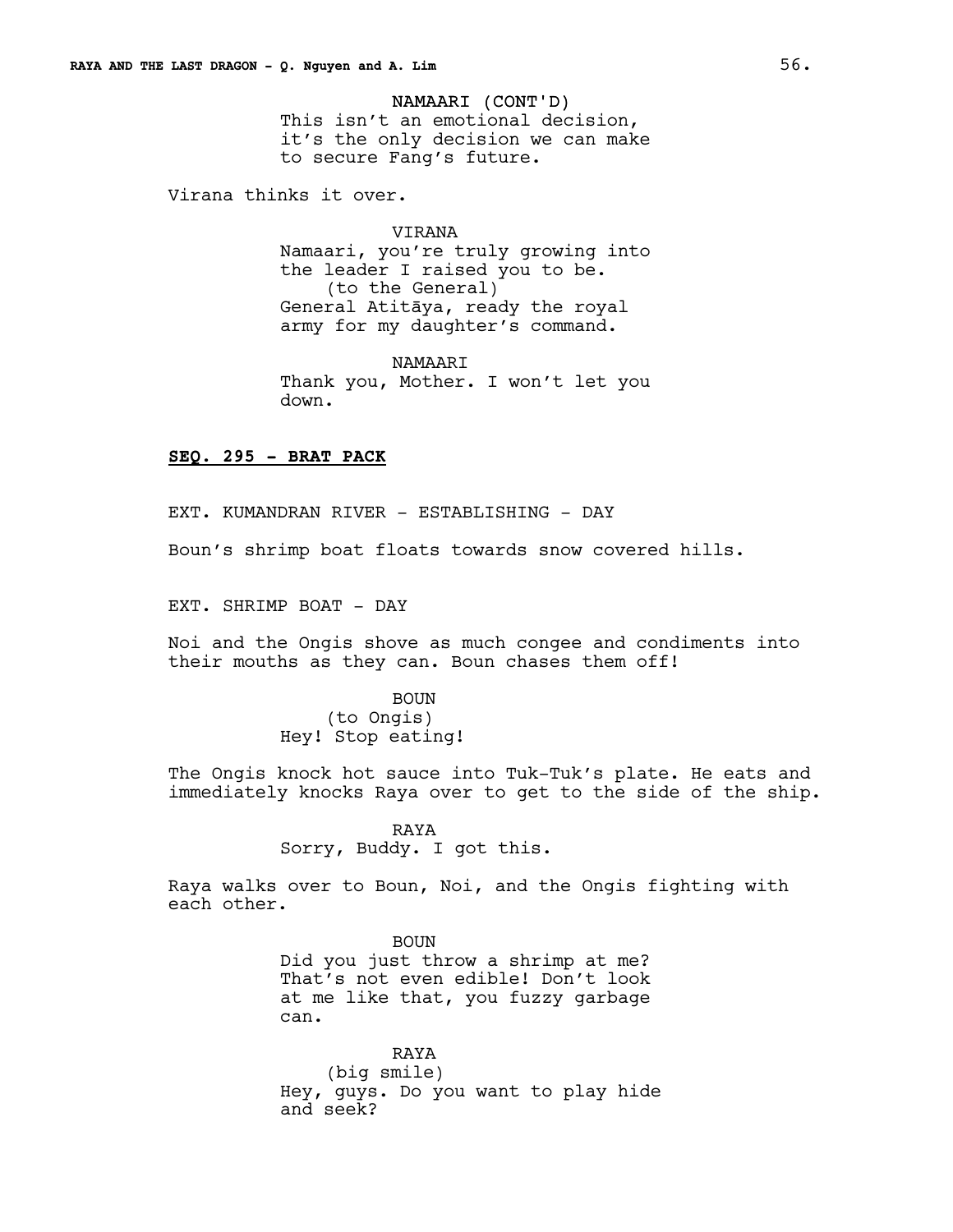Tuk-Tuk, Noi and the Ongis nod yes.

RAYA (CONT'D) Alright, ready? One, two...

They run away and hide. (Tuk-Tuk is terrible at it.) Raya stops counting and walks away.

# BOUN

(whispers) Thanks.

RAYA Two and a half... Three... (to Sisu) Remind me to never have kids.

SISU-HUMAN Being people is hard.

# RAYA

(to Sisu) Yep. (over her shoulder) Six...Seven...

#### SISU-HUMAN

You have small heads, no tails, you lie to get what you want. Like the Talon Chief back there.

RAYA

Yeah well, the world's broken, you can't trust anyone.

SISU-HUMAN Or maybe the world's broken BECAUSE you don't trust anyone.

# RAYA

(wistful) You sound just like my *ba*.

SISU-HUMAN Well, he sounds like a smart man.

#### RAYA

Yeah. He was. I really wanted to believe him. I really wanted to believe that we could be Kumandra again.

SISU-HUMAN And we can.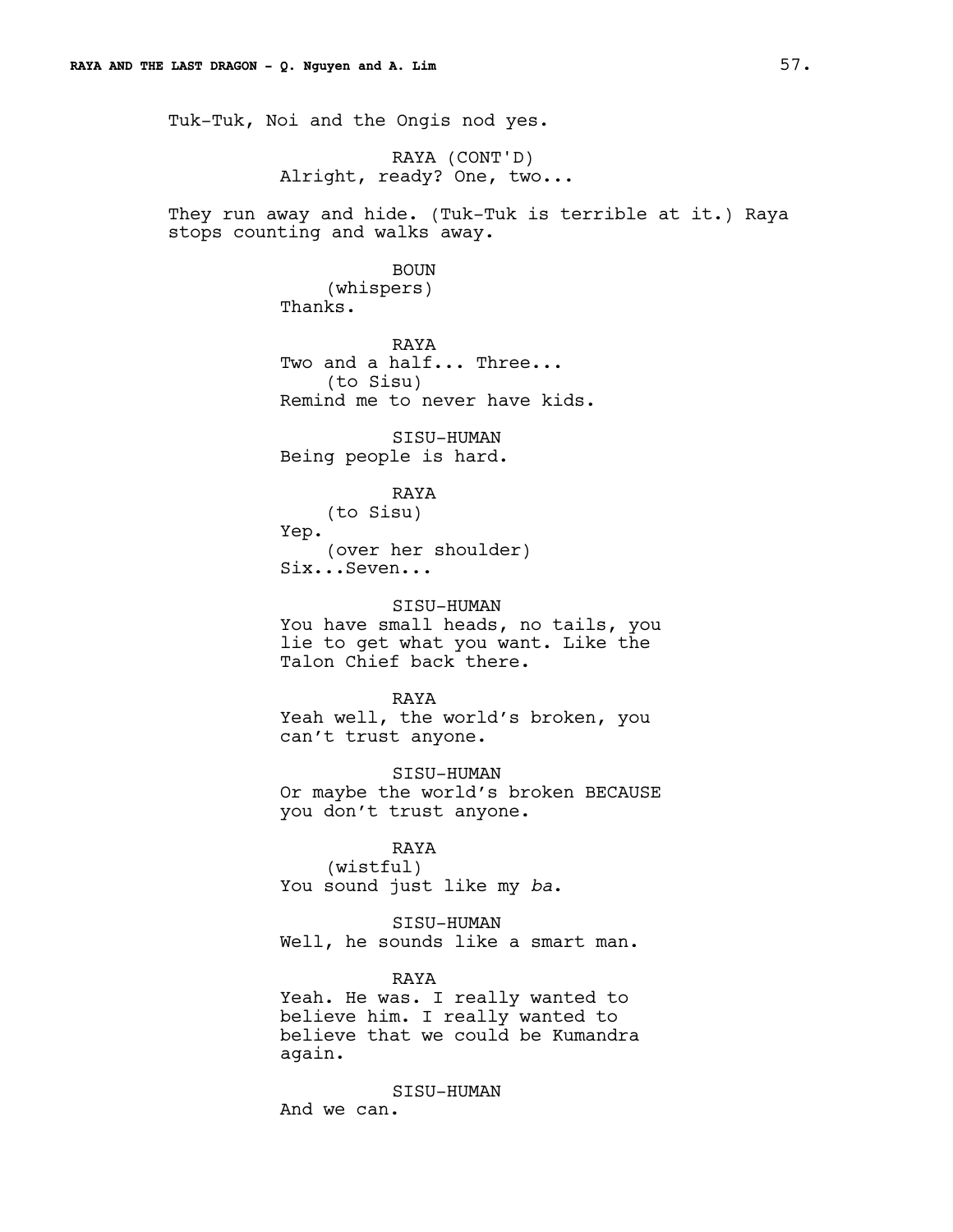RAYA Literally thousands of people turned to stone would argue otherwise.

SISU-HUMAN That doesn't mean you shouldn't try.

RAYA And I did. And you know what happened? I got kicked in the back by someone who gave me a "gift" - Look around. We're a world of orphans because people couldn't stop fighting over a gem. Wanna know why other dragons didn't come back? Because people don't deserve them.

SISU-HUMAN But you can change that.

RAYA I am done trying. Kumandra is a fairy tale. The only thing important to me now is bringing my *ba* back.

The ship comes to a stop.

BOUN Um... I think we're in Spine.

Clouds part, revealing the imposing structure of Spine.

Suddenly - Splash - Sisu pops out of the ship, storms up the beach-side. In her arms, she carries a large pot of Boun's soup.

RAYA

Sisu!!!

BOUN Hey! My congee!

RAYA (to Boun) Don't go anywhere. I'll be right back.

Raya leaps off the ship with her gem satchel and sword.

Chyron: SPINE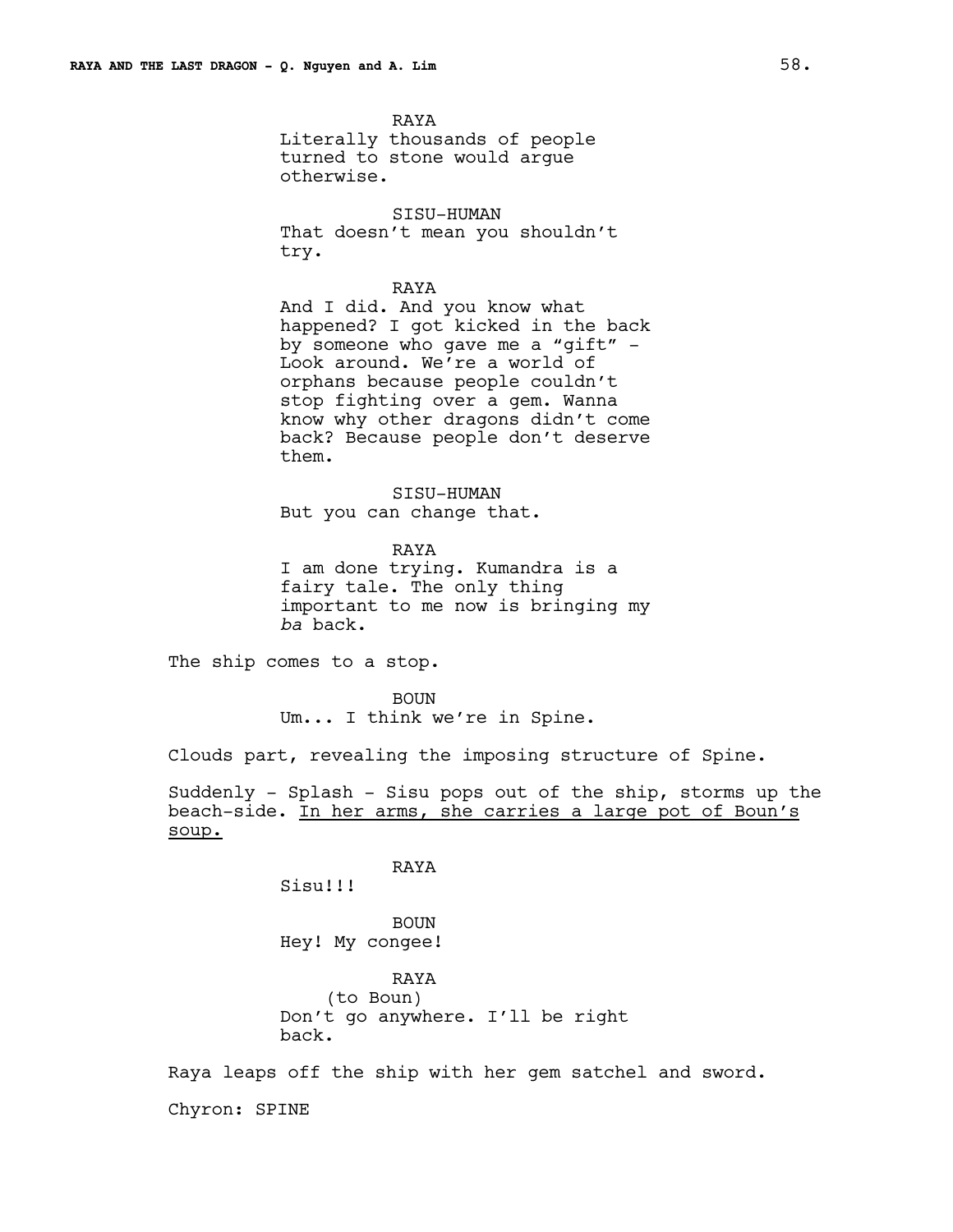## **SEQ. 300 - SHORES OF SPINE**

EXT. SPINE VILLAGE - NIGHT

Sisu carries a pot of food up the hill...

RAYA

Sisu! Come back! Please. What are you doing?

SISU-HUMAN I'm going to show you that you're wrong!

RAYA How? By getting squashed by a bunch of Spine rage-heads?

SISU-HUMAN No. By proving to you that if you want to get someone's trust, you have to give a little trust first.

Sisu walks right up to the Spine village doors and starts knocking.

# RAYA

Sisu, don't!

Suddenly, a burlap sack swoops from above and traps Raya and Sisu inside.

> SISU-HUMAN In hindsight, maybe I was a little hasty. But... who's hungry? No? I'll leave you alone.

# **SEQ. 310 - MEET TONG**

INT. TONG'S CABIN - NIGHT

Raya and Sisu are alone, tied up, dangling from a wooly mammoth tusk. From Raya's POV, we see her sword nearby.

> RAYA (to herself) Okay... Where are we?

SISU Interesting choice of digs.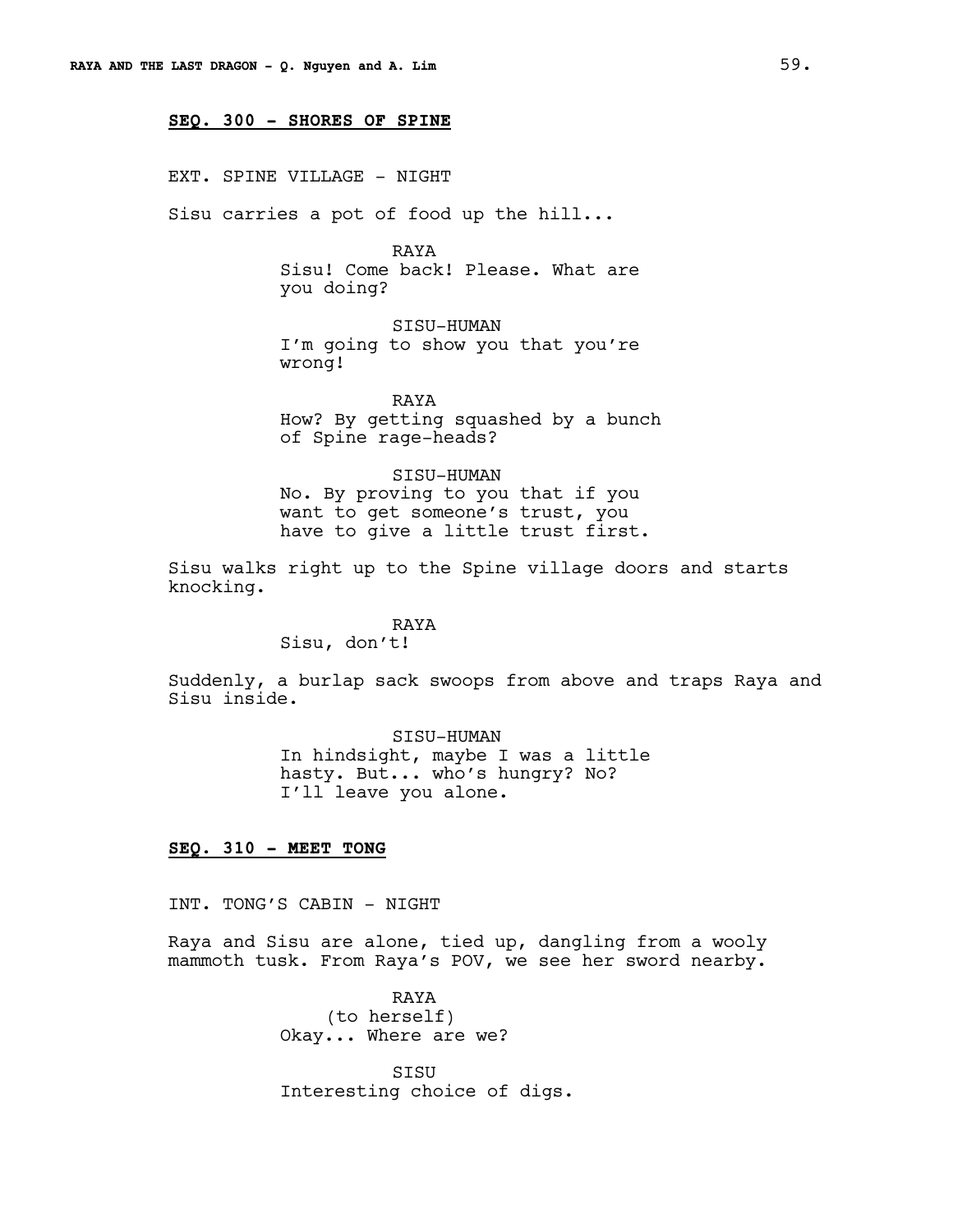Suddenly the doors of the cabin open.

The silhouette of a large barbarian (TONG) stands there, axe in hand.

Tong slams his axe into the wall.

TONG You two must be dung of brain to think you could steal Spine's dragon gem.

He slams his axe into some wood.

RAYA Gem? Who said anything about gems? We have no interest in gems.

Tong drops Raya's satchel full of gems in it.

RAYA (CONT'D) Okay, yeah. I can see how that makes me look like a liar.

SISU-HUMAN Actually, I think it was the lying that made you look like a liar.

Tong starts maniacally laughing.

SISU-HUMAN (CONT'D) I'm not sure what's funny.

TONG Your fear is like a delectable nectar feeding the tum tum of my soul. It's good. It tastes like... mango.

SISU-HUMAN Ooo, I love mango.

TONG

(gets in Sisu's face) OF COURSE YOU LOVE MANGO! Only a tongue-less cretin wouldn't.

#### SISU-HUMAN

Oh *toi*.

(MORE) TONG It's been such a long time since I've last peered into the eyes of a trembling enemy.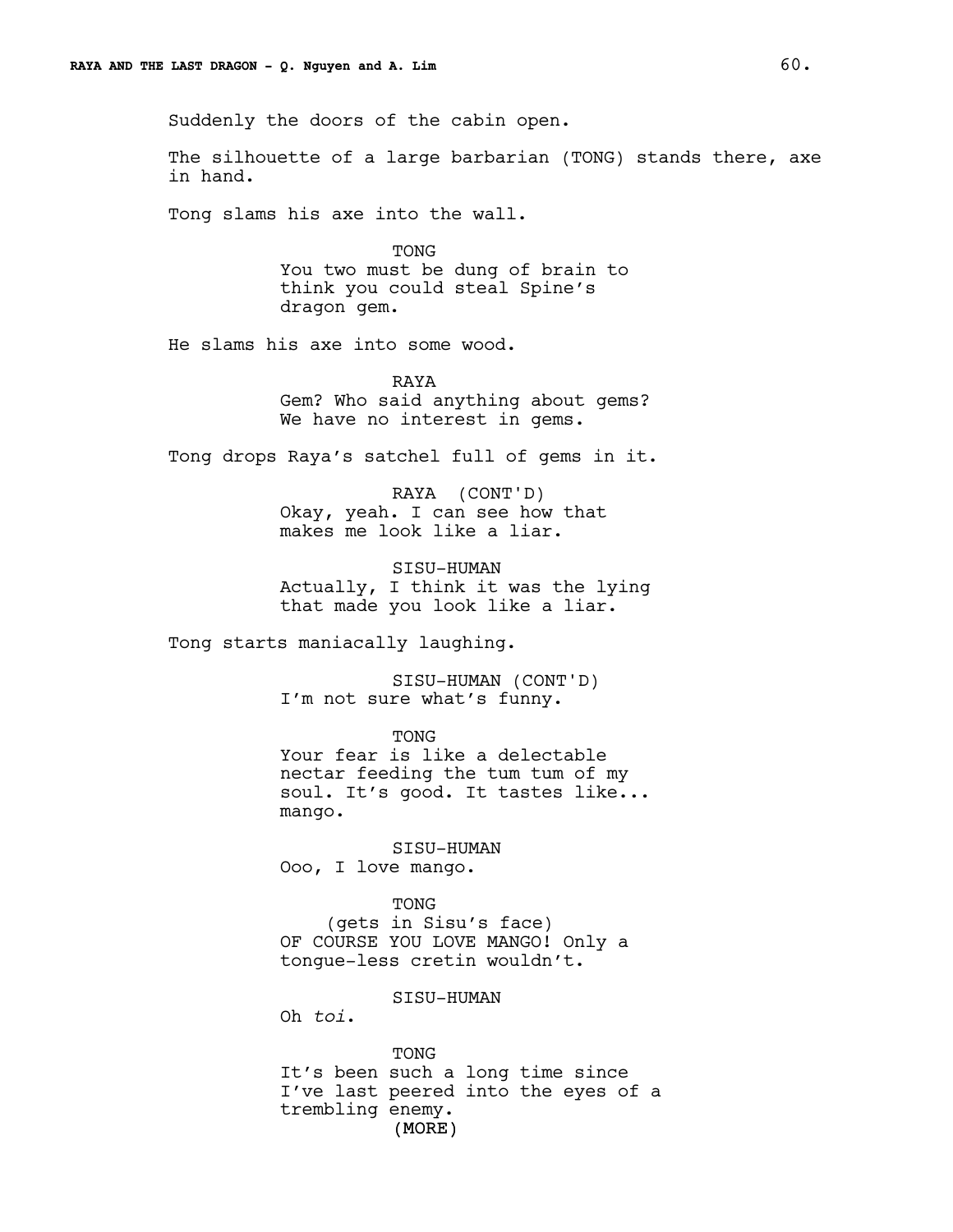TONG (CONT'D) (contemplates the time) Where has the time gone? It's been so long...

Tong slumps.

SISU-HUMAN (to Raya) He seems lonely.

#### TONG

NO! I'm not lonely. I'm a Spine warrior, I was born and bred to do only one thing - to invoke fear and to crush the skulls of my enemies.

SISU-HUMAN That's actually two things.

TONG

RWAR!!!

#### SISU-HUMAN

Ah!

TONG Hehe. Look at your face.

RAYA Hey. What do you plan on doing with us?

TONG Oh, it's going to be bad. Horrifying. It'll take me two weeks to clean up.

RAYA You have no idea, do you?

TONG

Yes I do! I'm formulating this gruesome plan in my head of... It makes me sick just thinking about it. You just wait. Until then... (looks at them dangling) ... why don't you just hang around? Good one, huh? Hehe.

Suddenly Tuk Tuk smashes through the front door as - Boun, Noi, and the Ongis leap off of him onto Tong. Tong is immediately subdued, gets tied up. Noi hisses.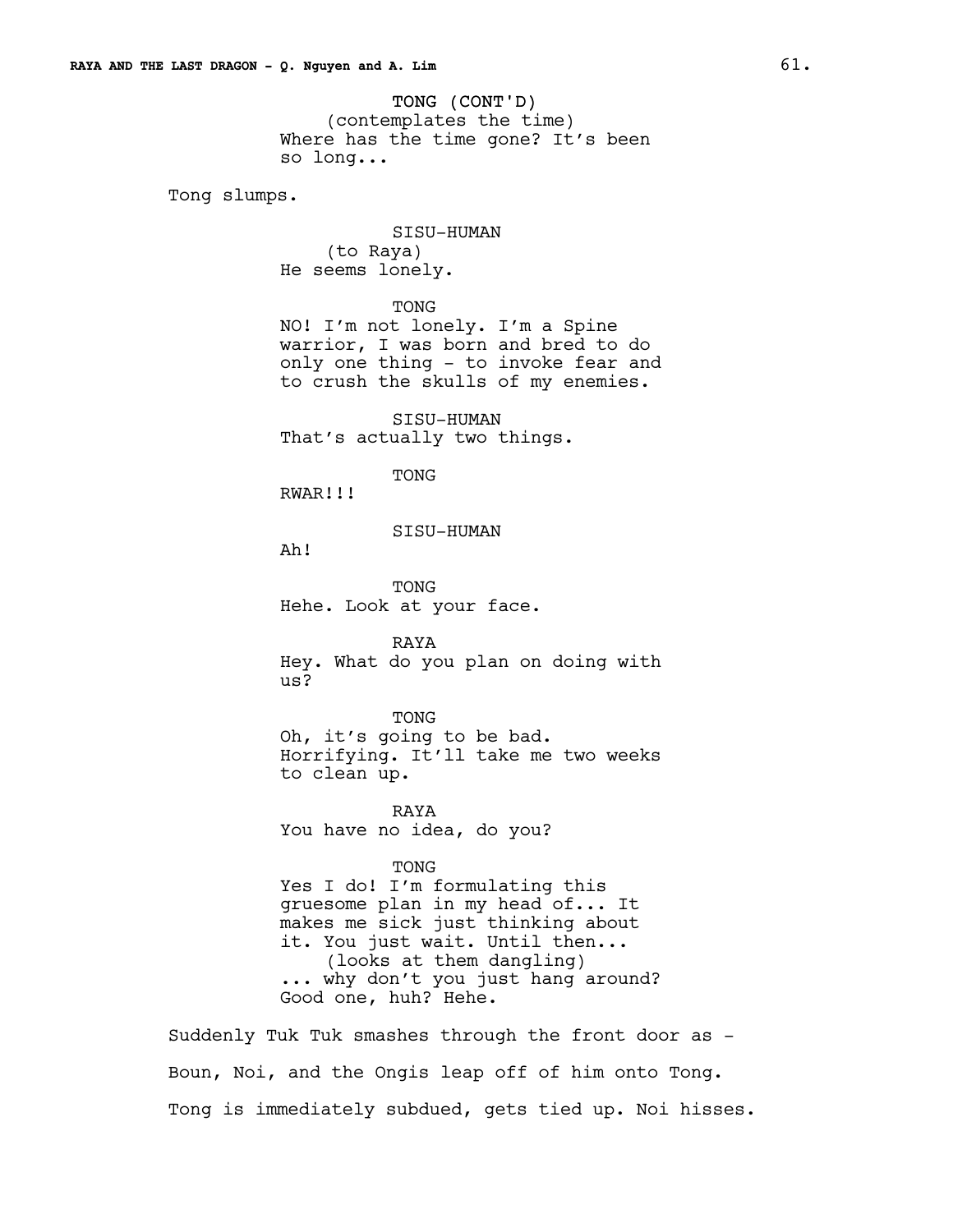TONG (CONT'D) A little one?

SISU-HUMAN

Alright!

Boun cuts Raya and Sisu free.

RAYA

Good work, Captain Boun.

Boun however is concerned about something else.

BOUN Fang's here.

RAYA

What?

NAMAARI (O.S.) People of Spine -

EXT. SPINE VILLAGE - CONTINUOUS

Hundreds of Fang soldiers are on the outside gates of Spine.

NAMAARI We are hunting for Raya, a fugitive from Heart. Send her out or we're coming in!

INT. TONG'S CABIN - CONTINUOUS

Raya looks out the window and sees stone Spine people all around.

She looks into Tong's cabin and spots... an empty crib. She looks over at Tong.

> RAYA You're the only one here?

TONG My people battled the druun with much valor... but lost.

Raya looks at Sisu and the bag of gem pieces. She realizes what's at stake, makes a decision.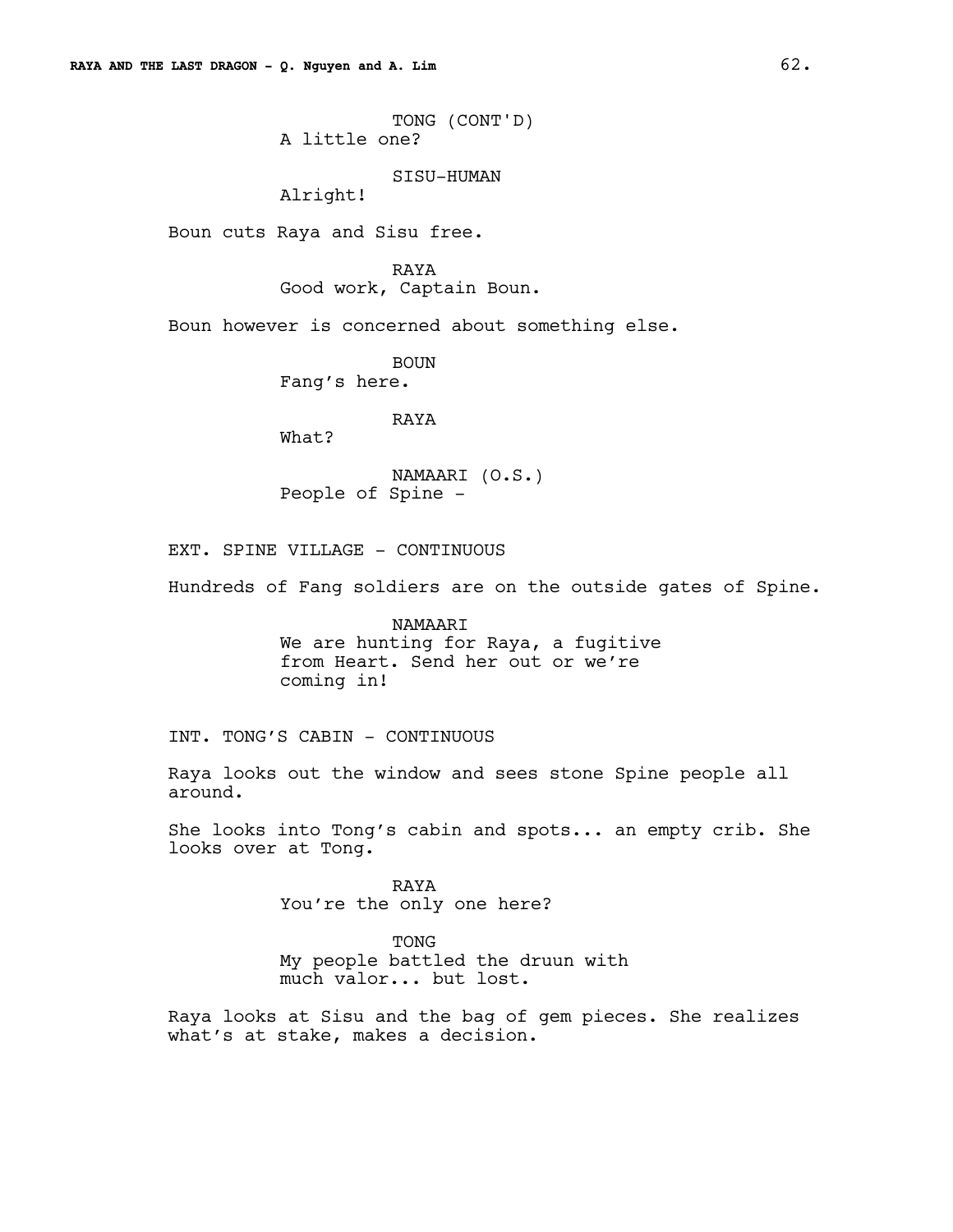RAYA (thinks) Okay, the Fang gang's here for me, not for you. So if I can distract them, you guys can get out of here.

SISU-HUMAN You're gonna fight an entire army?

RAYA

No, I'm just gonna stall them. Look, I know how to push Namaari's buttons. Once you guys are clear, I'm out of there. (to Tong) What's your name?

TONG The moniker given to me is Tong.

RAYA

(to Tong) Okay, Tong, look, you don't know me, I don't know you. But I'm sure that you know a back door or way outta here and it's really important that my friends stay safe. Okay? So, I am sincerely asking you, will you help us? Please.

He nods.

### **SEQ. 320 - INJURY AND ALLIES**

EXT. SPINE GATES

Raya takes a deep breath.

RAYA Okay. Note to self: don't die.

Raya puts on her hat.

ON THE OTHERSIDE OF THE GATE.

Namaari is still waiting for a response.

NAMAARI (commands) Burn them out.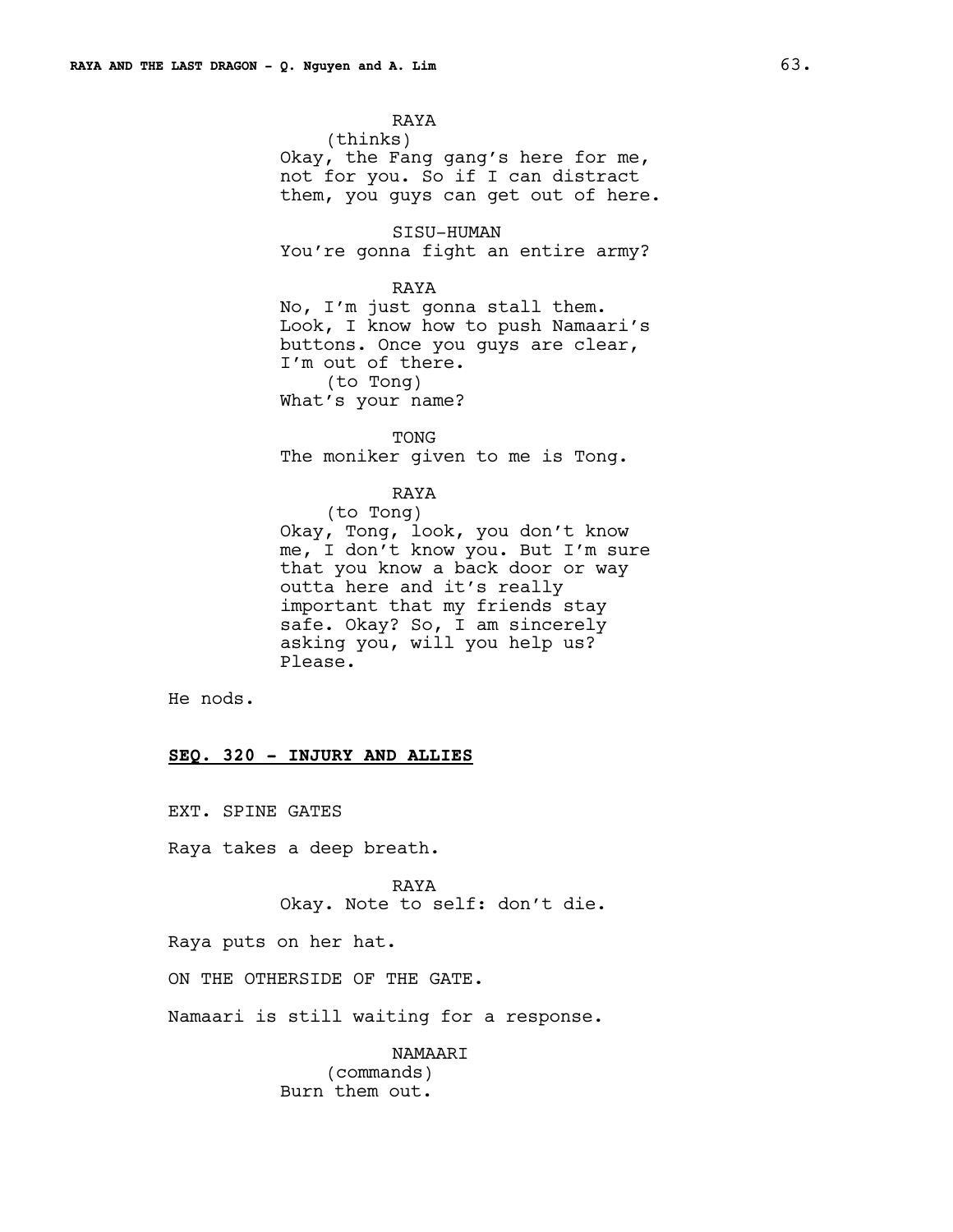The soldiers aim their flaming cross-bows. However...

The giant gates of Spine open.

All the Fang Soldiers lower their arrows as...

Raya, alone, armed with only her sword, walks out.

#### RAYA

Hey there, princess undercut, fancy meeting you here.

NAMAARI You and those dragon gem pieces are coming with me.

RAYA My sword here says we're not.

All the Fang soldiers raise their weapons.

RAYA (CONT'D) Yeah, I knew you couldn't handle rolling solo. You're nothing without your band.

They start to advance. Did Raya's bluff not work?

Namaari's hand finally signals her men to stop.

NAMAARI Stand down. This shouldn't take long.

Raya smiles. She got she wanted.

The two women go at it. It's a martial arts fantasia, as our Luke Skywalker battles with our movie's Darth Vader.

With everyone watching the fight, Raya is able to clock Tong, Sisu, and the kids start to escape.

Raya goes back to the fight and disarms Namaari.

RAYA Didja need that, *dep la*?

Namaari kicks Raya's sword out of her hands.

NAMAARI

Nah.

This is an evenly matched fight.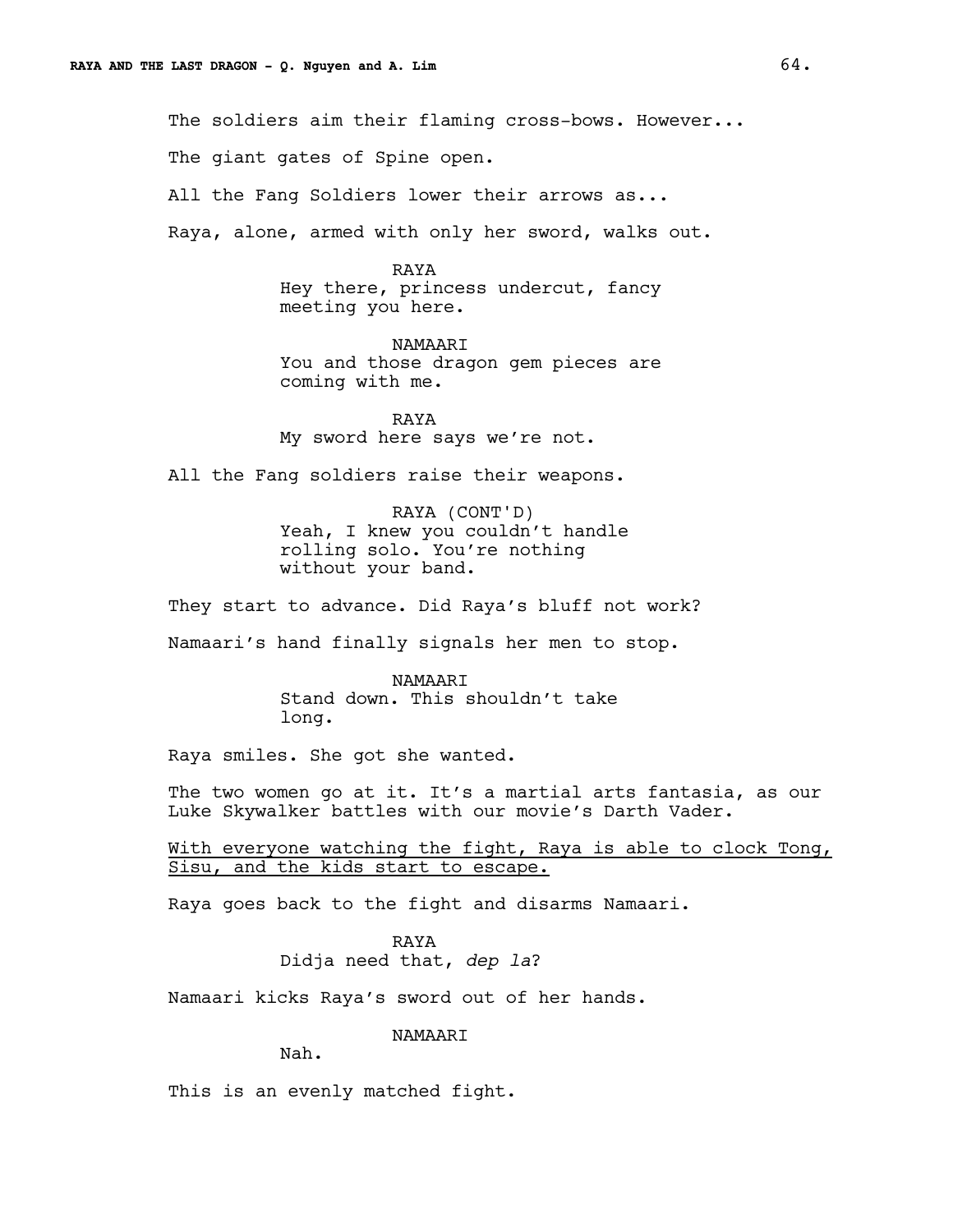RAYA Looks like somebody's been taking classes.

Raya charges and throws her signature move (a 540 kick).

... but Namaari catches it in mid-air.

Namaari smirks and lets loose a flurry of blows. She finally lands a hit.

# NAMAARI

Why are you stealing gem pieces?

Raya clocks Tong and the gang escaping from the cabin.

RAYA Oh, I'm just trying to get a matching set.

Namaari knocks Raya down again...

RAYA (CONT'D) (through gritted teeth) You didn't happen to bring Fang's gem, did you?

Smack! Raya goes down again.

Tong and company escape during the fight, but Sisu stops and looks back. She sees Raya on the ground, losing the fight.

> RAYA (CONT'D) No? Never mind, I'll just swing by and grab it later.

*That's enough* - Namaari reels back for the final blow.

NAMAARI Oh, I'm going to enjoy this...

But she is interrupted by a blast of FOG.

Sisu - in dragon form - scares away the other Fang soldiers. She gets in Namaari's face and roars!

Tong, Boun, the Baby and Ongis run up and also see the dragon. It stops them in their tracks, in awe.

Raya gets up and runs to them.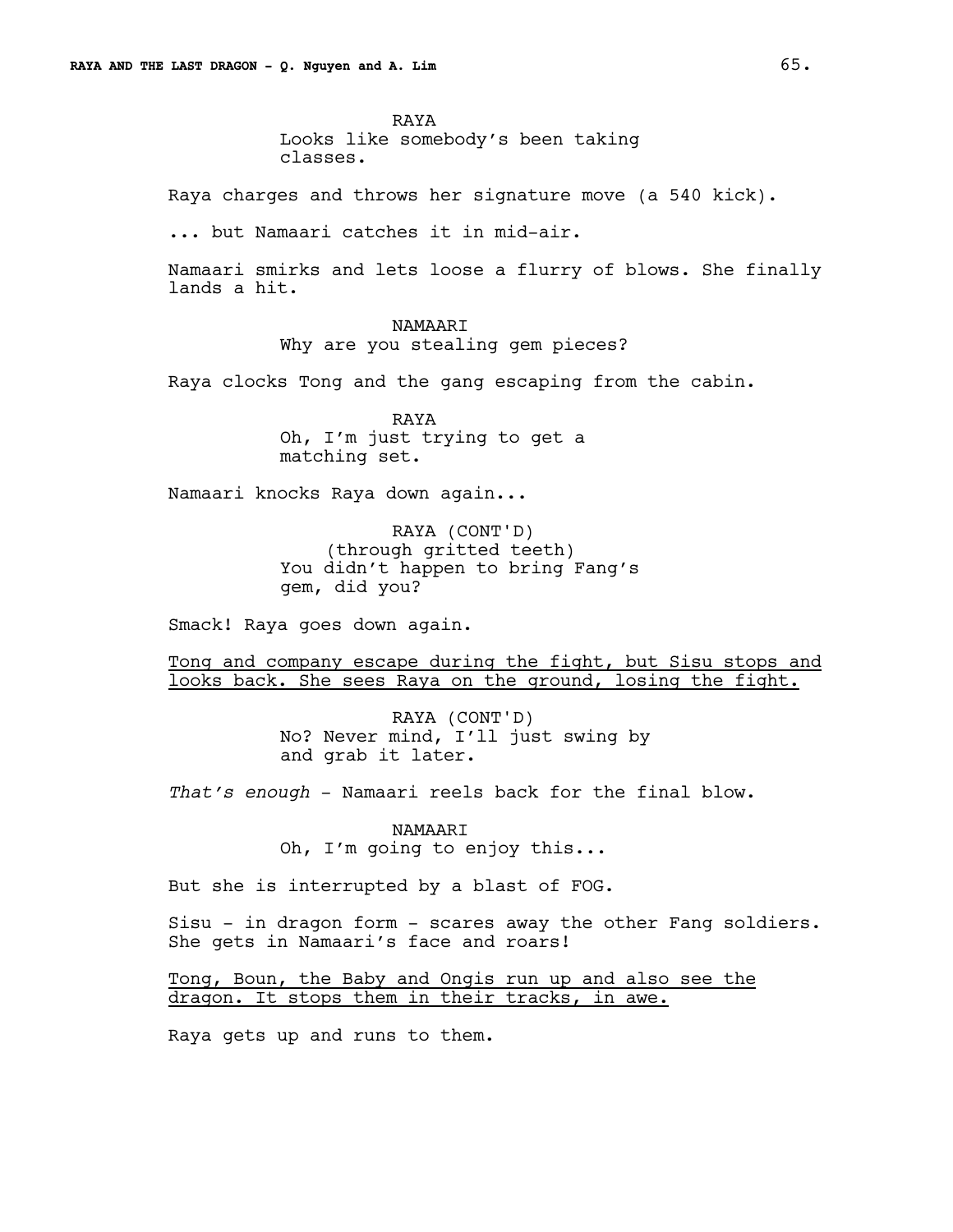RAYA (approaches the team) Yep. She's a dragon. Let's go. Come on!

Raya ushers them along, as they continue to look back in shock.

All of the Fang soldiers are reeling...

But Namaari doesn't flinch, staring in wonder at Sisu.

Sisu locks eyes with Namaari, it rattles her.

But then, just as fast as she arrived, Sisu turns and disappears into the safety of the forest.

Off Namaari, heightened, emotional, in disbelief of what she just saw.

## **ACT 2B**

## **SEQ. 330 - ONBOARD**

EXT. RIVER - ESTABLISHING - NIGHT

The boat zooms down the river, being pushed by Sisu.

EXT. BOUN'S SHIP - LATER- NIGHT

As Raya looks at Spine fades in the background, a shrimp tail smacks her in the face.

> RAYA Did you just hit me with a shrimp tail??

An angry Boun with Noi at his side chomping on shrimp.

BOUN (agitated) When were you going to tell us she was Sisu?

RAYA Technically, you always knew she was Sisu.

Another shrimp tail hits Raya.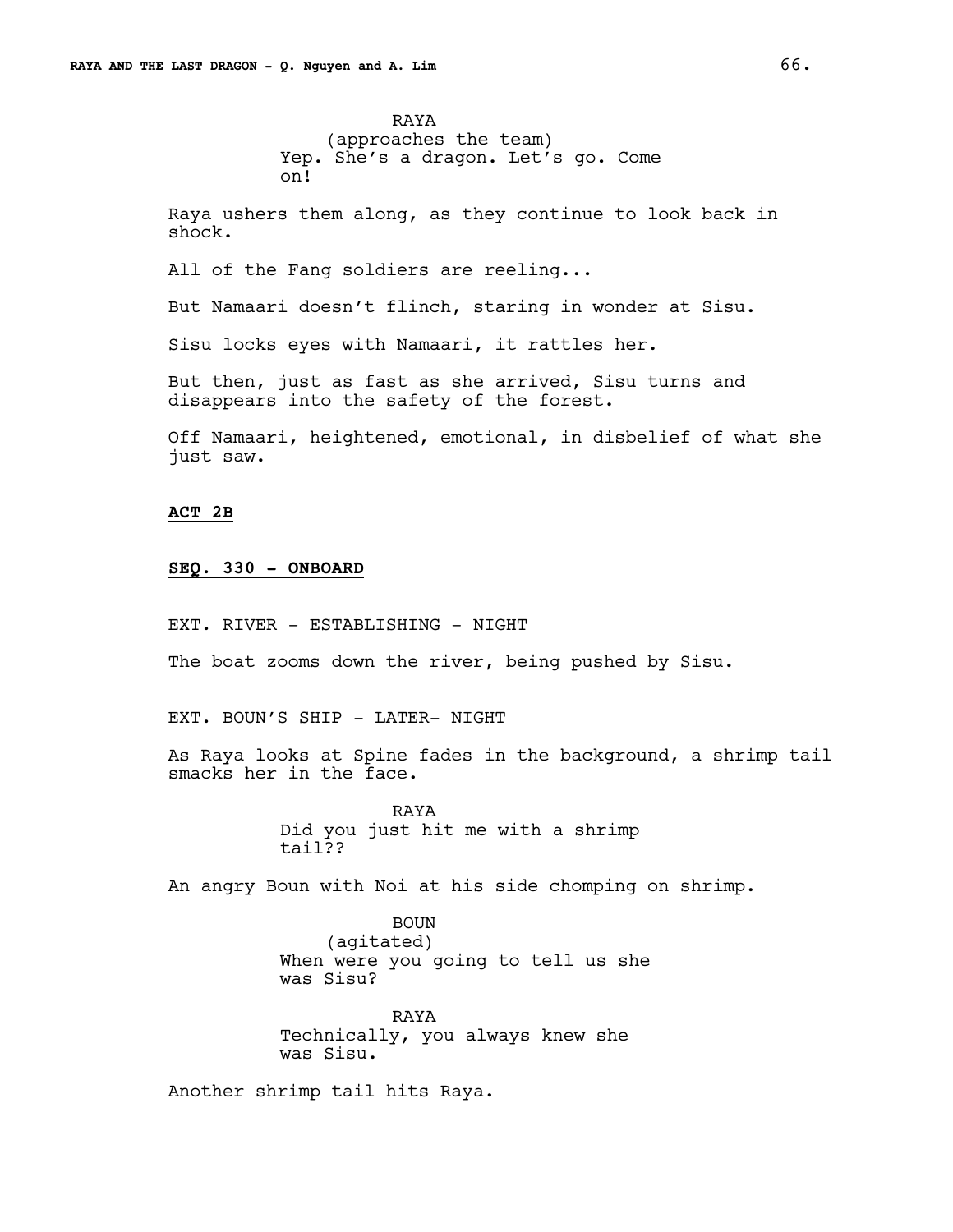RAYA (CONT'D) Seriously? Sisu climbs onboard. Tong steps forward. TONG Why are you here, divine water dragon? SISU (shaking water out of her ears) Isn't that obvious, big guy? My girl Raya and I are gonna fix the world - bring everyone back. BOUN You're gonna bring everyone back? I want to help. RAYA I'm sorry, I can't let you do that. It's too dangerous. BOUN You're not the only one who lost family to the Druun. (kneels) Please let me help you. Noi and the Ongis kneel as well. Tong kneels and presents the Spine Dragon gem. TONG I too wish to join this fellowship of druun butt-kickery. Raya takes the gem and looks at Sisu. Sisu reaches out and touches the gem, her eyes brighten. Above them, water begins to fall. **STSU** My big brother Pengu's magic...

The team takes in the moment when...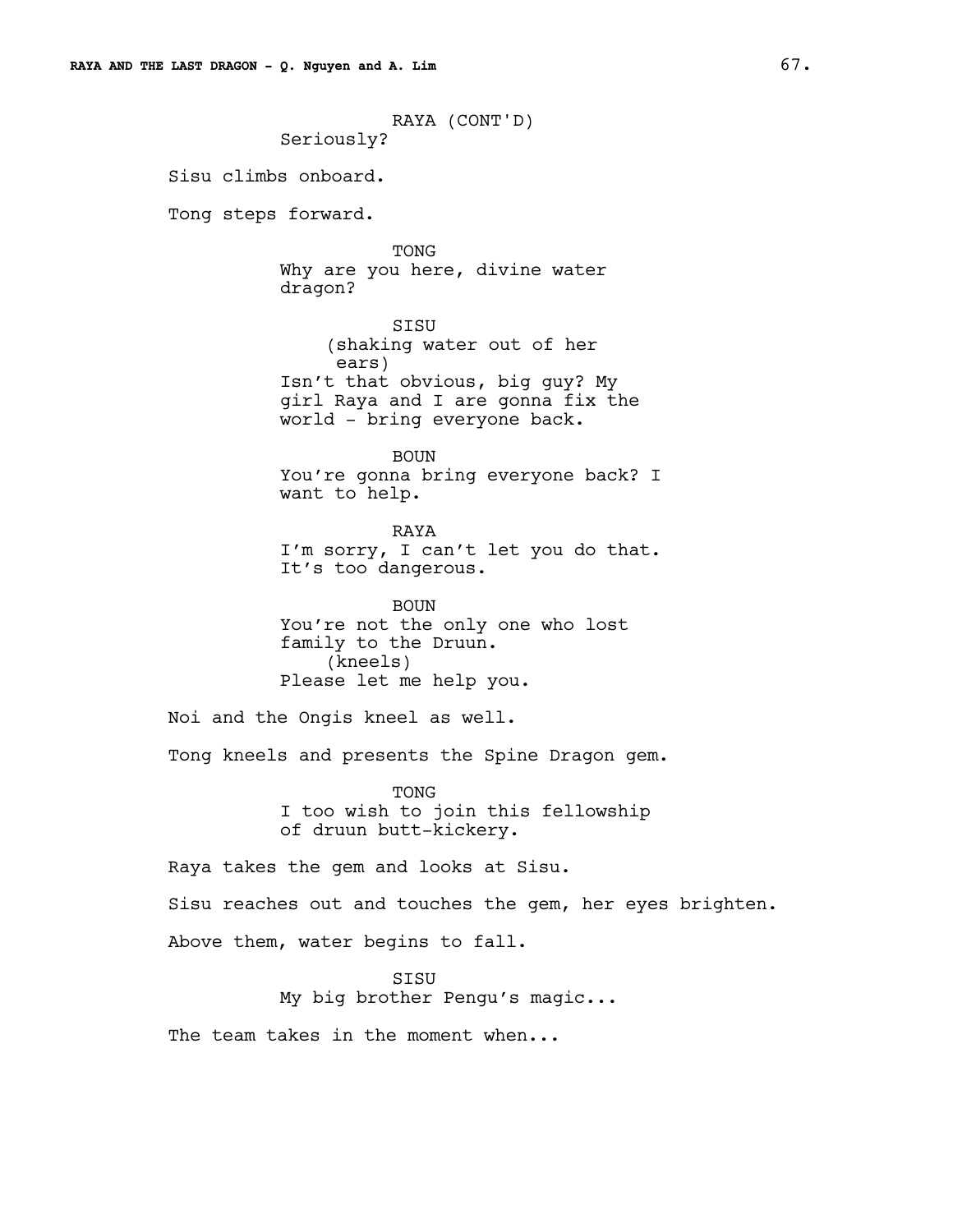## **SEQ. 335 - RUNNING ON RAINDROPS**

Sisu begins to run. Her feet bound onto rain-drops and she begins climbing into the heavens.

We see her swoop around in circles, do loops, and dives. It's magnificent.

Sisu climbs higher and higher into the rain, the clouds part and the sun beams down on her.

Tuk-Tuk catches raindrops on his tongue, Noi giggles, Tong laughs - it's magical.

Sisu flies back down from the clouds and dives into the water. Everyone takes cover from the giant splash behind Tong. He gets soaked.

Sisu resurfaces and smiles at Raya, who warmly smiles back.

RAYA Alright, Captain Boun. To Fang!

BOUN You got it!

#### MONTAGE:

The boat gently drifts through the different landscapes of Kumandra - from temple ruins to marshlands.

# **SEQ. 340 - THE PLAN**

EXT. KUMANDRAN RIVER - DAY

A map wipes screen and slams down onto a table.

RAYA Alright, everyone. Here's the plan.

Spy music...

RAYA (CONT'D) The last gem piece is in Fang - (Noi and the Ongi hiss) - the most heavily guarded of the five lands.

EXT./INT. FANG CITY & PALACE - NIGHT An aerial shot of the city of Fang.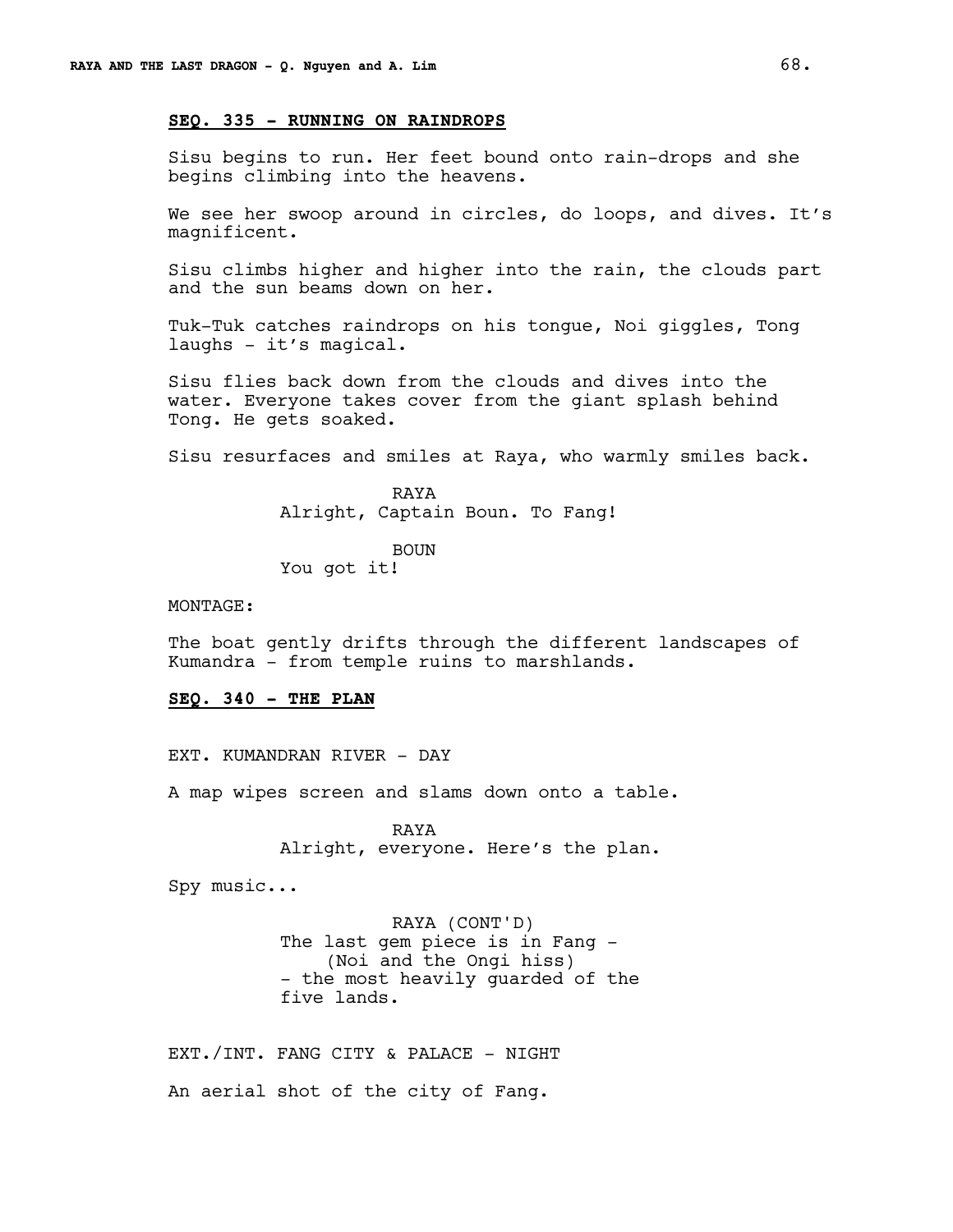RAYA (V.O.) Now, they're protected by an artificial canal that separates them from the rest of the world. The only way in or out is by water.

The camera zooms into one of the ports and we see...

RAYA (V.O.) Luckily for us, we have a magic water-dragon.

... Raya, Tong, Boun, Noi the Ongis, and Sisu-Human emerge from the water - all dressed as Fang citizens.

The team strolls into the city, undetected. They approach the palace.

> RAYA (V.O.) Now, the palace will be swarming with Fang soldiers.

Zoom into a group of Fang Soldiers, staring ruthlessly directly at the camera. (No more voiceover. Now Raya and the gang interact in the fantasy normally.)

> RAYA To sneak past them, we'll need to--

Boun steps forward.

BOUN I got this, guys.

The dozens of Fang soldiers all turn to Boun.

BOUN (CONT'D) I'll take care of the first wave.

Boun takes out guards with an impressive array of martial arts.

> BOUN (CONT'D) Tong will follow up with his GIANT AXE OF BAD-AXERY!

Tong slams his axe down in a fiery rage!

INT. FANG PALACE - CONTINUOUS

The team runs into the palace...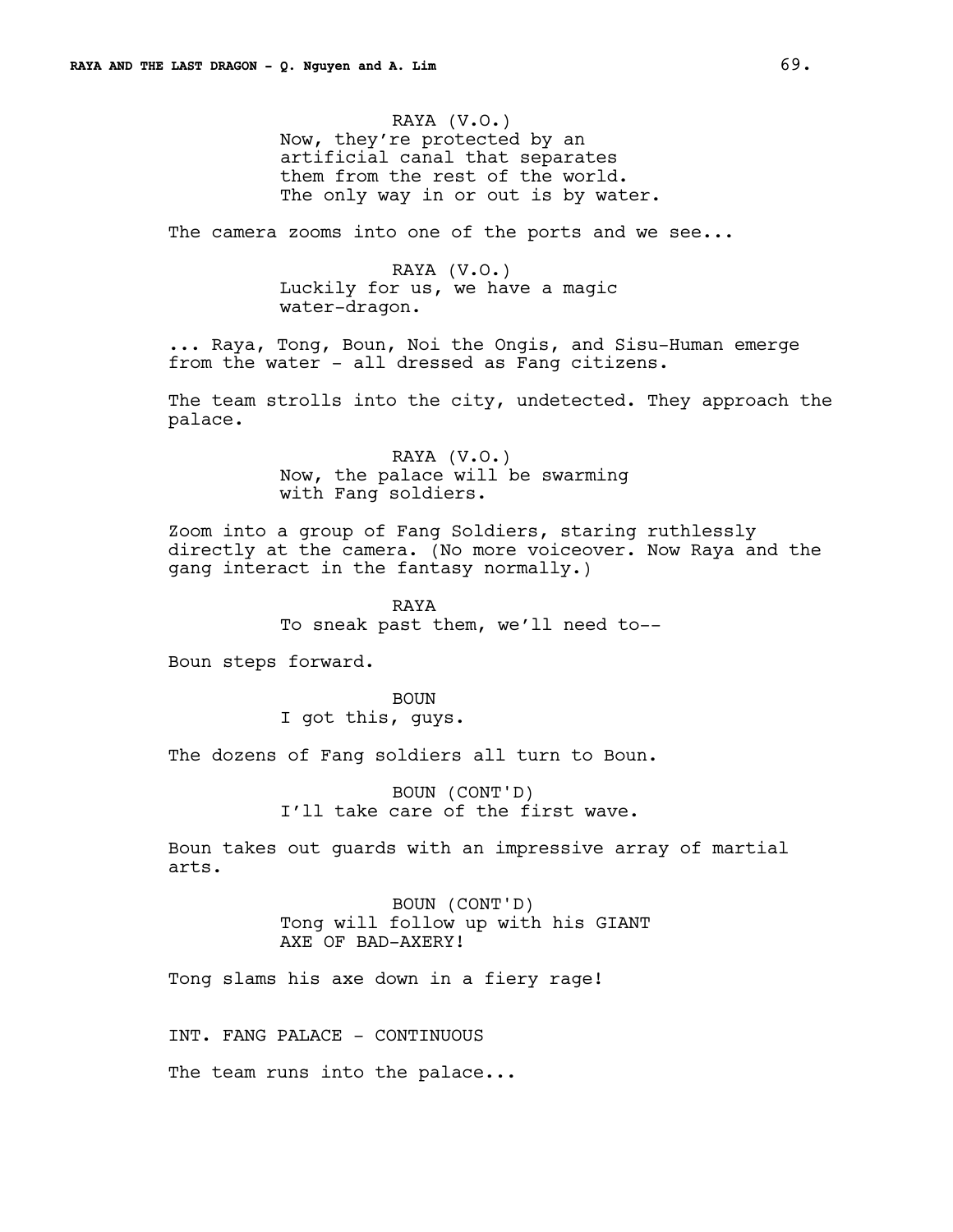BOUN And then come the Ongis and that crazy con-baby...

They lunge at Virana, taking the gem.

BOUN (CONT'D) ... who will toss the gem to THE MIGHTY SISUDATU... RAWWWRRR...and then...

Noi and the Ongis throw the last gem to Sisu.

```
SISU (VOICED BY BOUN)
Bye, bye, binturis -
```
A bright light bursts out of the gem, making the screen go white.

EXT. BOUN'S BOAT - DAY

BOUN (smiles big at Raya) Super *flow* plan, am I right?

RAYA (unamused) Uh, no. Yeah, that's not flow. That's a clog.

SISU I agree. Here's my plan!

FANTASY.

Reveal: a super BUFF Sisu.

SISU (V.O.) We infiltrate Fang, confront Namaari...

Buff Sisu walks up to Namaari...

SISU (V.O.) (presents something nice) ... and offer her something nice and go...

... and gives her a present.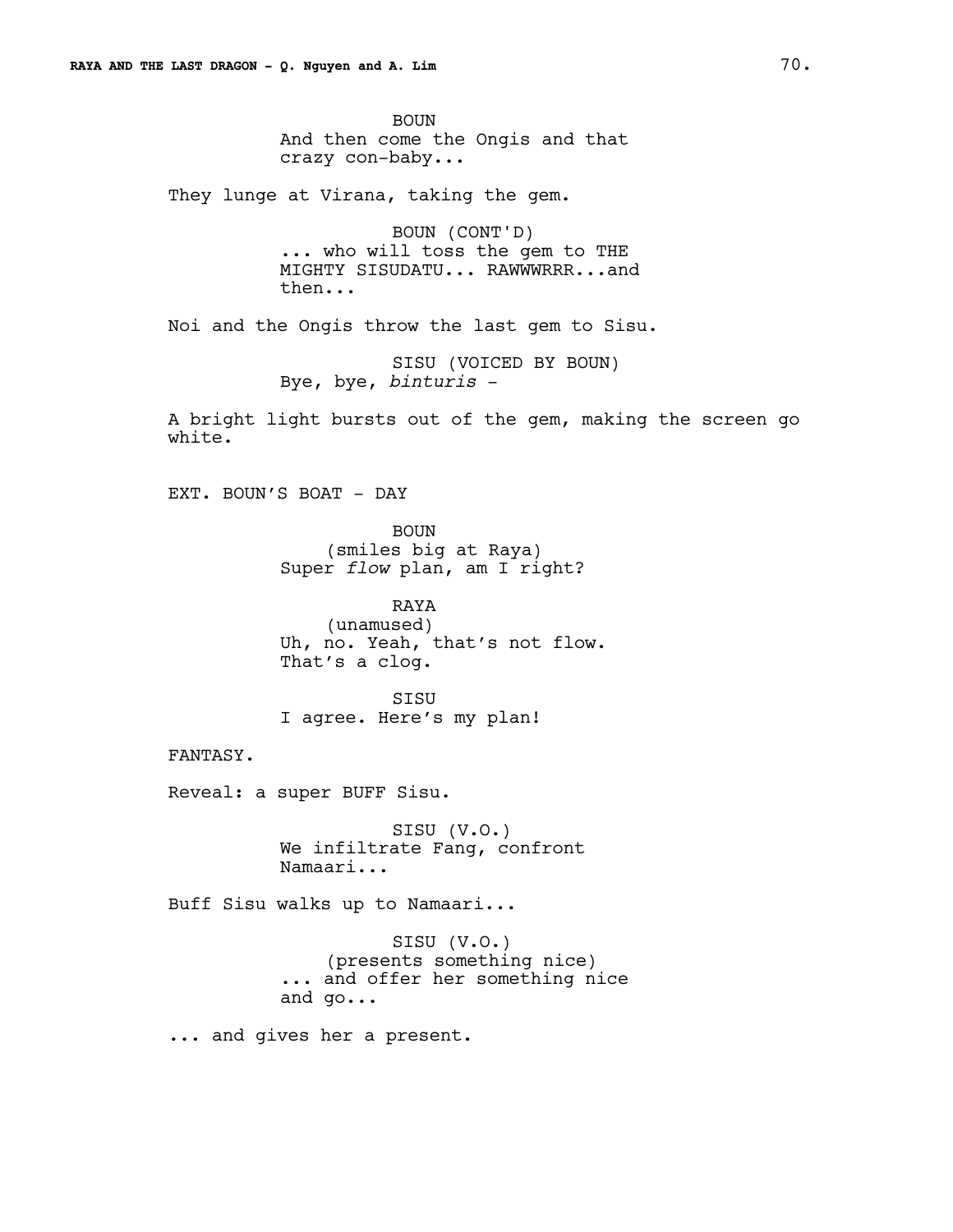SISU Hey. Want to help us save the world? Because all it takes is one gem piece! NAMAARI (VOICED BY SISU) YES!!! I've been waiting for someone to ask me! (hands the gem over) Here ya go! Sisu and Namaari skip off into the sunset. NAMAARI (VOICED BY SISU) (CONT'D) Best friends forever! BACK TO REALITY. They all blankly stare at Sisu. RAYA Yeah, I think I'd rather go with Boun's plan. **STSU** What? BOUN YES! SISU Why? RAYA (duh) Because it's Fang. TONG Their blades are specially designed for the stabbing of backs. BOUN If it weren't for them, none of this would have happened. They're the worst. Noi hisses. SISU If we're just honest with her, deep down, I got a feeling she wants to fix the world as much as we do.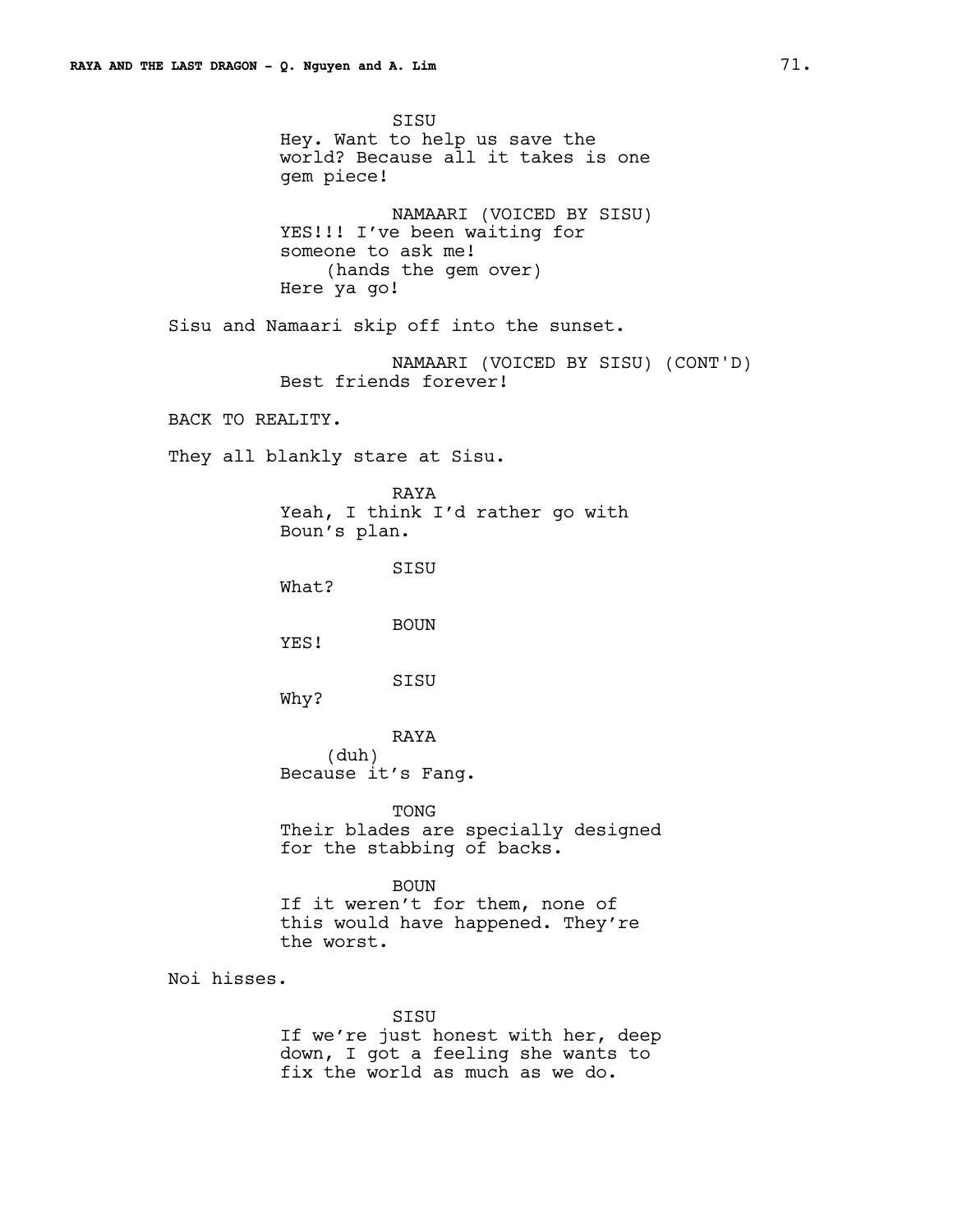RAYA You weren't there when Namaari betrayed me. We're sticking with my plan.

Sisu scowls.

More rain starts falling hard.

RAYA (CONT'D) Whoa! Uh, what's with the downpour?

SISU Come on. I need to show you something.

Sisu grabs Raya and leaps off the boat into the water and runs on rain into the heavens.

Boun, Tong, and Noi watch them fly away.

BOUN So... what do we do now?

Tong shrugs.

# **SEQ. 360 - BROTHERS AND SISTERS**

EXT. SKY (OVER HEART) - DAY

Sisu carries Raya through the air. Raya hugs onto Sisu for dear life.

> RAYA Where are you taking me?

The cloud parts to see where Sisu is headed: Heart.

Raya's eyes lock onto the Heart bridge.

Sisu flies them into the top of the temple opening.

Chyron: Heart

INT. CHAMBER OF THE DRAGON GEM - CONTINUOUS

The interior of the gem chamber has crumbled, huge shafts of light now peek into it.

> RAYA Sisu, why did you bring me here?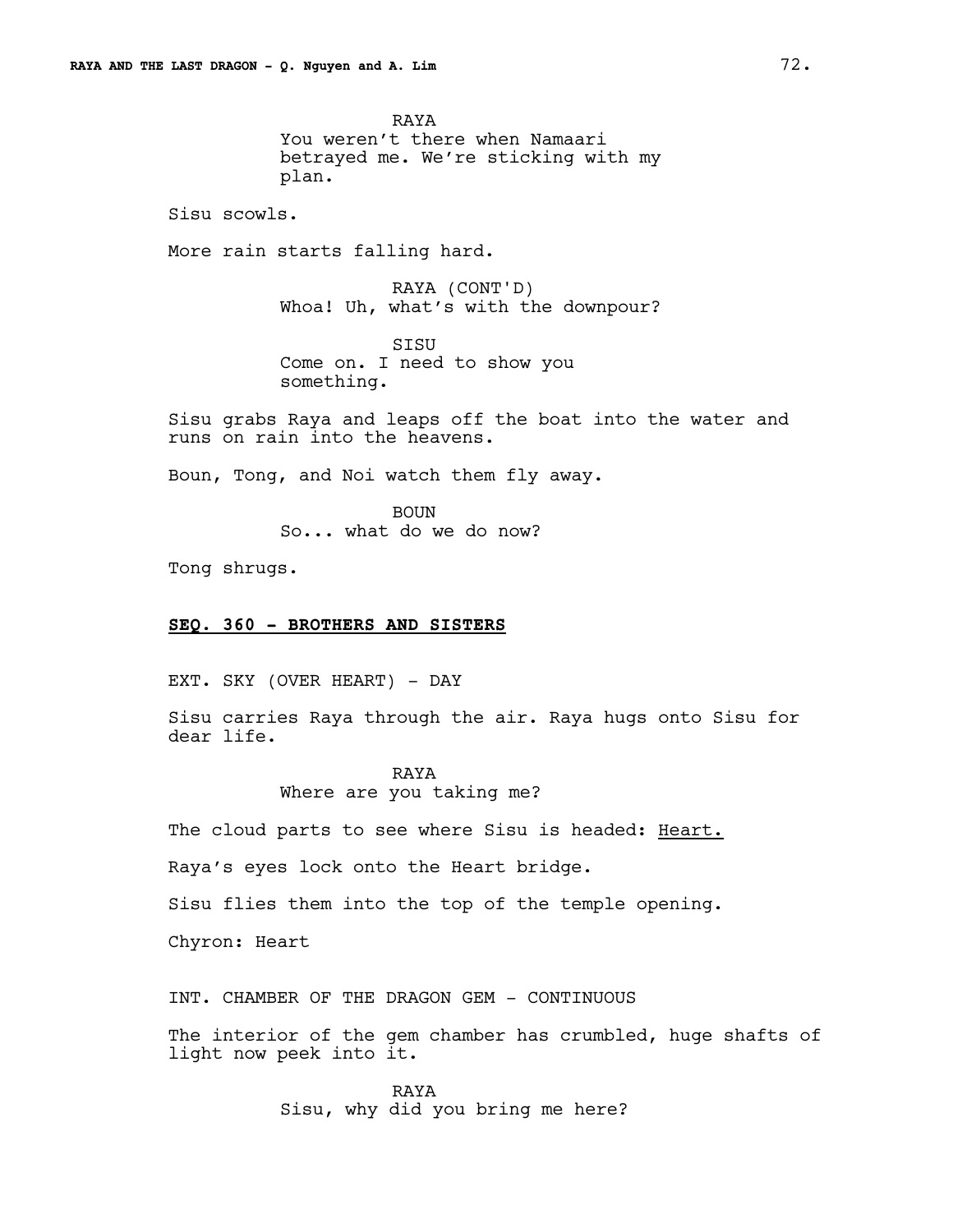SISU This is where it all happened.

RAYA (remembering) Yeah, I know. I was there.

SISU No, this is where it all happened 500 years ago.

Sisu pulls down some foliage to reveal the dragon statues.

SISU (CONT'D) I want you to meet my brothers and sisters. The real mighty ones. I miss them.

Raya looks at the statues.

RAYA I never knew they were here.

> SISU (points)

See that classy looking one over there? That's Amba - I get my glow from her. And that's Pranee - she's the shapeshifter. Jagan - fog. And Pengu... he's our big brother. He brings the rain. (beat) We were the last dragons.

# FLASHBACK

Years ago. The four dragons and Sisu (who's much smaller than the others) are gathered right there - in the spot that will one day become the dragon gem chamber.

They've been cornered. Druun are all swirling around them.

SISU (V.O.) All the other dragons had been turned to stone. We were drowning in a sea of Druun.

Sisu sees an opening.

CU on Pengu.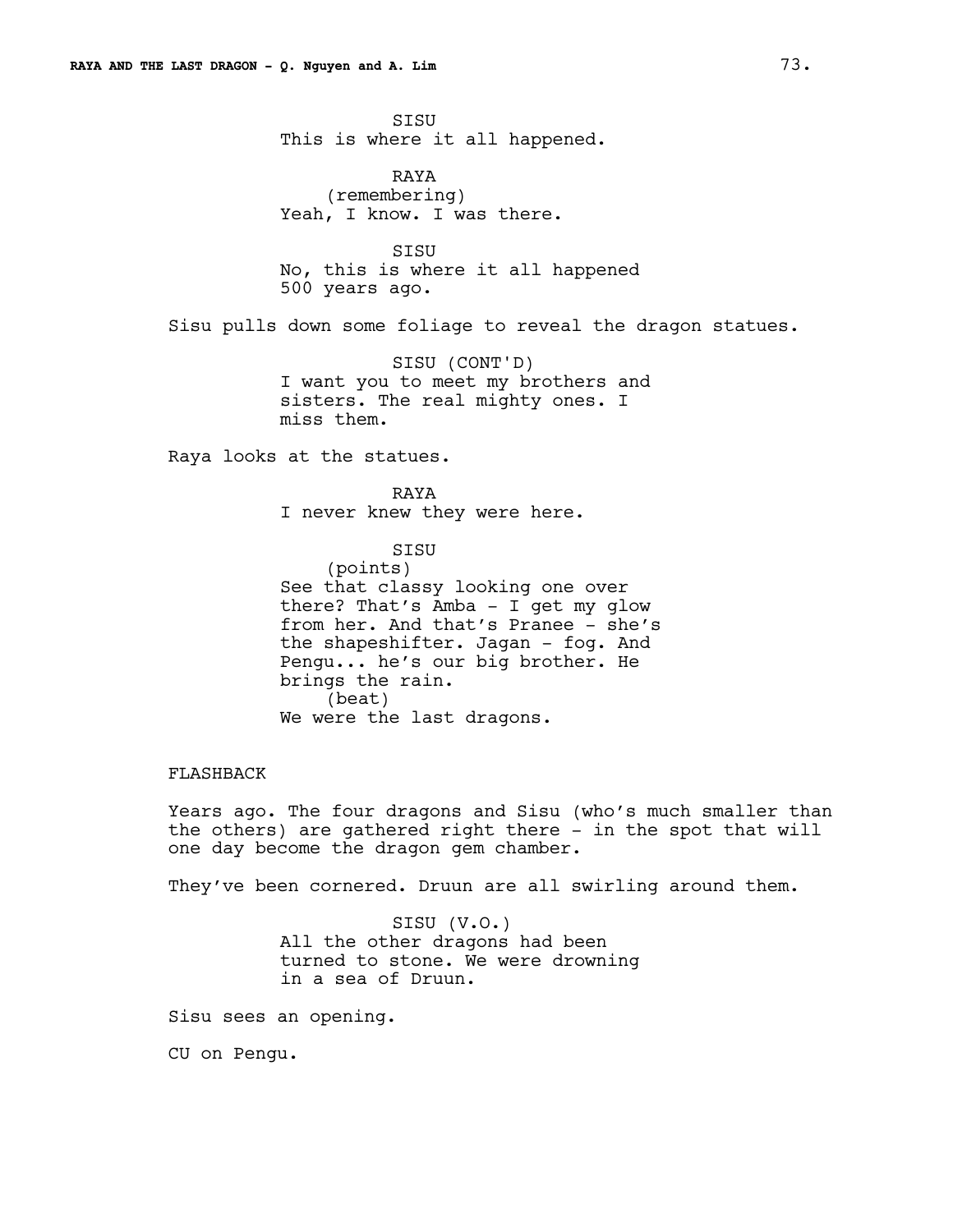SISU (V.O.) But my oldest brother, Pengu, refused to accept defeat. This is where we'd make our last stand, united.

Pengudatu uses his powers to conjure a sphere of water.

SISU (V.O.) So, one by one, they combined all their magic, creating the dragon gem.

Each of the dragons concentrate and place their magic into the gem, making it stronger.

With the last power added, the water-sphere solidifies into a gem.

The four dragons, with their hands on the gem, turn and look at Sisu.

> SISU (V.O.) I don't know why they chose me. It could have been any of us. All I know is I trusted them and they trusted me. And so...

The four dragons hand Sisu the gem.

They immediately get turned to stone by druun.

Sisu stares at the gem, takes a calming breath.

And on an exhale...

Boom.

BACK TO THE PRESENT.

SISU When they put their faith in me, it empowered me beyond anything I could imagine. The same can happen with Namaari.

RAYA I really wish I could believe that. I once thought that we could be friends.

SISU After all this, maybe you can be.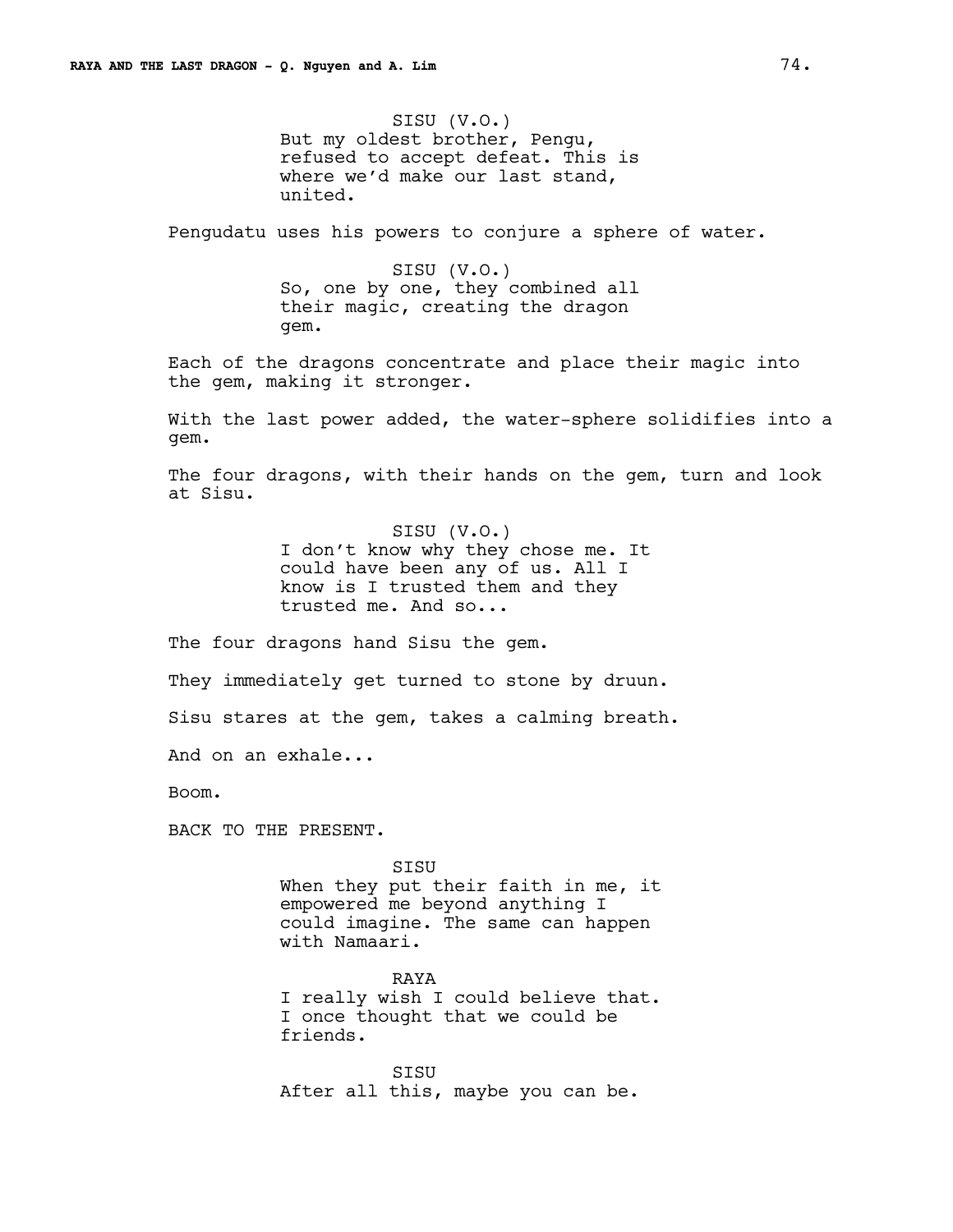RAYA Even if she wanted to help us, how could I possibly trust her?

SISU But if somehow you could, you wouldn't just bring your *ba* back you'd also bring back his dream. Kumandra.

Raya looks at the bridge through a crack in the wall. She plucks a flower.

Off the flower, match-cut to...

EXT. HEART BRIDGE - DAY

The flower being placed in the small pool of rain water that has gathered in Benja's stone hands.

# RAYA

(touches his hands) Do you think he would even recognize me? So much has changed.

SISU Of course he will.

RAYA You remind me of him.

SISU Oh yeah? Strong, good-looking, with impeccable hair.

RAYA

Hopeful.

Raya touches her father's hand.

RAYA (CONT'D) How would I even approach Namaari after all that's happened?

SISU It may feel impossible. But sometimes you just have to take the first step even before you're ready. Trust me.

Raya nods.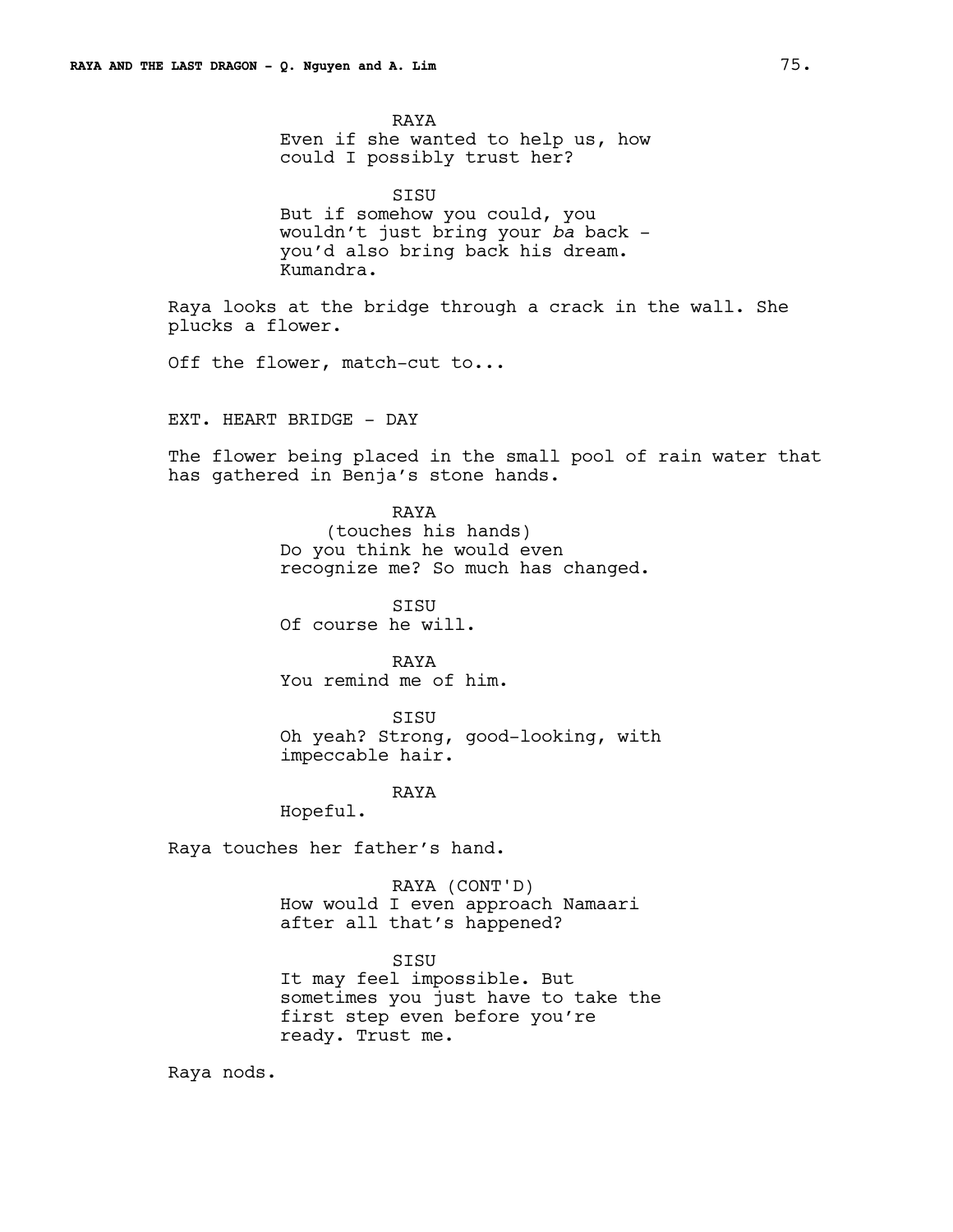```
RAYA
Okay. We'll go with your plan.
```
SISU (surprised) What? My plan? You're gonna go with my plan?

# RAYA

Yeah.

SISU ALRIGHT! You're not gonna regret this. But we're gonna need a really good gift. What do you think she's into? Cats? Knives? Cats with knives? Knives with little cats on them?

An idea hits Raya.

RAYA Actually, I know exactly what to give her.

Raya pulls out the dragon pendant.

# **SEQ. 380 - NAMAARI'S BURDEN**

EXT. FANG COURTYARD OR FIELD - DAY

Chyron: Fang

Virana narrates a shadow puppet show.

VIRANA ... and that is how the land of Fang rose in spite of all the monsters that wanted to destroy us. Because we're smart, resilient, and we take care of one another.

Namaari storms in.

NAMAARI Mother, we need to talk.

KID It's Princess Namaari!

All the kids cheer.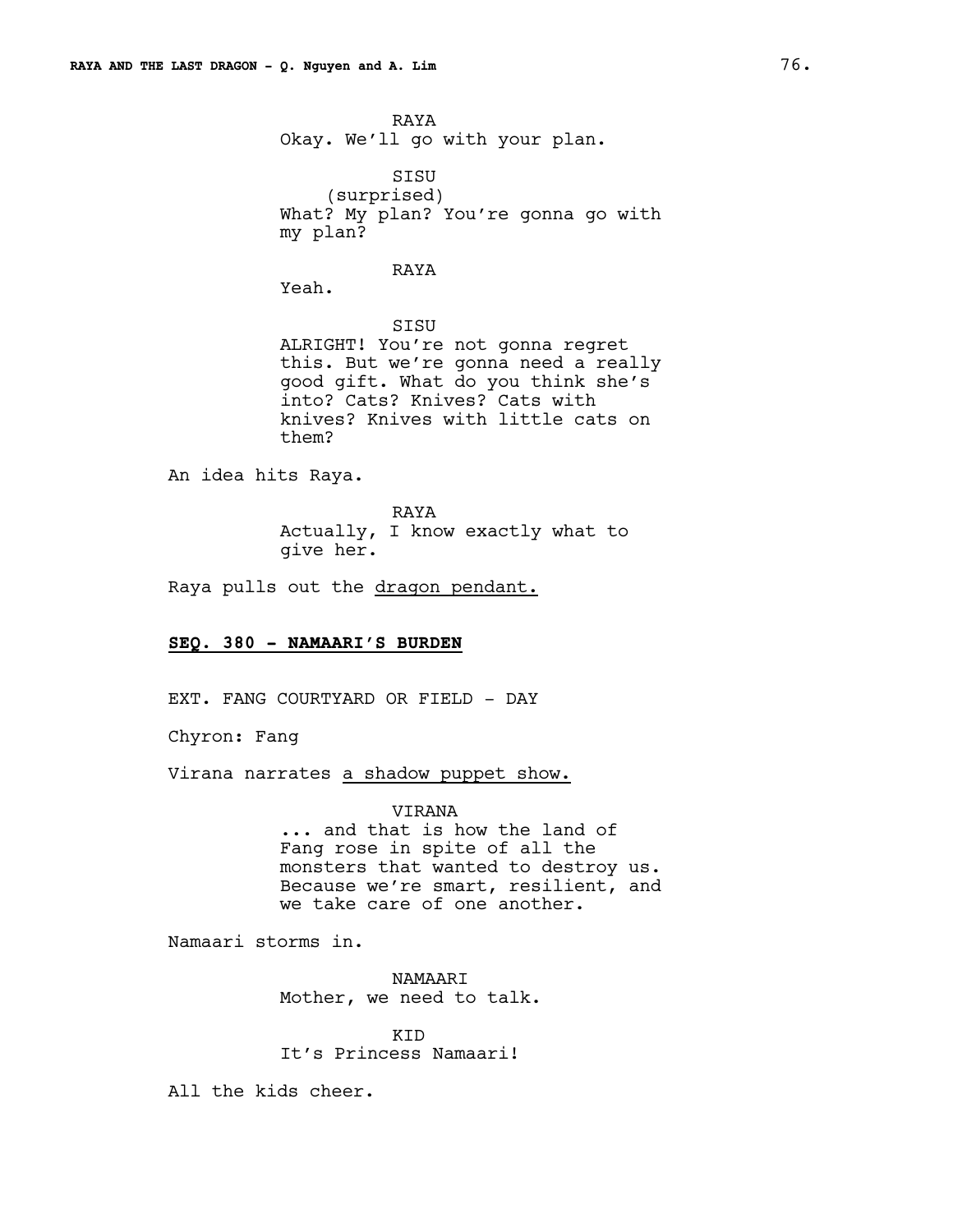Namaari smiles at the children. They melt for her.

VIRANA (laughs) Alright, alright. Now run along, kittens. I have to speak with the princess.

The children are ushered away by their parents.

As soon as the children are out of Virana's presence, her face turns serious.

> NAMAARI Mother, you won't believe what I saw -

VIRANA You saw a dragon.

Namaari's taken aback.

VIRANA (CONT'D) General Atitāya informed me that you'd be returning home without the gem pieces.

NAMAARI It was Sisu. She can fix what we broke. She can bring everyone back.

Virana overlooks the fang children playing in a nearby courtyard.

VIRANA

And that's what scares me. When everyone comes back, who do you think they'll come for? You forget, the other lands blame us for what's happened.

NAMAARI

But we never meant for anyone to get hurt.

VIRANA Yes, but if we had the dragon and the gem pieces, we would be forgiven. We could save the world. But more importantly, our people would remain safe.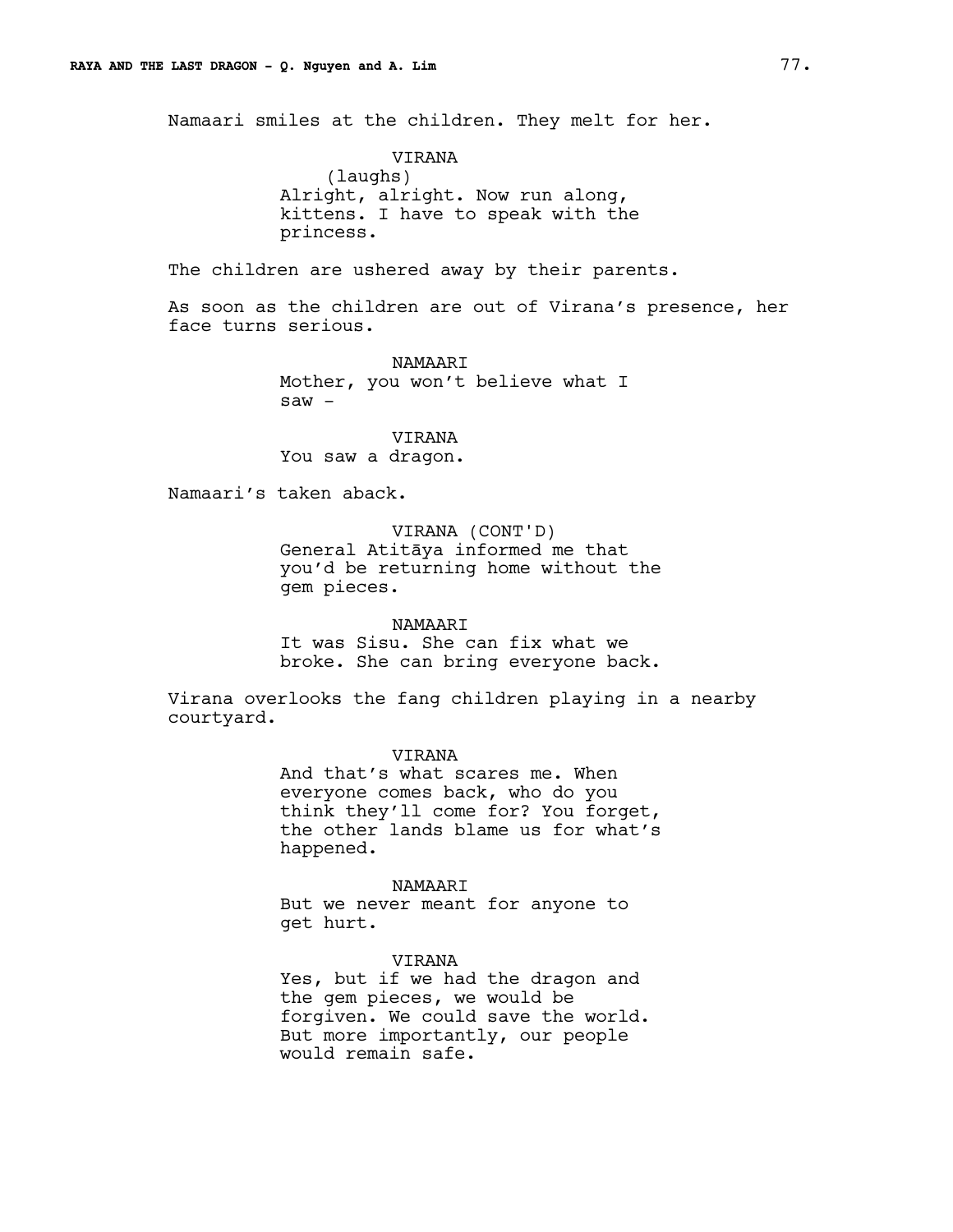NAMAARI Raya isn't just going to give Sisu to us.

VIRANA We're not going to give her a choice.

NAMAARI What are you going to do?

VIRANA That's no longer your concern, my love. You've done enough.

Virana leaves with her General.

Off Namaari, heartbroken.

# **SEQ. 385 - ONGI DELIVERY**

EXT. FANG OUTSKIRTS - DAY

Raya, Sisu, and the rest of the team stand a beachside. Their eyes locked onto the skyline of Fang.

TONG

If she refuses to help, we've just flushed our tactical advantage into the dung pot.

RAYA

I know.

BOUN Yeah. She really has no reason to help us.

RAYA

I know.

SISU (tries eating jerky) This jerky is terrible.

RAYA

I KNOW!

TONG Are you sure those four miniature menaces will be successful?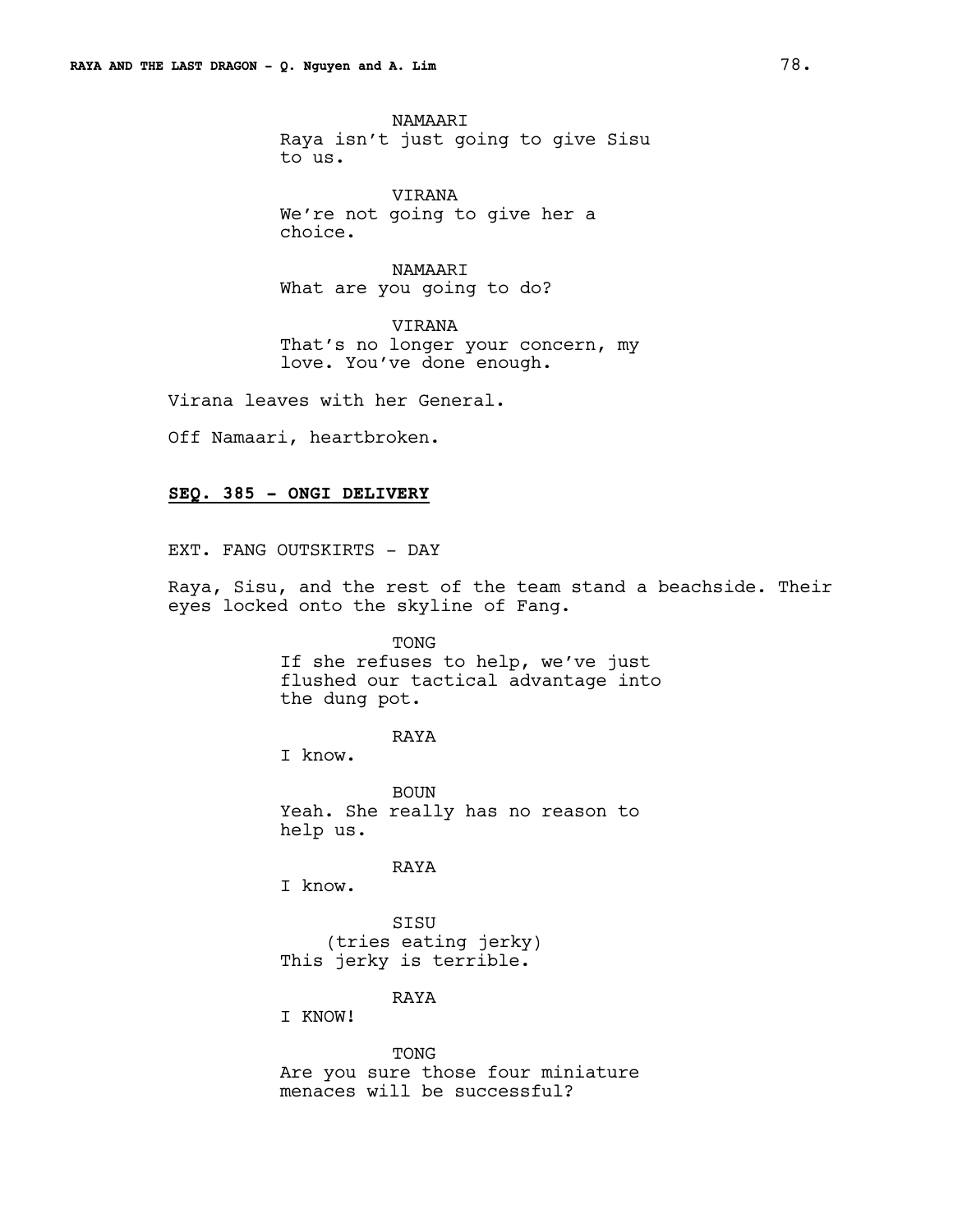RAYA I... don't know.

EXT./INT. FANG PALACE - NIGHT

A Fang Guard keeps watch as...

From behind a wall, the eyes of Noi and the Ongis appear. They give each other a look. *Ready? Let's go!*

One Ongi ties up the Guard's legs as another silently climbs onto his shoulder and - THWAP - judo-chops him on the neck, dropping him.

They infiltrate the palace and shuffle down the dark hallways in military-like fashion.

Suddenly, Noi holds up her little fist - *stop!* She clocks a plate of food in the palace kitchen and signals to it. The Ongis quietly retrieve the food.

They continue onward, shoving the food in their mouths along the way.

INT. NAMAARI'S CHAMBERS - NIGHT

Namaari sits at the edge of her bed, the dragon scroll open in her lap.

Namaari hears Ongi chitters coming from outside.

She turns to the window.

NAMAARI

Huh?

The Ongis throw her a small tied up bundle and disappear.

Namaari opens the bundle to find a note and... the dragon pendant.

#### **SEQ. 390 - CAMPFIRE**

INT. SHRIMP BOAT - NIGHT

The boat floats in an little alcove on the river, with Fang on the horizon.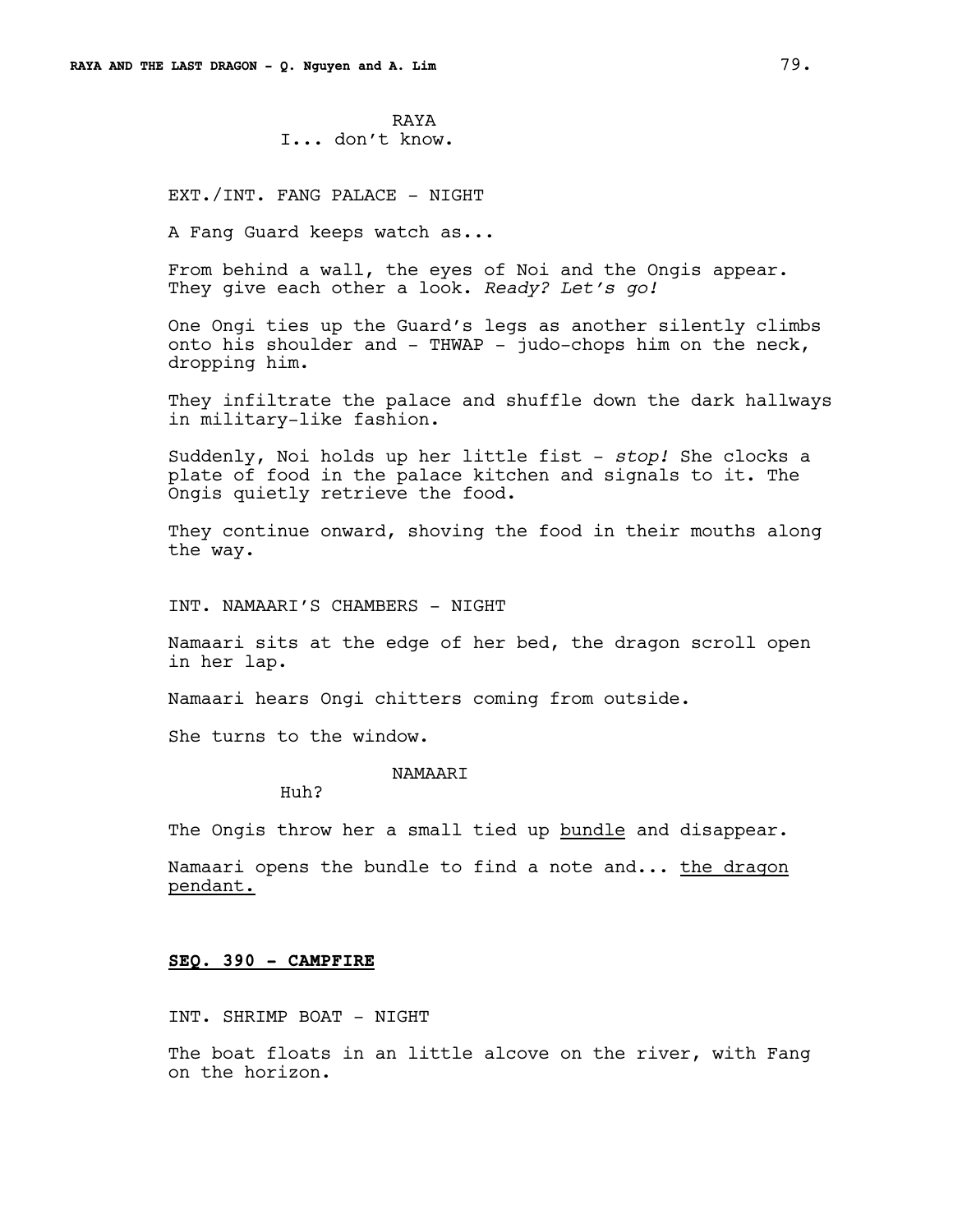Raya sits at the end of the boat, looking up at the palace, deep in thought.

Tong and Boun argue over a simmering pot which gets Raya's attention.

> TONG There's too much spice.

BOUN Uh, no, there's too much bamboo.

TONG What do you know? You have the tastebuds of a tall baby.

BOUN Well, you dress like a tall baby.

TONG Give me the spoon! I'm taking over!

BOUN Back off tidal wave, I'm the professional here.

Raya approaches, pulls some palm sugar from her pouch.

RAYA (sprinkles in the sugar) May I?

Boun tastes the broth. It's delicious.

BOUN Whoa. That's good!

RAYA It's just a little something my *ba*  showed me.

**STSU** Aw. Did he also show you how to make that delicious jerky?

RAYA No, that was all me. It'll be nice to share a meal with him again.

Boun gives Raya a bowl of soup.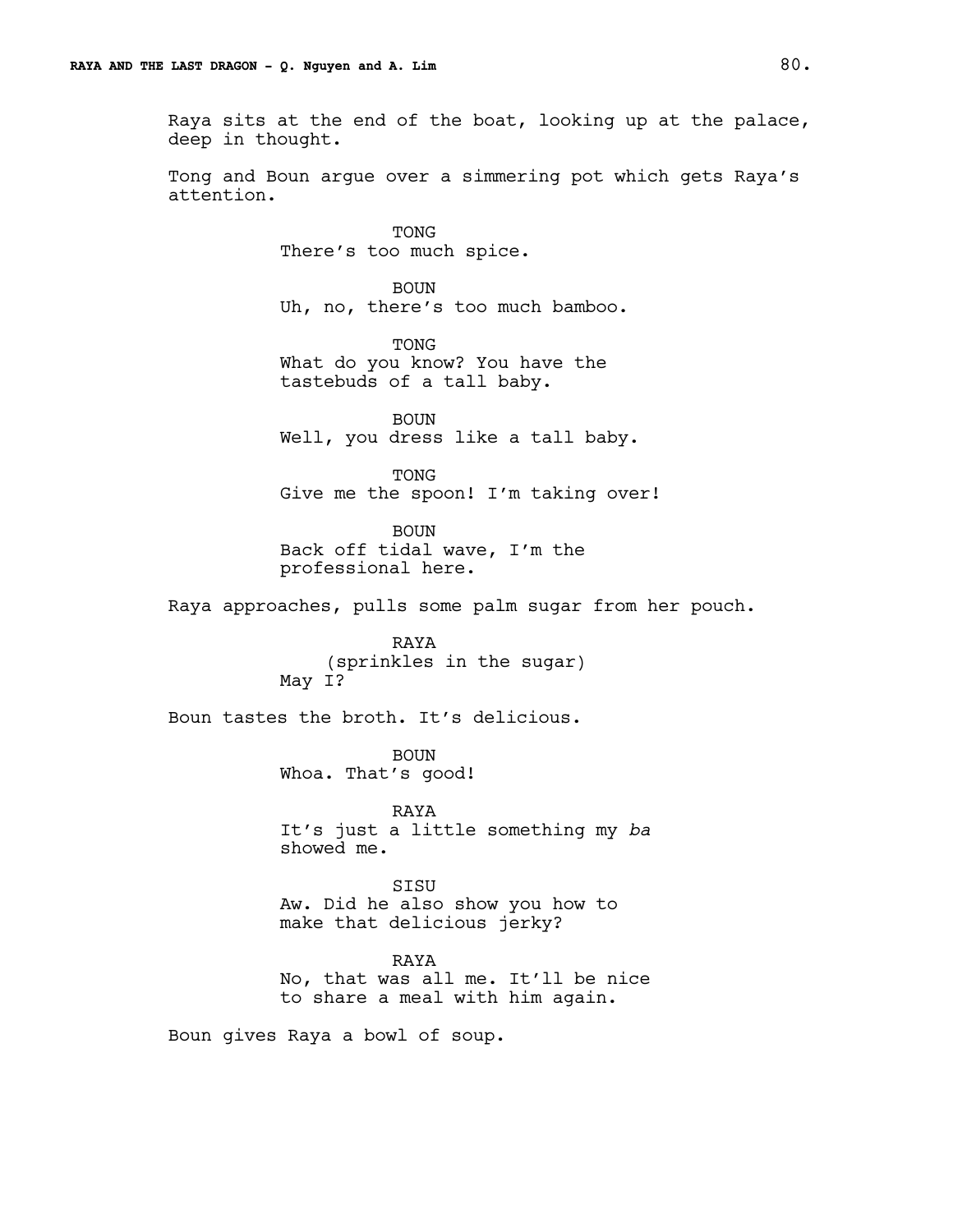BOUN I know what you mean. I have this really obnoxious sister who always tussles my hair. I can't wait to see her the most. He hands Tong a bowl. TONG After we win the day, I look forward to filling my eyeball with the joy-tastic image of my village full again. Noi, on Tong's shoulder, babbles - touches his face. TONG (CONT'D) And you will be reunited with your family, Noi. RAYA Um, what did you just call her? TONG Noi. It's her name. It's written on her collar. Have none of you ever checked? Everyone is guilty. TONG (CONT'D) And they think of me as the ruffian. A firework goes off in the distance and breaks the moment. SISU What's that mean? RAYA It means we're on. (to Sisu) Sisu, until we get that gem and confirm Namaari's actually on our side, promise me you'll stay hidden. Sisu nods. **SEQ. 420 - SHOT THROUGH THE HEART**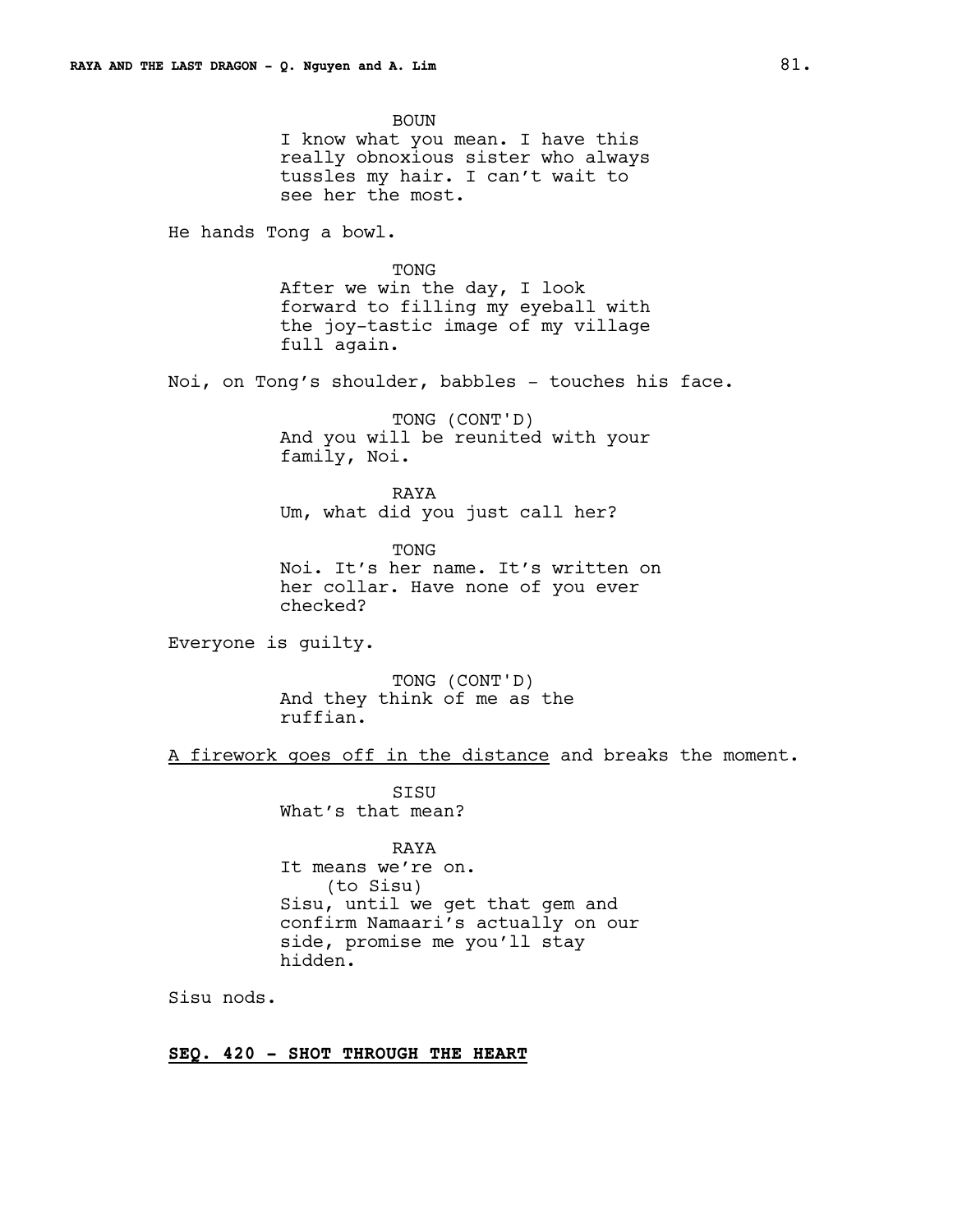EXT. FANG CLIFFSIDE - NIGHT

Namaari stands alone, in her hands she holds the dragon pendant.

Raya emerges out of the woods, alone.

RAYA (referring to the pendent) I see you got my gift.

NAMAARI (staring at the pendent) I never thought I'd see this again.

RAYA Well, I tried to take good care of it.

Namaari looks up at Raya. They share a smile.

RAYA (CONT'D) You're not the only dragon nerd here.

Namaari unfolds the cloth to reveal the Fang gem piece, places it on the ground, then steps back. Raya's taken aback. It's really here.

Sisu-Dragon emerges from the woods, her eyes locked on Namaari.

Raya opens her satchel, showing that she has the rest of the gems. We clock on Namaari's eyes, noticing them.

> SISU (to Raya) The final piece.

RAYA Time to bring everyone back.

SOUND FX: The click of a weapon being armed.

NAMAARI Sisu and the gem pieces are coming with me.

The rest of the gang emerge from the woods when they see Sisu in danger.

BOUN

Sisu!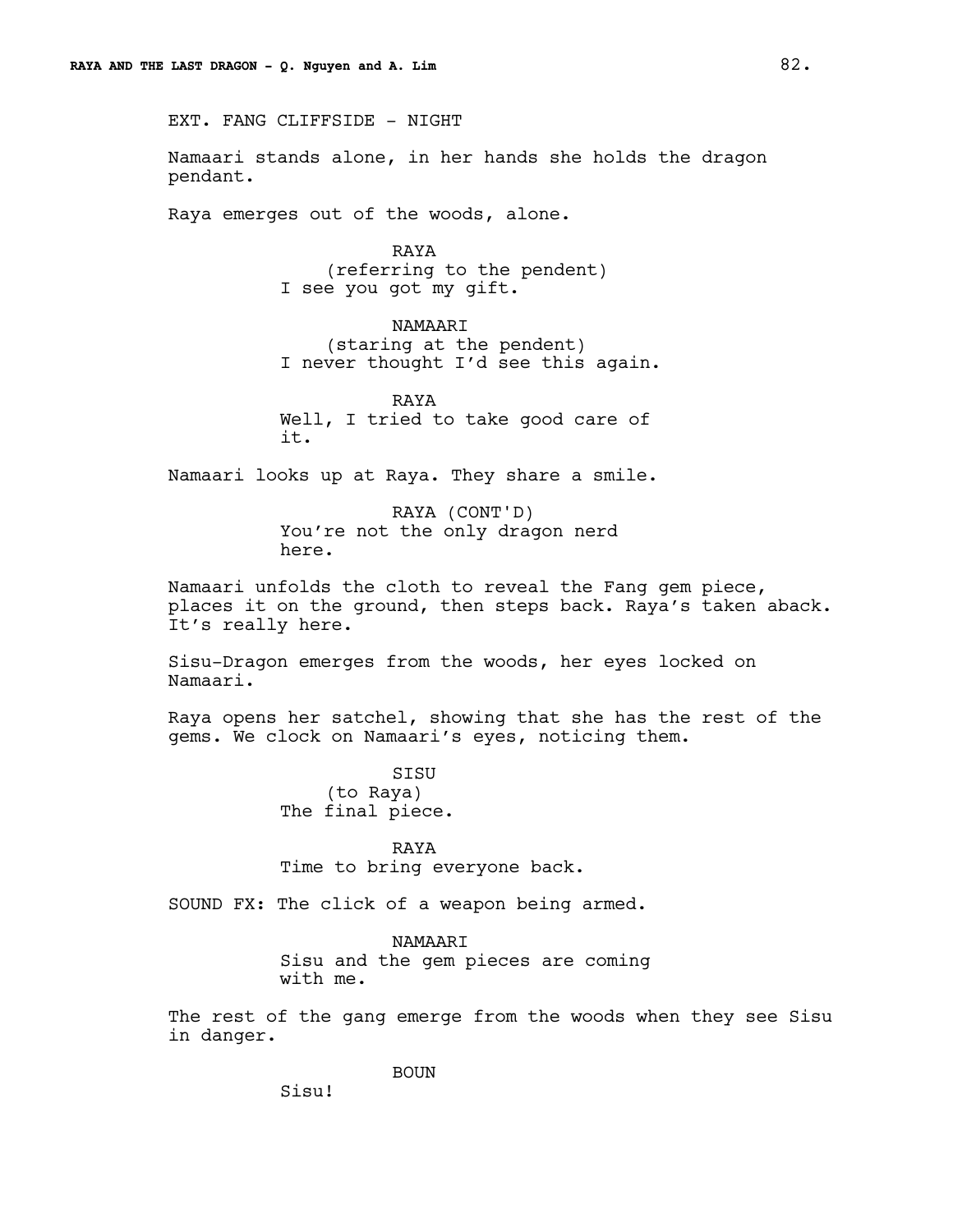NAMAARI Stay back!

TONG It was foolish to trust someone from Fang.

NAMAARI (to the gang) Don't come any closer!

RAYA Namaari, it doesn't have to be like this.

NAMAARI I don't have any other choice.

Raya puts her hand on her sword, on guard.

SISU (to Raya) Hey. I got this.

Sisu steps forward. Namaari reactively points the crossbow at Sisu.

> SISU (CONT'D) I know you don't want to hurt anybody.

NAMAARI What are you doing?

SISU You just want a better world. Like we all do.

NAMAARI

Sisu...

SISU I trust you, Namaari.

Raya sees her opening. She pulls her sword and tries to disarm Namaari.

The crossbow goes off.

An arrow cuts through the air, striking Sisu in the heart.

She falls into the canal, DISSIPATING INTO THE WATER.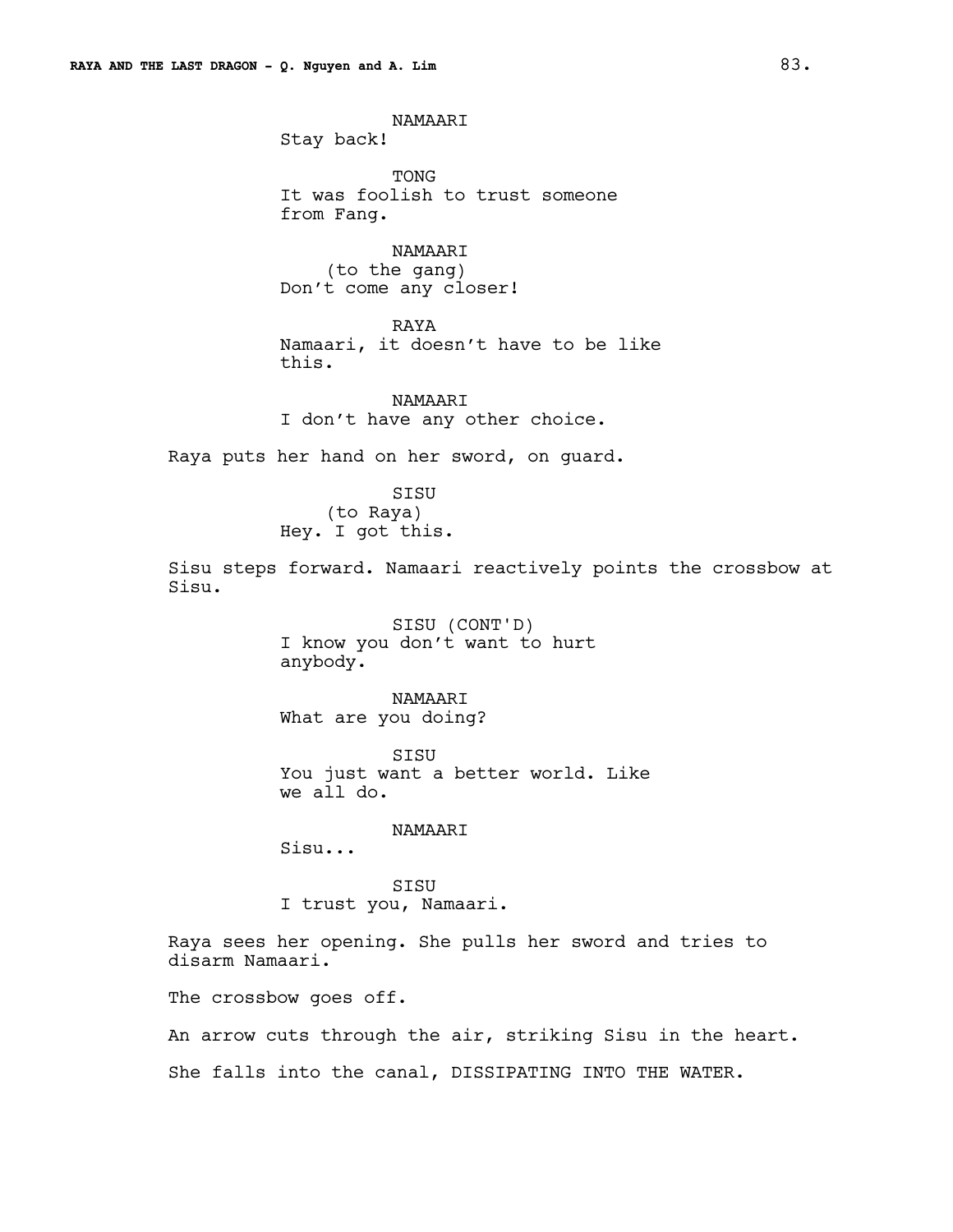RAYA

No!

Namaari, shocked, drops her crossbow and leaves with the gem piece.

Raya runs towards the water.

RAYA (CONT'D)

SISU!!!!

Raya goes to leap into the water, but Tong stops her.

RAYA (CONT'D)

No...

The river begins to roil and then...

Rapidly, magically, the water disappears all around them as Raya backs away from everyone...

> BOUN What's happening?

TONG I don't know. It appears that with the last dragon gone so too goes the water. Now there is nothing to stop the druun. Nothing.

Across the now empty riverbed, crowds of druun begin to emerge.

INT. FANG CITY - THRONE ROOM

From the balcony, Virana watches in horror as druun overtake her city.

EXT. FANG CLIFFSIDE - NIGHT

Boun pulls his eyes away from the vanishing water.

BOUN Raya... (realizes Raya is gone) Where's Raya?

Pan down to Raya's empty sword sheathe and three gem pieces lying on the ground.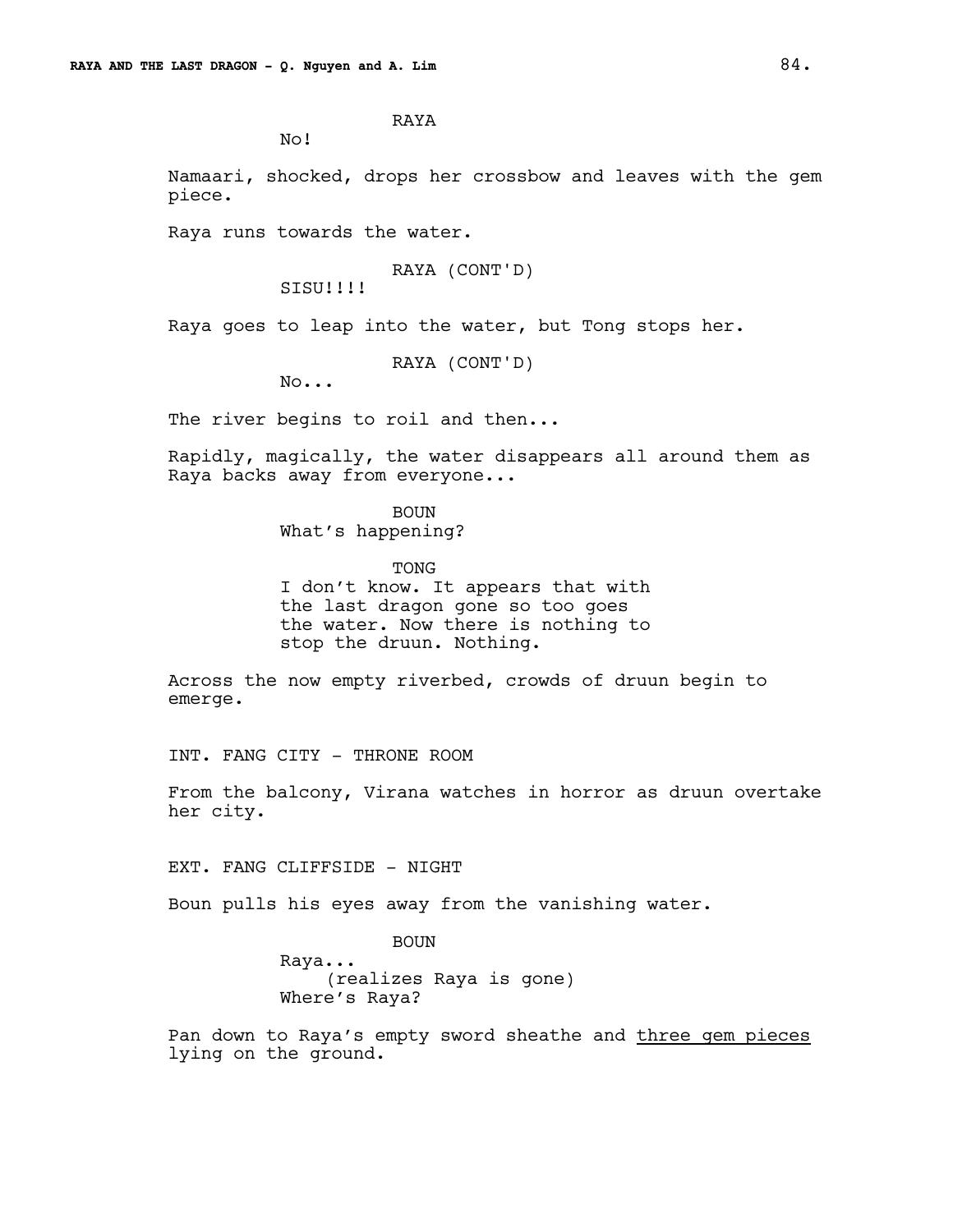## **ACT 3**

#### **SEQ. 430 - THE GUNSLINGER**

EXT. FANG OUTSKIRTS - ESTABLISHING - DAY

A heavy, emotionally-filled hip-hop beat thumps away, as Raya walks towards the Nation of Fang.

CU on her glistening sword blade in one hand. In the other...

Her shard glows/protects her as Druun run amok all around.

For the first time in this film, she truly is "The Gunslinger."

Raya continues on and walks through the open gates of Fang as people flee from inside.

EXT. FANG CITY - CONTINUOUS

As she marches in, citizens rush past her as druun are now attacking everyone.

But from Raya's POV, they're all a blur. She's focused on only one thing: Namaari.

#### **SEQ. 440 - SHOWDOWN**

EXT. FANG THRONE ROOM - DAY

Raya finds Namaari in the throne room, her eyes locked on her mother Virana who's now been turned to Stone.

RAYA

Namaari!

Namaari turns and sees Raya.

NAMAARI (resolute) Let's finish this, *binturi*.

Namaari raises her weapon. Its steel catches the light.

The two women rush at each other.

Their blades clash.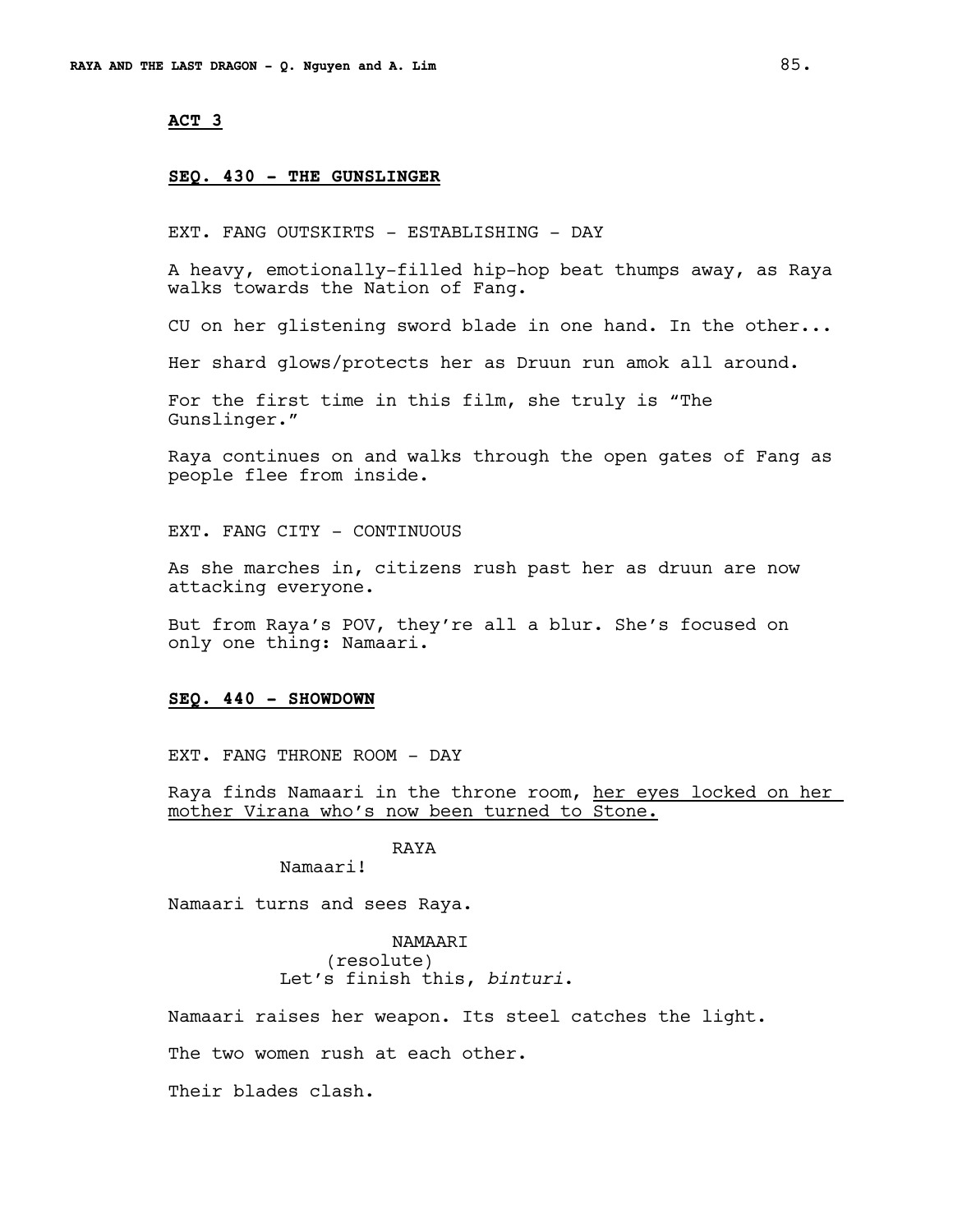# **SEQ. 450 - AVENGERS ASSEMBLE**

EXT. FANG CITY ENTRANCE - CONTINUOUS

Boun, Tong, Noi, the Ongis, and Tuk-Tuk enter Fang. Each using their gem shards to repel the Druun.

It's complete chaos. The Druun have amassed and are swooping around the city like an unrelenting whirlwind. The glow of the team's shards barely breaks through the swirling dark clouds of demon spirits.

Boun spots Raya.

BOUN

Raya!

Raya doesn't hear him, as she is completely engulfed in her battle with Namaari.

> TONG She cannot see us. Raya's blinded by her own rage.

Boun sees people trying to escape the city, but it's chaos.

BOUN (looks at his gem piece) The gem's powers are fading. All these people are druun-food if we don't get them out.

They all nod. It's time to be the heroes they never asked to be.

Boun and Tuk-Tuk help a pair of kids hiding behind debris.

BOUN (CONT'D) Come on. Trust me, it's gonna be okay.

The kids climb onto Tuk-Tuk and Boun races them out of there.

BOUN (CONT'D) Stupid Druun! Outta my way! Go go go!

As he does, Tong scoops up as many people as possible to get them out of the city.

> TONG (to elderly lady) Up we go.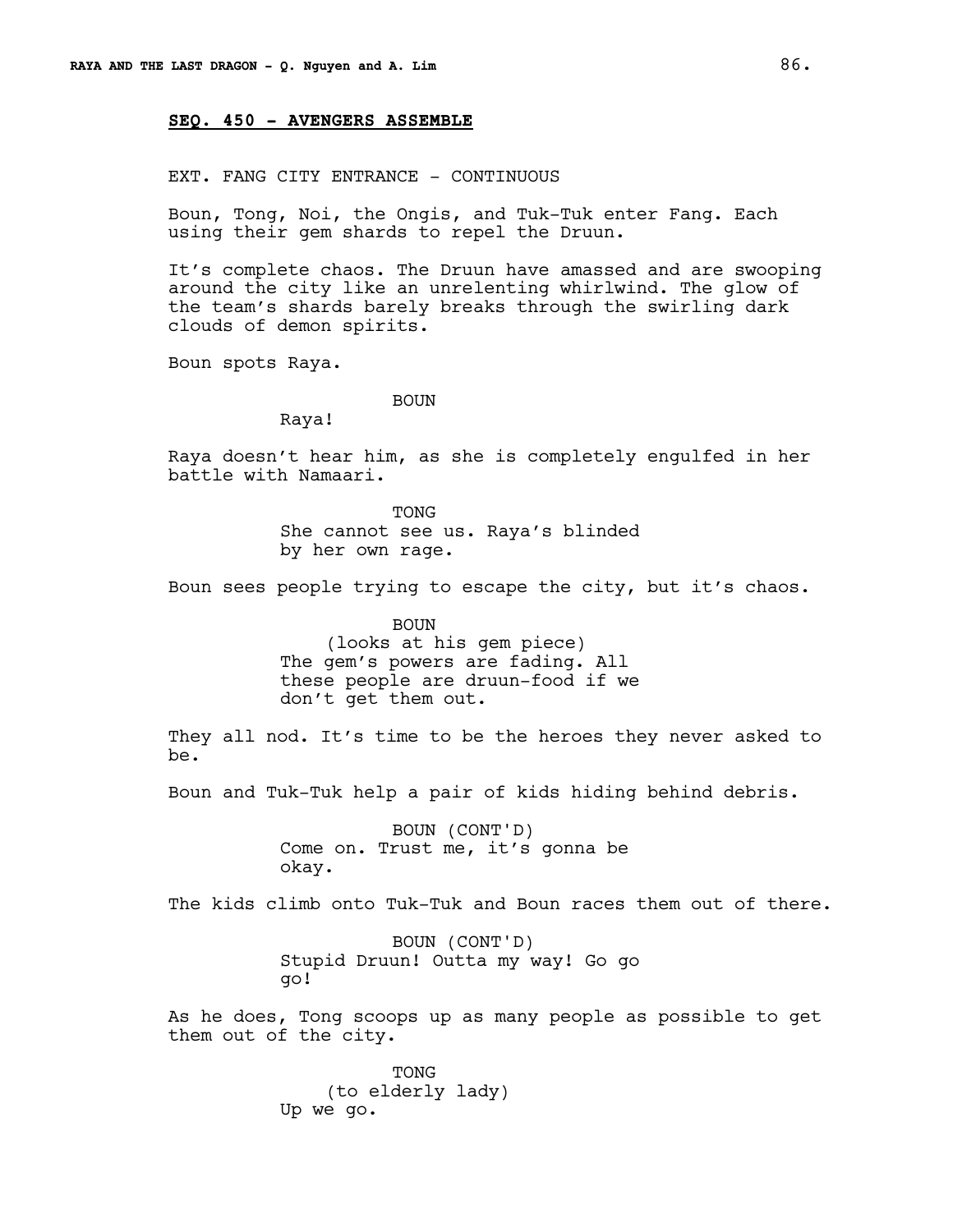Druun start to close in on a scared civilian couple.

With the help of the Ongis, Noi uses a gem shard to ward it away.

> BOUN Get to the water! Keep going! Keep going!

# **SEQ. 460 - RAYA VS. NAMAARI**

INT. FANG CITY - THRONE ROOM - CONTINUOUS

Raya and Namaari continue to clash. It's an epic sword-fight. (Think the best fights in Star Wars... but with steel.)

Like their last fight, Namaari once again gets the upper hand. But this time... instead of backing down...

Raya smacks Namaari's swords out of her hands.

Raya kicks her to the ground.

As Namaari falls, the dragon pendant slides out. Namaari scrambles to grab it. She holds onto it.

Raya raises her blade...

NAMAARI I never meant for any of this to happen.

# RAYA

Liar!

NAMAARI I don't care if you believe me. Sisu did. But you didn't trust her. That's why we're here.

Raya hesitates.

NAMAARI (CONT'D) Do whatever you want, but you're as much to blame for Sisu's death as I am.

Raya looks at the reflection of her eyes in her raised blade.

Namaari closes her eyes.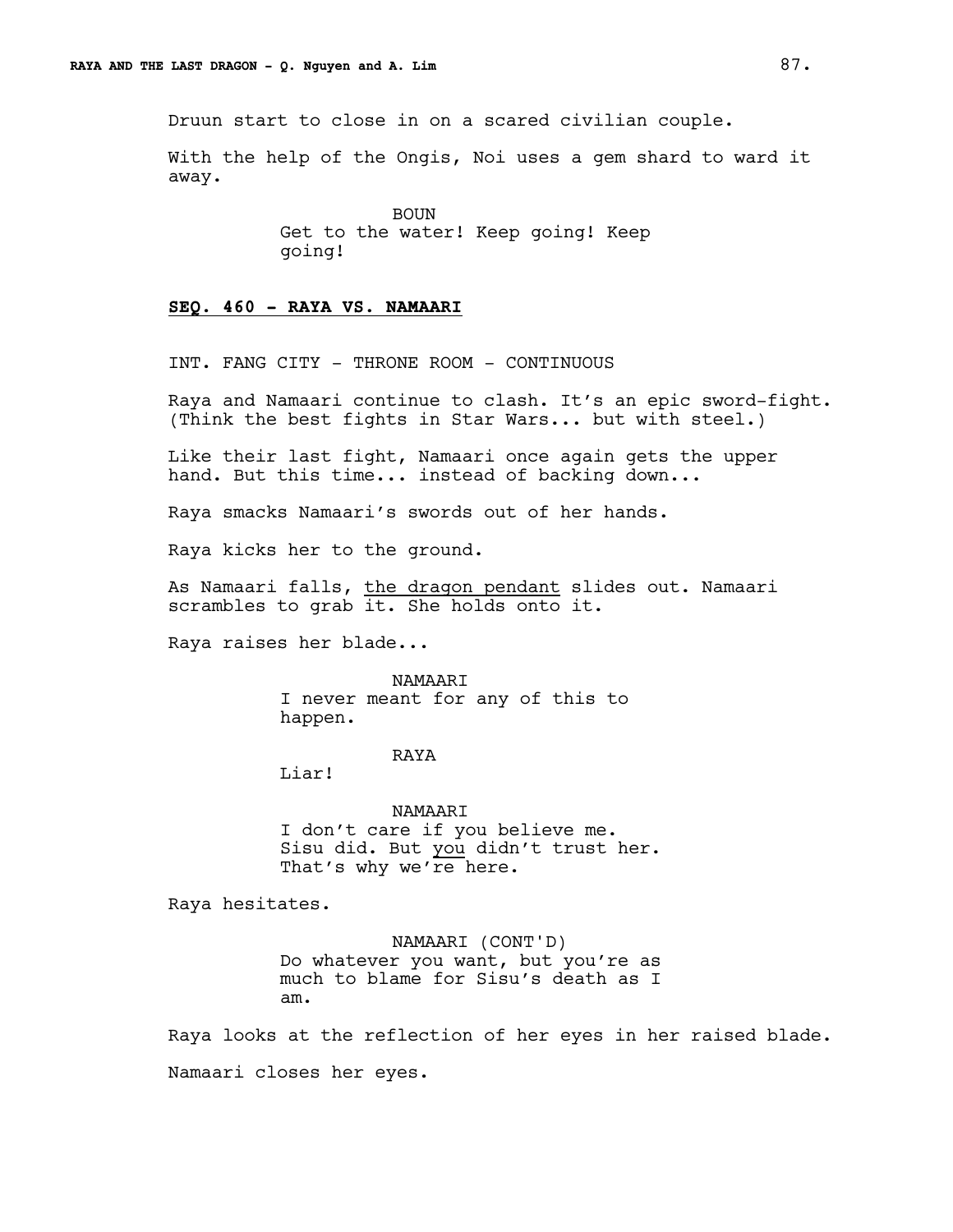Raya looks back at her own reflection in her sword and notices the rage in her eyes.

Her ears catch the sound of her friends helping people amid the destruction. She looks outside and sees...

> BOUN Tong, there's still people back there! Hurry, we're running out of time.

> > TONG

Got it! Everyone out! Come with me!

Focus on Namaari.

She looks over to where Raya once stood and discovers...

Raya's gone.

#### **SEQ. 465 - TEAMWORK**

EXT. FANG CITY - MOMENTS LATER

The camera swoops around Raya, as she joins Boun, Tong, Noi, and the Ongis in their efforts to help people evacuate the city.

It's a heroic sight of epic proportions (Think Marvel Studios' Avengers).

Tuk-Tuk rolls by with a bunch of kids on his back.

RAYA (commands, to Tuk-Tuk) Okay, Tuk. These are the last of them. Go! We're right behind you.

Suddenly...

A druun steps in between Tuk-Tuk and the exit.

RAYA (CONT'D)

Tuk-Tuk!

The kids and Tuk-Tuk are in jeopardy until...

Namaari leaps in front of the Druun and scares it away with her own dragon gem shard.

> NAMAARI (to Tuk Tuk) What are you waiting for? Go!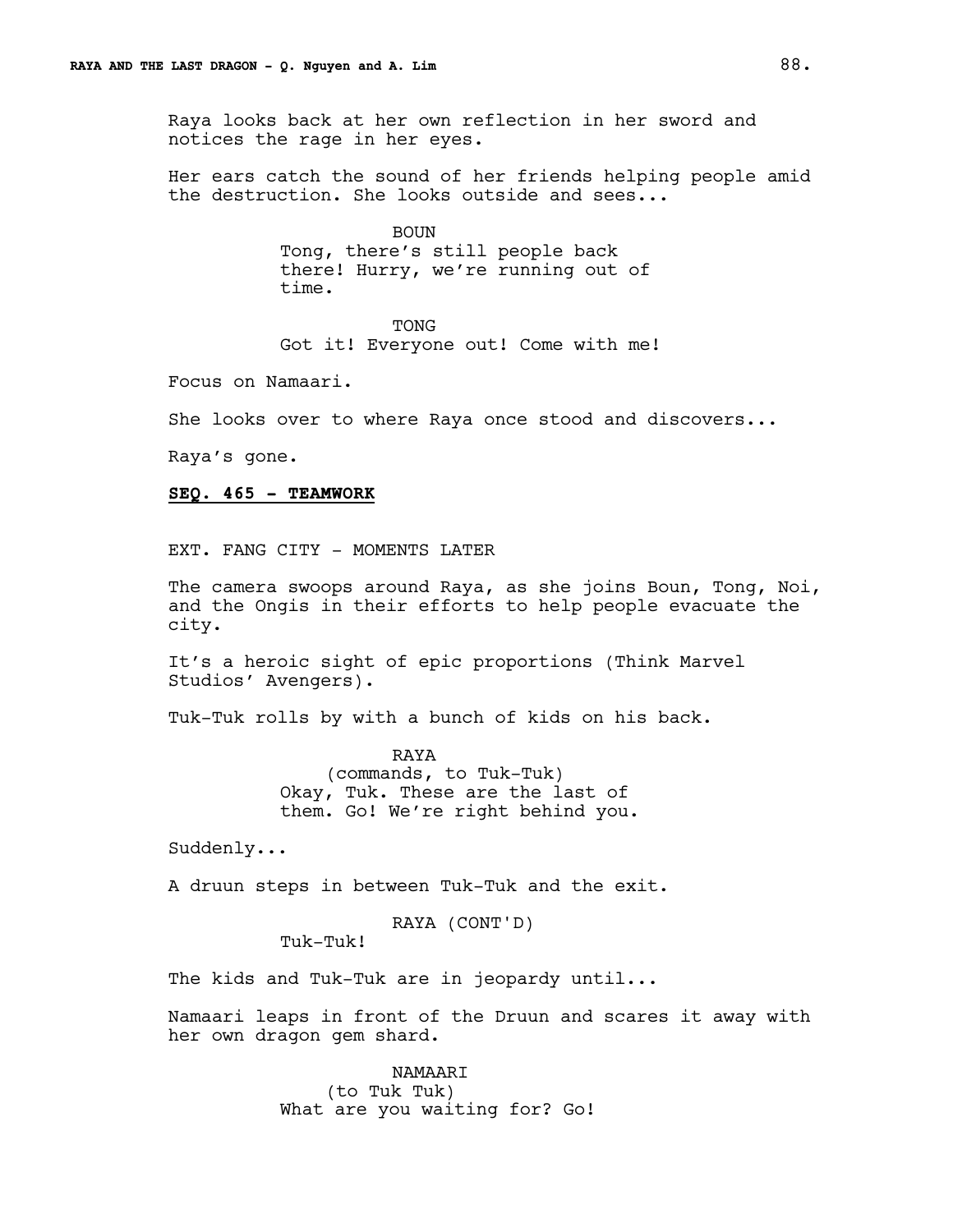Tuk-Tuk rolls away. Namaari and Raya share a look. But then - Another earthquake hits. Stones fall and crash. All exits are blocked.

BOUN

Raya!

TONG (sees Namaari, rage-filled eyes) It's the one who slayed Sisu!

Another quake.

The team falls into rubble.

# **SEQ. 470 - WE ARE KUMANDRA**

The light in the dragon gem piece begins to fade even more. As Raya comes to...

> BOUN (O.S.) (faint, far away) Raya! Raya!

Raya sees her team, they're completely engulfed by druun. Their gems are holding them off, but the druun continue to advance as the gem's powers fade.

> BOUN (CONT'D) The gem's magic is almost gone!

TONG They aren't backing off!

BOUN They're everywhere!

Raya's eyes catch something shiny on the ground, it's... the dragon pendent.

She picks it up, triggering a memory.

FLASHBACK. She's momentarily transported back to the Heart temple where the druun once swirled around Sisu and her siblings. She hears Sisu's faint voice from the past...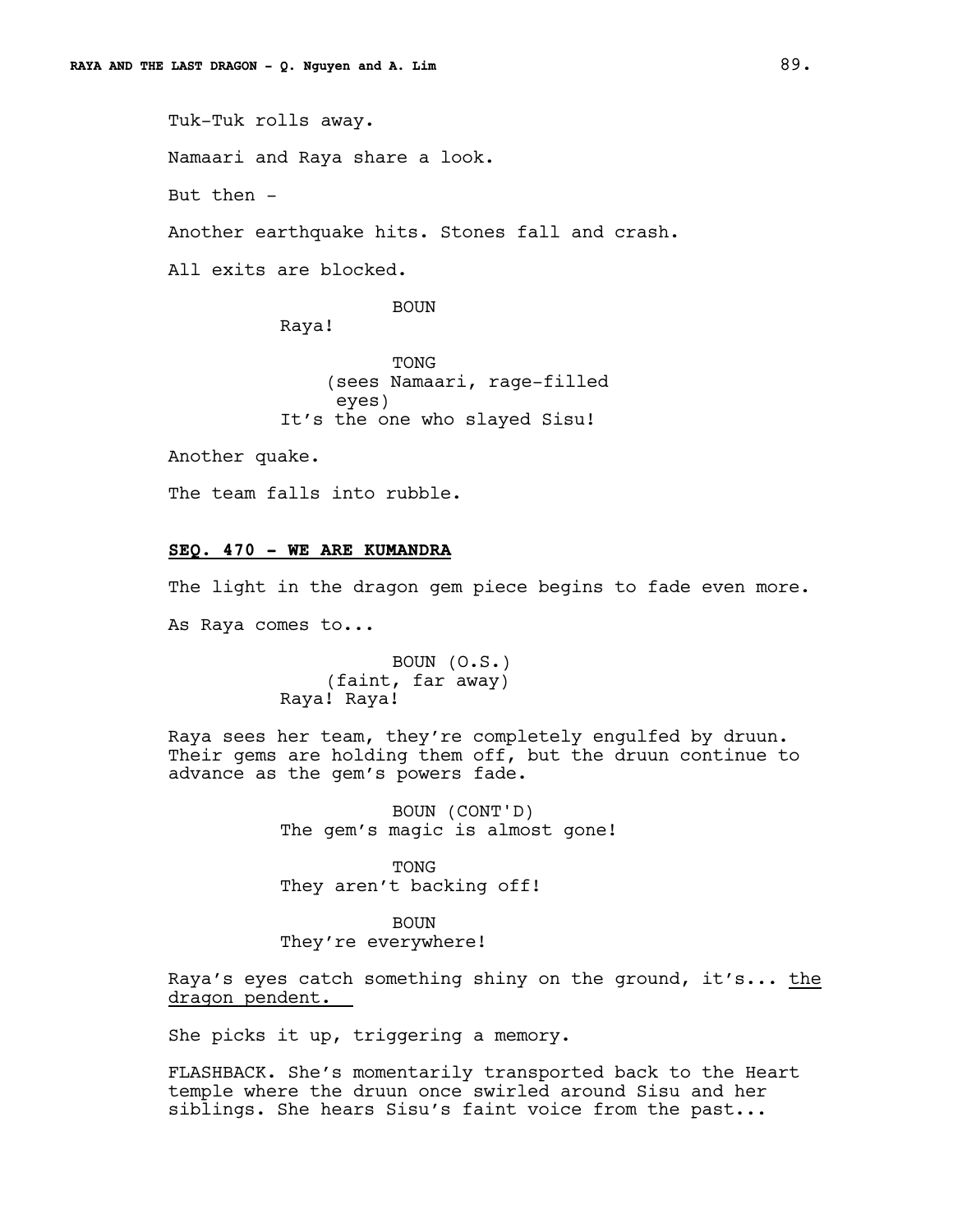SISU (V.O.) I don't know why they chose me. It could have been any one of us. All I know is I trusted them and they trusted me. And so...

BACK TO REALITY.

*That's it!*

RAYA Everyone, give me your gems! We can still put it together, it can still work!

BOUN Sisu's gone, Raya. We don't have her magic.

RAYA It's not about her magic. It's about trust.

#### NAMAARI

WHAT?

# RAYA

That's why it worked. That's why we can do it too. By doing the one thing Sisu wanted us to do — what my *Ba* wanted us to do — to finally trust each other and fix this. But we have to come together. Please.

Raya looks to her friends -

TONG After what she's done -

BOUN We'll never trust her!

Noi hisses!

Raya looks at her divided team and understands what she must do.

> RAYA Then let me take the first step.

Raya hands Namaari her gem piece.

# BOUN

Raya, no!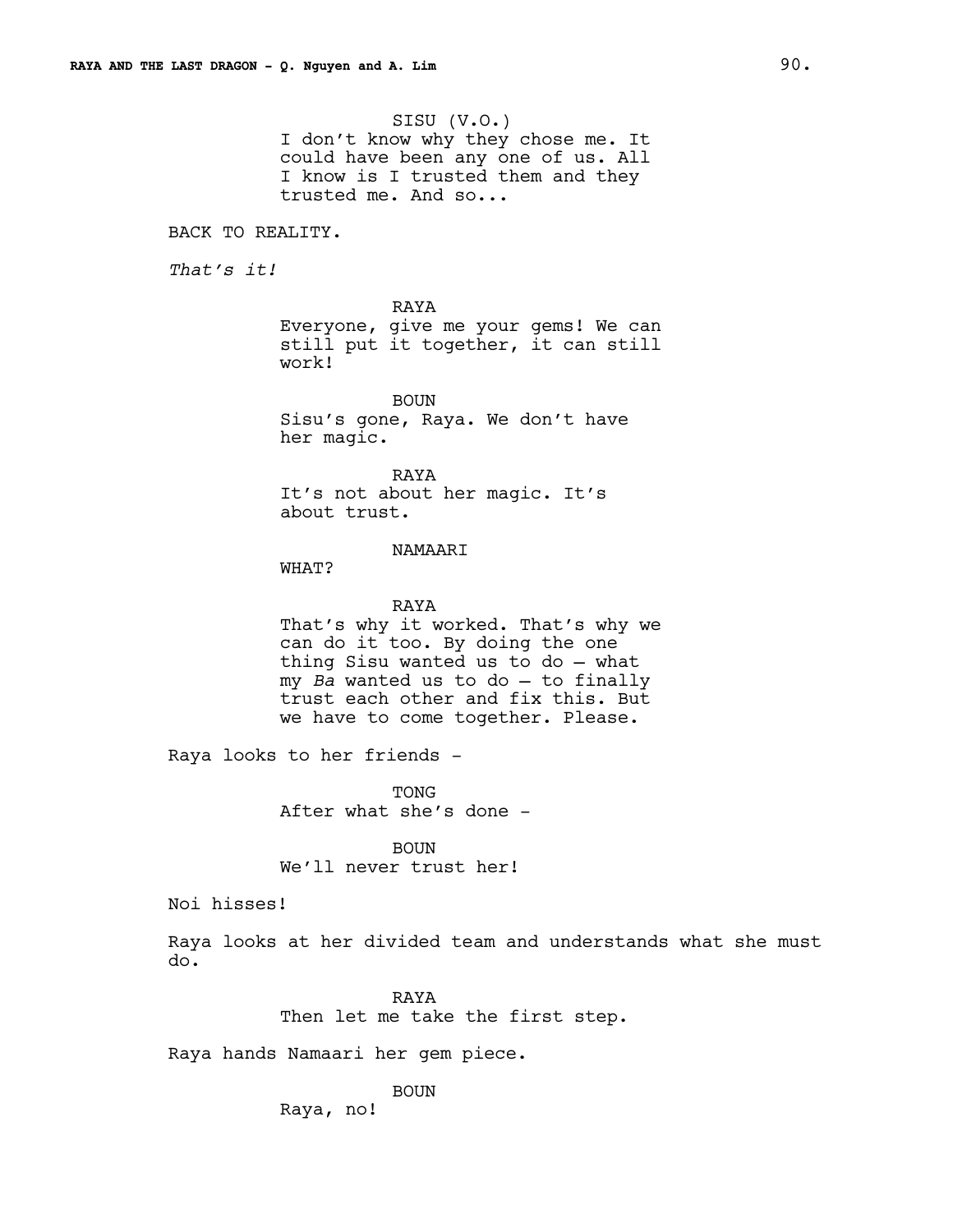Raya steps away and is immediately turned to stone.

The group is in shock. *Did that just really happen?*

Namaari stares at the gem piece in her hands. She looks up and sees Boun, his eyes locked onto Raya and his friends.

Moved by what he just saw, he knows what he has to do. He hands his gem to Namaari as well... and then goes to Raya, taking her hand, and being turned to stone as well.

Namaari's shook. But to add to her confusion, Noi and Tong follow suit. They give up their gem pieces to her and moments later, they too are turned to stone along with the Ongis.

Pan over to Namaari. She has all the gems. She's in shock...

She looks up and sees... an exit.

She has a choice...

Namaari starts to flee, but stops and looks at Raya's stone face...

It's too much, she can't keep going.

Namaari returns and hurriedly assembles the gem pieces as the pulsing light within them continues to DIM...

They stick together, but the pulsing light within is growing FAINTER...

Namaari places her hand on Raya's stone shoulder, as a Druun washes over her, turning her into stone.

On the GEM: THE LIGHT GOES OUT... Was Namaari too late?

# **SEQ. 480 - REBIRTH**

For a moment, it looks like the Druun have completely won the day. They multiply, wreak havoc...

Then... something happens.

INSIDE THE GEM - a TINY PULSE OF LIGHT RETURNS.

The light gets bigger and bigger until...

BOOM!

A blast of light suddenly explodes (just like in the prologue), destroying all the Druun. The light pulses out through the lands.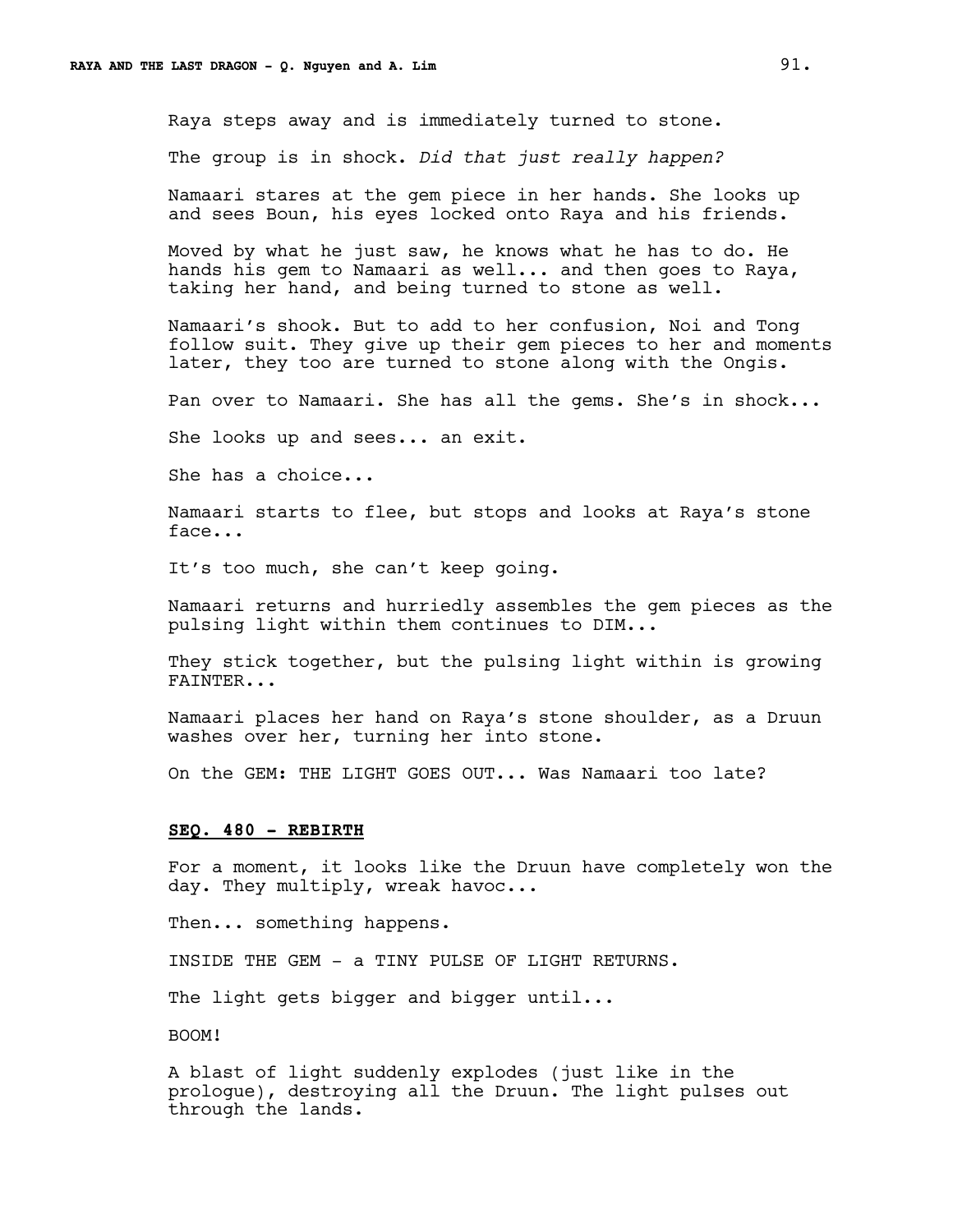The land is finally free of the monsters... but all the statues remain, until that is -

Clouds roll in, illuminated by gentle thunder. And then... a droplet of glowing rain falls.

And then another.

And another.

Droplets hit the statues of Raya, Boun, Tong, Noi, the Ongis, and Namaari. As they do, the stone coating on their skin melts away.

THEY COME BACK TO LIFE.

BOUN (in disbelief) It worked! It worked! It --

Boun trips, looks at his feet which are still turning back to normal.

Noi and the Ongis jump happily on Tong.

Finally... Raya looks over to find Namaari's hand touching her shoulder. Raya's trust in her indeed transformed her.

Raya touches Namaari's hand, they acknowledge something new has been born between them.

#### **SEQ. 490 - RETURN OF SISU**

EXT. KUMANDRA (VARIOUS LOCATIONS) - DAY

We see the rebirth of the Spine, Talon, Tail, and finally Fang...

EXT. FANG CITY - THRONE ROOM STEPS - CONTINUOUS

Virana, back to life, exits her throne room and takes in this new world around her as...

EXT. FANG COURTYARD - CONTINUOUS

Our gang climbs out of the rubble where Raya finds Tuk-Tuk searching for her.

# RAYA

Tuk-Tuk!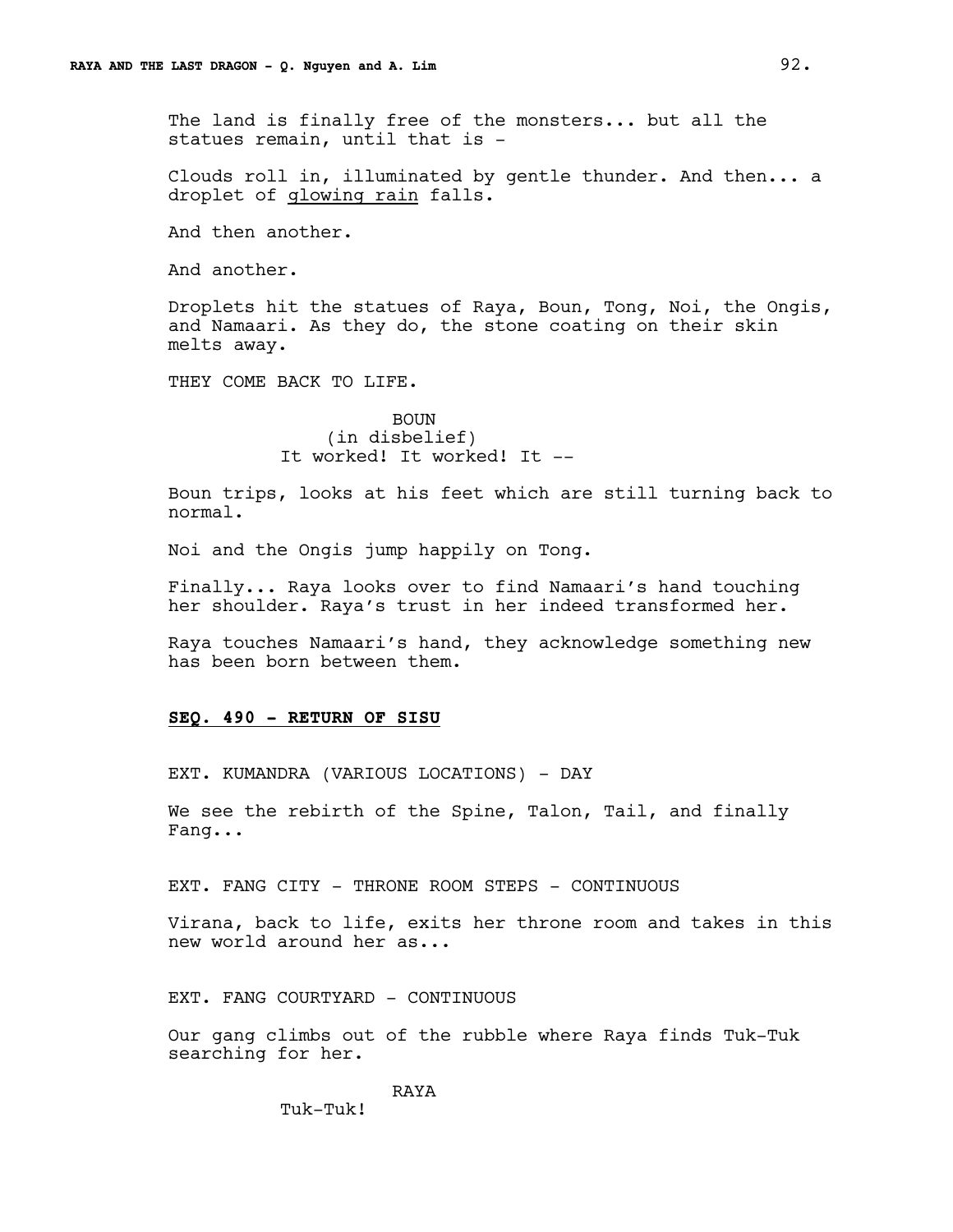The two friends reunite as...

Water once again flows abundantly all around them - the dragon river has returned.

EXT. RIVER - NIGHT

But then...

Over the horizon, right above newly returned waterfalls, an amazing sight emerges -

All of the DRAGONS gallop through the air towards them.

Raya and gang stand in awe as the dragons swirl over Kumandran River.

As they do, droplets start to rise.

Under the surface of the water... a glow.

It gets brighter... and brighter... until -

*SPLASH!* SISU rockets up into the air...

She reacts with joy and surprise as she sees the other dragons now there.

> SISU (sees her siblings) Pranee! Amba! Jagan! Pengu!

Sisu runs on the raindrops alongside her siblings, then lowers down to the ground.

Raya runs to her friend as Sisu playfully splashes her.

SISU (CONT'D) Raya! RAYA Sisu. SISU I. Am. So hungry. RAYA I got some jerky. SISU Not that hungry.

They smile and hug. Tong shoves Noi in Sisu's face.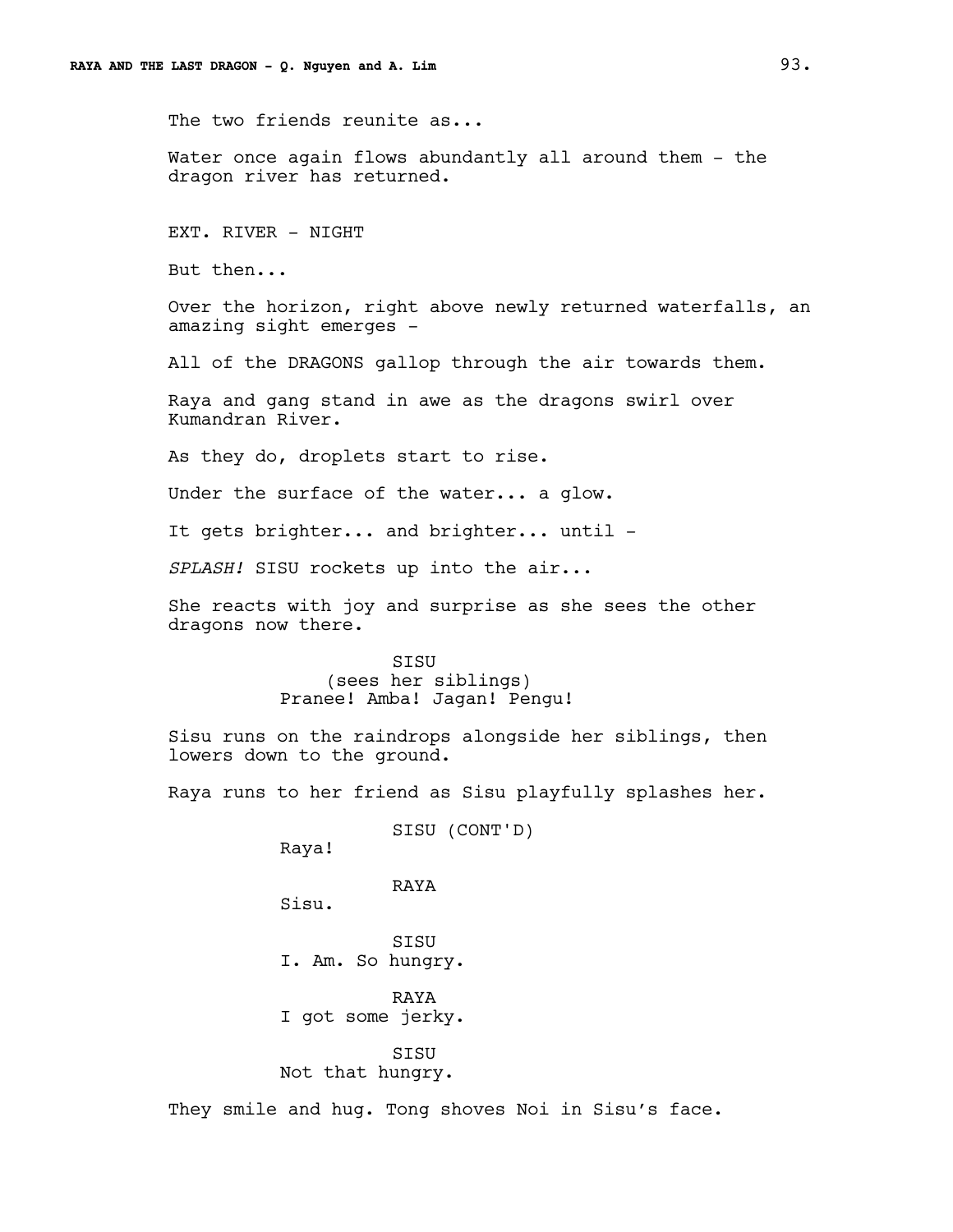NOI Soo-soo!

TONG (Big inhale) Ah! It is good to breathe in your glorious dragon stench again.

SISU Okay, I take that as a compliment.

Namaari stands apart, chastened. She remorsefully bows to Sisu who...

... reaches out and pulls Namaari into the group. She hugs them all.

## **SEQ. 500 - THE NEW WORLD**

#### MONTAGE.

GATES OF SPINE. Tong returns home where he sees his people all alive again.

TALON MARKETS. The Ongis bring Noi back to her worried mother.

TAIL DOCKS. Boun sails back home where he finds his family looking for him the dock.

EXT. HEART BRIDGE - DAY

Raya rides back to Heart on Tuk-Tuk.

She nears the bridge her father was once frozen on and stops. She dismounts Tuk-Tuk and walks onto it where she sees...

# RAYA

*Ba*.

... her father standing there, cleaning up debris. He turns to catch her eyes.

# BENJA

Dewdrop?

Raya breaks into a run and they hug tightly, tears running down her face.

Benja gives his daughter a kiss on the cheek and then sees above him...